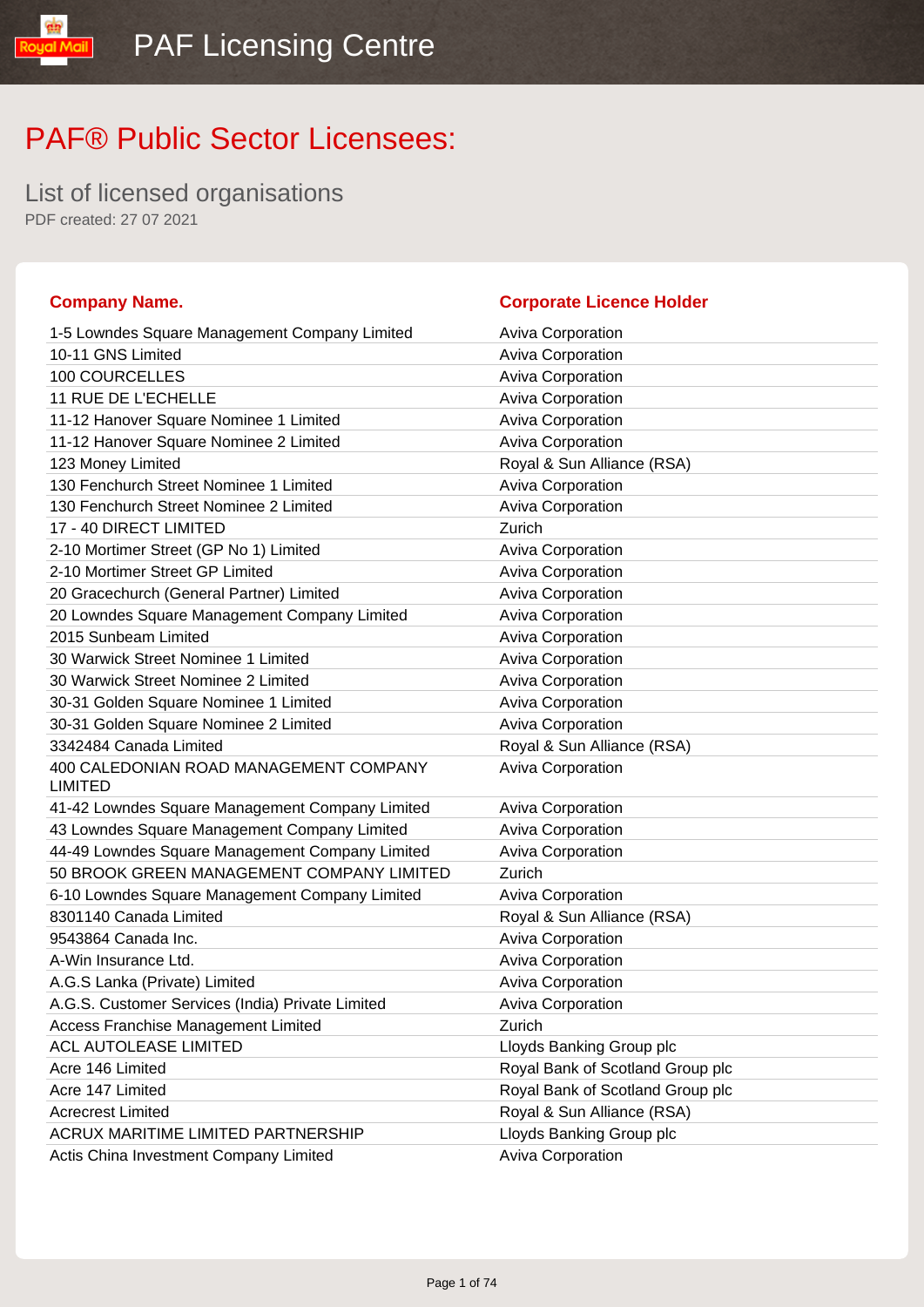List of licensed organisations PDF created: 27 07 2021

### **Company Name. Company Name. Company Name. Company Name. Company Name. Company Name. Company Name. Company Name. Company Name. Company Name. Company Name. Company Name. Company Name. Company Name.**

**Royal Mail** 

| <b>AD06 PEP Limited</b>                        | <b>Aviva Corporation</b>         |
|------------------------------------------------|----------------------------------|
| Adam & Company Group PLC                       | Royal Bank of Scotland Group plc |
| Adam & Company Investment Management Limited   | Royal Bank of Scotland Group plc |
| Adam & Company PLC                             | Royal Bank of Scotland Group plc |
| ADARA MARITIME LIMITED PARTNERSHIP             | Lloyds Banking Group plc         |
| AdRate Sp. z o.o.                              | Aviva Corporation                |
| ADVANCE DEEP SEA INSTALLER LIMITED PARTNERSHIP | Lloyds Banking Group plc         |
| AFER - SFER                                    | Aviva Corporation                |
| AFER Immo                                      | Aviva Corporation                |
| <b>AFER IMMO 2</b>                             | Aviva Corporation                |
| <b>AFRP Sarl</b>                               | <b>Aviva Corporation</b>         |
| Agencia Servicios Mensajeria, S.A.U.           | Royal Mail Group Ltd             |
| Agents 3A                                      | Aviva Corporation                |
| Agenzia Aviva Srl                              | Aviva Corporation                |
| <b>AGF Holdings UK Ltd</b>                     | Allianz Management Services Ltd  |
| Agone S.R.L                                    | Royal Mail Group Ltd             |
| Ahorro Andaluz, S.A                            | Aviva Corporation                |
| AI-RECAP Carry I, LP                           | Aviva Corporation                |
| AI-RECAP GP I, LLC                             | Aviva Corporation                |
| AI-RECC I GP, LLC                              | <b>Aviva Corporation</b>         |
| AIC SERVICES LIMITED                           | Lloyds Banking Group plc         |
| <b>AIEREF Holding 1</b>                        | Aviva Corporation                |
| AIEREF Holding 2                               | Aviva Corporation                |
| AIEREF Renewable Energy s.r.o.                 | Aviva Corporation                |
| AIRBLES CONSTRUCTION (NO.1) LIMITED            | Lloyds Banking Group plc         |
| AIRPORT INDUSTRIAL GP LIMITED                  | Lloyds Banking Group plc         |
| AIRPORT INDUSTRIAL LP                          | Lloyds Banking Group plc         |
| AIRPORT INDUSTRIAL NOMINEES B LIMITED          | Lloyds Banking Group plc         |
| AIRPORT INDUSTRIAL NOMINEES C LIMITED          | Lloyds Banking Group plc         |
| AIRPORT INDUSTRIAL NOMINEES D LIMITED          | Lloyds Banking Group plc         |
| AIRPORT INDUSTRIAL NOMINEES LIMITED            | Lloyds Banking Group plc         |
| Al Ahlia Insurance Company SAOC                | Royal & Sun Alliance (RSA)       |
| Al Alamiya for Cooperative Insurance Company   | Royal & Sun Alliance (RSA)       |
| ALAM PERMAI MARITIME LIMITED PARTNERSHIP       | Lloyds Banking Group plc         |
| ALAM PERSONA LIMITED PARTNERSHIP               | Lloyds Banking Group plc         |
| ALAM PINTAR MARITIME LIMITED PARTNERSHIP       | Lloyds Banking Group plc         |
| Albert Road 1 UK Limited                       | Zurich                           |
| Albert Road 2 UK Limited                       | Zurich                           |
| Albojo (1) Limited                             | Royal Bank of Scotland Group plc |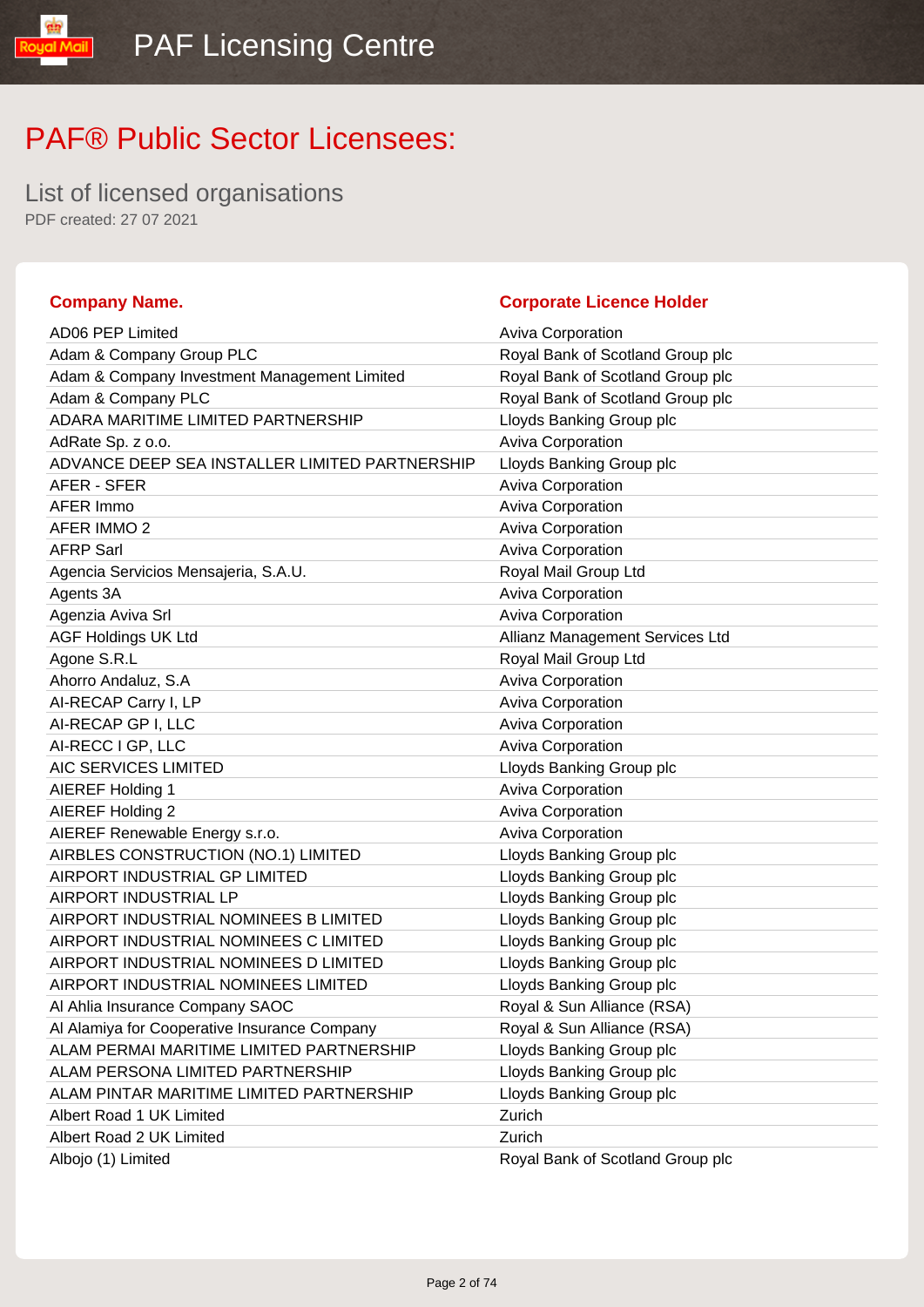List of licensed organisations PDF created: 27 07 2021

### **Company Name. Corporate Licence Holder** ALEX LAWRIE FACTORS LIMITED LIGHT Lloyds Banking Group plc ALEX. LAWRIE RECEIVABLES FINANCING LIMITED Lloyds Banking Group plc ALKAID LIMITED PARTNERSHIP LIMITED AT LIOYDS Banking Group plc Alliance Assurance Company Limited Royal & Sun Alliance (RSA) Allianz Business Services **Allianz Management Services** Ltd Allianz Cornhill Engineering Inspection Services Limited Allianz Management Services Ltd Allianz Cornhill Equity Investments Limited Allianz Management Services Ltd Allianz Cornhill Holdings Limited Allianz Management Services Ltd Allianz Cornhill Insurance Company Pension Fund Trustees Limited Allianz Management Services Ltd Allianz Cornhill Insurance Plc **Allianz Management Services Ltd** Allianz Management Services Ltd Allianz Cornhill Management Services Limited Allianz Management Services Ltd Allianz Engineering Inspection Services Limited Allianz Management Services Ltd Allianz Equity Investments Ltd **Allianz Management Services Ltd** Allianz Management Services Ltd Allianz Holdings **Allianz Management Services Ltd Allianz Management Services Ltd** Allianz Insurance Plc **Allianz Management Services Ltd** Allianz Management Services Ltd Allianz International Limited Allianz Management Services Ltd Allianz Pension Fund Trustees Limited **Allianz Management Services Ltd** Allianz Properties Limited **Allianz Management Services** Ltd Allianz UK Ltd Allianz Management Services Ltd Allied Dunbar Asset Management Limited **Zurich** Zurich Allied Dunbar Assurance plc **Zurich** Zurich Allied Dunbar Financial Services Limited **National Services** Zurich Allied Dunbar Healthcare Marketing Limited **Zurich** Zurich Allied Dunbar Property Services Limited **Example 2** Zurich Allied Dunbar Provident plc **Allied Dunbar Provident plc** Zurich Allied Zurich Limited Zurich ALNATH MARITIME LIMITED PARTNERSHIP Lloyds Banking Group plc ALTAIR MARITIME LIMITED PARTNERSHIP Loyds Banking Group plc ALTIA ALTIA ALUPACK HOLDINGS LIMITED LIGHT Lloyds Banking Group plc ALUSRU LIMITED (IN VOLUNTARY LIQUIDATION) Lloyds Banking Group plc AMAZONEBORG LIMITED PARTNERSHIP Loyds Banking Group plc AMBASSADOR INSURANCE COMPANY LIMITED Lloyds Banking Group plc AMBERDATE LIMITED **AMBERDATE LIMITED Limitation** 2012 12:00:00 Lloyds Banking Group plc AMC (FARM FINANCE) LIMITED Latter than the control of the control of the control of the control of the control of the control of the control of the control of the control of the control of the control of the control of the AMC BANK LIMITED **Example 20** Eloyds Banking Group plc AMC HOLDINGS LIMITED **Little State State Service Control** Lloyds Banking Group plc América Inalámbrica S.A. BT Group PLC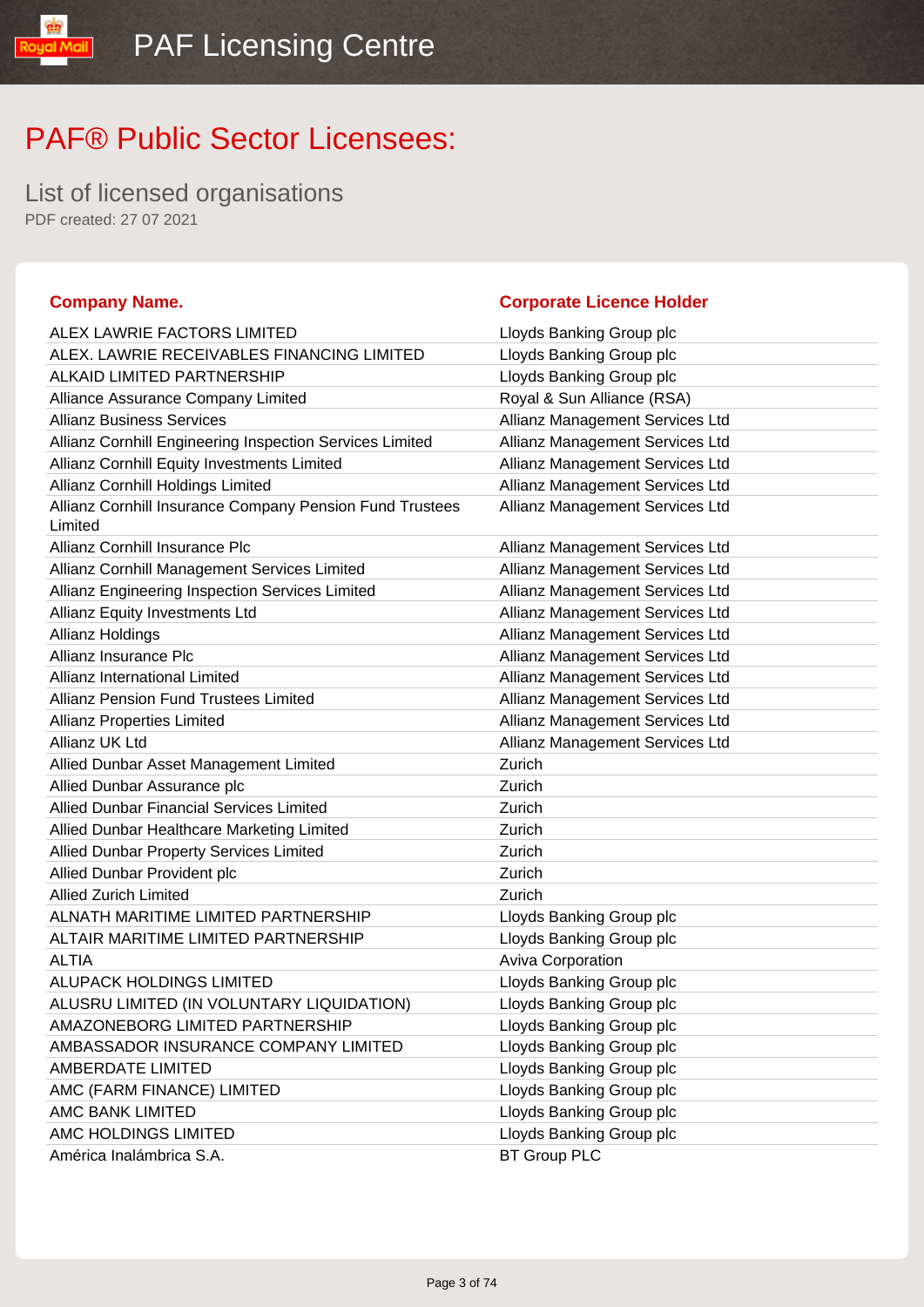List of licensed organisations PDF created: 27 07 2021

yal Mail

| AMSTELBORG LIMITED PARTNERSHIP                            | Lloyds Banking Group plc   |
|-----------------------------------------------------------|----------------------------|
| AN VEHICLE FINANCE LIMITED                                | Lloyds Banking Group plc   |
| ANESCO MID DEVON LIMITED                                  | <b>Aviva Corporation</b>   |
| ANESCO SOUTH WEST LIMITED                                 | Aviva Corporation          |
| <b>Angard Staffing Solutions Limited</b>                  | Royal Mail Group Ltd       |
| ANGLO SCOTTISH UTILITIES PARTNERSHIP 1                    | Lloyds Banking Group plc   |
| Anna Livia Properties Limited                             | Aviva Corporation          |
| ANTARES MARITIME LIMITED PARTNERSHIP                      | Lloyds Banking Group plc   |
| Apia Regional Office Fund (General Partner) Limited       | <b>Aviva Corporation</b>   |
| <b>AQUILUS LIMITED</b>                                    | Lloyds Banking Group plc   |
| Area Life International Assurance dac                     | <b>Aviva Corporation</b>   |
| ARNEBORG LIMITED PARTNERSHIP                              | Lloyds Banking Group plc   |
| <b>ARNOLD HOUSE LIMITED</b>                               | Lloyds Banking Group plc   |
| <b>ASCENT INVESTMENTS LIMITED</b>                         | Lloyds Banking Group plc   |
| Ascentus Insurance Ltd.                                   | Royal & Sun Alliance (RSA) |
| Ascot Real Estate Investments GP LLP                      | Aviva Corporation          |
| Ashdale Land and Property Company Limited                 | Zurich                     |
| ASM Supply Chain Solutions, S.L.U.                        | Royal Mail Group Ltd       |
| ASM Transporte Urgente Andalucia, S.A.U.                  | Royal Mail Group Ltd       |
| ASM Transporte Urgente Portugal Unipessoal LDA            | Royal Mail Group Ltd       |
| Aspire Financial Management Limited                       | <b>Aviva Corporation</b>   |
| ATHENA MARITIME LIMITED PARTNERSHIP                       | Lloyds Banking Group plc   |
| Atlanet SpA                                               | <b>BT Group PLC</b>        |
| Atlas Park Management Company Limited                     | Aviva Corporation          |
| <b>AUTOCOVER LIMITED</b>                                  | Lloyds Banking Group plc   |
| <b>AUTOLEASE DIRECT LIMITED</b>                           | Lloyds Banking Group plc   |
| <b>AUTOLEASE FINANCE LIMITED</b>                          | Lloyds Banking Group plc   |
| <b>AUTOLEASE FLEETS LIMITED</b>                           | Lloyds Banking Group plc   |
| <b>AUTOLEASE HOLDINGS LIMITED</b>                         | Lloyds Banking Group plc   |
| AUTOMOBILE ASSOCIATION PERSONAL FINANCE<br><b>LIMITED</b> | Lloyds Banking Group plc   |
| Autumnwindow Limited                                      | <b>BT Group PLC</b>        |
| Autumnwindow No.2 Limited                                 | <b>BT Group PLC</b>        |
| Autumnwindow No.3 Limited                                 | <b>BT Group PLC</b>        |
| Aviemore Investments                                      | Royal Bank of Scotland Gro |
| Avipop Assicurazioni SpA                                  | <b>Aviva Corporation</b>   |
| Avipop Vita SpA                                           | Aviva Corporation          |
| Aviva (Hayes Road) Limited                                | Aviva Corporation          |
| Aviva (Peak No.1) UK Limited                              | Aviva Corporation          |

#### **Company Name. Company Name. Company Name. Company Name. Company Name. Company Name. Company Name. Company Name. Company Name. Company Name. Company Name. Company Name. Company Name. Company Name.**

| AMSTELBORG LIMITED PARTNERSHIP                            | Lloyds Banking Group plc         |
|-----------------------------------------------------------|----------------------------------|
| AN VEHICLE FINANCE LIMITED                                | Lloyds Banking Group plc         |
| ANESCO MID DEVON LIMITED                                  | Aviva Corporation                |
| ANESCO SOUTH WEST LIMITED                                 | Aviva Corporation                |
| <b>Angard Staffing Solutions Limited</b>                  | Royal Mail Group Ltd             |
| ANGLO SCOTTISH UTILITIES PARTNERSHIP 1                    | Lloyds Banking Group plc         |
| Anna Livia Properties Limited                             | <b>Aviva Corporation</b>         |
| ANTARES MARITIME LIMITED PARTNERSHIP                      | Lloyds Banking Group plc         |
| Apia Regional Office Fund (General Partner) Limited       | Aviva Corporation                |
| <b>AQUILUS LIMITED</b>                                    | Lloyds Banking Group plc         |
| Area Life International Assurance dac                     | Aviva Corporation                |
| ARNEBORG LIMITED PARTNERSHIP                              | Lloyds Banking Group plc         |
| <b>ARNOLD HOUSE LIMITED</b>                               | Lloyds Banking Group plc         |
| <b>ASCENT INVESTMENTS LIMITED</b>                         | Lloyds Banking Group plc         |
| Ascentus Insurance Ltd.                                   | Royal & Sun Alliance (RSA)       |
| Ascot Real Estate Investments GP LLP                      | Aviva Corporation                |
| Ashdale Land and Property Company Limited                 | Zurich                           |
| ASM Supply Chain Solutions, S.L.U.                        | Royal Mail Group Ltd             |
| ASM Transporte Urgente Andalucia, S.A.U.                  | Royal Mail Group Ltd             |
| ASM Transporte Urgente Portugal Unipessoal LDA            | Royal Mail Group Ltd             |
| Aspire Financial Management Limited                       | Aviva Corporation                |
| ATHENA MARITIME LIMITED PARTNERSHIP                       | Lloyds Banking Group plc         |
| Atlanet SpA                                               | <b>BT Group PLC</b>              |
| Atlas Park Management Company Limited                     | Aviva Corporation                |
| <b>AUTOCOVER LIMITED</b>                                  | Lloyds Banking Group plc         |
| AUTOLEASE DIRECT LIMITED                                  | Lloyds Banking Group plc         |
| <b>AUTOLEASE FINANCE LIMITED</b>                          | Lloyds Banking Group plc         |
| <b>AUTOLEASE FLEETS LIMITED</b>                           | Lloyds Banking Group plc         |
| AUTOLEASE HOLDINGS LIMITED                                | Lloyds Banking Group plc         |
| AUTOMOBILE ASSOCIATION PERSONAL FINANCE<br><b>LIMITED</b> | Lloyds Banking Group plc         |
| Autumnwindow Limited                                      | <b>BT Group PLC</b>              |
| Autumnwindow No.2 Limited                                 | <b>BT Group PLC</b>              |
| Autumnwindow No.3 Limited                                 | <b>BT Group PLC</b>              |
| Aviemore Investments                                      | Royal Bank of Scotland Group plc |
| Avipop Assicurazioni SpA                                  | Aviva Corporation                |
| Avipop Vita SpA                                           | Aviva Corporation                |
| Aviva (Hayes Road) Limited                                | Aviva Corporation                |
|                                                           |                                  |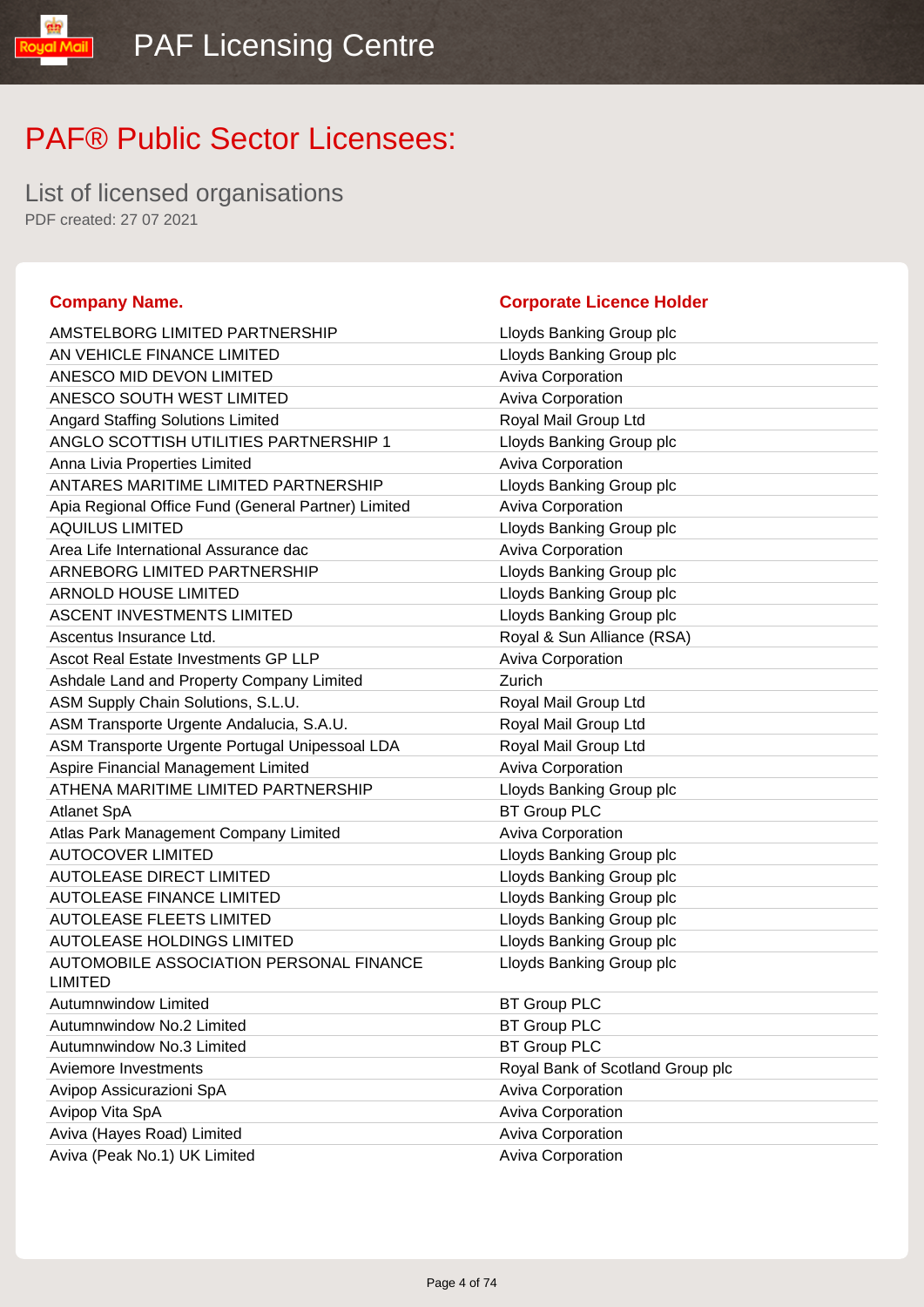List of licensed organisations PDF created: 27 07 2021

### **Company Name. Corporate Licence Holder** Aviva (Peak No.2) UK Limited Aviva Corporation Aviva Corporation Aviva Administration Limited **Aviva Corporation** Aviva Corporation Aviva Agency Services Inc. **Aviva Corporation** Aviva Corporation Aviva Annuity UK Limited Aviva Corporation Aviva Asia Digital Pte. Ltd. Aviva Corporation Aviva Corporation Aviva Asia Pte Ltd **Aviva Corporation** Aviva Corporation AVIVA ASSURANCES, Société Anonyme d'Assurances Incendie, Accidents et Risques Divers Aviva Corporation Aviva Brands Limited **Aviva Corporation** Aviva Corporation Aviva Canada Inc. **Aviva Constructs** Aviva Corporation Aviva Central Services UK Limited **Aviva Confluence Aviva Corporation** Aviva Client Nominees UK Limited Aviva Corporation AVIVA COMMERCE EUROPE **AVIVA** Corporation Aviva Commercial Finance Limited **Aviva Corporation** Aviva Corporation Aviva Company Secretarial Services Limited **Aviva Corporation** Aviva Consumer Products UK Limited **Aviva Consumer Products** UK Limited Aviva Corporation Aviva Convertibles **Aviva Convertibles** Aviva Corporation Aviva Credit Services UK Limited Aviva Corporation Aviva Corporation Aviva Developpement **Aviva Corporation** Aviva Direct Ireland Limited **Aviva Corporation** Aviva Corporation Aviva Diversifie **Aviva Corporation** Aviva Corporation Aviva Driving School Ireland Limited **Aviva Corporation** Aviva Corporation Aviva Employment Services Limited **Aviva Corporation** Aviva Corporation Aviva Epargne Retraite **Aviva Corporation** Aviva Corporation Aviva Equity Release UK Limited Aviva Corporation Aviva ERFA 15 UK Limited Aviva Corporation Aviva Europe **Aviva Corporation** Aviva Corporation Aviva Europe SE **Aviva Community** Aviva Corporation Aviva Financial Advisers Pte. Ltd Aviva Corporation AVIVA FRANCE AVIVA Corporation AVIVA GENERAL INSURANCE COMPANY **AVIVA Construent Aviva Corporation** Aviva Global Services (Management Services) Private Ltd. Aviva Corporation Aviva Group Holdings Limited **Aviva Corporation** Aviva Corporation Aviva Group Ireland Limited **Aviva Corporation** Aviva Corporation Aviva Group Services Ireland Limited Aviva Corporation Aviva Grupo Corporativo S.L. Aviva Corporation Aviva Corporation Aviva Health UK Limited **Aviva Corporation** Aviva Corporation AVIVA IMMO SELECTION AVIVA Corporation Aviva Impact Investing France **Aviva Corporation** Aviva Corporation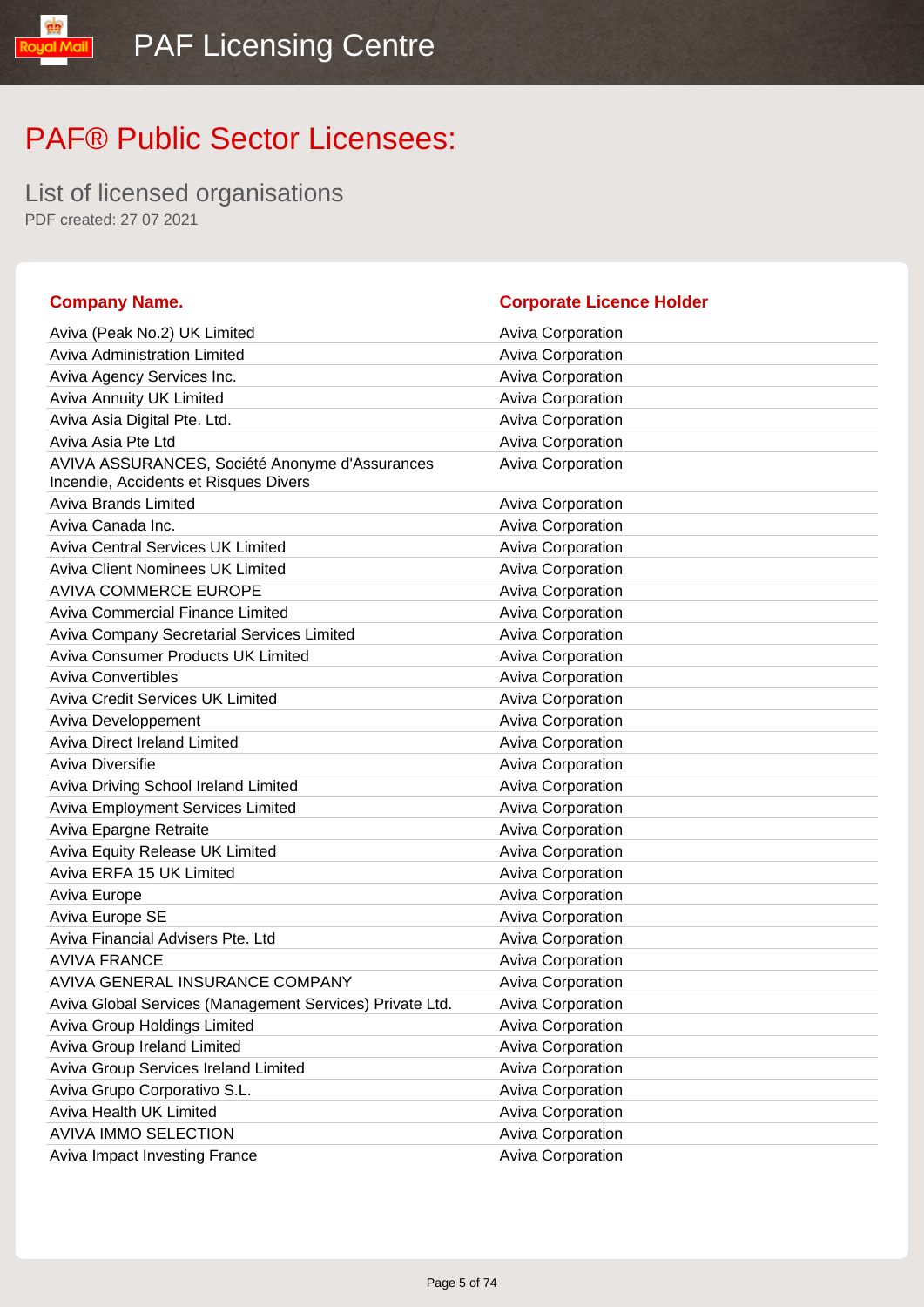List of licensed organisations PDF created: 27 07 2021

l libW layos

| <b>Company Name.</b>                                                     | <b>Corporate Licence Holder</b> |
|--------------------------------------------------------------------------|---------------------------------|
| Aviva Insurance Company of Canada                                        | <b>Aviva Corporation</b>        |
| Aviva Insurance Limited                                                  | Aviva Corporation               |
| Aviva Insurance Services UK Limited                                      | Aviva Corporation               |
| Aviva Insurance UK Limited                                               | Aviva Corporation               |
| Aviva International Holdings Limited                                     | Aviva Corporation               |
| Aviva International Insurance Limited                                    | Aviva Corporation               |
| Aviva Investissements                                                    | <b>Aviva Corporation</b>        |
| Aviva Investment Solutions UK Limited                                    | Aviva Corporation               |
| Aviva Investors (FP) Limited                                             | Aviva Corporation               |
| Aviva Investors (GP) Scotland Limited                                    | Aviva Corporation               |
| Aviva Investors Alternative Income Solutions General Partner<br>S.à r.l. | Aviva Corporation               |
| <b>Aviva Investors Americas LLC</b>                                      | <b>Aviva Corporation</b>        |
| Aviva Investors Asia Pte. Limited                                        | Aviva Corporation               |
| Aviva Investors Canada Inc.                                              | Aviva Corporation               |
| Aviva Investors Cells (GP) S.à r.l.                                      | Aviva Corporation               |
| Aviva Investors Commercial Assets GP Limited                             | Aviva Corporation               |
| Aviva Investors EBC GP Limited                                           | Aviva Corporation               |
| Aviva Investors EBC S.à r.l.                                             | Aviva Corporation               |
| Aviva Investors Employment Services Limited                              | Aviva Corporation               |
| AVIVA INVESTORS ENERGY CENTRES NO.1 GP LIMITED                           | Aviva Corporation               |
| Aviva Investors European Renewable Energy S.A.                           | Aviva Corporation               |
| Aviva Investors France S.A                                               | Aviva Corporation               |
| Aviva Investors Global Services Limited                                  | Aviva Corporation               |
| AVIVA INVESTORS GR SPV 10 LIMITED                                        | Aviva Corporation               |
| AVIVA INVESTORS GR SPV 11 LIMITED                                        | Aviva Corporation               |
| AVIVA INVESTORS GR SPV 12 LIMITED                                        | Aviva Corporation               |
| Aviva Investors GR SPV 13 Limited                                        | Aviva Corporation               |
| Aviva Investors GR SPV 14 Limited                                        | Aviva Corporation               |
| Aviva Investors GR SPV 15 Limited                                        | Aviva Corporation               |
| Aviva Investors GR SPV 4 Limited                                         | Aviva Corporation               |
| Aviva Investors GR SPV 5 Limited                                         | <b>Aviva Corporation</b>        |
| AVIVA INVESTORS GR SPV 6 LIMITED                                         | Aviva Corporation               |
| AVIVA INVESTORS GR SPV 7 LIMITED                                         | Aviva Corporation               |
| AVIVA INVESTORS GR SPV 8 LIMITED                                         | Aviva Corporation               |
| Aviva Investors GR SPV 9 Limited                                         | Aviva Corporation               |
| Aviva Investors GR SPV1 Limited                                          | Aviva Corporation               |
| Aviva Investors GR SPV16 Limited                                         | Aviva Corporation               |
| Aviva Investors GR SPV17 Limited                                         | Aviva Corporation               |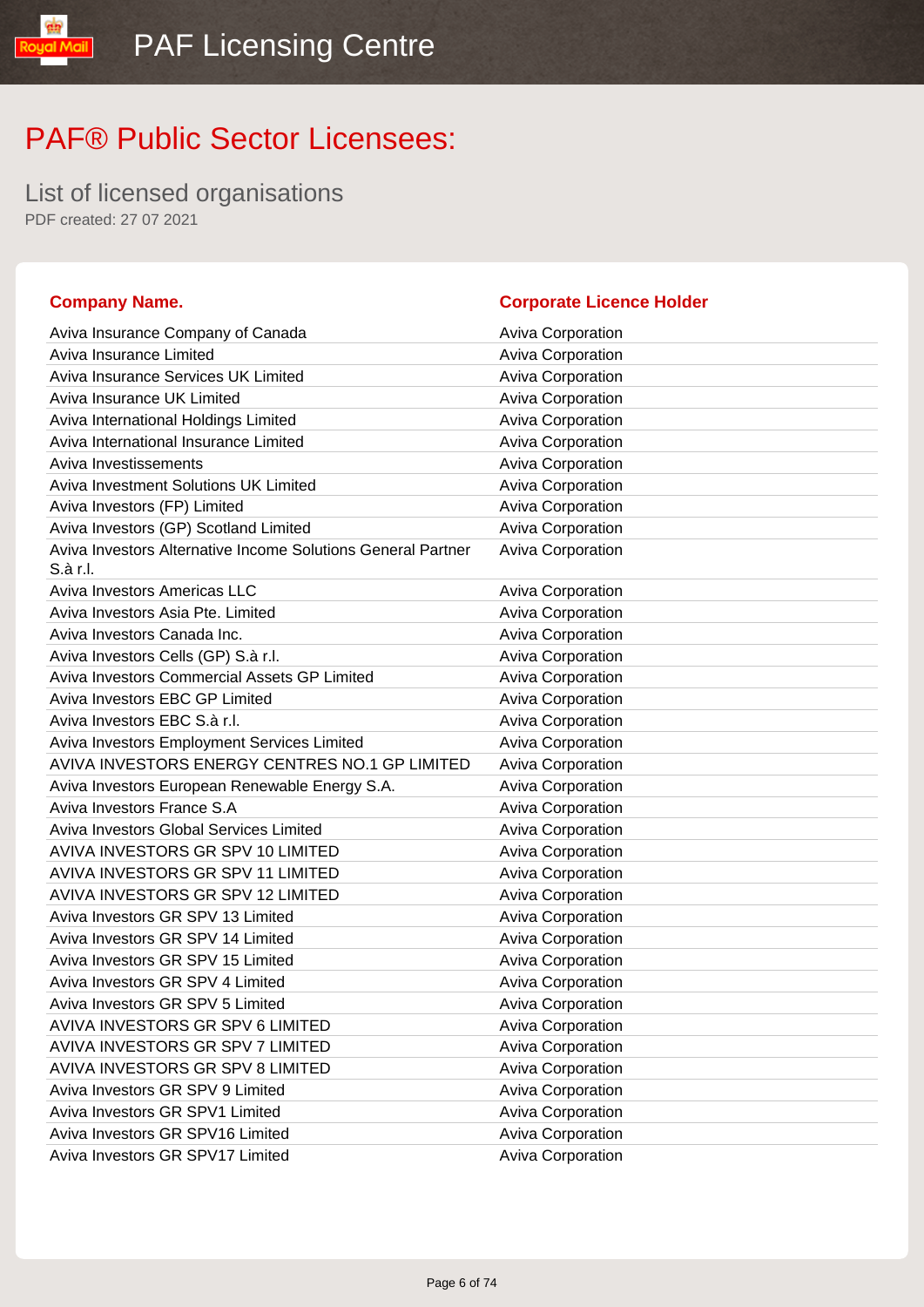List of licensed organisations PDF created: 27 07 2021

#### **Company Name. Corporate Licence Holder** Aviva Investors GR SPV2 Limited Aviva Corporation Aviva Investors GR SPV3 Limited Aviva Corporation Aviva Investors Ground Rent GP Limited Aviva Corporation Aviva Investors Ground Rent Holdco Limited **Aviva Corporation** Aviva Investors Holdings Limited Aviva Corporation Aviva Corporation Aviva Investors Infrastructure GP Limited Aviva Corporation AVIVA INVESTORS INFRASTRUCTURE INCOME NO.2B LIMITED Aviva Corporation Aviva Investors Ireland Holdings Limited **Aviva Corporation** Aviva Corporation Aviva Investors Ireland Limited Aviva Corporation Aviva Corporation Aviva Investors Jersey Unit Trusts Management Limited Aviva Corporation Aviva Investors London Limited **Aviva Corporation** Aviva Corporation Aviva Investors Luxembourg **Aviva Corporation** Aviva Corporation Aviva Investors Luxembourg Services S.à r.l. **Aviva Corporation** Aviva Investors North America Holdings, Inc **Aviva Corporation** Aviva Investors Pacific Pty Ltd Aviva Corporation Aviva Corporation Aviva Investors Pensions Limited **Aviva Corporation** Aviva Corporation AVIVA INVESTORS PIP SOLAR PV (GENERAL PARTNER) LIMITED Aviva Corporation AVIVA INVESTORS PIP SOLAR PV NO.1 LIMITED Aviva Corporation Aviva Investors Poland Towarzystwo Funduszy Inwestycyjnych S.A. Aviva Corporation AVIVA INVESTORS POLISH RETAIL GP LIMITED Aviva Corporation Aviva Investors Polish Retail S.à r.l. **Aviva Corporation** Aviva Corporation Aviva Investors Property Fund Management Limited **Aviva Corporation** Aviva Investors Real Estate Finance Limited **Aviva Corporation** Aviva Investors Real Estate France S.A. **Aviva Corporation** Aviva Corporation AVIVA INVESTORS REAL ESTATE FRANCE SGP Aviva Corporation Aviva Investors Real Estate Limited **Aviva Corporation** Aviva Corporation AVIVA INVESTORS REALM ENERGY CENTRES GP LIMITED Aviva Corporation AVIVA INVESTORS REALM INFRASTRUCTURE NO.1 LIMITED Aviva Corporation AVIVA INVESTORS REALM INFRASTRUCTURE NO.2 LIMITED Aviva Corporation AVIVA INVESTORS REALM INFRASTRUCTURE NO.3 LIMITED Aviva Corporation Aviva Investors Realm Infrastructure No.4A Limited **Aviva Corporation** Aviva Investors Realm Infrastructure No.4B Limited Aviva Corporation Aviva Investors REaLM Infrastructure No.5 Limited Aviva Corporation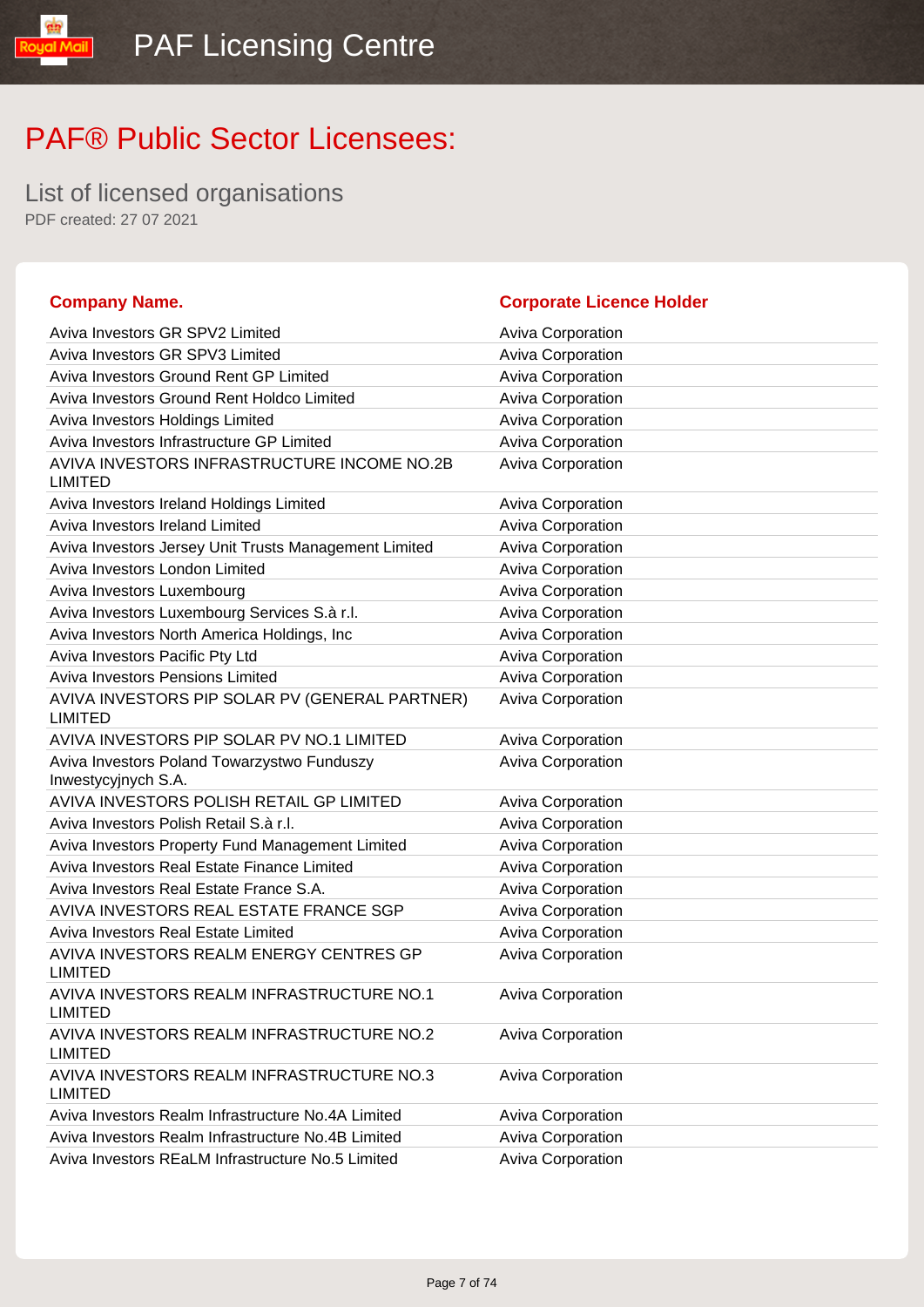List of licensed organisations PDF created: 27 07 2021

aud

| <b>Company Name.</b>                                                 | <b>Corporate Licence Holder</b> |
|----------------------------------------------------------------------|---------------------------------|
| Aviva Investors Schweiz GmbH                                         | <b>Aviva Corporation</b>        |
| Aviva Investors Secure Income REIT Plc                               | Aviva Corporation               |
| Aviva Investors Securities Investment Consulting Company<br>Limited  | Aviva Corporation               |
| Aviva Investors Social Housing GP Limited                            | <b>Aviva Corporation</b>        |
| Aviva Investors Social Housing Limited                               | <b>Aviva Corporation</b>        |
| AVIVA INVESTORS UK CRESD GP LIMITED                                  | Aviva Corporation               |
| Aviva Investors UK Fund Services Limited                             | Aviva Corporation               |
| Aviva Investors UK Funds Limited                                     | Aviva Corporation               |
| Aviva Investors UK Nominees Limited                                  | Aviva Corporation               |
| Aviva Investors UK Real Estate Recovery (General Partner)<br>Limited | Aviva Corporation               |
| Aviva Italia Holding S.p.A                                           | <b>Aviva Corporation</b>        |
| Aviva Italia S.p.A                                                   | Aviva Corporation               |
| Aviva Italia Servizi Scarl                                           | Aviva Corporation               |
| Aviva Life & Pensions UK Limited                                     | <b>Aviva Corporation</b>        |
| Aviva Life Holdings Ireland Limited                                  | <b>Aviva Corporation</b>        |
| Aviva Life Holdings UK Limited                                       | Aviva Corporation               |
| Aviva Life Insurance Company India Limited                           | Aviva Corporation               |
| Aviva Life Insurance Company Limited                                 | <b>Aviva Corporation</b>        |
| Aviva Life Services Ireland Limited                                  | Aviva Corporation               |
| <b>Aviva Life Services UK Limited</b>                                | Aviva Corporation               |
| Aviva Life SPA                                                       | Aviva Corporation               |
| Aviva Ltd                                                            | Aviva Corporation               |
| Aviva Management Services UK Limited                                 | <b>Aviva Corporation</b>        |
| Aviva Oblig International                                            | Aviva Corporation               |
| Aviva Oblirea                                                        | <b>Aviva Corporation</b>        |
| Aviva OPP One Designated Activity Company                            | Aviva Corporation               |
| Aviva Overseas Holdings Limited                                      | Aviva Corporation               |
| Aviva Patrimoine                                                     | Aviva Corporation               |
| AVIVA PATRIMOINE IMMOBILIER                                          | <b>Aviva Corporation</b>        |
| Aviva Pension Trustees UK Limited                                    | <b>Aviva Corporation</b>        |
| Aviva plc                                                            | Aviva Corporation               |
| Aviva Powszechne Towarzystwo Emerytalne Aviva BZ WBK<br>S.A.         | Aviva Corporation               |
| Aviva Public Private Finance Limited                                 | <b>Aviva Corporation</b>        |
| Aviva Re Limited                                                     | <b>Aviva Corporation</b>        |
| <b>Aviva Rendement Europe</b>                                        | Aviva Corporation               |
| <b>Aviva Services Payment Limited</b>                                | Aviva Corporation               |
| Aviva Services Spó?ka z ograniczon? odpowiedzialno?ci?               | Aviva Corporation               |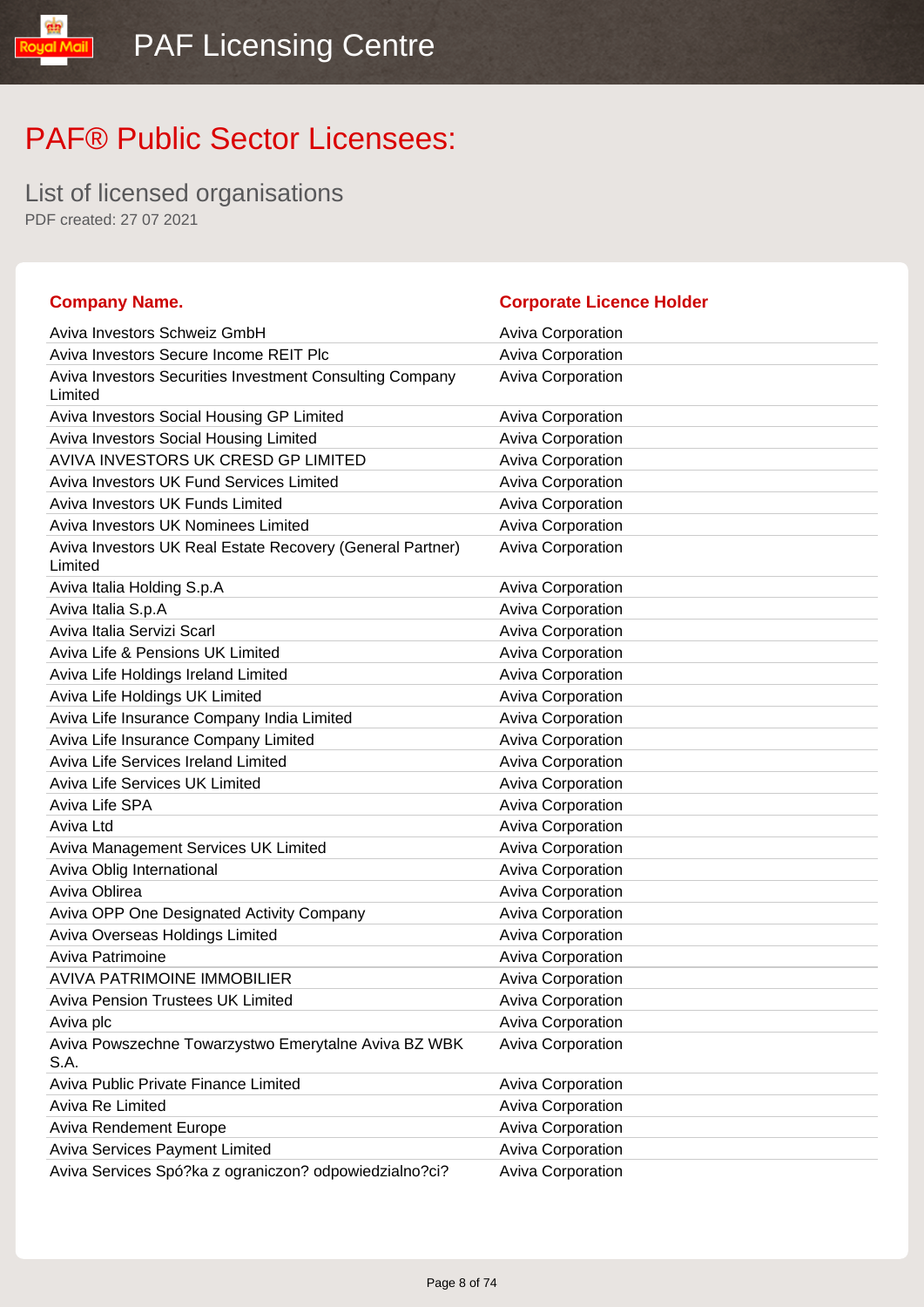List of licensed organisations PDF created: 27 07 2021

yal Mail

### **Company Name. Company Name. Company Name. Company Name. Company Name. Company Name. Company Name. Company Name. Company Name. Company Name. Company Name. Company Name. Company Name. Company Name.**

| <b>Aviva Solutions</b>                                    | <b>Aviva Corporation</b> |
|-----------------------------------------------------------|--------------------------|
| Aviva SPA                                                 | Aviva Corporation        |
| Aviva Special PFI GP Limited                              | <b>Aviva Corporation</b> |
| Aviva Spó?ka z ograniczon? odpowiedzialno?ci?             | Aviva Corporation        |
| <b>Aviva Staff Pension Trustee Limited</b>                | Aviva Corporation        |
| Aviva Towarzystwo Ubezpieczen Na Zycie S.A.               | Aviva Corporation        |
| Aviva Towarzystwo Ubezpieczen Ogolnych S.A.               | Aviva Corporation        |
| Aviva Trustee Company Ireland Designated Activity Company | Aviva Corporation        |
| <b>Aviva Trustees UK Limited</b>                          | Aviva Corporation        |
| Aviva UK Digital Limited                                  | Aviva Corporation        |
| <b>Aviva UKGI Investments Limited</b>                     | Aviva Corporation        |
| Aviva UKLAP De-risking Limited                            | Aviva Corporation        |
| Aviva Undershaft Five Limited                             | Aviva Corporation        |
| Aviva Undershaft Four Limited                             | Aviva Corporation        |
| Aviva Undershaft One SE                                   | Aviva Corporation        |
| Aviva Undershaft Three SE                                 | Aviva Corporation        |
| <b>Aviva Valeurs Francaises</b>                           | <b>Aviva Corporation</b> |
| Aviva Valeurs Immobilieres                                | Aviva Corporation        |
| AVIVA VIE, Société Anonyme d'Assurances Vie et de         | Aviva Corporation        |
| Capitalisation                                            |                          |
| Aviva Vietnam Life Insurance Company Limited              | <b>Aviva Corporation</b> |
| Aviva Vita S.p.A                                          | Aviva Corporation        |
| Aviva Warranty Services Inc.                              | Aviva Corporation        |
| Aviva Wrap UK Limited                                     | Aviva Corporation        |
| Aviva-Cofco Life Insurance Co. Ltd                        | Aviva Corporation        |
| Aviva-COFCO Yi Li Asset Management Co Ltd                 | Aviva Corporation        |
| AvivaSA Emeklilik ve Hayat                                | Aviva Corporation        |
| <b>AXA Property Trust Limited</b>                         | Aviva Corporation        |
| AXA UK Infrastructure Investment SAS                      | <b>Aviva Corporation</b> |
| Axcess 10 Management Company Limited                      | Aviva Corporation        |
| <b>AZEDCREST LIMITED</b>                                  | Lloyds Banking Group plc |
| <b>B. C. H. LEASING LIMITED</b>                           | Lloyds Banking Group plc |
| <b>B. C. H. RENTALS LIMITED</b>                           | Lloyds Banking Group plc |
| B. R. COTTRELL (WEMBLEY) LIMITED                          | Lloyds Banking Group plc |
| B.T. Communication Israel Ltd                             | <b>BT Group PLC</b>      |
| <b>Ballard Investment Company Limited</b>                 | Aviva Corporation        |
| <b>BALTICBORG LIMITED PARTNERSHIP</b>                     | Lloyds Banking Group plc |
| Banca Network Investimenti SPA                            | Aviva Corporation        |
| BANCO HALIFAX HISPANIA S.A.                               | Lloyds Banking Group plc |
|                                                           |                          |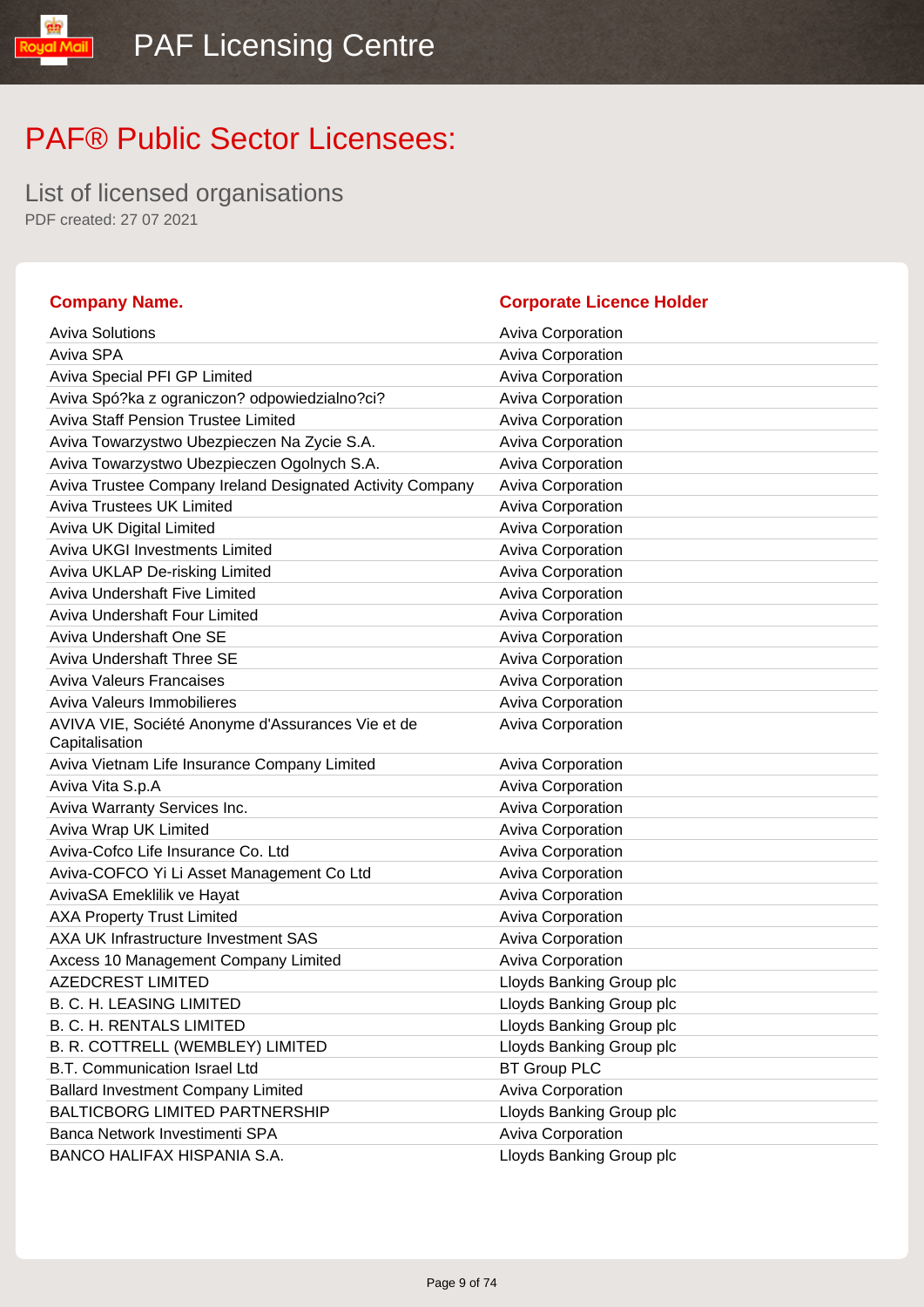List of licensed organisations PDF created: 27 07 2021

**loual** 

| <b>Company Name.</b>                                              | <b>Corporate Licence Holder</b> |
|-------------------------------------------------------------------|---------------------------------|
| BANK OF SCOTLAND (B.G.S.) NOMINEES LIMITED                        | Lloyds Banking Group plc        |
| BANK OF SCOTLAND (IRELAND) COMMERCIAL FINANCE<br><b>LIMITED</b>   | Lloyds Banking Group plc        |
| BANK OF SCOTLAND (IRELAND) LIMITED                                | Lloyds Banking Group plc        |
| BANK OF SCOTLAND BRANCH NOMINEES LIMITED                          | Lloyds Banking Group plc        |
| BANK OF SCOTLAND CAPITAL FUNDING (JERSEY)<br><b>LIMITED</b>       | Lloyds Banking Group plc        |
| BANK OF SCOTLAND CENTRAL NOMINEES LIMITED                         | Lloyds Banking Group plc        |
| BANK OF SCOTLAND EQUIPMENT FINANCE LIMITED                        | Lloyds Banking Group plc        |
| BANK OF SCOTLAND INDEPENDENT FINANCIAL<br><b>ADVISERS LIMITED</b> | Lloyds Banking Group plc        |
| BANK OF SCOTLAND INSURANCE SERVICES LIMITED                       | Lloyds Banking Group plc        |
| BANK OF SCOTLAND INTERNATIONAL LIMITED                            | Lloyds Banking Group plc        |
| <b>BANK OF SCOTLAND LEASING LIMITED</b>                           | Lloyds Banking Group plc        |
| <b>BANK OF SCOTLAND PLC</b>                                       | Lloyds Banking Group plc        |
| BANK OF SCOTLAND TRANSPORT FINANCE 1 LIMITED                      | Lloyds Banking Group plc        |
| <b>BANK OF WALES LIMITED</b>                                      | Lloyds Banking Group plc        |
| Bankhall Investment Management Limited                            | Aviva Corporation               |
| <b>Bankhall Support Services Limited</b>                          | Aviva Corporation               |
| <b>Barratt House Nominee 1 Limited</b>                            | Aviva Corporation               |
| <b>Barratt House Nominee 2 Limited</b>                            | Aviva Corporation               |
| <b>Barwell Business Park Nominee Limited</b>                      | Aviva Corporation               |
| <b>Basictel SpA</b>                                               | <b>BT Group PLC</b>             |
| <b>BAVARIAN MORTGAGES NO.2 LIMITED</b>                            | Lloyds Banking Group plc        |
| <b>BAX' FINANCE B.V.</b>                                          | Lloyds Banking Group plc        |
| Bay-Mill Specialty Insurance Adjusters Inc.                       | Aviva Corporation               |
| BEDFONT LAKES BUSINESS PARK (GP1) LIMITED                         | Lloyds Banking Group plc        |
| BEDFONT LAKES BUSINESS PARK (GP2) LIMITED                         | Lloyds Banking Group plc        |
| BEDFONT LAKES BUSINESS PARK (NO1) LP                              | Lloyds Banking Group plc        |
| BEDFONT LAKES BUSINESS PARK (NO2) LP                              | Lloyds Banking Group plc        |
| <b>BEGONIA BULK LIMITED PARTNERSHIP</b>                           | Lloyds Banking Group plc        |
| <b>Belmullet Limited</b>                                          | <b>BT Group PLC</b>             |
| <b>Benchmark Underwriting Limited</b>                             | Royal & Sun Alliance (RSA)      |
| BERISFORD CONSUMER FINANCE (WESTERN) LIMITED                      | Lloyds Banking Group plc        |
| Berkley Investments S.A.                                          | Aviva Corporation               |
| Besigtelses Kontoret af 1914 A/S                                  | Royal & Sun Alliance (RSA)      |
| BIGG REGENERATION (GENERAL PARTNER) LIMITED                       | Aviva Corporation               |
| <b>BIOMASS UK NO. 3 LIMITED</b>                                   | Aviva Corporation               |
| <b>BIOMASS UK NO.1 LLP</b>                                        | Aviva Corporation               |
| Biomass UK No.2 Limited                                           | <b>Aviva Corporation</b>        |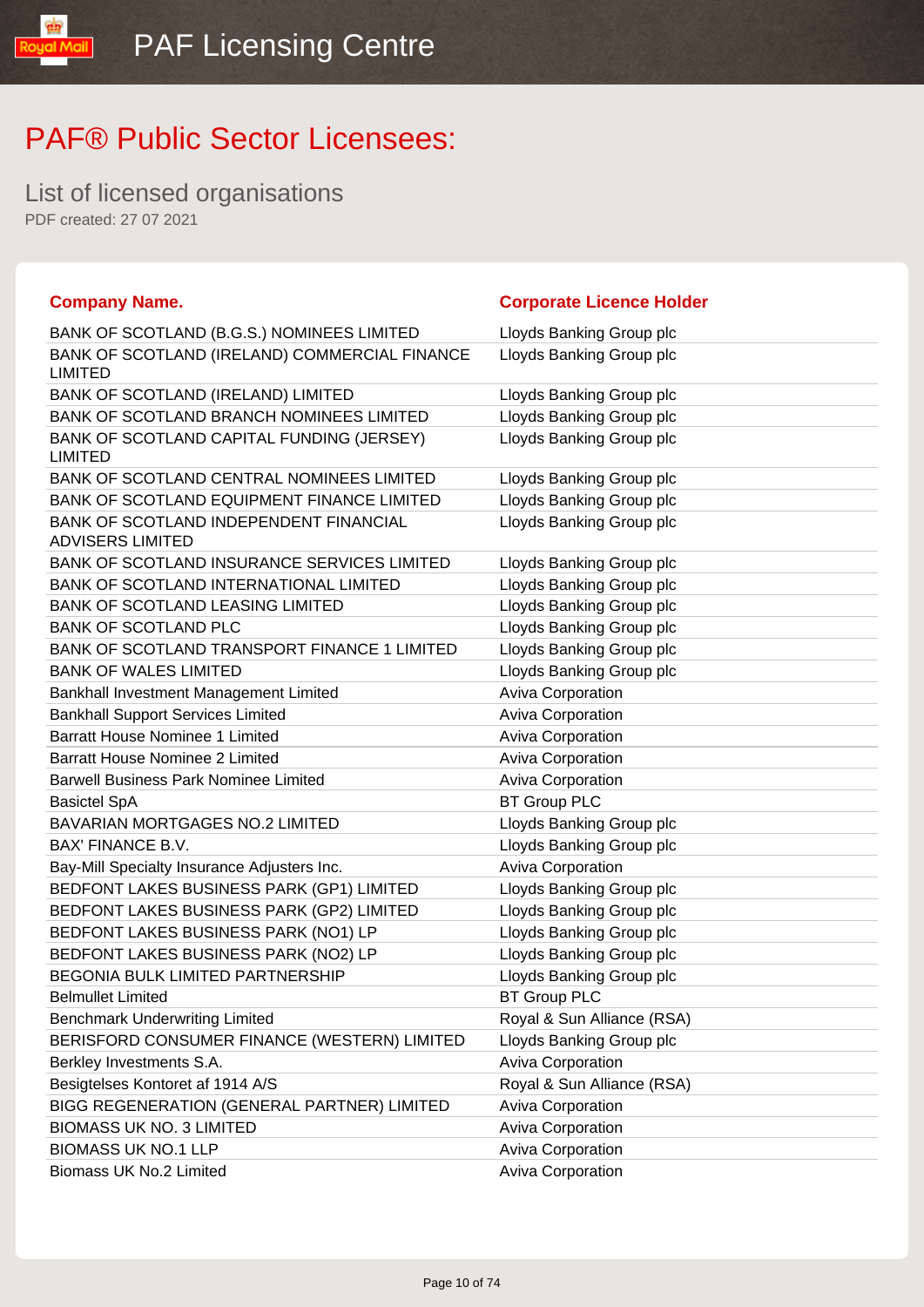List of licensed organisations PDF created: 27 07 2021

IlipM lipu

| <b>BIRCHCROWN FINANCE LIMITED</b>                         | Lloyds Banking Group plc |
|-----------------------------------------------------------|--------------------------|
| <b>BISHOP'S QUAY PROPERTY LIMITED</b>                     | Lloyds Banking Group plc |
| <b>BLACK HORSE (TRF) LIMITED</b>                          | Lloyds Banking Group plc |
| <b>BLACK HORSE CARAVAN FINANCE LIMITED</b>                | Lloyds Banking Group plc |
| <b>BLACK HORSE COMMERCIAL LIMITED</b>                     | Lloyds Banking Group plc |
| <b>BLACK HORSE CREDIT LIMITED</b>                         | Lloyds Banking Group plc |
| <b>BLACK HORSE EXECUTIVE MORTGAGES LIMITED</b>            | Lloyds Banking Group plc |
| <b>BLACK HORSE FINANCE HOLDINGS LIMITED</b>               | Lloyds Banking Group plc |
| <b>BLACK HORSE FINANCE LIMITED</b>                        | Lloyds Banking Group plc |
| <b>BLACK HORSE FINANCE MANAGEMENT LIMITED</b>             | Lloyds Banking Group plc |
| <b>BLACK HORSE FUNDING LIMITED</b>                        | Lloyds Banking Group plc |
| <b>BLACK HORSE GROUP LIMITED</b>                          | Lloyds Banking Group plc |
| <b>BLACK HORSE HOME LOANS LIMITED</b>                     | Lloyds Banking Group plc |
| <b>BLACK HORSE LIMITED</b>                                | Lloyds Banking Group plc |
| <b>BLACK HORSE MOTOR FINANCE LIMITED</b>                  | Lloyds Banking Group plc |
| BLACK HORSE MOTORCYCLE FINANCE LIMITED                    | Lloyds Banking Group plc |
| <b>BLACK HORSE OFFSHORE LIMITED</b>                       | Lloyds Banking Group plc |
| <b>BLACK HORSE PERSONAL FINANCE LIMITED</b>               | Lloyds Banking Group plc |
| <b>BLACK HORSE PROPERTY SERVICES LIMITED</b>              | Lloyds Banking Group plc |
| <b>BLACK HORSE RETAIL FINANCE LIMITED</b>                 | Lloyds Banking Group plc |
| <b>BLACK HORSE VEHICLE MANAGEMENT SERVICES</b><br>LIMITED | Lloyds Banking Group plc |
| <b>BLBP 1 LIMITED</b>                                     | Lloyds Banking Group plc |
| <b>BLBP 2 LIMITED</b>                                     | Lloyds Banking Group plc |
| <b>BLBP 3 LIMITED</b>                                     | Lloyds Banking Group plc |
| <b>BLBP 4 LIMITED</b>                                     | Lloyds Banking Group plc |
| <b>Blueprint (General Partner) Limited</b>                | Aviva Corporation        |
| <b>Blueprint (Nominees) Limited</b>                       | <b>Aviva Corporation</b> |
| <b>BMG (Livingston) General Partner Limited</b>           | Aviva Corporation        |
| <b>BMG (York) General Partner Limited</b>                 | Aviva Corporation        |
| <b>BOLLINWATER ESTATES LLP</b>                            | Lloyds Banking Group plc |
| <b>BOLTRO NOMINEES LIMITED</b>                            | Lloyds Banking Group plc |
| BORDER INVESTMENTS LIMITED                                | Lloyds Banking Group plc |
| <b>BOS (BOSTON) INC</b>                                   | Lloyds Banking Group plc |
| <b>BOS (IRELAND) EUROFINANCE LIMITED</b>                  | Lloyds Banking Group plc |
| <b>BOS (IRELAND) FINANCE LIMITED</b>                      | Lloyds Banking Group plc |
| BOS (IRELAND) FINANCIAL ENTERPRISES LIMITED               | Lloyds Banking Group plc |
| BOS (IRELAND) FINANCIAL SERVICES LIMITED                  | Lloyds Banking Group plc |
| BOS (IRELAND) FUNDING PLC                                 | Lloyds Banking Group plc |

### **Company Name. Company Name. Company Name. Company Name. Company Name. Company Name. Company Name. Company Name. Company Name. Company Name. Company Name. Company Name. Company Name. Company Name.**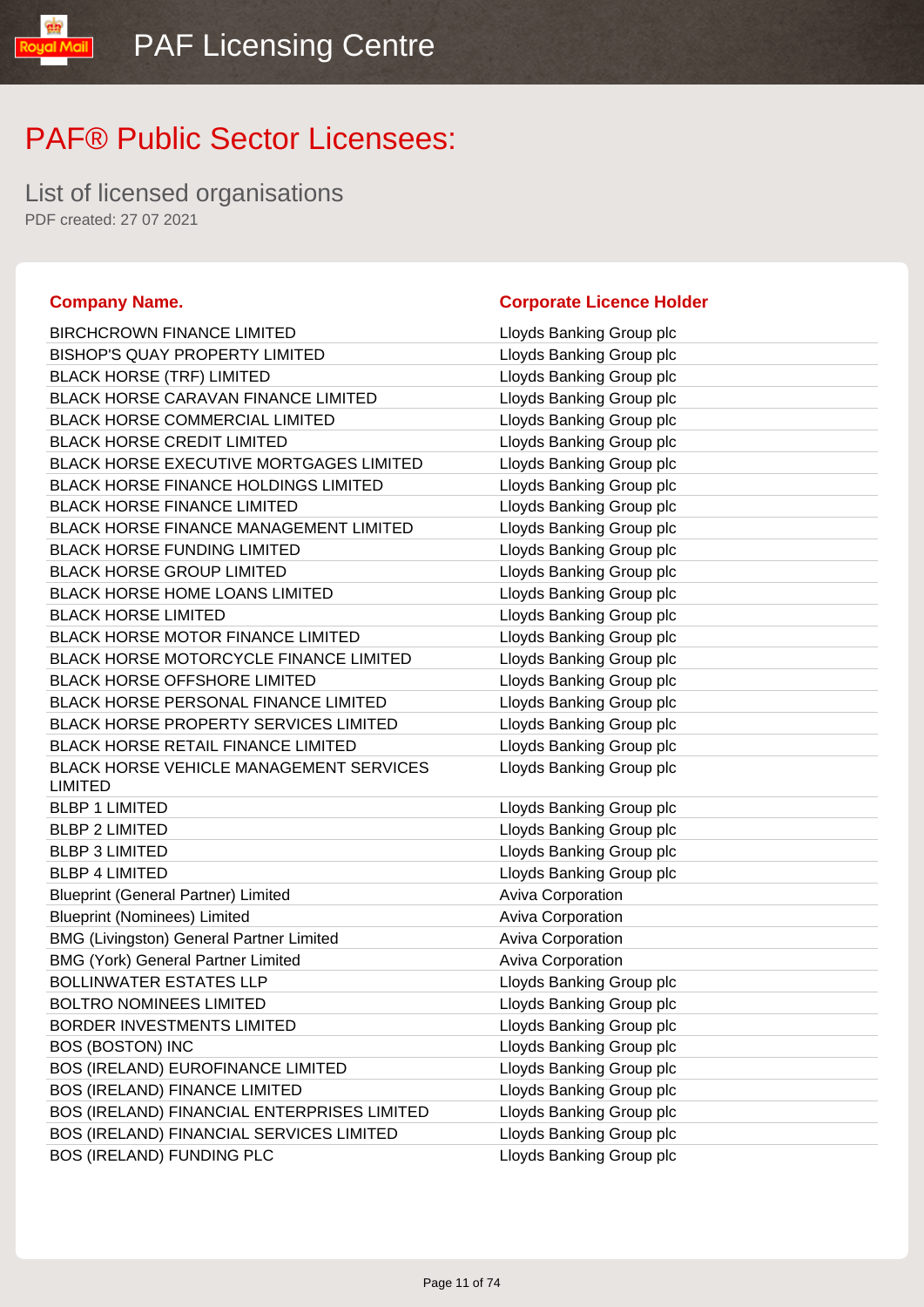List of licensed organisations PDF created: 27 07 2021

lipM lpuo!

| <b>Company Name.</b>                                            | <b>Corporate Licence Holder</b> |
|-----------------------------------------------------------------|---------------------------------|
| BOS (IRELAND) INTERNATIONAL FINANCE LIMITED                     | Lloyds Banking Group plc        |
| <b>BOS (IRELAND) INVESTMENTS</b>                                | Lloyds Banking Group plc        |
| <b>BOS (IRELAND) LEASING LIMITED</b>                            | Lloyds Banking Group plc        |
| BOS (IRELAND) NOMINEES LIMITED                                  | Lloyds Banking Group plc        |
| BOS (IRELAND) PROPERTY SERVICES 2 LIMITED                       | Lloyds Banking Group plc        |
| BOS (IRELAND) PROPERTY SERVICES LIMITED                         | Lloyds Banking Group plc        |
| BOS (IRELAND) SOFTWARE DEVELOPMENT SERVICES<br><b>LIMITED</b>   | Lloyds Banking Group plc        |
| BOS (IRELAND) WEALTH MANAGEMENT LIMITED                         | Lloyds Banking Group plc        |
| BOS (RFL) HOLDING CORPORATION                                   | Lloyds Banking Group plc        |
| BOS (SHARED APPRECIATION MORTGAGES (SCOTLAND)<br>NO. 2) LIMITED | Lloyds Banking Group plc        |
| BOS (SHARED APPRECIATION MORTGAGES (SCOTLAND)<br>NO. 3) LIMITED | Lloyds Banking Group plc        |
| BOS (SHARED APPRECIATION MORTGAGES<br>(SCOTLAND)) LIMITED       | Lloyds Banking Group plc        |
| BOS (SHARED APPRECIATION MORTGAGES) NO 1 PLC                    | Lloyds Banking Group plc        |
| BOS (SHARED APPRECIATION MORTGAGES) NO. 2 PLC                   | Lloyds Banking Group plc        |
| BOS (SHARED APPRECIATION MORTGAGES) NO. 3 PLC                   | Lloyds Banking Group plc        |
| BOS (SHARED APPRECIATION MORTGAGES) NO. 4 PLC                   | Lloyds Banking Group plc        |
| BOS (SHARED APPRECIATION MORTGAGES) NO. 6 PLC                   | Lloyds Banking Group plc        |
| BOS (USA) AL INC.                                               | Lloyds Banking Group plc        |
| BOS (USA) FUND INVESTMENTS INC.                                 | Lloyds Banking Group plc        |
| <b>BOS (USA) INC</b>                                            | Lloyds Banking Group plc        |
| BOS (USA) RFL INC.                                              | Lloyds Banking Group plc        |
| <b>BOS 2008 LIMITED</b>                                         | Lloyds Banking Group plc        |
| <b>BOS MISTRAL LIMITED</b>                                      | Lloyds Banking Group plc        |
| <b>BOSIC INC</b>                                                | Lloyds Banking Group plc        |
| <b>BOSINT INVESTMENTS LIMITED</b>                               | Lloyds Banking Group plc        |
| <b>Boston Biomass Limited</b>                                   | Aviva Corporation               |
| <b>Boston Wood Recovery Limited</b>                             | Aviva Corporation               |
| BOTHNIABORG LIMITED PARTNERSHIP                                 | Lloyds Banking Group plc        |
| BOUNDARY BUSINESS CENTRE LIMITED                                | Lloyds Banking Group plc        |
| BOWMAKER CREDIT LIMITED (IN LIQUIDATION)                        | Lloyds Banking Group plc        |
| <b>BOWMAKER LIMITED</b>                                         | Lloyds Banking Group plc        |
| <b>Bradford Insurance Trustee Limited</b>                       | Royal & Sun Alliance (RSA)      |
| <b>Brand Partners</b>                                           | Direct Line Group               |
| <b>BRIDGEND INVESTMENTS LIMITED</b>                             | Lloyds Banking Group plc        |
| BRITANNIA PERSONAL LENDING LIMITED                              | Lloyds Banking Group plc        |
| British Telecommunications plc                                  | <b>BT Group PLC</b>             |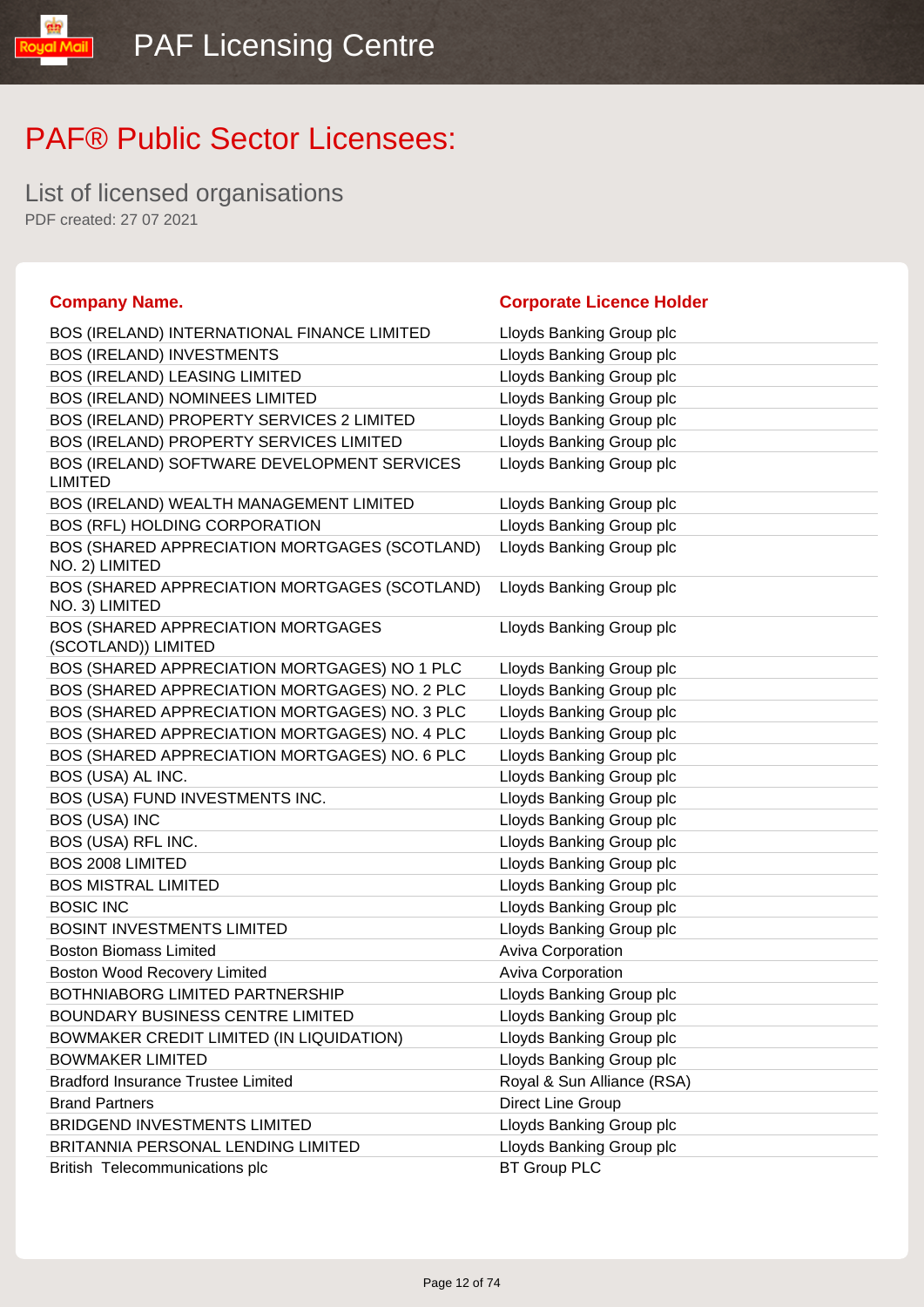List of licensed organisations PDF created: 27 07 2021

### **Company Name. Company Name. Company Name. Company Name. Company Name. Company Name. Company Name. Company Name. Company Name. Company Name. Company Name. Company Name. Company Name. Company Name.**

yal Mail

| Royal & Sun Alliance (RSA)       |
|----------------------------------|
| Royal & Sun Alliance (RSA)       |
| Lloyds Banking Group plc         |
| Lloyds Banking Group plc         |
| Lloyds Banking Group plc         |
| Lloyds Banking Group plc         |
| Lloyds Banking Group plc         |
| Lloyds Banking Group plc         |
| Lloyds Banking Group plc         |
| Allianz Management Services Ltd  |
| Royal Bank of Scotland Group plc |
| Lloyds Banking Group plc         |
| <b>BT Group PLC</b>              |
| <b>BT Group PLC</b>              |
| <b>BT Group PLC</b>              |
| <b>BT Group PLC</b>              |
| <b>BT Group PLC</b>              |
| <b>BT Group PLC</b>              |
| <b>BT Group PLC</b>              |
| <b>BT Group PLC</b>              |
| <b>BT Group PLC</b>              |
| <b>BT Group PLC</b>              |
| <b>BT Group PLC</b>              |
| <b>BT Group PLC</b>              |
| <b>BT Group PLC</b>              |
| <b>BT Group PLC</b>              |
| <b>BT Group PLC</b>              |
| <b>BT Group PLC</b>              |
| <b>BT Group PLC</b>              |
| <b>BT Group PLC</b>              |
| <b>BT Group PLC</b>              |
| <b>BT Group PLC</b>              |
| <b>BT Group PLC</b>              |
| <b>BT Group PLC</b>              |
| <b>BT Group PLC</b>              |
| <b>BT Group PLC</b>              |
|                                  |
| <b>BT Group PLC</b>              |
| <b>BT Group PLC</b>              |
|                                  |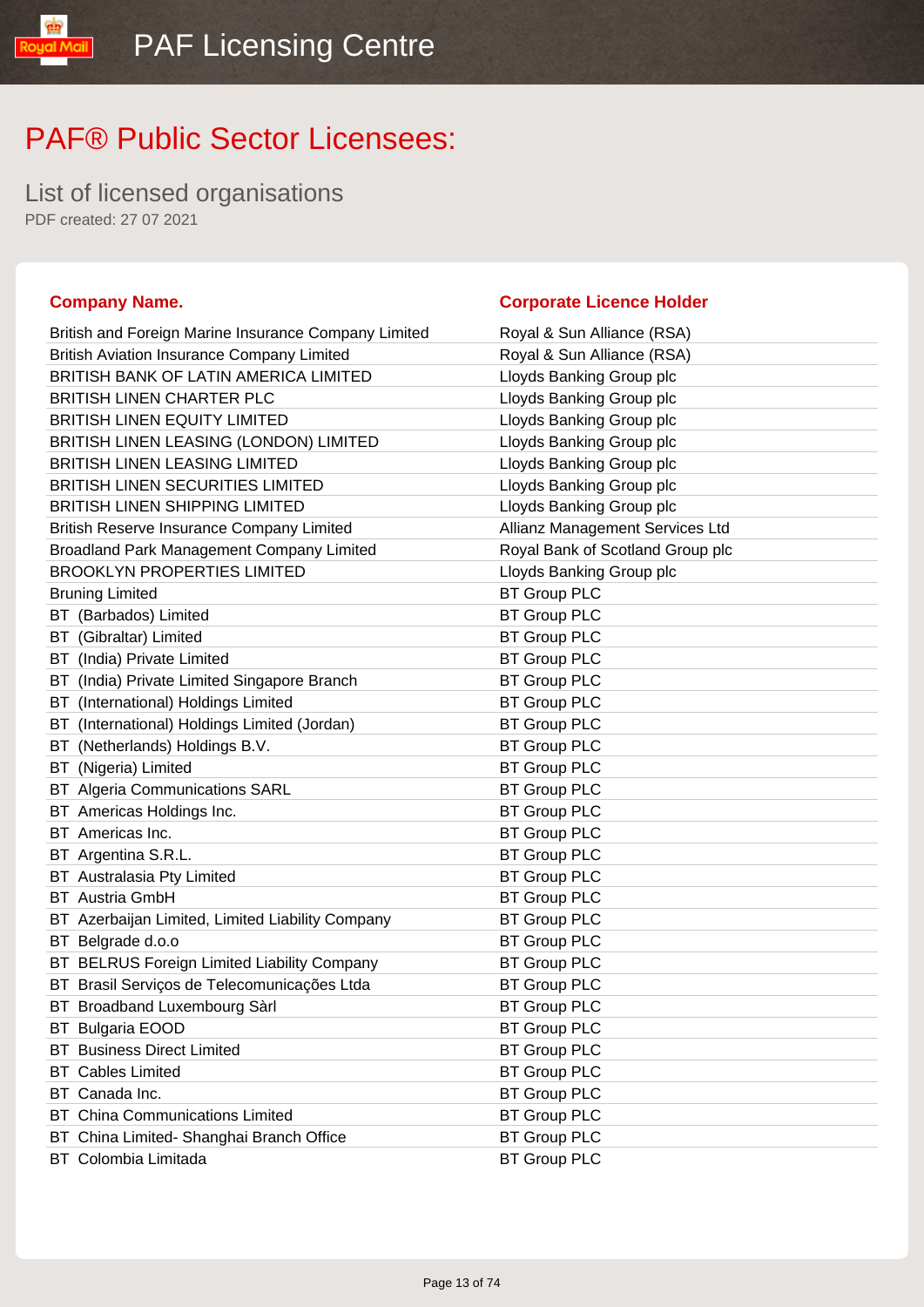List of licensed organisations PDF created: 27 07 2021

### **Company Name. Corporate Licence Holder** BT Commerce L.L.C. BT Group PLC BT Communications Bangladesh Limited BT Group PLC BT Communications do Brasil Limitada BT Group PLC BT Communications Ireland Group Limited BT Group PLC BT Communications Ireland Group Limited - UK Branch BT Group PLC BT Communications Ireland Holdings Limited BT Group PLC BT Communications Ireland Limited BT Group PLC BT Communications Kenya Limited BT Group PLC BT Communications Lanka (Private) Limited BT Group PLC BT Communications Philippines Incorporated BT Group PLC BT Communications Sales LLC BT Group PLC BT Communications Sales of Virginia LLC BT Group PLC BT Communications Sales, LLC Puerto Rico branch BT Group PLC BT Communications Services South Africa (Pty) Limited BT Group PLC BT Conferencing Video Inc. **BT Group PLC** BT Corporate Trustee Limited BT Group PLC BT Cote D'Ivoire **BT Group PLC** BT Denmark ApS BT Group PLC BT Deutschland GmbH BT Group PLC BT e-Serv (India) Private Limited BT Group PLC BT Enìa Telecomunicazioni S.P.A. BT Group PLC BT ESPAÑA, Compañia de Servicios Globales de Telecommunicaciones,S.A BT Group PLC BT European Investments Limited BT Group PLC BT Facilities Services Limited BT Group PLC BT Federal Inc. **BT Group PLC** BT Fifty-Three Limited BT Group PLC BT Fleet Limited **BT Group PLC** BT France S.A.S. BT Group PLC BT Gabon Limited BT Group PLC BT Garrick GmbH BT Group PLC BT Georgia Limited LLC BT Group PLC BT Ghana Limited **BT Group PLC** BT Global (Venezuela) S.A. BT Group PLC BT Global Business Services Private Limited BT Group PLC BT Global Communications (Ireland) Limited BT Group PLC BT Global Communications (Mauritius) Limited BT Group PLC BT Global Communications do Brasil Limitada BT Group PLC

BT Global Communications India Private Limited BT Group PLC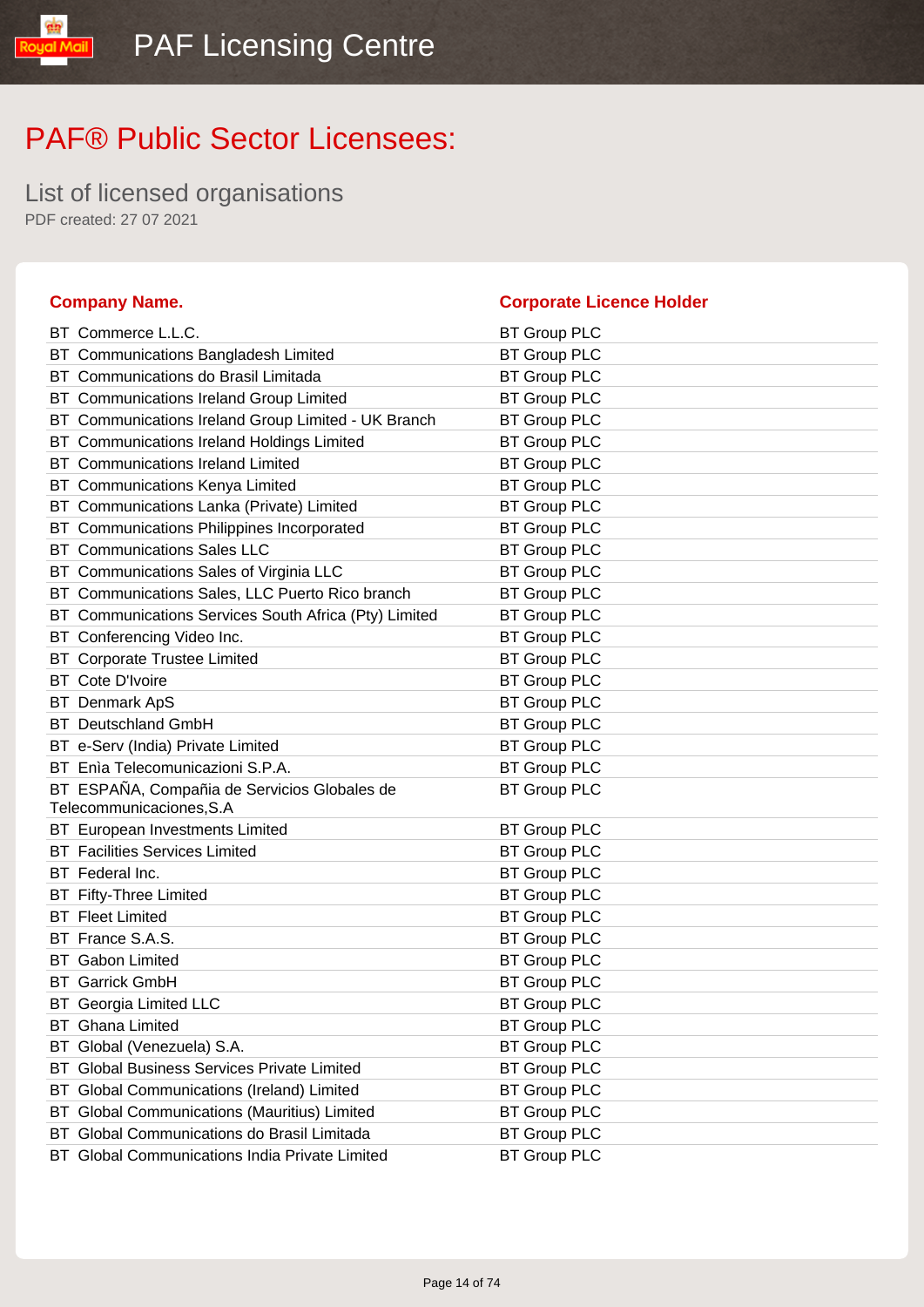List of licensed organisations PDF created: 27 07 2021

### **Company Name. Corporate Licence Holder** BT Global Japan Corporation BT Group PLC BT Global Services Botswana (Proprietary) Limited BT Group PLC BT Global Services Korea Limited. BT Group PLC BT Global Services Limited BT Group PLC BT Global Services Limited Londra Sucursala Bucuresti BT Group PLC BT Global Services Luxembourg SARL BT Group PLC BT Global Services Technologies Pte. Ltd. BT Group PLC BT Global Technology (M) Sdn. Bhd. BT Group PLC BT Group Investments Limited BT Group PLC BT Group Nominees Limited BT Group PLC BT Guatemala S.A. BT Group PLC BT Holdings Limited **BT Group PLC** BT Jamaica Limited **BT Group PLC** BT Japan Corporation **BT Group PLC** BT Jersey Limited BT Group PLC BT Kazakhstan LLP BT Group PLC BT Lancashire Services Limited BT Group PLC BT LatAm (BVI) Corporation BT Group PLC BT LatAm (Nevada) Corp. BT Group PLC BT Latam Argentina S.A BT Group PLC BT LatAm Dominicana, S.A. BT Group PLC BT LatAm Guatemala, S.A. BT Group PLC BT LatAm Holdings (Colombia) S.A. BT Group PLC BT LatAm Holdings Three, Inc. **BT Group PLC** BT LatAm Honduras, S.A. BT Group PLC BT LatAm Nicaragua, S.A. BT Group PLC BT LatAm Panama, Inc. **BT Group PLC** BT LatAm Services, Inc. And BT Group PLC BT LatAm Venezuela, S.A. BT Group PLC BT Latvia Limited, Sabiedriba ar ierobezotu atbildibu BT Group PLC BT Lease Holdings Limited **BT Group PLC** BT Leasing Limited **BT Group PLC** BT Lebanon S.A.L. BT Group PLC BT Limited Magyarorszagi Fioktelepe BT Group PLC BT Limited, organizacni slozka BT Group PLC BT Luxembourg Investment Holdings Sarl BT Group PLC BT Managed Services (No.2) Limited BT Group PLC BT Managed Services Limited BT Group PLC BT MEA FZ-LLC BT Group PLC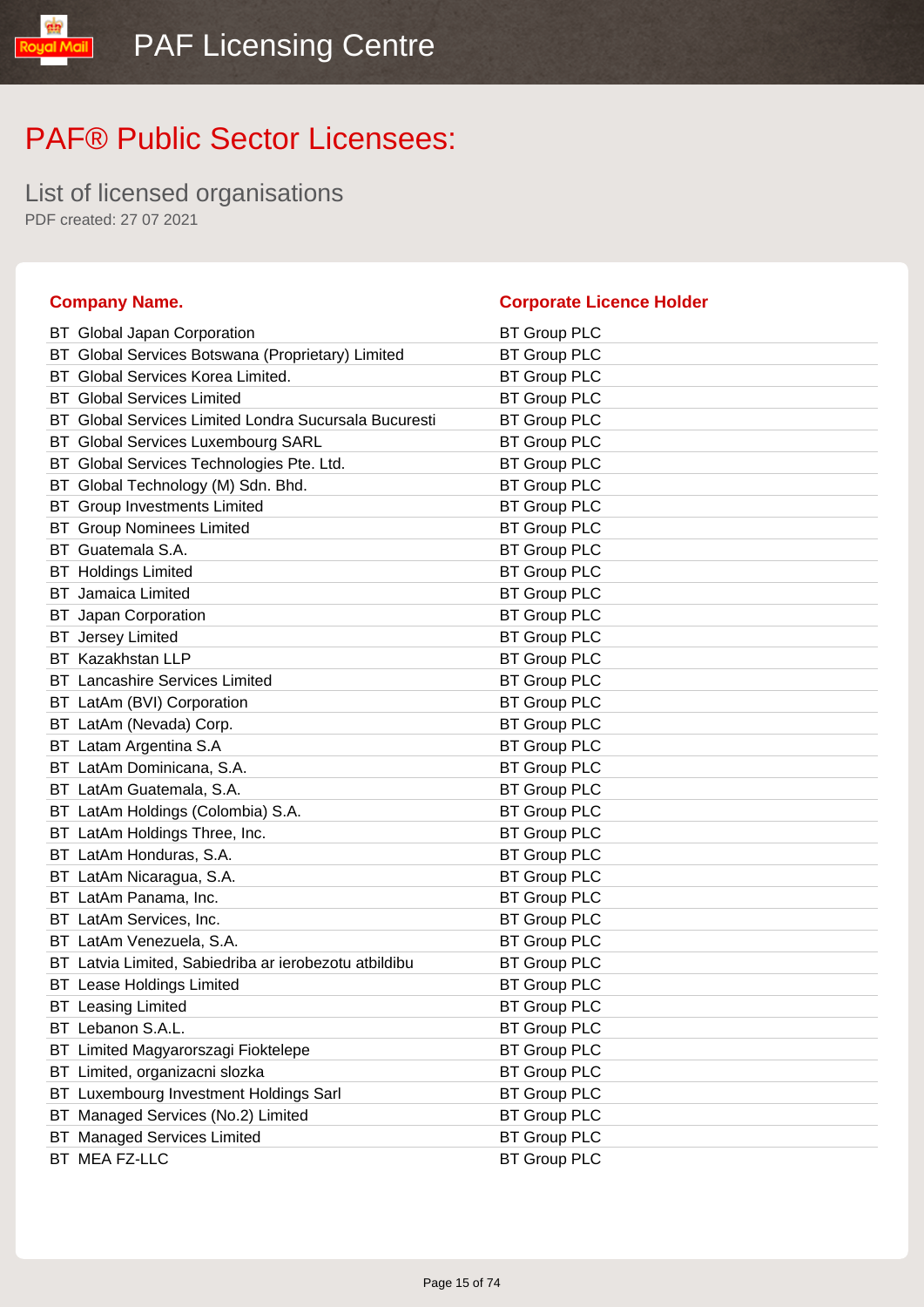List of licensed organisations PDF created: 27 07 2021

### **Company Name. Corporate Licence Holder** BT Montenegro DOO BT Group PLC BT Moorgate LLC BT Group PLC BT Moorgate One Limited BT Group PLC BT Moorgate Two Limited BT Group PLC BT Mozambique, Limitada BT Group PLC BT Nederland N.V. **BT Group PLC** BT Nicaragua S.A. **BT Group PLC** BT Nominees Limited BT Group PLC BT OnePhone Limited **BT Group PLC** BT Pakistan (Private) Limited BT Group PLC BT Paraguay S.R.L. **BT Group PLC** BT Poland Spó?ka Z Ograniczon? Odpowiedzialno?ci? BT Group PLC BT Portugal - Telecomunicações, Unipessoal Lda BT Group PLC BT Professional Services (Germany) GmbH BT Group PLC BT Professional Services (Holdings) N.V. BT Group PLC BT Professional Services (Luxembourg) S.A. BT Group PLC BT Professional Services Nederland B.V. BT Group PLC BT Property Holdings (Aberdeen) Limited BT Group PLC BT Property Holdings (Oxford) Limited BT Group PLC BT Property Limited BT Group PLC BT Services S.A.S BT Group PLC BT Siam Communications Co. Ltd. BT Group PLC BT Sixty-Four Limited **BT Group PLC** BT Slovakia s.r.o. **BT Group PLC** BT Sociedad De Responsabilidad Limitada BT Group PLC BT Solutions Limited **BT Group PLC** BT Solutions Limited - Tanzania Branch BT Group PLC BT Solutions Limited (Bahrain Branch) BT Group PLC BT Solutions Limited (Sucursal Ecuador) BT Group PLC BT Solutions Limited Liability Company **BT Group PLC** BT Solutions Limited Podruznica Hrvatska BT Group PLC BT Solutions Limited Sucursal Bolivia BT Group PLC BT Solutions Limited Sucursal Uruguay BT Group PLC BT Solutions Limited-Greek Branch BT Group PLC BT South Tyneside Limited BT Group PLC BT Technology (Dalian) Company Limited. BT Group PLC BT Telecom Egypt LLC and BT Group PLC BT Telecom India Private Limited BT Group PLC BT Telekom Hizmetleri Anonim ?irketi BT Group PLC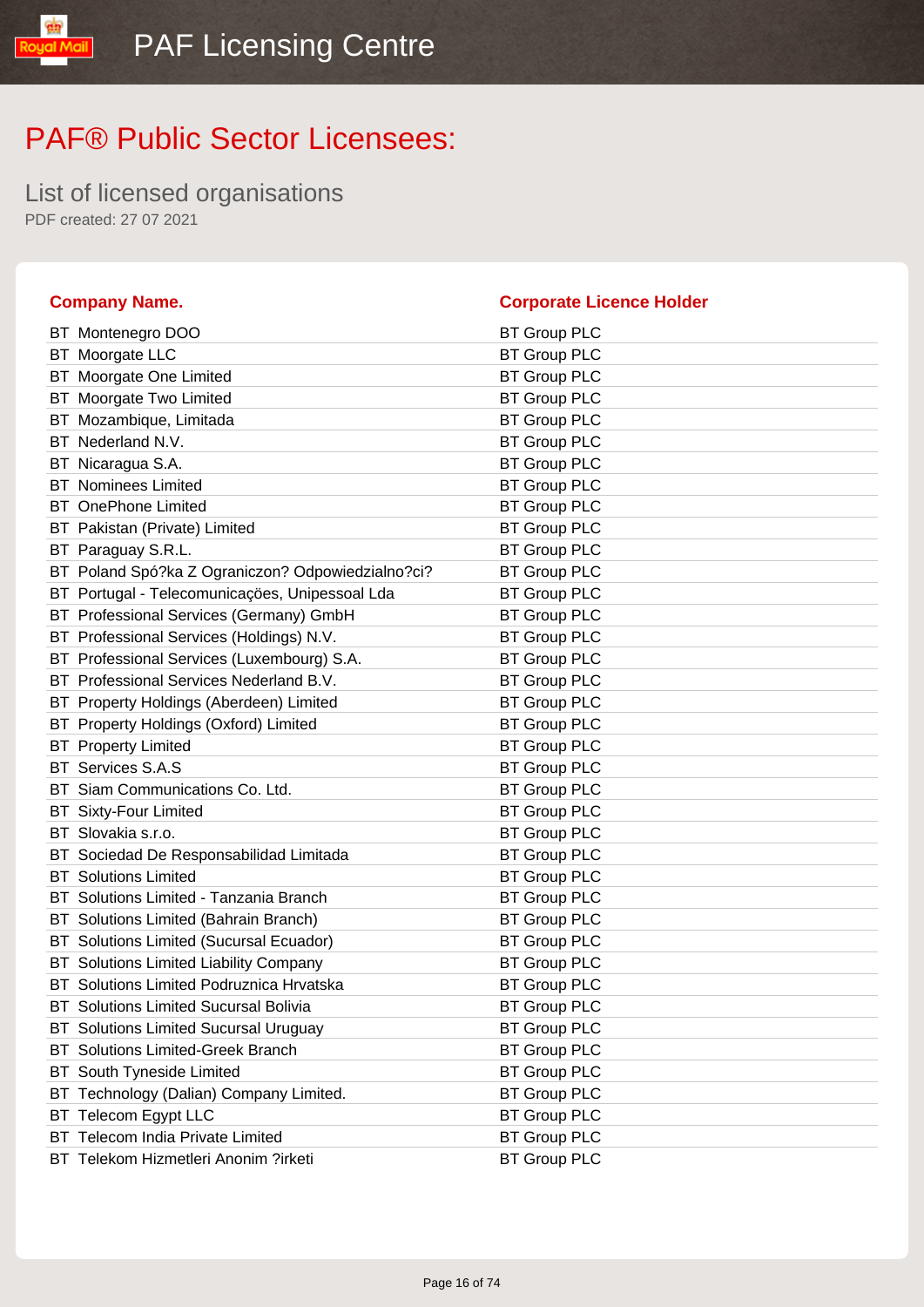List of licensed organisations PDF created: 27 07 2021

### **Company Name. Corporate Licence Holder** BT Tunisia S.A.R.L BT Group PLC BT U.S. Government Services L.L.C. BT Group PLC BT Ukraine Limited Liability Company BT Group PLC BT US Investments Limited BT Group PLC BT (Germany) GmbH & Co. oHG BT Group PLC BT (RRS LP) Limited BT Group PLC BT (SL) Limited BT Group PLC BT (Vietnam) Co. Ltd. BT Group PLC BT Albania Limited SH.P.K BT Group PLC BT Australasia Pty Limited - New Zealand Branch BT Group PLC BT Bilisim Hizmetleri Anonim ?irketi BT Group PLC BT Cables MEA FZE BT Group PLC BT Centre Nominee 2 Limited BT Group PLC BT China Limited **BT Group PLC** BT Cornwall Limited **BT Group PLC** BT de Panama, S.R.L. BT Group PLC BT Dominican Republic, S. A. BT Group PLC BT El Salvador, Limitada de Capital Variable BT Group PLC BT Fifty BT Group PLC BT Fifty-One BT Group PLC BT Forty-Nine **BT Group PLC** BT Global Costa Rica SRL BT Group PLC BT Global Services (Dalian) Co. Ltd. BT Group PLC BT Global Services (M) Sdn Bhd BT Group PLC BT Global Services Solutions Sdn Bhd BT Group PLC BT Global Solutions Pte. Ltd. BT Group PLC BT GLOBALNE STORITVE, telekomunikacijske storitve, obdelava podatkov, podatkovnih baz; d.o.o. BT Group PLC BT Group plc BT Group PLC BT Hong Kong Limited **BT Group PLC** BT Hong Kong Ltd. - Macau Branch BT Group PLC BT International Holdings Limited & Co. LLC BT Group PLC BT Italia S.p.A. BT Group PLC BT LatAm Brasil Ltda. BT Group PLC BT LatAm Colombia S.A. BT Group PLC BT LatAm Costa Rica, S.A. BT Group PLC BT LatAm El Salvador, S.A. de CV BT Group PLC BT LatAm Holdings Brasil Ltda BT Group PLC BT LatAm Holdings One, Inc. **BT Group PLC**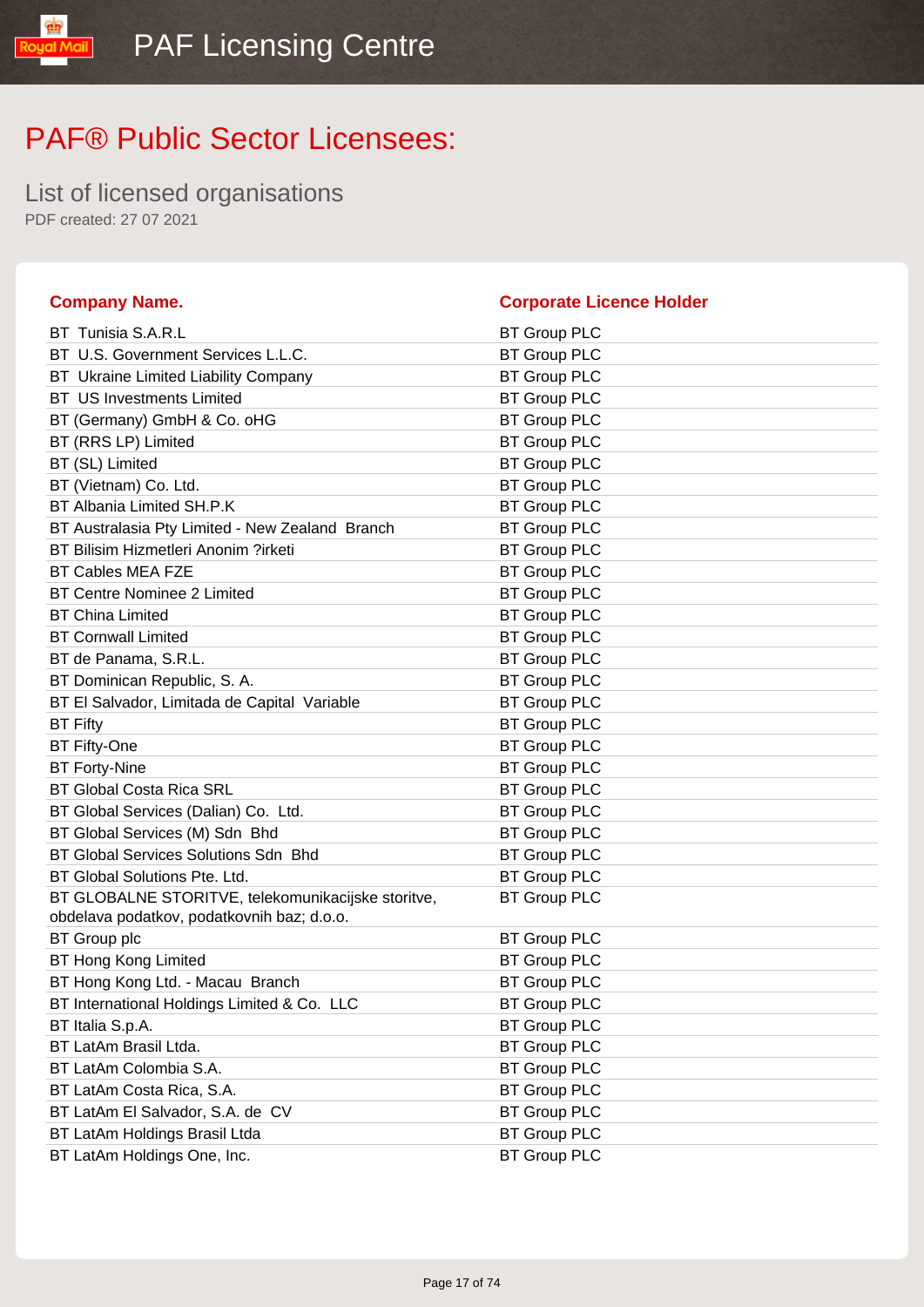List of licensed organisations PDF created: 27 07 2021

aud

| <b>Company Name.</b>                         | <b>Corporate Licence Holder</b> |
|----------------------------------------------|---------------------------------|
| BT LatAm Holdings Two, Inc.                  | <b>BT Group PLC</b>             |
| BT LatAm México, S.A. de C.V.                | <b>BT Group PLC</b>             |
| BT LatAm Peru S.A.C.                         | <b>BT Group PLC</b>             |
| BT LatAm, Inc.                               | <b>BT Group PLC</b>             |
| <b>BT Law Limited</b>                        | <b>BT Group PLC</b>             |
| <b>BT LGS Limited</b>                        | <b>BT Group PLC</b>             |
| <b>BT Limited</b>                            | <b>BT Group PLC</b>             |
| <b>BT Limited Taiwan Branch</b>              | <b>BT Group PLC</b>             |
| BT Limited, Beijing Office                   | <b>BT Group PLC</b>             |
| <b>BT Malawi Limited</b>                     | <b>BT Group PLC</b>             |
| <b>BT MDV Limited</b>                        | <b>BT Group PLC</b>             |
| BT Moorgate LLC - UK Branch                  | <b>BT Group PLC</b>             |
| <b>BT Newgate LLC</b>                        | <b>BT Group PLC</b>             |
| BT Newgate LLC - UK Branch                   | <b>BT Group PLC</b>             |
| <b>BT Niger</b>                              | <b>BT Group PLC</b>             |
| <b>BT Nordics Finland Oy</b>                 | <b>BT Group PLC</b>             |
| <b>BT Nordics Sweden AB</b>                  | <b>BT Group PLC</b>             |
| BT Peru S.R.L.                               | <b>BT Group PLC</b>             |
| <b>BT ROC Kft</b>                            | <b>BT Group PLC</b>             |
| <b>BT Seventy-Three</b>                      | <b>BT Group PLC</b>             |
| <b>BT Siam Limited</b>                       | <b>BT Group PLC</b>             |
| BT Singapore Pte. Ltd.                       | <b>BT Group PLC</b>             |
| <b>BT SLE Euro Limited</b>                   | <b>BT Group PLC</b>             |
| <b>BT SLE USD Limited</b>                    | <b>BT Group PLC</b>             |
| <b>BT Solutions Limited - Kuwait Branch</b>  | <b>BT Group PLC</b>             |
| BT Solutions Limited - Morocco Branch        | <b>BT Group PLC</b>             |
| BT Solutions Limited Branch Office in Skopje | <b>BT Group PLC</b>             |
| <b>BT Solutions Limited Eesti Filiaal</b>    | <b>BT Group PLC</b>             |
| BT Solutions Limited Útibú á Íslandi         | <b>BT Group PLC</b>             |
| <b>BT Solutions Norway AS</b>                | <b>BT Group PLC</b>             |
| <b>BT Switzerland AG</b>                     | <b>BT Group PLC</b>             |
| BT Systems (Malaysia) Sdn Bhd                | <b>BT Group PLC</b>             |
| <b>BT UAE Limited</b>                        | <b>BT Group PLC</b>             |
| BT UAE Limited - Abu Dhabi Branch            | <b>BT Group PLC</b>             |
| BT UAE Limited - Dubai Branch (1)            | <b>BT Group PLC</b>             |
| BT UAE Limited - Dubai Branch (2)            | <b>BT Group PLC</b>             |
| BT United States L.L.C.                      | <b>BT Group PLC</b>             |
| BT US Investments Limited - UK Branch        | <b>BT Group PLC</b>             |
| <b>BTexact Technologies Limited</b>          | <b>BT Group PLC</b>             |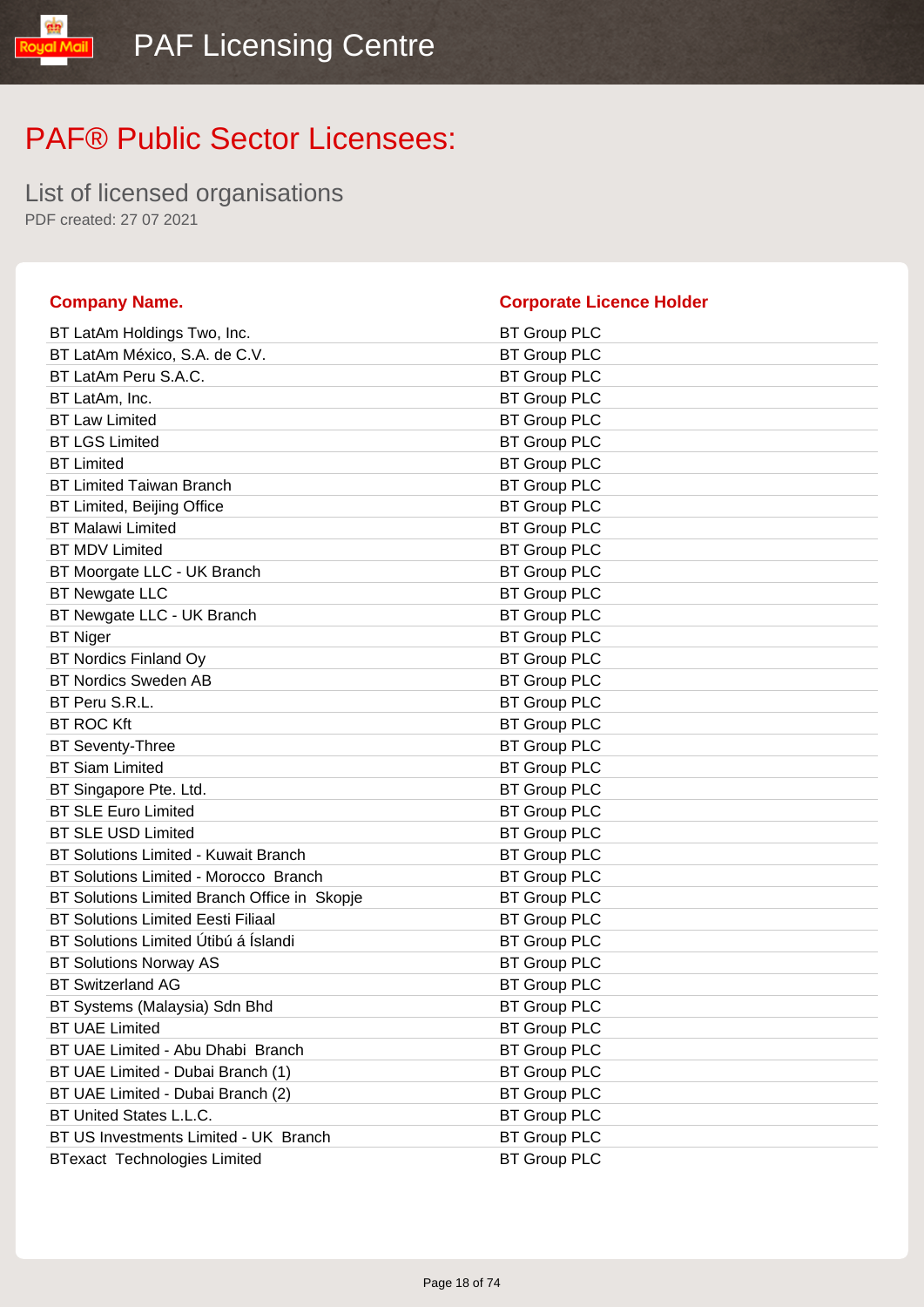List of licensed organisations PDF created: 27 07 2021

lipM louo!

| <b>Company Name.</b>                                                                                 | <b>Corporate Licence Holder</b>  |
|------------------------------------------------------------------------------------------------------|----------------------------------|
| <b>BTexact Venturing Limited</b>                                                                     | <b>BT Group PLC</b>              |
| BTGS Mexico S.A. de C.V.                                                                             | <b>BT Group PLC</b>              |
| BTIH Teleconsult Drustvo sa organicenom odgovornoscu za<br>posredovanje i zastupanje d.o.o. Sarajevo | <b>BT Group PLC</b>              |
| <b>BUCHAN MARITIME LIMITED PARTNERSHIP</b>                                                           | Lloyds Banking Group plc         |
| <b>Buchanan Holdings Limited</b>                                                                     | Royal Bank of Scotland Group plc |
| <b>Buddies Enterprises Limited</b>                                                                   | Allianz Management Services Ltd  |
| Building a Future (Newham Schools) Limited                                                           | <b>Aviva Corporation</b>         |
| BZ WBK - Aviva Towarzystwo Ubezpieczen Ogolnych S.A.                                                 | Aviva Corporation                |
| BZ WBK-Aviva Towarzystwo Ubezpiecze? na ?ycie Spó?ka<br>Akcyjna                                      | <b>Aviva Corporation</b>         |
| C & G CHANNEL ISLANDS LIMITED                                                                        | Lloyds Banking Group plc         |
| C & G FINANCIAL SERVICES LIMITED                                                                     | Lloyds Banking Group plc         |
| <b>C &amp; G HOMES LIMITED</b>                                                                       | Lloyds Banking Group plc         |
| C. WINTHER & CO., LIMITED (IN MEMBERS' VOLUNTARY<br>LIQUIDATION)                                     | Lloyds Banking Group plc         |
| <b>C.T.S.B. LEASING LIMITED</b>                                                                      | Lloyds Banking Group plc         |
| <b>C&amp;G ESTATE AGENTS LIMITED</b>                                                                 | Lloyds Banking Group plc         |
| <b>C&amp;G PROPERTY HOLDINGS LIMITED</b>                                                             | Lloyds Banking Group plc         |
| CAB Group AB                                                                                         | Royal & Sun Alliance (RSA)       |
| Caja Granada Vida, Compañía de Seguros y Reaseguros<br>Sociedad Anonima                              | Aviva Corporation                |
| CajaMurcia Vida y Pensiones de Seguros y Reaseguros SA                                               | Aviva Corporation                |
| CALEDONIAN EQUIPMENT RENTALS LIMITED (IN<br>LIQUIDATION)                                             | Lloyds Banking Group plc         |
| <b>Caledonian Tours Limited</b>                                                                      | Royal Bank of Scotland Group plc |
| CAMBRIDGE RESEARCH PARK MANAGEMENT COMPANY<br><b>LIMITED</b>                                         | Zurich                           |
| Canadian Northern Shield Insurance Company                                                           | Royal & Sun Alliance (RSA)       |
| Canal Capital Investment Limited                                                                     | <b>BT Group PLC</b>              |
| <b>CANMORE INVESTMENTS LIMITED</b>                                                                   | Lloyds Banking Group plc         |
| <b>Cannock Consortium LLP</b>                                                                        | <b>Aviva Corporation</b>         |
| Cannock Designer Outlet (GP Holdings) Limited                                                        | <b>Aviva Corporation</b>         |
| Cannock Designer Outlet (GP) Limited                                                                 | <b>Aviva Corporation</b>         |
| Cannock Designer Outlet (Nominee 1) Limited                                                          | Aviva Corporation                |
| Cannock Designer Outlet (Nominee 2) Limited                                                          | Aviva Corporation                |
| CAPITAL 1945 LIMITED                                                                                 | Lloyds Banking Group plc         |
| CAPITAL BANK ASSET FINANCE (2) LIMITED                                                               | Lloyds Banking Group plc         |
| CAPITAL BANK ASSET FINANCE LIMITED                                                                   | Lloyds Banking Group plc         |
| CAPITAL BANK CASHFLOW FINANCE LIMITED                                                                | Lloyds Banking Group plc         |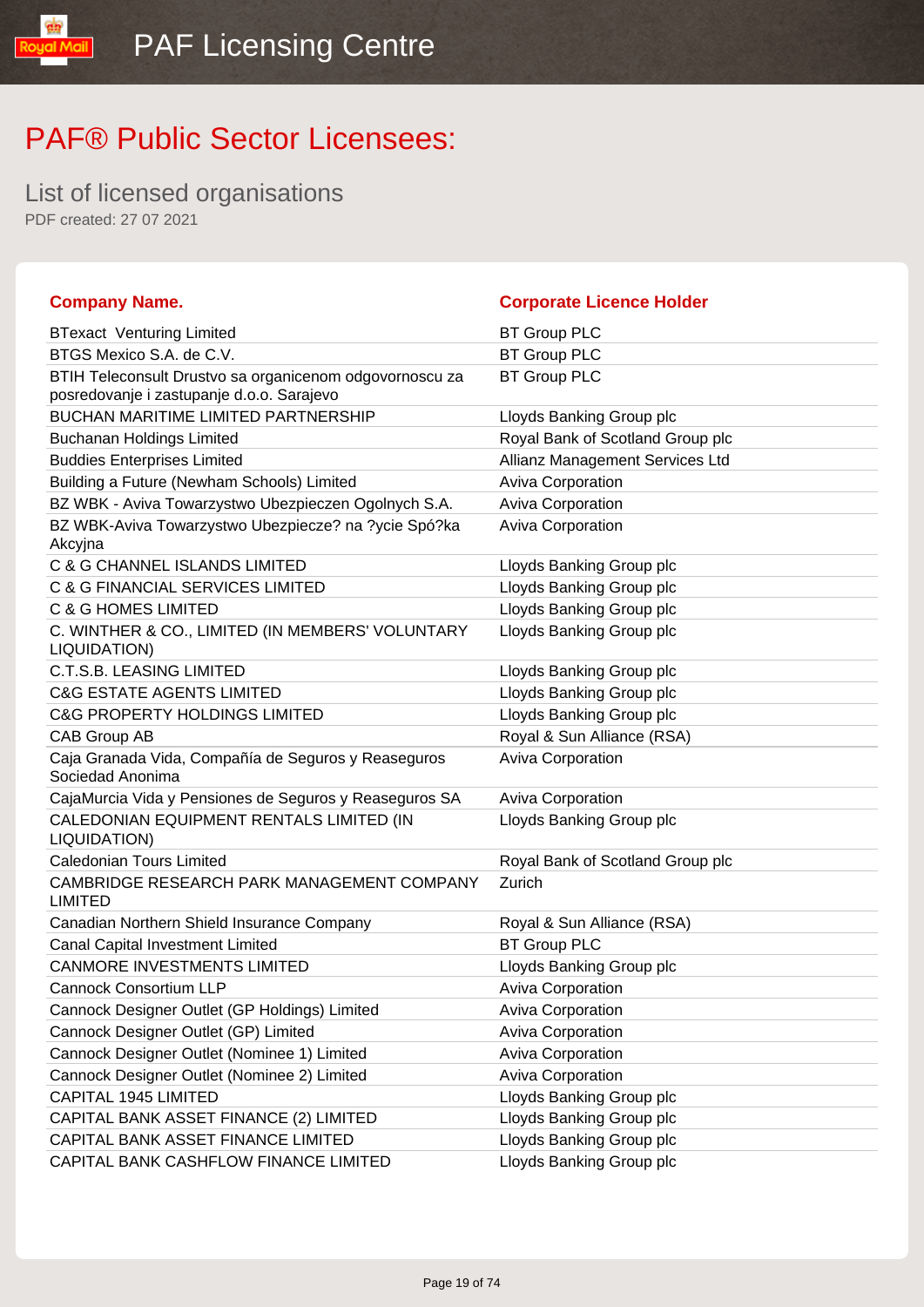List of licensed organisations PDF created: 27 07 2021

#### **Company Name. Corporate Licence Holder**

#### CAPITAL BANK INSURANCE SERVICES LIMITED Lloyds Banking Group plc CAPITAL BANK LEASING 1 LIMITED Lloyds Banking Group plc CAPITAL BANK LEASING 10 LIMITED LIMITED Lloyds Banking Group plc CAPITAL BANK LEASING 11 LIMITED Lloyds Banking Group plc CAPITAL BANK LEASING 12 LIMITED Lloyds Banking Group plc CAPITAL BANK LEASING 2 LIMITED Lloyds Banking Group plc CAPITAL BANK LEASING 3 LIMITED Loyds Banking Group plc CAPITAL BANK LEASING 4 LIMITED Lloyds Banking Group plc CAPITAL BANK LEASING 5 LIMITED Loyds Banking Group plc CAPITAL BANK LEASING 6 LIMITED Lloyds Banking Group plc CAPITAL BANK LEASING 7 LIMITED Lloyds Banking Group plc CAPITAL BANK LEASING 8 LIMITED Lloyds Banking Group plc CAPITAL BANK LEASING 9 LIMITED LIMITED Lloyds Banking Group plc CAPITAL BANK PROPERTY INVESTMENTS (3) LIMITED Lloyds Banking Group plc CAPITAL BANK PROPERTY INVESTMENTS (6) LIMITED Lloyds Banking Group plc CAPITAL BANK VEHICLE MANAGEMENT LIMITED Lloyds Banking Group plc CAPITAL COMMERCIAL FINANCE LIMITED Lloyds Banking Group plc CAPITAL CONSUMER FINANCE LTD Lloyds Banking Group plc CAPITAL CORPORATE FINANCE LIMITED Lloyds Banking Group plc CAPITAL FINANCE AUSTRALIA LIMITED Lloyds Banking Group plc CAPITAL FINANCE COMPANY LIMITED Lloyds Banking Group plc CAPITAL FINANCE DIRECT LIMITED Loyds Banking Group plc CAPITAL FINANCE NEW ZEALAND LIMITED LIDYDS Banking Group plc CAPITAL FINANCE SUPERANNUATION PTY LIMITED Lloyds Banking Group plc CAPITAL FLEETLEASE LIMITED LIGHT LIGYDS Banking Group plc CAPITAL LEASING (EDINBURGH) LIMITED Lloyds Banking Group plc CAPITAL LEASING LIMITED **Little State State CAPITAL LEASING LIMITED** CAPITAL PERSONAL FINANCE LIMITED LIMITED Lloyds Banking Group plc CAPITAL WHOLESALE LIMITED Loyds Banking Group plc CAR OWNERSHIP FINANCE LIMITED LIDYD Lloyds Banking Group plc CARDIFF AUTOMOBILE RECEIVABLES SECURITISATION (UK) NO. 2 LIMITED Lloyds Banking Group plc CARDIFF AUTOMOBILE RECEIVABLES SECURITISATION (UK) NO. 3 LIMITED Lloyds Banking Group plc CARDIFF AUTOMOBILE RECEIVABLES SECURITISATION (UK) NO.4 LIMITED Lloyds Banking Group plc CARDIFF BAY GP LIMITED Aviva Corporation Care Homes 1 Limited **Care Homes 1 Limited** Royal Bank of Scotland Group plc Care Homes 2 Limited Royal Bank of Scotland Group plc Care Homes 3 Limited Royal Bank of Scotland Group plc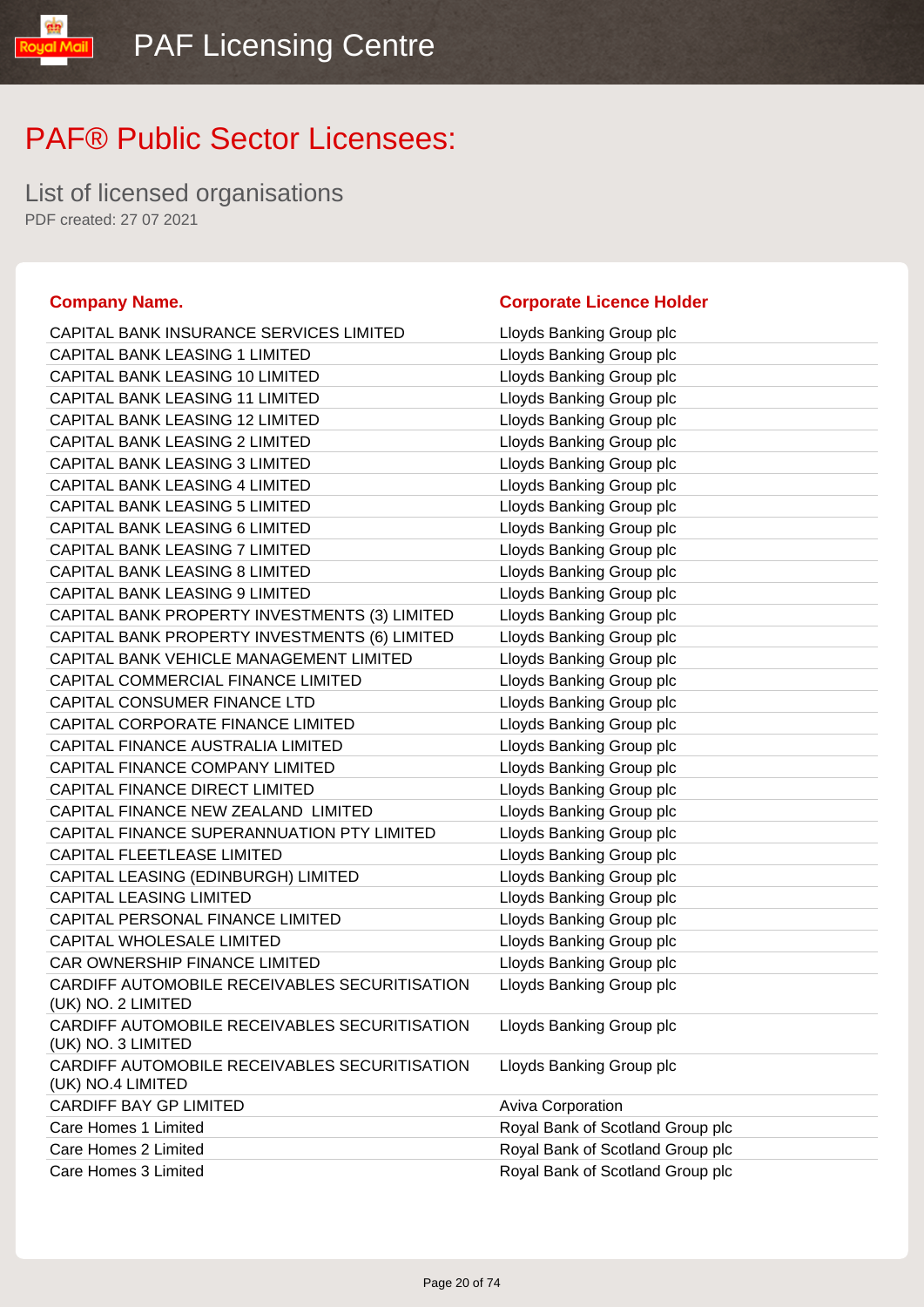List of licensed organisations PDF created: 27 07 2021

yal Mail

| Care Homes Holdings Limited                      | Royal Bank of Scotland Group plc |
|--------------------------------------------------|----------------------------------|
| CARILLION-IGLOO LIMITED                          | Aviva Corporation                |
| Carillion-Igloo Nominees Limited                 | Aviva Corporation                |
| <b>CARLEASE LIMITED</b>                          | Lloyds Banking Group plc         |
| Carron UK SPV Holdco Limited                     | Royal Bank of Scotland Group plc |
| Carron UK SPV Limited                            | Royal Bank of Scotland Group plc |
| CARS TRUSTEE (UK) NO.4 LIMITED                   | Lloyds Banking Group plc         |
| <b>CARSELECT LIMITED</b>                         | Lloyds Banking Group plc         |
| <b>CASHFRIDAY LIMITED</b>                        | Lloyds Banking Group plc         |
| <b>CASHPOINT LIMITED</b>                         | Lloyds Banking Group plc         |
| CASTLE BAYNARD FUNDING LIMITED                   | Lloyds Banking Group plc         |
| <b>CASTLEMILL INVESTMENTS LIMITED</b>            | Lloyds Banking Group plc         |
| Caunce O'Hara & Company Limited                  | Royal & Sun Alliance (RSA)       |
| <b>CAVEMINSTER LIMITED</b>                       | Lloyds Banking Group plc         |
| Ce01 Pep Limited                                 | <b>Aviva Corporation</b>         |
| CE07 PEP Limited                                 | Aviva Corporation                |
| <b>CEDAR HOLDINGS LIMITED</b>                    | Lloyds Banking Group plc         |
| Centaurus CER (Aviva Investors) Sarl             | Aviva Corporation                |
| CENTRAL COLLECTIONS LIMITED                      | Lloyds Banking Group plc         |
| CENTRAL CROWN INVESTMENTS LIMITED                | Lloyds Banking Group plc         |
| CENTRAL MORTGAGE FINANCE LIMITED                 | Lloyds Banking Group plc         |
| CENTRE FOR LIFE SCIENCE LLC                      | Lloyds Banking Group plc         |
| Centrium Management Company Limited              | Royal & Sun Alliance (RSA)       |
| Century Insurance Company Limited                | Royal & Sun Alliance (RSA)       |
| CF ASSET FINANCE LIMITED                         | Lloyds Banking Group plc         |
| <b>CGNU Life Assurance Limited</b>               | <b>Aviva Corporation</b>         |
| <b>CGP Entrepreneurs</b>                         | Aviva Corporation                |
| <b>CGU International Holdings BV</b>             | Aviva Corporation                |
| <b>CGU Project Services Private Limited</b>      | Aviva Corporation                |
| <b>CHAMBERS &amp; REMINGTON NOMINEES LIMITED</b> | Lloyds Banking Group plc         |
| <b>CHANCERY FACTORS LIMITED</b>                  | Lloyds Banking Group plc         |
| Chancery House London Nominee 1 Limited          | Aviva Corporation                |
| Chancery House London Nominee 2 Limited          | Aviva Corporation                |
| CHARTERCARD LIMITED                              | Lloyds Banking Group plc         |
| CHARTERCREDIT LIMITED (IN LIQUIDATION)           | Lloyds Banking Group plc         |
| <b>CHARTERED FINANCE LIMITED</b>                 | Lloyds Banking Group plc         |
| <b>CHARTERED LEASING LIMITED</b>                 | Lloyds Banking Group plc         |
| CHARTERED TRUST (NOMINEES) LIMITED               | Lloyds Banking Group plc         |
| CHARTERED TRUST GROUP LIMITED                    | Lloyds Banking Group plc         |

### **Company Name. Company Name. Company Name. Company Name. Company Name. Company Name. Company Name. Company Name. Company Name. Company Name. Company Name. Company Name. Company Name. Company Name.**

| Royal Bank of Scotland Group plc |
|----------------------------------|
| <b>Aviva Corporation</b>         |
| <b>Aviva Corporation</b>         |
| Lloyds Banking Group plc         |
| Royal Bank of Scotland Group plc |
| Royal Bank of Scotland Group plc |
| Lloyds Banking Group plc         |
| Lloyds Banking Group plc         |
| Lloyds Banking Group plc         |
| Lloyds Banking Group plc         |
| Lloyds Banking Group plc         |
| Lloyds Banking Group plc         |
| Royal & Sun Alliance (RSA)       |
| Lloyds Banking Group plc         |
| <b>Aviva Corporation</b>         |
| <b>Aviva Corporation</b>         |
| Lloyds Banking Group plc         |
| <b>Aviva Corporation</b>         |
| Lloyds Banking Group plc         |
| Lloyds Banking Group plc         |
| Lloyds Banking Group plc         |
| Lloyds Banking Group plc         |
| Royal & Sun Alliance (RSA)       |
| Royal & Sun Alliance (RSA)       |
| Lloyds Banking Group plc         |
| <b>Aviva Corporation</b>         |
| <b>Aviva Corporation</b>         |
| <b>Aviva Corporation</b>         |
| <b>Aviva Corporation</b>         |
| Lloyds Banking Group plc         |
| Lloyds Banking Group plc         |
| <b>Aviva Corporation</b>         |
| Aviva Corporation                |
| Lloyds Banking Group plc         |
| Lloyds Banking Group plc         |
| Lloyds Banking Group plc         |
| Lloyds Banking Group plc         |
| Lloyds Banking Group plc         |
| Lloyds Banking Group plc         |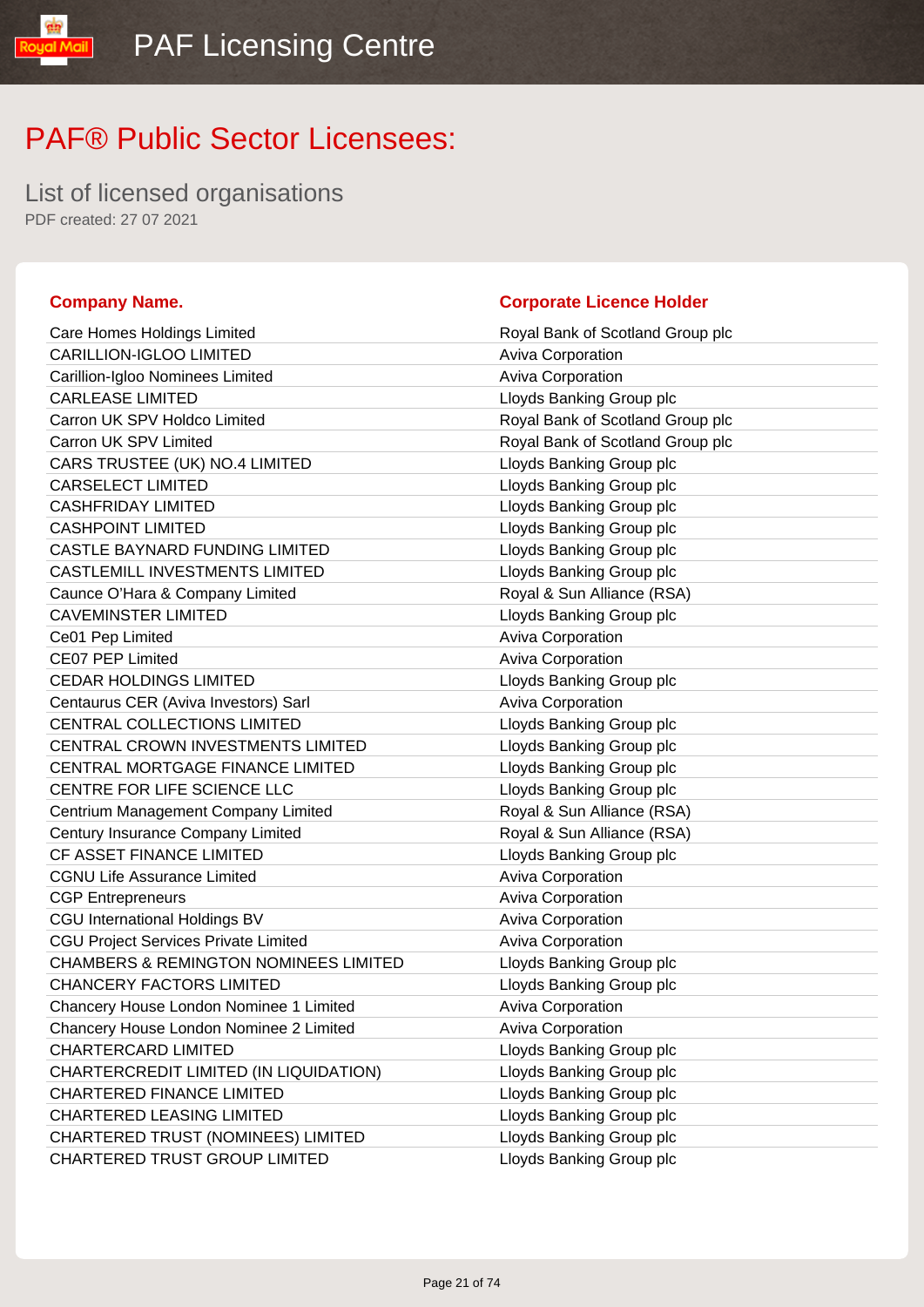List of licensed organisations PDF created: 27 07 2021

Mail

| <b>CHARTERED TRUST LIMITED</b>                            | Lloyds Banking Group plc         |
|-----------------------------------------------------------|----------------------------------|
| CHARTERED TRUST MARINE LIMITED                            | Lloyds Banking Group plc         |
| <b>CHARTERHALL MARKETING LIMITED</b>                      | Lloyds Banking Group plc         |
| Charterhouse Japhet Finance Limited                       | Royal Bank of Scotland Group plc |
| CHASE COURT (CI) LIMITED                                  | Lloyds Banking Group plc         |
| CHELTENHAM & GLOUCESTER plc                               | Lloyds Banking Group plc         |
| CHEMICAL TANKER SHIPPING LIMITED PARTNERSHIP              | Lloyds Banking Group plc         |
| CHESHIRE EUROPE LIMITED                                   | Lloyds Banking Group plc         |
| CHESHIRE FUNDING LLC                                      | Lloyds Banking Group plc         |
| CHESHIRE FUNDING MANAGEMENT LLC                           | Lloyds Banking Group plc         |
| CHESHIRE HOLDINGS (AMERICA) LLC                           | Lloyds Banking Group plc         |
| Chesterford Park (General Partner) Limited                | Aviva Corporation                |
| Chesterford Park (Nominee) Limited                        | Aviva Corporation                |
| Churchill Insurance Company Ltd                           | Direct Line Group                |
| CHURCHILL MANAGEMENT LIMITED                              | Royal Bank of Scotland Group plc |
| CLERICAL MEDICAL (DARTFORD NUMBER 2) LIMITED              | Lloyds Banking Group plc         |
| CLERICAL MEDICAL (DARTFORD NUMBER 3) LIMITED              | Lloyds Banking Group plc         |
| CLERICAL MEDICAL (DARTFORD NUMBER 4) LIMITED              | Lloyds Banking Group plc         |
| CLERICAL MEDICAL (HAYMARKET TOWERS) LIMITED               | Lloyds Banking Group plc         |
| CLERICAL MEDICAL (HAYMARKET TOWERS) ONE<br><b>LIMITED</b> | Lloyds Banking Group plc         |
| CLERICAL MEDICAL (INDUSTRIAL) GP LIMITED                  | Lloyds Banking Group plc         |
| CLERICAL MEDICAL (PRINCES QUAY, HULL) LIMITED             | Lloyds Banking Group plc         |
| CLERICAL MEDICAL (RETAIL) GP LIMITED                      | Lloyds Banking Group plc         |
| CLERICAL MEDICAL (THEALE) LIMITED                         | Lloyds Banking Group plc         |
| CLERICAL MEDICAL (THEALE) NOMINEES LIMITED                | Lloyds Banking Group plc         |
| CLERICAL MEDICAL (WATERLOOVILLE FIVE) LIMITED             | Lloyds Banking Group plc         |
| CLERICAL MEDICAL (WATERLOOVILLE FOUR) LIMITED             | Lloyds Banking Group plc         |
| CLERICAL MEDICAL (WATERLOOVILLE THREE) LIMITED            | Lloyds Banking Group plc         |
| CLERICAL MEDICAL CLEVEDON LIMITED                         | Lloyds Banking Group plc         |
| CLERICAL MEDICAL FINANCIAL SERVICES LIMITED               | Lloyds Banking Group plc         |
| CLERICAL MEDICAL FORESTRY LIMITED                         | Lloyds Banking Group plc         |
| CLERICAL MEDICAL INTERNATIONAL HOLDINGS B.V.              | Lloyds Banking Group plc         |
| CLERICAL MEDICAL INVESTMENT GROUP LIMITED                 | Lloyds Banking Group plc         |
| CLERICAL MEDICAL LONDON LIMITED                           | Lloyds Banking Group plc         |
| CLERICAL MEDICAL LONDON ONE LIMITED                       | Lloyds Banking Group plc         |
| CLERICAL MEDICAL MANAGED FUNDS LIMITED                    | Lloyds Banking Group plc         |
| CLERICAL MEDICAL NARROW PLAIN LIMITED                     | Lloyds Banking Group plc         |
| CLEDICAL MEDICAL DED MANIACEDS LIMITED                    | Lloude Popking Croup plo         |

### **Company Name. Company Name. Company Name. Company Name. Company Name. Company Name. Company Name. Company Name. Company Name. Company Name. Company Name. Company Name. Company Name. Company Name.**

| Lloyds Banking Group plc         |
|----------------------------------|
| Lloyds Banking Group plc         |
| Lloyds Banking Group plc         |
| Royal Bank of Scotland Group plc |
| Lloyds Banking Group plc         |
| Lloyds Banking Group plc         |
| Lloyds Banking Group plc         |
| Lloyds Banking Group plc         |
| Lloyds Banking Group plc         |
| Lloyds Banking Group plc         |
| Lloyds Banking Group plc         |
| <b>Aviva Corporation</b>         |
| Aviva Corporation                |
| Direct Line Group                |
| Royal Bank of Scotland Group plc |
| Lloyds Banking Group plc         |
| Lloyds Banking Group plc         |
| Lloyds Banking Group plc         |
| Lloyds Banking Group plc         |
| Lloyds Banking Group plc         |
| Lloyds Banking Group plc         |
| Lloyds Banking Group plc         |
| Lloyds Banking Group plc         |
| Lloyds Banking Group plc         |
| Lloyds Banking Group plc         |
| Lloyds Banking Group plc         |
| Lloyds Banking Group plc         |
| Lloyds Banking Group plc         |
| Lloyds Banking Group plc         |
| Lloyds Banking Group plc         |
| Lloyds Banking Group plc         |
| Lloyds Banking Group plc         |
| Lloyds Banking Group plc         |
| Lloyds Banking Group plc         |
| Lloyds Banking Group plc         |
| Lloyds Banking Group plc         |
| Lloyds Banking Group plc         |
| Lloyds Banking Group plc         |
|                                  |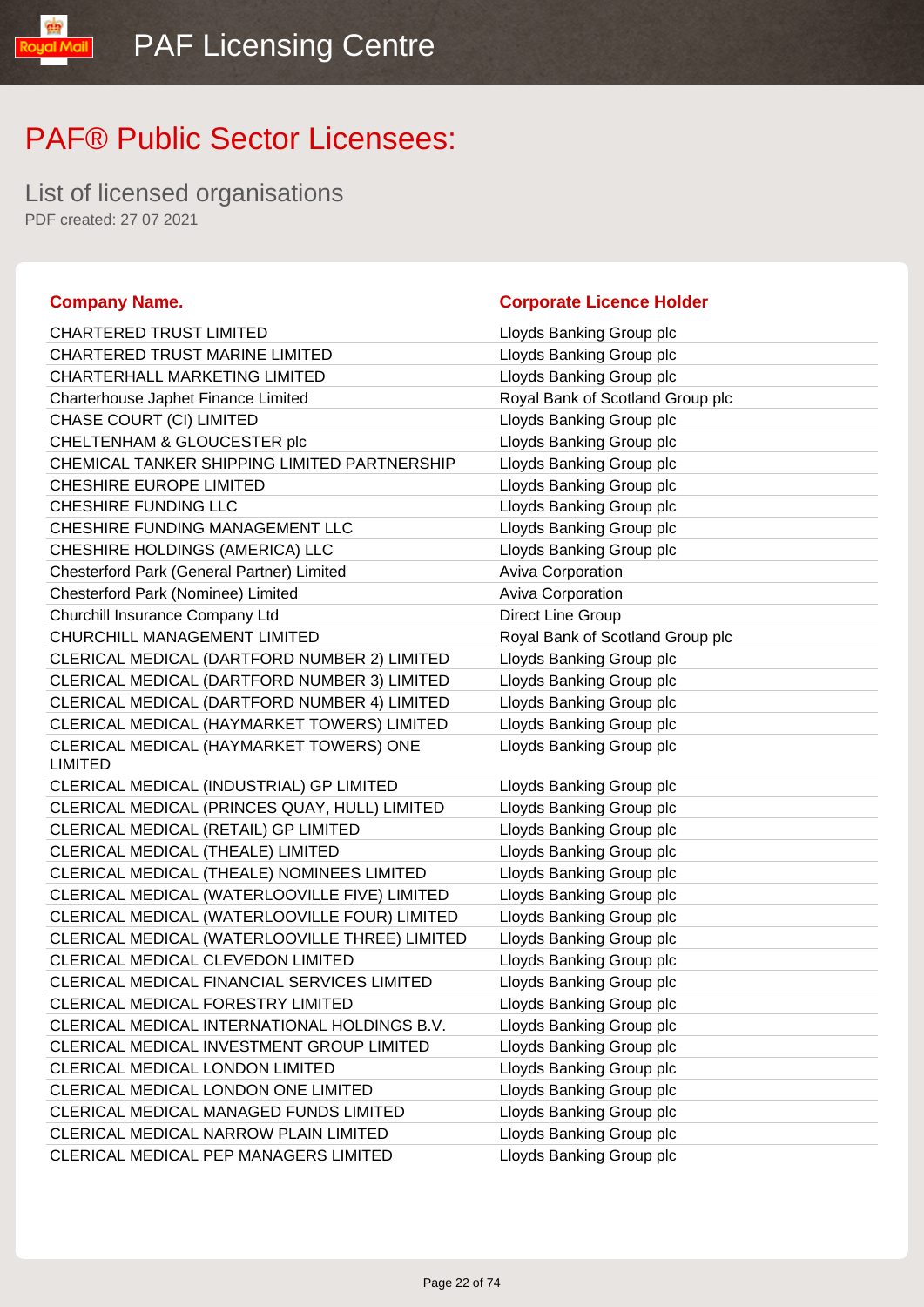List of licensed organisations PDF created: 27 07 2021

### **Company Name. Company Name. Company Name. Company Name. Company Name. Company Name. Company Name. Company Name. Company Name. Company Name. Company Name. Company Name. Company Name. Company Name.**

oyal Mail

| <b>CLERICAL MEDICAL PROPERTIES LIMITED</b>                                  | Lloyds Banking Group plc         |
|-----------------------------------------------------------------------------|----------------------------------|
| <b>CLERICAL MEDICAL SERVICES LIMITED</b>                                    | Lloyds Banking Group plc         |
| <b>CLIPPER SHIPPING LIMITED PARTNERSHIP</b>                                 | Lloyds Banking Group plc         |
| CLOAK LANE FINANCE (CAYMAN) LIMITED                                         | Lloyds Banking Group plc         |
| CLOAK LANE INVESTMENTS (CAYMAN) LIMITED                                     | Lloyds Banking Group plc         |
| CM VENTURE INVESTMENTS LIMITED                                              | Lloyds Banking Group plc         |
| CMI ASSET MANAGEMENT (LUXEMBOURG) S.A.                                      | Lloyds Banking Group plc         |
| CMI FINANCIAL MANAGEMENT SERVICES LIMITED                                   | Lloyds Banking Group plc         |
| CMI FUND MANAGERS (IOM) LIMITED                                             | Lloyds Banking Group plc         |
| CMI INSURANCE (LUXEMBOURG) S.A.                                             | Lloyds Banking Group plc         |
| CMI INSURANCE COMPANY LIMITED                                               | Lloyds Banking Group plc         |
| CMI TRUST COMPANY (IOM) LIMITED                                             | Lloyds Banking Group plc         |
| <b>CNW Group Limited</b>                                                    | Royal Bank of Scotland Group plc |
| CNW Securities Japan (Holdings) Limited                                     | Royal Bank of Scotland Group plc |
| <b>Coast Underwriters Limited</b>                                           | Royal & Sun Alliance (RSA)       |
| <b>COATE HOMES LIMITED</b>                                                  | Lloyds Banking Group plc         |
| Codan A/S                                                                   | Royal & Sun Alliance (RSA)       |
| Codan Ejendomme II A/S                                                      | Royal & Sun Alliance (RSA)       |
| <b>Codan Finance Limited</b>                                                | Royal & Sun Alliance (RSA)       |
| Codan Forsikring A/S                                                        | Royal & Sun Alliance (RSA)       |
| <b>COLEMAN STAFFORDSHIRE FUNDING LIMITED</b>                                | Lloyds Banking Group plc         |
| <b>COLEMAN STAFFORDSHIRE INVESTMENTS LIMITED</b>                            | Lloyds Banking Group plc         |
| COLEMAN STAFFORDSHIRE OFFSHORE FUNDING NO.1<br><b>LIMITED</b>               | Lloyds Banking Group plc         |
| COLEMAN STAFFORDSHIRE OFFSHORE INVESTMENTS<br><b>NO.1 LIMITED</b>           | Lloyds Banking Group plc         |
| <b>Commercial Union Corporate Member Limited</b>                            | <b>Aviva Corporation</b>         |
| Commercial Union Life Assurance Company Limited                             | Aviva Corporation                |
| <b>Commercial Union Trustees Limited</b>                                    | Aviva Corporation                |
| <b>Communications Global Network Services Limited</b>                       | <b>BT Group PLC</b>              |
| <b>Communications Global Network Services Limited - UK</b><br><b>Branch</b> | <b>BT Group PLC</b>              |
| Communications Networking Services (UK)                                     | <b>BT Group PLC</b>              |
| Communicator (IOM) Limited - UK Branch                                      | <b>BT Group PLC</b>              |
| Communicator Insurance Company Limited                                      | <b>BT Group PLC</b>              |
| <b>Communicator Limited</b>                                                 | <b>BT Group PLC</b>              |
| <b>Community Couriers Ltd</b>                                               | Royal Mail Group Ltd             |
| <b>Community Trust Services Limited</b>                                     | Zurich                           |
| Comsat de Guatemala S.A.                                                    | <b>BT Group PLC</b>              |
| Concourse Skelmersdale Limited                                              | Zurich                           |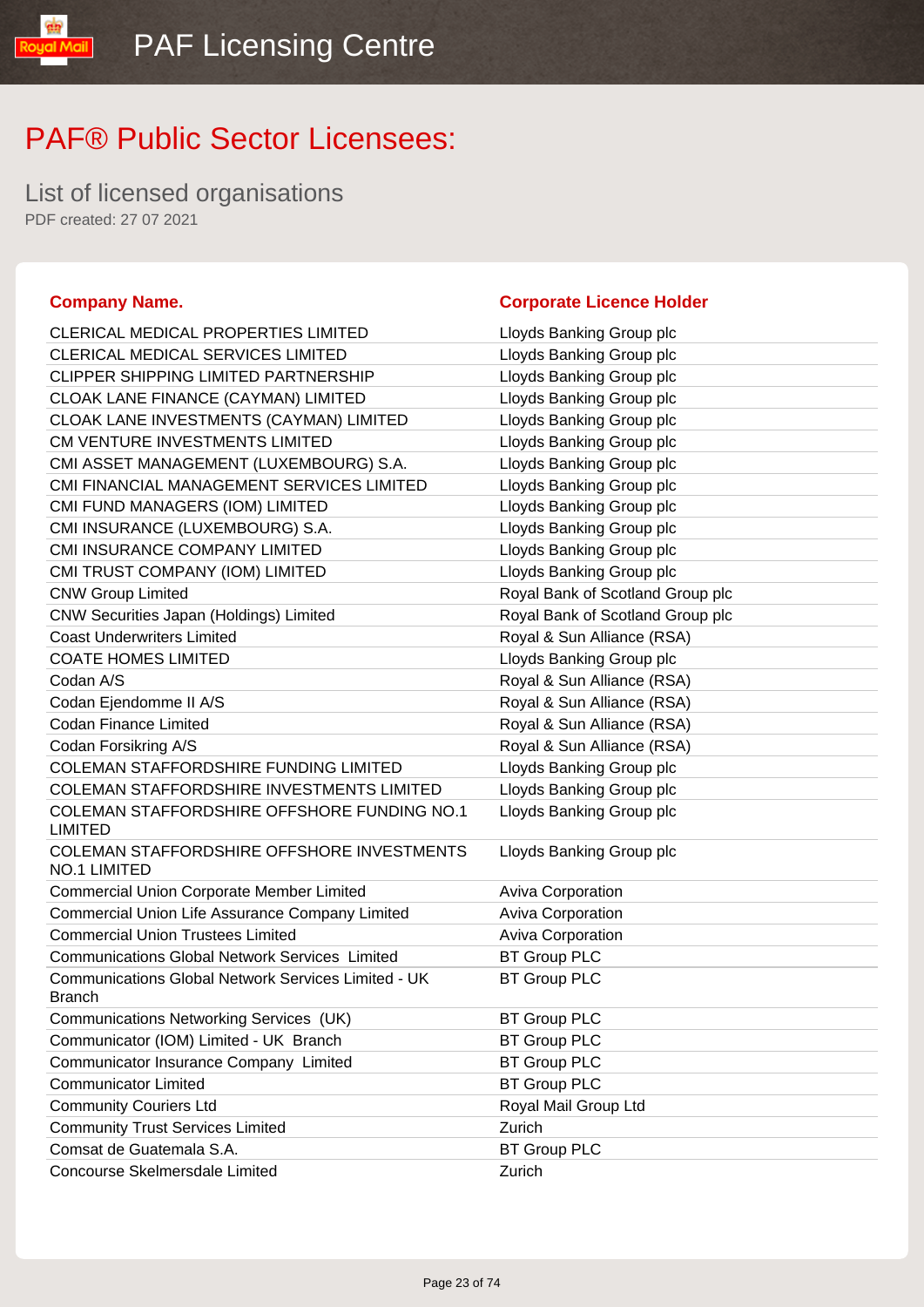List of licensed organisations PDF created: 27 07 2021

yal Mail

| CONQUEST SECURITIES LIMITED                                  | Lloyds Banking Group plc         |
|--------------------------------------------------------------|----------------------------------|
| Consignia (Customer Management) Limited                      | Royal Mail Group Ltd             |
| Consignia Limited                                            | Royal Mail Group Ltd             |
| CONTEST LIMITED PARTNERSHIP                                  | Lloyds Banking Group plc         |
| <b>Cornerford Limited</b>                                    | Aviva Corporation                |
| <b>CORPORATE AUDIT SERVICES LIMITED</b>                      | Lloyds Banking Group plc         |
| <b>COSBRIGHT LIMITED PARTNERSHIP</b>                         | Lloyds Banking Group plc         |
| <b>COSFORCE LIMITED PARTNERSHIP</b>                          | Lloyds Banking Group plc         |
| <b>COSWIN LIMITED PARTNERSHIP</b>                            | Lloyds Banking Group plc         |
| COUTTS & CO INVESTMENT MANAGEMENT LIMITED                    | Royal Bank of Scotland Group plc |
| Coutts & Company                                             | Royal Bank of Scotland Group plc |
| COUTTS FINANCE CO.                                           | Royal Bank of Scotland Group plc |
| <b>Coverselect Limited</b>                                   | Royal & Sun Alliance (RSA)       |
| <b>COW Real Estate Investment General Partner Limited</b>    | Aviva Corporation                |
| <b>COW Real Estate Investment Nominee Limited</b>            | Aviva Corporation                |
| COX & CO.                                                    | Lloyds Banking Group plc         |
| COX'S & KING'S FINANCIAL SERVICES LIMITED                    | Lloyds Banking Group plc         |
| <b>CREATE SERVICES LIMITED</b>                               | Lloyds Banking Group plc         |
| Croissance Pierre II                                         | Aviva Corporation                |
| <b>CTL LIMITED</b>                                           | Lloyds Banking Group plc         |
| <b>Cumberland Place Management Company Limited</b>           | <b>Aviva Corporation</b>         |
| <b>CUSTOM HOUSE INSURANCES LIMITED</b>                       | Lloyds Banking Group plc         |
| <b>CUTTER SHIPPING LIMITED PARTNERSHIP</b>                   | Lloyds Banking Group plc         |
| dabs.com plc                                                 | <b>BT Group PLC</b>              |
| DALKEITH CORPORATION LLC                                     | Lloyds Banking Group plc         |
| DALROAD 1 plc                                                | Lloyds Banking Group plc         |
| <b>DBS Financial Management Limited</b>                      | Aviva Corporation                |
| <b>DBS Management Limited</b>                                | Aviva Corporation                |
| DEALER EMPLOYEE CAR SCHEME LIMITED                           | Lloyds Banking Group plc         |
| <b>Defined Returns Limited</b>                               | Aviva Corporation                |
| Den Brook Energy Limited                                     | Aviva Corporation                |
| <b>DENHAM FUNDING LIMITED</b>                                | Lloyds Banking Group plc         |
| Der Kurier GmbH & Co. KG                                     | Royal Mail Group Ltd             |
| <b>DERBY LODGE LIMITED</b>                                   | Lloyds Banking Group plc         |
| <b>Desertlands Entertainment Limited</b>                     | Royal Bank of Scotland Group plc |
| Designer Retail Outlet Centres (General Partner) Limited/The | Aviva Corporation                |
| DEVA LEASE 2 LIMITED                                         | Lloyds Banking Group plc         |
| DEVA LEASE 3 LIMITED                                         | Lloyds Banking Group plc         |
|                                                              |                                  |

### **Company Name. Company Name. Company Name. Company Name. Company Name. Company Name. Company Name. Company Name. Company Name. Company Name. Company Name. Company Name. Company Name. Company Name.**

| <b>CONQUEST SECURITIES LIMITED</b>                           | Lloyds Banking Group plc         |
|--------------------------------------------------------------|----------------------------------|
| Consignia (Customer Management) Limited                      | Royal Mail Group Ltd             |
| Consignia Limited                                            | Royal Mail Group Ltd             |
| <b>CONTEST LIMITED PARTNERSHIP</b>                           | Lloyds Banking Group plc         |
| <b>Cornerford Limited</b>                                    | <b>Aviva Corporation</b>         |
| <b>CORPORATE AUDIT SERVICES LIMITED</b>                      | Lloyds Banking Group plc         |
| <b>COSBRIGHT LIMITED PARTNERSHIP</b>                         | Lloyds Banking Group plc         |
| <b>COSFORCE LIMITED PARTNERSHIP</b>                          | Lloyds Banking Group plc         |
| <b>COSWIN LIMITED PARTNERSHIP</b>                            | Lloyds Banking Group plc         |
| COUTTS & CO INVESTMENT MANAGEMENT LIMITED                    | Royal Bank of Scotland Group plc |
| Coutts & Company                                             | Royal Bank of Scotland Group plc |
| COUTTS FINANCE CO.                                           | Royal Bank of Scotland Group plc |
| <b>Coverselect Limited</b>                                   | Royal & Sun Alliance (RSA)       |
| <b>COW Real Estate Investment General Partner Limited</b>    | Aviva Corporation                |
| <b>COW Real Estate Investment Nominee Limited</b>            | Aviva Corporation                |
| COX & CO.                                                    | Lloyds Banking Group plc         |
| COX'S & KING'S FINANCIAL SERVICES LIMITED                    | Lloyds Banking Group plc         |
| <b>CREATE SERVICES LIMITED</b>                               | Lloyds Banking Group plc         |
| <b>Croissance Pierre II</b>                                  | Aviva Corporation                |
| <b>CTL LIMITED</b>                                           | Lloyds Banking Group plc         |
| <b>Cumberland Place Management Company Limited</b>           | Aviva Corporation                |
| <b>CUSTOM HOUSE INSURANCES LIMITED</b>                       | Lloyds Banking Group plc         |
| <b>CUTTER SHIPPING LIMITED PARTNERSHIP</b>                   | Lloyds Banking Group plc         |
| dabs.com plc                                                 | <b>BT Group PLC</b>              |
| DALKEITH CORPORATION LLC                                     | Lloyds Banking Group plc         |
| DALROAD 1 plc                                                | Lloyds Banking Group plc         |
| <b>DBS Financial Management Limited</b>                      | Aviva Corporation                |
| <b>DBS Management Limited</b>                                | Aviva Corporation                |
| DEALER EMPLOYEE CAR SCHEME LIMITED                           | Lloyds Banking Group plc         |
| <b>Defined Returns Limited</b>                               | Aviva Corporation                |
| Den Brook Energy Limited                                     | Aviva Corporation                |
| <b>DENHAM FUNDING LIMITED</b>                                | Lloyds Banking Group plc         |
| Der Kurier GmbH & Co. KG                                     | Royal Mail Group Ltd             |
| <b>DERBY LODGE LIMITED</b>                                   | Lloyds Banking Group plc         |
| <b>Desertlands Entertainment Limited</b>                     | Royal Bank of Scotland Group plc |
| Designer Retail Outlet Centres (General Partner) Limited/The | Aviva Corporation                |
| DEVA LEASE 2 LIMITED                                         | Lloyds Banking Group plc         |
| DEVA LEASE 3 LIMITED                                         | Lloyds Banking Group plc         |
| DEVA LEASE 4 LIMITED                                         | Lloyds Banking Group plc         |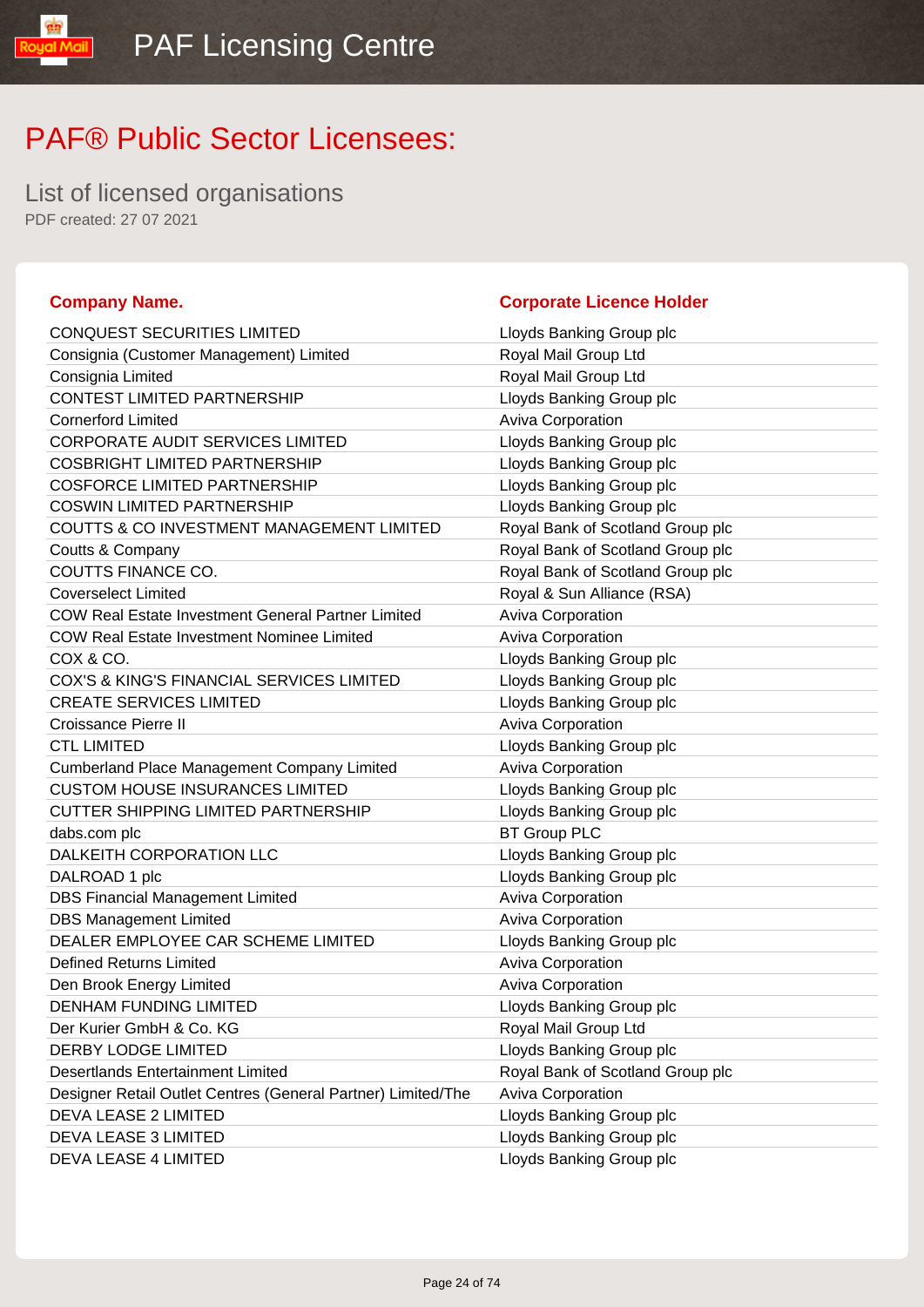List of licensed organisations PDF created: 27 07 2021

### **Company Name. Corporate Licence Holder** DEVA LEASE 5 LIMITED Lloyds Banking Group plc DEVA LEASE 6 LIMITED LIOYOS Banking Group plc DGMH Clayton Limited **Royal Mail Group Ltd** Direct Line Insurance Ltd Direct Line Group Distant Planet Productions Limited Royal Bank of Scotland Group plc Dixon (Thorne Land) No.2 Limited Royal Bank of Scotland Group plc Dixon Motorcycle Holdings Limited Royal Bank of Scotland Group plc Dixon Motors Developments Limited Royal Bank of Scotland Group plc Dixon Mount Pleasant Developments Limited Royal Bank of Scotland Group plc DJS Contracts Limited **No. 2018** Royal Bank of Scotland Group plc DOF (NO.1) VOF Lloyds Banking Group plc DOF (NO.2) VOF **Lloyds Banking Group plc** DOF (NO.3) VOF **Lloyds Banking Group plc** Domestic Insurance Services Limited Allianz Management Services Ltd DRUMSHEUGH PROPERTY COMPANY LIMITED Lloyds Banking Group plc Dublin London Network Limited BT Group PLC DUKES GREEN PROPERTY MANAGEMENT SERVICES LIMITED Zurich Dunbar Assets plc **Zurich Zurich Dunbar Nominees Limited Currich Accord 2018** Dunbar Sports and Social Club Limited **Zurich** Zurich DUNSTAN INVESTMENTS (UK) LIMITED Loyds Banking Group plc DURBAN MARITIME LIMITED PARTNERSHIP LIOVE Lloyds Banking Group plc E.H.L.B. RENTALS LIMITED **EXAMOUS** Loyds Banking Group plc Eagle Fairfield & Dingwall Limited **Royal Bank of Scotland Group plc** Eagle Star (Leasing) Limited Zurich Eagle Star Computer Services Limited **Eagle Star Computer Services** Limited Eagle Star Direct (Camberley) Limited **Eagle Star Direct** (Camberley) Limited Eagle Star Direct Services Limited **Eagle Star Direct Services** Limited Eagle Star Estates Limited **Example 20** Zurich Eagle Star Executives' Pension Trustee Limited Zurich Eagle Star Farms Limited **Eagle Star Farms** Limited Eagle Star Forests Limited **Zurich** Zurich Eagle Star Group Holdings Limited **Eagle Star Group Holdings Limited** Zurich Eagle Star Group Services Limited **Eagle Start Contact Contact Career** Zurich Eagle Star Holdings Limited Zurich Eagle Star Loans Limited **Eagle Star Loans Limited Zurich** Eagle Star Mortgages Limited **Eagle Star Mortgages Limited Zurich** Eagle Star Securities Limited **Eagle Star Securities Limited Zurich**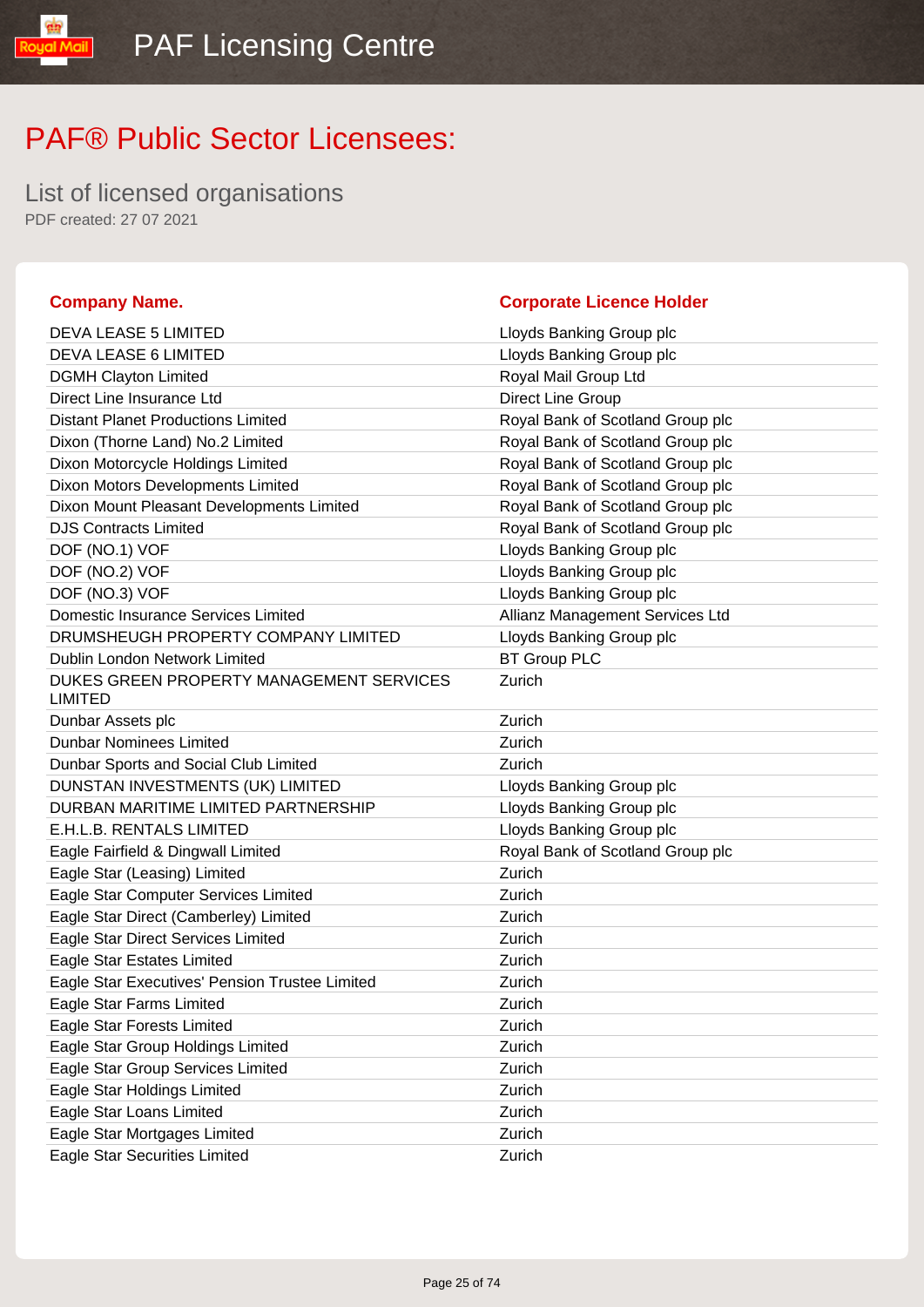List of licensed organisations PDF created: 27 07 2021

lipM lpuo!

| <b>Company Name.</b>                                                            | <b>Corporate Licence Holder</b>  |
|---------------------------------------------------------------------------------|----------------------------------|
| <b>EASTCHEAP FUNDING LIMITED</b>                                                | Lloyds Banking Group plc         |
| <b>EBISU INVESTMENTS LIMITED</b>                                                | Aviva Corporation                |
| EBP Consultancy (Beijing) Co. Ltd                                               | Royal Mail Group Ltd             |
| EBPF HOLDINGS 1BV                                                               | Lloyds Banking Group plc         |
| EBPF HOLDINGS 2 BV                                                              | Lloyds Banking Group plc         |
| EBPF HOLDINGS 3BV                                                               | Lloyds Banking Group plc         |
| EBPF OBJEKTGESELLSCHAFT BRAUNSCHWEIG GmbH                                       | Lloyds Banking Group plc         |
| EBPF OBJEKTGESELLSCHAFT NEU-ISENBURGH B-EINS<br>GmbH                            | Lloyds Banking Group plc         |
| EBPF OBJEKTGESELLSCHAFT NEU-ISENBURGH S-EINS<br>GmbH                            | Lloyds Banking Group plc         |
| EBPF OBJEKTGESELLSCHAFT NEU-ISENBURGH S-ZWEI<br>GmbH                            | Lloyds Banking Group plc         |
| EBPF OBJEKTGESELLSCHAFT TSMJE GmbH                                              | Lloyds Banking Group plc         |
| <b>Ecosse Regeneration Limited</b>                                              | Royal Bank of Scotland Group plc |
| <b>Edenfield Investments</b>                                                    | Royal Bank of Scotland Group plc |
| EE (Group) Limited                                                              | <b>BT Group PLC</b>              |
| EE Communications (South Africa) Proprietary Limited                            | <b>BT Group PLC</b>              |
| EE Finance plc                                                                  | <b>BT Group PLC</b>              |
| <b>EE Limited</b>                                                               | <b>BT Group PLC</b>              |
| <b>EE Pension Trustee Limited</b>                                               | <b>BT Group PLC</b>              |
| <b>EE Services Limited</b>                                                      | <b>BT Group PLC</b>              |
| <b>EES OPERATIONS 1 LIMITED</b>                                                 | Aviva Corporation                |
| <b>EGI Holdings Limited</b>                                                     | Royal & Sun Alliance (RSA)       |
| EIFFEL LIMITED PARTNERSHIP                                                      | Lloyds Banking Group plc         |
| <b>Electric Avenue Ltd</b>                                                      | Aviva Corporation                |
| Elite Insurance Company                                                         | Aviva Corporation                |
| <b>Employee Services Limited</b>                                                | Zurich                           |
| ENDEAVOUR GROUP LIMITED (IN MEMBERS'<br><b>VOLUNTARY LIQUIDATION)</b>           | Lloyds Banking Group plc         |
| ENDEAVOUR MARINE SERVICES LIMITED (IN MEMBERS'<br><b>VOLUNTARY LIQUIDATION)</b> | Lloyds Banking Group plc         |
| <b>Endsleigh Corporate Secretary Limited</b>                                    | Zurich                           |
| <b>ENDSLEIGH DEVELOPMENTS LIMITED</b>                                           | Zurich                           |
| <b>ENDSLEIGH FINANCIAL SERVICES LIMITED</b>                                     | Zurich                           |
| ENDSLEIGH INSURANCE SERVICES LIMITED                                            | Zurich                           |
| ENDSLEIGH INSURANCES (BROKERS) LIMITED                                          | Zurich                           |
| <b>ENDSLEIGH LAW LIMITED</b>                                                    | Zurich                           |
| <b>ENDSLEIGH LEASING LIMITED</b>                                                | Zurich                           |
| <b>ENDSLEIGH LIFE AND PENSIONS LIMITED</b>                                      | Zurich                           |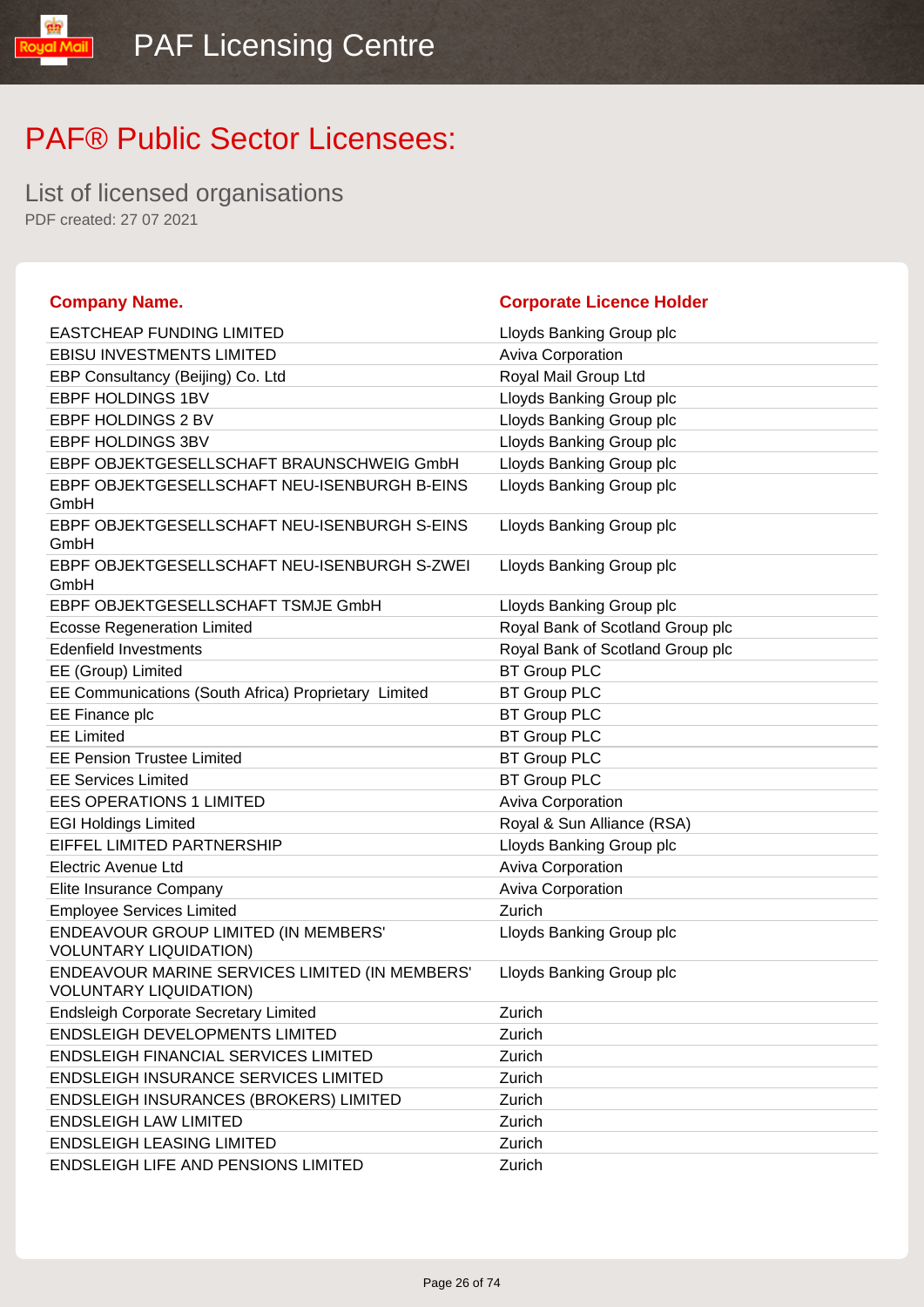List of licensed organisations PDF created: 27 07 2021

### **Company Name. Corporate Licence Holder** ENDSLEIGH LIMITED Zurich ENDSLEIGH PENSION TRUSTEE LIMITED Zurich ENDSLEIGH PROMOTIONS LIMITED **ENDSLEIGH PROMOTIONS** ENDSLEIGH SHOPFITTING LIMITED **ENDSLEIGH SHOPFITTING** ENDSLEIGH TRUSTEE SERVICES LIMITED Zurich ENGLISH ISLAND LIMITED **ENGLISH ISLAND LIMITED** Lloyds Banking Group plc ENTELLUS LIMITED **ENTELLUS LIMITED Let up to the US** Lloyds Banking Group plc Envision Licensing Limited **Environment Controller Controller Controller** Royal Mail Group Ltd Eólica Almatret S.L. **Aviva Corporation** Epargne Actuelle **Australia Community** Community Aviva Corporation EPI NU société à responsabilité limitée Aviva Corporation EQUITABLE INVESTMENT MANAGERS LIMITED Lloyds Banking Group plc EQUITABLE SERVICES AND CONSULTANCY LIMITED Lloyds Banking Group plc EQUUS LIMITED (IN LIQUIDATION) Loyds Banking Group plc ERPTech S.p.A. BT Group PLC ERRADEN LIMITED (IN MEMBERS' VOLUNTARY LIQUIDATION) Lloyds Banking Group plc ES (Leeds) Nominee Limited Zurich ES (Walsall) Nominee Limited **EXACUSE 2018** Zurich ES Camberley Nominee 1 Limited **EXACUSE 2018** Zurich ES Camberley Nominee 2 Limited Zurich ES Cannock Nominee 1 Limited **EXACUSE 2018** Zurich ES Cannock Nominee 2 Limited **ES Cannock Nominee 2 Limited Zurich** ES Coventry Nominee 1 Limited Zurich ES Coventry Nominee 2 Limited **ES Coventry Nominee 2 Limited Zurich** ES Dudley Nominee 1 Limited **Zurich Zurich** ES Dudley Nominee 2 Limited Zurich ES Hoddesdon Nominee 1 Limited **EXACUSE 2008** Zurich ES Hoddesdon Nominee 2 Limited **Zurich** Zurich ES Plympton Nominee 1 Limited **EXACUSE 2018** Zurich ES Plympton Nominee 2 Limited Zurich ES Ramsgate Nominee 1 Limited **EXACUSE 2018** Zurich ES Ramsgate Nominee 2 Limited **EXACUSE 2 2008** Zurich ESAT Telecommunications (UK) Limited BT Group PLC ESI Financing Limited **Zurich Zurich** ETABLISSEMENT PRO FIDE **Linux** Example 20 and Lloyds Banking Group plc Etive Royal Bank of Scotland Group plc EURL FRENCH INDUSTRIAL PREMISES HOLDING CO Lloyds Banking Group plc EURL LISSES HOLDING CO Love that the Unit of Lloyds Banking Group plc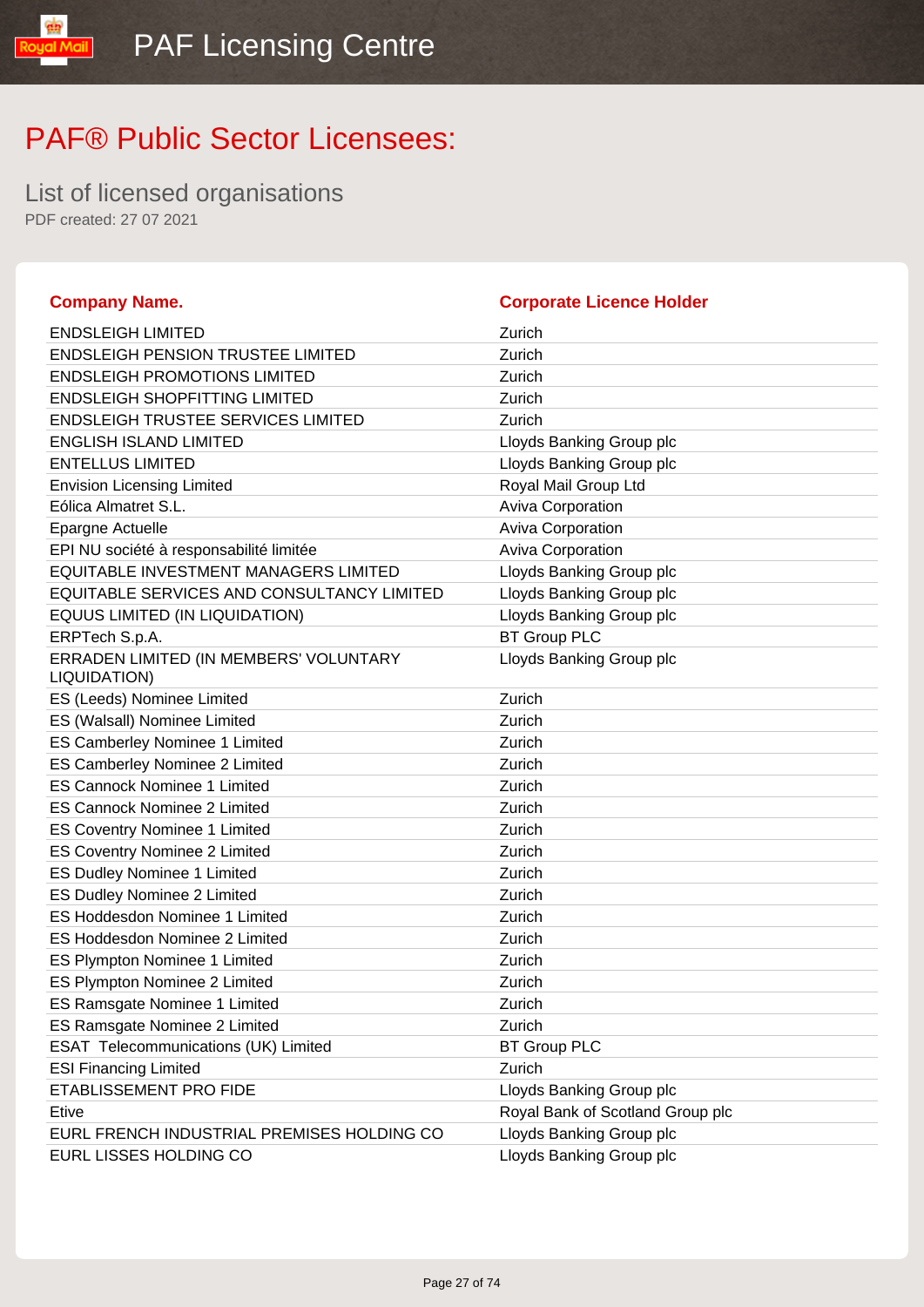**Company Name. Corporate Licence Holder**

# PAF® Public Sector Licensees:

List of licensed organisations PDF created: 27 07 2021

lipM lpuo!

| EURL LYON CHASSIEU HOLDING CO                             | Lloyds Banking Group plc         |
|-----------------------------------------------------------|----------------------------------|
| EURL MITRY II HOLDING CO                                  | Lloyds Banking Group plc         |
| EURL ORLY HOLDING CO                                      | Lloyds Banking Group plc         |
| EURL ST THIBAULT HOLDING CO                               | Lloyds Banking Group plc         |
| EURL ST WITZ HOLDING CO                                   | Lloyds Banking Group plc         |
| EURL SWNEWCO 11 HOLDING CO - ST MICHEL SUR<br><b>ORGE</b> | Lloyds Banking Group plc         |
| EURL SWNEWCO 12 HOLDING CO                                | Lloyds Banking Group plc         |
| EURL SWNEWCO 13 HOLDING CO                                | Lloyds Banking Group plc         |
| EURL SWNEWCO 14 HOLDING CO                                | Lloyds Banking Group plc         |
| EURL SWNEWCO 15 HOLDING CO                                | Lloyds Banking Group plc         |
| <b>EURO LEASING LIMITED</b>                               | Lloyds Banking Group plc         |
| Euro Sales Finance Plc                                    | Royal Bank of Scotland Group plc |
| EUROLEAD SERVICES HOLDINGS LIMITED                        | Lloyds Banking Group plc         |
| Europa General Underwriters Limited                       | Royal & Sun Alliance (RSA)       |
| <b>Eurotempest Limited</b>                                | Royal & Sun Alliance (RSA)       |
| <b>EVANSVILLE LIMITED</b>                                 | Lloyds Banking Group plc         |
| Everything Everywhere Limited                             | <b>BT Group PLC</b>              |
| <b>EXCLUSIVE FINANCE NO. 1 LIMITED</b>                    | Lloyds Banking Group plc         |
| Exeter Properties Inc.                                    | Aviva Corporation                |
| Expander Advisors Sp. z o.o.                              | <b>Aviva Corporation</b>         |
| <b>Extraclick Limited</b>                                 | <b>BT Group PLC</b>              |
| <b>F&amp;C Commercial Property Trust Limited</b>          | Aviva Corporation                |
| <b>FAIRBURY HOLDINGS</b>                                  | Lloyds Banking Group plc         |
| <b>Fairmead Distribution Services Limited</b>             | Allianz Management Services Ltd  |
| Fairmead Insurance Limited                                | Allianz Management Services Ltd  |
| Fairmead Insurance Ltd                                    | Allianz Management Services Ltd  |
| Farming and Agricultural Finance Limited                  | Royal Bank of Scotland Group plc |
| <b>FARYNER'S HOUSE FUNDING LIMITED</b>                    | Lloyds Banking Group plc         |
| FAS LIMITED (IN MEMBERS' VOLUNTARY LIQUIDATION)           | Lloyds Banking Group plc         |
| FATMARINI MARITIME LIMITED PARTNERSHIP                    | Lloyds Banking Group plc         |
| FINANCIERE DU CARROUSEL                                   | Aviva Corporation                |
| FINSURE PREMIUM FINANCE LIMITED                           | Royal Bank of Scotland Group plc |
| <b>First Active Commercial Limited</b>                    | Royal Bank of Scotland Group plc |
| First Active Holdings UK Limited                          | Royal Bank of Scotland Group plc |
| FIRST ALTERNATIVE HOLDINGS LIMITED                        | Lloyds Banking Group plc         |
| FIRST ALTERNATIVE INSURANCE COMPANY LIMITED               | Lloyds Banking Group plc         |
| FIRST ALTERNATIVE INSURANCE SERVICES LIMITED              | Lloyds Banking Group plc         |
| FIRST RETAIL FINANCE (CHESTER) LIMITED                    | Lloyds Banking Group plc         |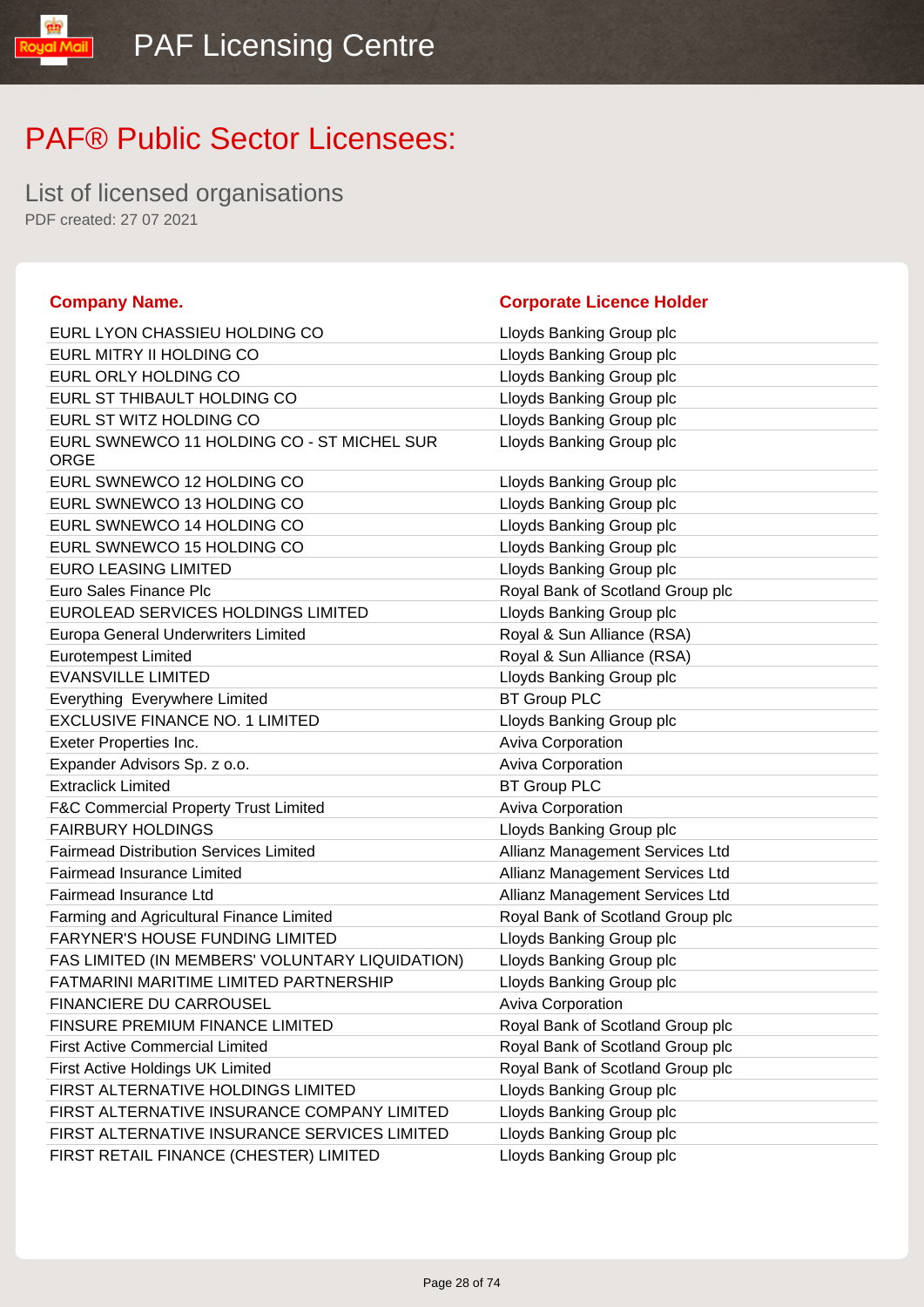List of licensed organisations PDF created: 27 07 2021

### **Company Name. Corporate Licence Holder** FIRST SERVICE MANAGEMENT LIMITED LIOYD Lloyds Banking Group plc First-Aviva Life Insurance Co., Ltd. Aviva Corporation Fitzroy Place GP 2 Limited **Aviva Corporation** Aviva Corporation Fitzroy Place Management Co Limited **Aviva Corporation** Aviva Corporation FITZROY PLACE RESIDENTIAL LIMITED Aviva Corporation FLEET MANAGEMENT SERVICES LIMITED LIOYD Lloyds Banking Group plc FLEXIFLY LIMITED **Example 2** Lloyds Banking Group plc Focus Mall Zielona Gora **Aviva Corporation** Aviva Corporation Focus Park Piotrków Trybunalski sp.z o.o. <br>Aviva Corporation FONTVIEW LIMITED **EXAMPLE EXAMPLE EXAMPLE 2018** Lloyds Banking Group plc FORAY 902 LIMITED **EXAMPLE EXAMPLE 2018** Lloyds Banking Group plc Forsikringsselskabet Privatsikring A/S Royal & Sun Alliance (RSA) FORTHRIGHT FINANCE LIMITED LIGHT Lloyds Banking Group plc FORTROSE INVESTMENTS LIMITED Law Lloyds Banking Group plc FOULA MARITIME LIMITED PARTNERSHIP Lloyds Banking Group plc FPB Holdings GmbH **Aviva Corporation Aviva Corporation** FPPE Fund Public Limited Company **Aviva Corporation** Aviva Corporation FRABANDARI MARITIME LIMITED PARTNERSHIP Lloyds Banking Group plc FREE SOLAR (STAGE 1) LIMITED Aviva Corporation FREE SOLAR (STAGE 2) LIMITED Aviva Corporation FREE SOLAR HOLDCO LIMITED **Aviva Corporation** FREETRICITY SOUTH EAST LIMITED Aviva Corporation FREEWAY LIMITED **Example 20 and 20 and 20 and 20 and 20 and 20 and 20 and 20 and 20 and 20 and 20 and 20 and 20 and 20 and 20 and 20 and 20 and 20 and 20 and 20 and 20 and 20 and 20 and 20 and 20 and 20 and 20 and 20 and 2** Friends AEL Trustees Limited **Aviva Corporation** Aviva Corporation **Friends AELLAS Limited Company Aviva Corporation** Aviva Corporation Friends AELRIS Limited **Auxilian Contract Contract Aviva Corporation** Friends Life and Pensions Limited **Aviva Corporation** Aviva Corporation Friends Life Assurance Society Limited **Aviva Corporation** Aviva Corporation Friends Life Company Limited **Aviva Corporation** Aviva Corporation Friends Life Distribution Limited **Aviva Corporation** Aviva Corporation Friends Life FPG Limited **Aviva Corporation** Aviva Corporation Friends Life FPL Limited **Aviva Corporation** Aviva Corporation Friends Life FPLMA Limited **Aviva Corporation** Aviva Corporation Friends Life Funds Limited **Aviva Corporation** Aviva Corporation Friends Life Group Limited **Aviva Corporation** Aviva Corporation Friends Life Holdings plc **Aviva Corporation** Aviva Corporation Friends Life Investments Limited **Aviva Corporation** Aviva Corporation Friends Life Limited **Aviva Corporation** Aviva Corporation Friends Life Marketing Limited **Aviva Corporation** Aviva Corporation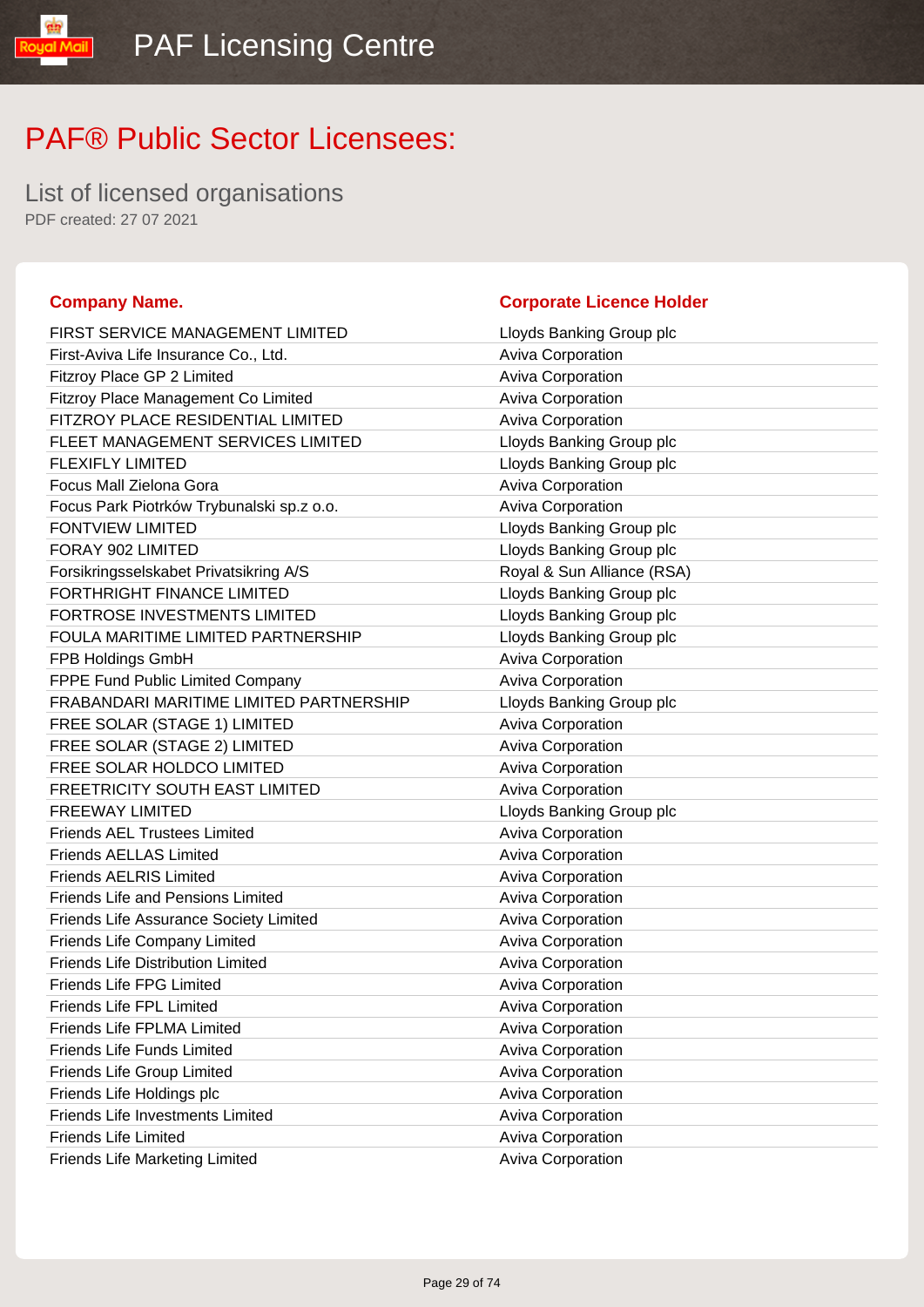Friends Life Staff Schemes Limited **Aviva Corporation** 

General Accident plc Aviva Corporation **Containers** Aviva Corporation General Logistics Systems Austria GmbH Royal Mail Group Ltd General Logistics Systems B.V. **Royal Mail Group Ltd** Royal Mail Group Ltd General Logistics Systems Belgium N.V. Royal Mail Group Ltd General Logistics Systems Croatia D.O.O Royal Mail Group Ltd General Logistics Systems Czech Republic S.R.O Royal Mail Group Ltd General Logistics Systems D.O.O. **Royal Mail Group Ltd** Royal Mail Group Ltd General Logistics Systems Denmark A/S Royal Mail Group Ltd General Logistics Systems Enterprise S.R.L Royal Mail Group Ltd General Logistics Systems Express A/S Royal Mail Group Ltd General Logistics Systems Finland 0y **Royal Mail Group Ltd** Royal Mail Group Ltd

# PAF® Public Sector Licensees:

List of licensed organisations PDF created: 27 07 2021

#### **Company Name. Corporate Licence Holder**

#### Friends Life WL Limited **Aviva Corporation** Aviva Corporation Friends Provident Distribution Holdings Limited Aviva Corporation Friends Provident International Limited Aviva Corporation Friends Provident International Services Limited Triends Aviva Corporation Friends Provident Investment Holdings Limited Aviva Corporation Friends Provident Life Assurance Limited Aviva Corporation Friends Provident Pension Scheme Trustees Limited Aviva Corporation Friends SL Nominees Limited **Aviva Corporation** Aviva Corporation Friends SLUA Limited **Aviva Corporation** Aviva Corporation Friends' Provident Managed Pension Funds Limited Aviva Corporation Fyfe Group Limited **Royal & Sun Alliance (RSA)** G L Trains Limited **Group planets and Critical Contract Contract Critical** Royal Bank of Scotland Group plc GA Life Property Ireland Limited **Aviva Corporation** Aviva Corporation GABRIELLA INVESTMENTS LIMITED LIMITED Lloyds Banking Group plc GALAXY SPV LIMITED Sanking Group plc GANDER DRILLING LIMITED **Example 2** Lloyds Banking Group plc Garten **Garten Garten Garten Garten Garten Group plc Garten Group plc Group plc Group plc Group plc Group plc Group plc Group plc Group plc Group plc Group plc Group plc Group plc Grou** Gatehouse Way Developments Ltd **Royal Bank of Scotland Group plc** Royal Bank of Scotland Group plc Gateway Specialist Advice Services Limited **Aviva Corporation** GBSD PROPERTIES (No.1) LIMITED (IN MEMBERS' VOLUNTARY LIQUIDATION) Lloyds Banking Group plc GBSD PROPERTIES (NO.2) LIMITED (IN MEMBERS' VOLUNTARY LIQUIDATION) Lloyds Banking Group plc GDII – Global Direct Insurance Investments V.O.F. Royal & Sun Alliance (RSA) GDII – Rus L.L.C. **Royal & Sun Alliance (RSA)** GEBPF Marseille (France) SARL Aviva Corporation Aviva Corporation General Accident Executor and Trustee Company Limited Aviva Corporation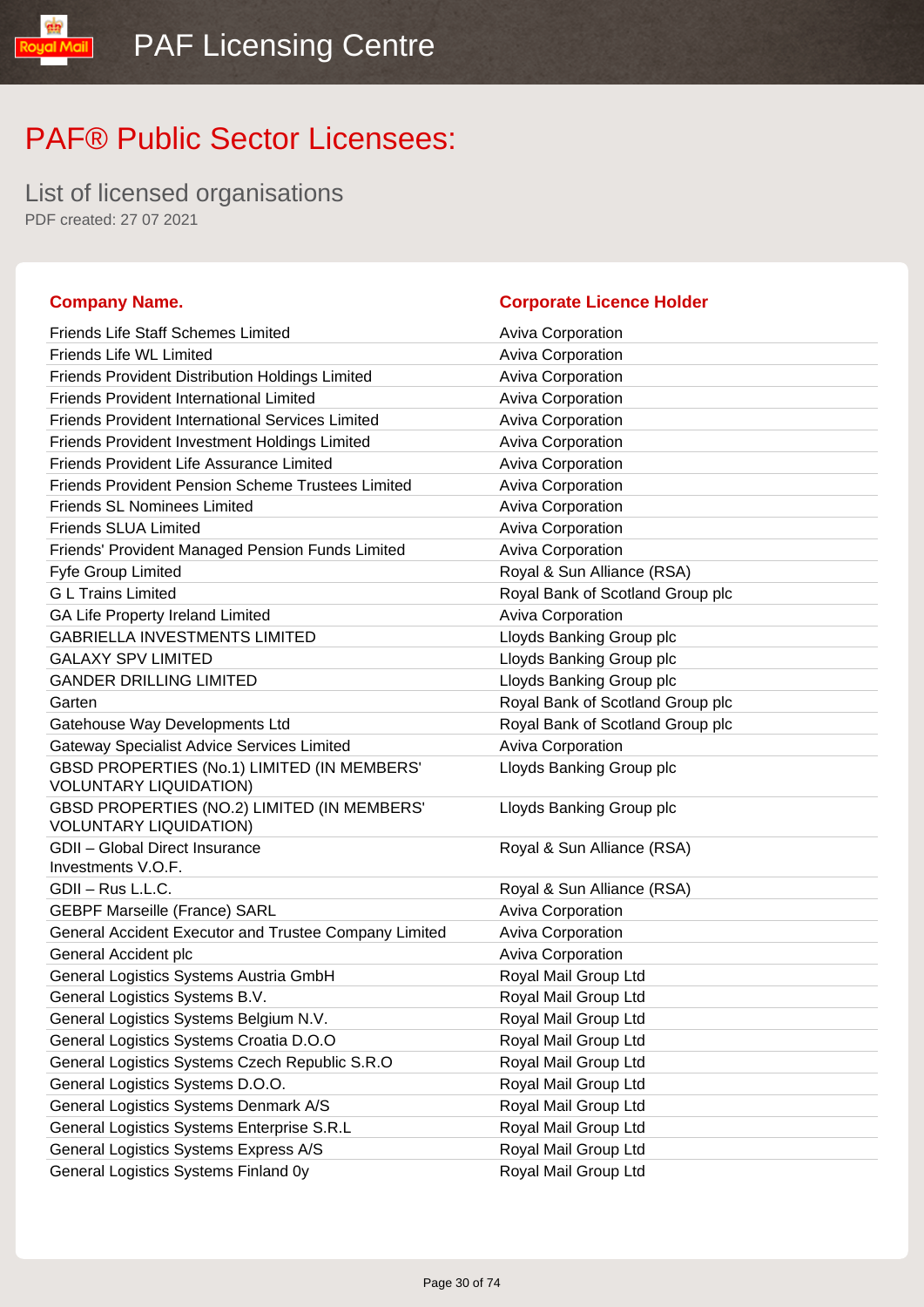List of licensed organisations PDF created: 27 07 2021

### **Company Name. Corporate Licence Holder** General Logistics Systems France S.A.S Royal Mail Group Ltd General Logistics Systems Germany GmbH & Co. OHG Royal Mail Group Ltd General Logistics Systems Ireland Limited Royal Mail Group Ltd General Logistics Systems Italy S.P.A. Royal Mail Group Ltd General Logistics Systems Netherlands B.V. Royal Mail Group Ltd General Logistics Systems Poland Spolka Z.O.O. Royal Mail Group Ltd General Logistics Systems Portugal Lda Royal Mail Group Ltd General Logistics Systems Spain S.L. **Royal Mail Group Ltd** Royal Mail Group Ltd GENERAL PARTNER ROLLS & ARNOLD LIMITED Lloyds Banking Group plc GENERAL PRIVATE EQUITY LIMITED PARTNERSHIP Lloyds Banking Group plc Glasgow Airport Business Park Management Company Limited Aviva Corporation GLOSSTRIPS LIMITED **Latter and Loss Community** Lloyds Banking Group plc GLS Belgium Distribution S.A/N.V. The match of the Royal Mail Group Ltd GLS Beteiligungs GmbH **Royal Mail Group Ltd** Royal Mail Group Ltd GLS General Logistics Systems Hungary Kft. Royal Mail Group Ltd GLS General Logistics Systems Romania Srl **Royal Mail Group Ltd** GLS General Logistics Systems Slovakia S.R.O. Royal Mail Group Ltd GLS Germany-Straße 1-7, 36286 Neuenstein, Germany Royal Mail Group Ltd GLS Invest France S.A.S **Royal Mail Group Ltd** Royal Mail Group Ltd GLS IT Services GmbH **Royal Mail Group Ltd** GLS Netherlands Holding B.V. **Royal Mail Group Ltd** Royal Mail Group Ltd GLS Netherlands Services B.V. **Royal Mail Group Ltd** Royal Mail Group Ltd GLS U.S. Holdings Inc. The Contract of the Contract Royal Mail Group Ltd GLS Verwaltungs-und Service GmbH Royal Mail Group Ltd GLYTHORNE LIMITED **CONTACT CONTROLLOCAL CONTROLLYTHORNE LIMITED** Gobafoss General Partner Limited **Aviva Corporation** Aviva Corporation Gobafoss Partnership Nominee No 1 Ltd Aviva Corporation GODFREY DAVIS (CONTRACT HIRE) LIMITED Lloyds Banking Group plc GOLDBOND LIMITED **Little Solution Contains a Collabon** Library Lloyds Banking Group plc Golden State Overnight Delivery Services, Inc. The Royal Mail Group Ltd Goodman European Business Park Fund (Lux) S.àr.l. **Aviva Corporation** GORING NOMINEES LIMITED **EXAMPLE SETS** LOYDIS Banking Group plc GOUDA LLC **GOUDA LLOW COUDA LLOW** Graphene Capital Partners Limited **Capital Partners Limited Zurich** GreenFlag Ltd **Direct Line Group** Gresham Insurance Company Limited **Aviva Corporation** Aviva Corporation GRESHAM NOMINEE 1 LIMITED Loyds Banking Group plc GRESHAM NOMINEE 2 LIMITED LIGHT Lloyds Banking Group plc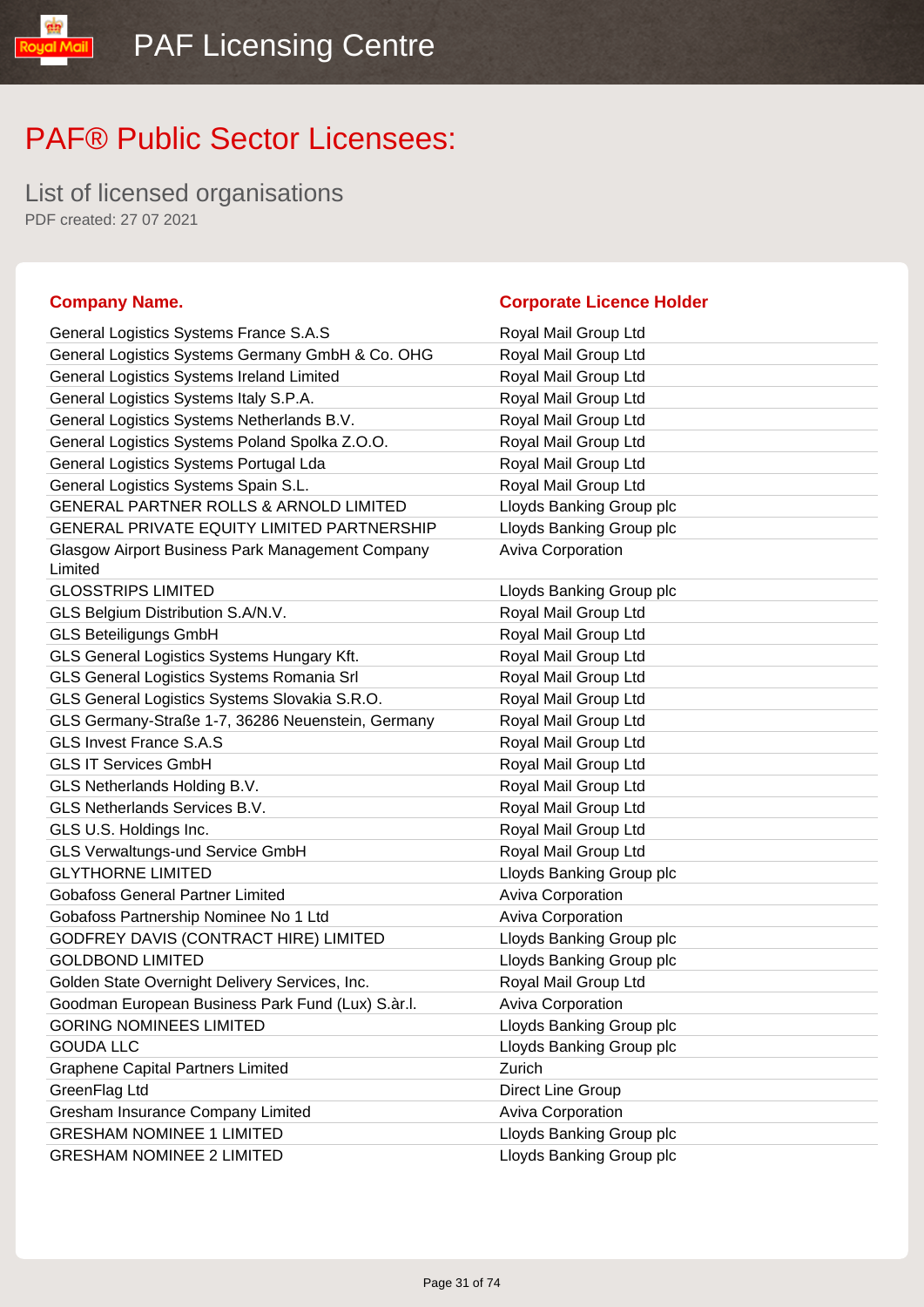List of licensed organisations PDF created: 27 07 2021

ual

| <b>Company Name.</b>                                             | <b>Corporate Licence Holder</b>  |
|------------------------------------------------------------------|----------------------------------|
| Group Vehicle Services (1) Limited                               | Royal Bank of Scotland Group plc |
| <b>Group Vehicle Services Limited</b>                            | Royal Bank of Scotland Group plc |
| groupBT Limited                                                  | <b>BT Group PLC</b>              |
| Groupement d'Interet Economique du Groupe Aviva France           | Aviva Corporation                |
| <b>Grovewood Engineering Limited</b>                             | Zurich                           |
| <b>Grovewood Property Holdings Limited</b>                       | Zurich                           |
| Gruppo Executive Societa Consortile a.R.L                        | Royal Mail Group Ltd             |
| GSO Delivery Inc.                                                | Royal Mail Group Ltd             |
| H I Tricomm Holdings Limited                                     | Lloyds Banking Group plc         |
| H.S.I.S. SERVICES LIMITED (IN MEMBERS' VOLUNTARY<br>LIQUIDATION) | Lloyds Banking Group plc         |
| H.S.L. FACILITIES LIMITED (IN MEMBERS' VOLUNTARY<br>LIQUIDATION) | Lloyds Banking Group plc         |
| HALIFAX ASSURANCE IRELAND LIMITED                                | Lloyds Banking Group plc         |
| HALIFAX BROKERAGE IRELAND LIMITED                                | Lloyds Banking Group plc         |
| HALIFAX FINANCIAL SERVICES (HOLDINGS) LIMITED                    | Lloyds Banking Group plc         |
| HALIFAX GENERAL INSURANCE SERVICES LIMITED                       | Lloyds Banking Group plc         |
| <b>HALIFAX GROUP LIMITED</b>                                     | Lloyds Banking Group plc         |
| HALIFAX INSURANCE IRELAND LIMITED                                | Lloyds Banking Group plc         |
| HALIFAX INVESTMENT SERVICES LIMITED                              | Lloyds Banking Group plc         |
| HALIFAX JERSEY HOLDINGS LIMITED                                  | Lloyds Banking Group plc         |
| HALIFAX LIFE (CANNON STREET) LIMITED                             | Lloyds Banking Group plc         |
| <b>HALIFAX LIFE LIMITED</b>                                      | Lloyds Banking Group plc         |
| <b>HALIFAX NOMINEES LIMITED</b>                                  | Lloyds Banking Group plc         |
| HALIFAX REINSURANCE IRELAND LIMITED                              | Lloyds Banking Group plc         |
| HALIFAX SERVICIOS GESTIONES S.L.                                 | Lloyds Banking Group plc         |
| HALIFAX SHARE DEALING LIMITED                                    | Lloyds Banking Group plc         |
| HALIFAX VEHICLE LEASING (1998) LIMITED                           | Lloyds Banking Group plc         |
| <b>HARPIN PROPERTIES LIMITED</b>                                 | Lloyds Banking Group plc         |
| HARSANADI MARITIME LIMITED PARTNERSHIP                           | Lloyds Banking Group plc         |
| HARTATI MARITIME LIMITED PARTNERSHIP                             | Lloyds Banking Group plc         |
| <b>Hawkcentral Limited</b>                                       | Zurich                           |
| HBOS CANADA INC                                                  | Lloyds Banking Group plc         |
| HBOS CAPITAL FUNDING (JERSEY) LIMITED                            | Lloyds Banking Group plc         |
| HBOS COVERED BONDS LLP                                           | Lloyds Banking Group plc         |
| HBOS FINAL SALARY TRUST LIMITED                                  | Lloyds Banking Group plc         |
| HBOS FINANCIAL SERVICES LIMITED                                  | Lloyds Banking Group plc         |
| HBOS GENERAL INSURANCE SERVICES LIMITED                          | Lloyds Banking Group plc         |
| <b>HBOS GI PLC</b>                                               | Lloyds Banking Group plc         |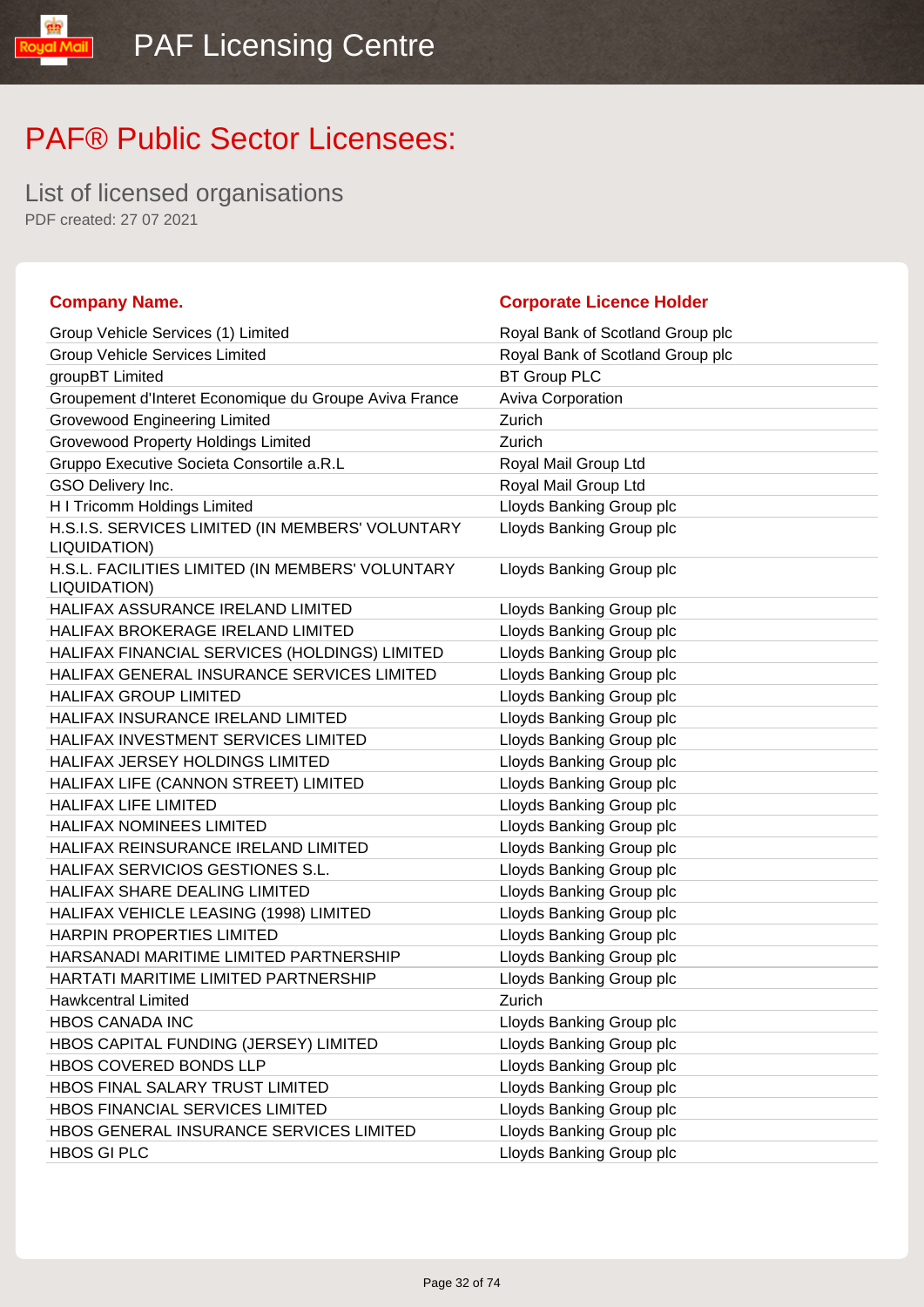List of licensed organisations PDF created: 27 07 2021

**loual** 

| <b>Company Name.</b>                                                                                | <b>Corporate Licence Holder</b>  |
|-----------------------------------------------------------------------------------------------------|----------------------------------|
| HBOS INSURANCE (PCC) GUERNSEY LIMITED                                                               | Lloyds Banking Group plc         |
| HBOS INSURANCE & INVESTMENT GROUP LIMITED                                                           | Lloyds Banking Group plc         |
| HBOS INTERNATIONAL FINANCIAL SERVICES HOLDINGS<br><b>LIMITED</b>                                    | Lloyds Banking Group plc         |
| HBOS INVESTMENT FUND MANAGERS LIMITED                                                               | Lloyds Banking Group plc         |
| <b>HBOS JPS LIMITED</b>                                                                             | Lloyds Banking Group plc         |
| HBOS MANAGEMENT (JERSEY) LIMITED                                                                    | Lloyds Banking Group plc         |
| <b>HBOS PLC</b>                                                                                     | Lloyds Banking Group plc         |
| HBOS PLC EMPLOYEE TRUST LIMITED                                                                     | Lloyds Banking Group plc         |
| <b>HBOS QUEST LIMITED</b>                                                                           | Lloyds Banking Group plc         |
| HBOS TREASURY SERVICES LIMITED                                                                      | Lloyds Banking Group plc         |
| <b>HBOS UK LIMITED</b>                                                                              | Lloyds Banking Group plc         |
| Health & Case Management Limited                                                                    | Aviva Corporation                |
| HEALTHCARE PRIVATE EQUITY LIMITED PARTNERSHIP                                                       | Lloyds Banking Group plc         |
| Healthcare Purchasing Alliance Limited                                                              | Aviva Corporation                |
| <b>Healthcode Limited</b>                                                                           | Aviva Corporation                |
| HECM CUSTOMER SERVICES LIMITED                                                                      | Lloyds Banking Group plc         |
| HEIDELBERGER LEBEN AG                                                                               | Lloyds Banking Group plc         |
| HEIDI FINANCE HOLDINGS (UK) LIMITED                                                                 | Lloyds Banking Group plc         |
| <b>Helena Productions Limited</b>                                                                   | Royal Bank of Scotland Group plc |
| Hemel Hempstead Estate Management Limited                                                           | Aviva Corporation                |
| HEMEL RESTAURANT LIMITED                                                                            | Zurich                           |
| Hengrove Park Bristol (Phase I) Management Company<br>Limited                                       | <b>Aviva Corporation</b>         |
| Hexagone S.à r.l.                                                                                   | <b>Aviva Corporation</b>         |
| HIGH BROOMS ESTATE MANAGEMENT LIMITED                                                               | Zurich                           |
| HIGH STREET MARKETING SERVICES S.A.                                                                 | Lloyds Banking Group plc         |
| <b>HIGHWAY CONTRACT HIRE LIMITED</b>                                                                | Lloyds Banking Group plc         |
| Highway Insurance Company Limited                                                                   | Allianz Management Services Ltd  |
| Highway Insurance Group Limited                                                                     | Allianz Management Services Ltd  |
| HIGHWAY VEHICLE LEASING LIMITED                                                                     | Lloyds Banking Group plc         |
| HIGHWAY VEHICLE MANAGEMENT LIMITED                                                                  | Lloyds Banking Group plc         |
| HILL HIRE PLC                                                                                       | Lloyds Banking Group plc         |
| HILL SAMUEL (USA), INC.                                                                             | Lloyds Banking Group plc         |
| HILL SAMUEL BANK LIMITED                                                                            | Lloyds Banking Group plc         |
| HILL SAMUEL EXTRAONE PROPERTY INVESTMENTS<br>COMPANY LIMITED (IN MEMBERS' VOLUNTARY<br>LIQUIDATION) | Lloyds Banking Group plc         |
| HILL SAMUEL FINANCE (No 10) LIMITED (IN MEMBERS'<br><b>VOLUNTARY LIQUIDATION)</b>                   | Lloyds Banking Group plc         |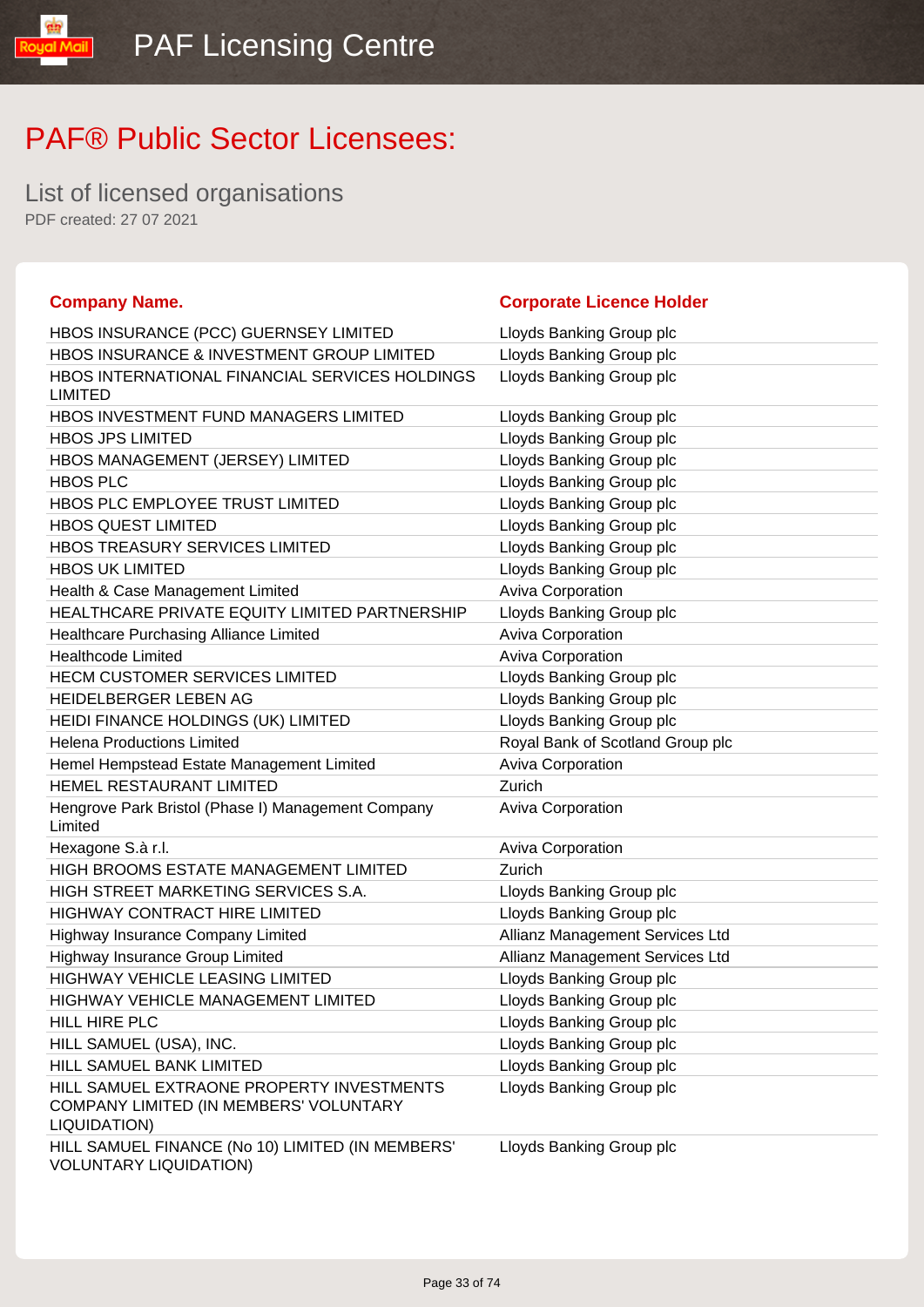List of licensed organisations PDF created: 27 07 2021

l libW layos

| <b>Company Name.</b>                                                                     | <b>Corporate Licence Holder</b> |
|------------------------------------------------------------------------------------------|---------------------------------|
| HILL SAMUEL FINANCE (No 12) LIMITED (IN MEMBERS'<br><b>VOLUNTARY LIQUIDATION)</b>        | Lloyds Banking Group plc        |
| HILL SAMUEL FINANCE (No 21) LIMITED (IN MEMBERS'<br><b>VOLUNTARY LIQUIDATION)</b>        | Lloyds Banking Group plc        |
| HILL SAMUEL FINANCE (No 3) LIMITED (IN MEMBERS'<br><b>VOLUNTARY LIQUIDATION)</b>         | Lloyds Banking Group plc        |
| HILL SAMUEL FINANCE (No.11) LIMITED (IN MEMBERS'<br><b>VOLUNTARY LIQUIDATION)</b>        | Lloyds Banking Group plc        |
| HILL SAMUEL FINANCE (No.16) LIMITED (IN MEMBERS'<br><b>VOLUNTARY LIQUIDATION)</b>        | Lloyds Banking Group plc        |
| HILL SAMUEL FINANCE (No.18) LIMITED (IN MEMBERS'<br><b>VOLUNTARY LIQUIDATION)</b>        | Lloyds Banking Group plc        |
| HILL SAMUEL FINANCE (NO.20) LIMITED                                                      | Lloyds Banking Group plc        |
| HILL SAMUEL FINANCE (NO.22) LIMITED                                                      | Lloyds Banking Group plc        |
| HILL SAMUEL FINANCE LIMITED                                                              | Lloyds Banking Group plc        |
| HILL SAMUEL INSURANCE & SHIPPING HOLDINGS<br>LIMITED (IN MEMBERS' VOLUNTARY LIQUIDATION) | Lloyds Banking Group plc        |
| HILL SAMUEL INTERNATIONAL HOLDINGS LIMITED                                               | Lloyds Banking Group plc        |
| HILL SAMUEL INTERNATIONAL LIMITED                                                        | Lloyds Banking Group plc        |
| HILL SAMUEL INVESTMENT SERVICES GROUP LIMITED                                            | Lloyds Banking Group plc        |
| HILL SAMUEL INVESTMENT SERVICES LIMITED                                                  | Lloyds Banking Group plc        |
| HILL SAMUEL INVESTMENTS LIMITED                                                          | Lloyds Banking Group plc        |
| HILL SAMUEL LEASING (NO.2) LIMITED                                                       | Lloyds Banking Group plc        |
| HILL SAMUEL LEASING CO. LIMITED                                                          | Lloyds Banking Group plc        |
| HILL SAMUEL LIFE ASSURANCE LIMITED ( IN MEMBERS'<br><b>VOLUNTARY LIQUIDATION)</b>        | Lloyds Banking Group plc        |
| HILL SAMUEL NOMINEES ASIA PRIVATE LIMITED                                                | Lloyds Banking Group plc        |
| HILL SAMUEL OVERSEAS HOLDINGS LIMITED                                                    | Lloyds Banking Group plc        |
| HILL SAMUEL PERSONAL PORTFOLIO MANAGERS<br>LIMITED (IN MEMBERS' VOLUNTARY LIQUIDATION)   | Lloyds Banking Group plc        |
| HILL SAMUEL PRIVATE CLIENT MANAGEMENT LIMITED<br>(IN MEMBERS' VOLUNTARY LIQUIDATION)     | Lloyds Banking Group plc        |
| HILL SAMUEL PROFESSIONAL ADVISER SERVICES<br>LIMITED (IN MEMBERS' VOLUNTARY LIQUIDATION) | Lloyds Banking Group plc        |
| HILLSWOOD MANAGEMENT LIMITED                                                             | Aviva Corporation               |
| Holland House (Northern) Limited                                                         | <b>BT Group PLC</b>             |
| Holmia Livforsakring AB                                                                  | Royal & Sun Alliance (RSA)      |
| Home and Legacy Insurance Services Limited                                               | Allianz Management Services Ltd |
| HOME SHOPPING PERSONAL FINANCE LIMITED                                                   | Lloyds Banking Group plc        |
| Homesun 2 Limited                                                                        | Aviva Corporation               |
| Homesun 3 Limited                                                                        | Aviva Corporation               |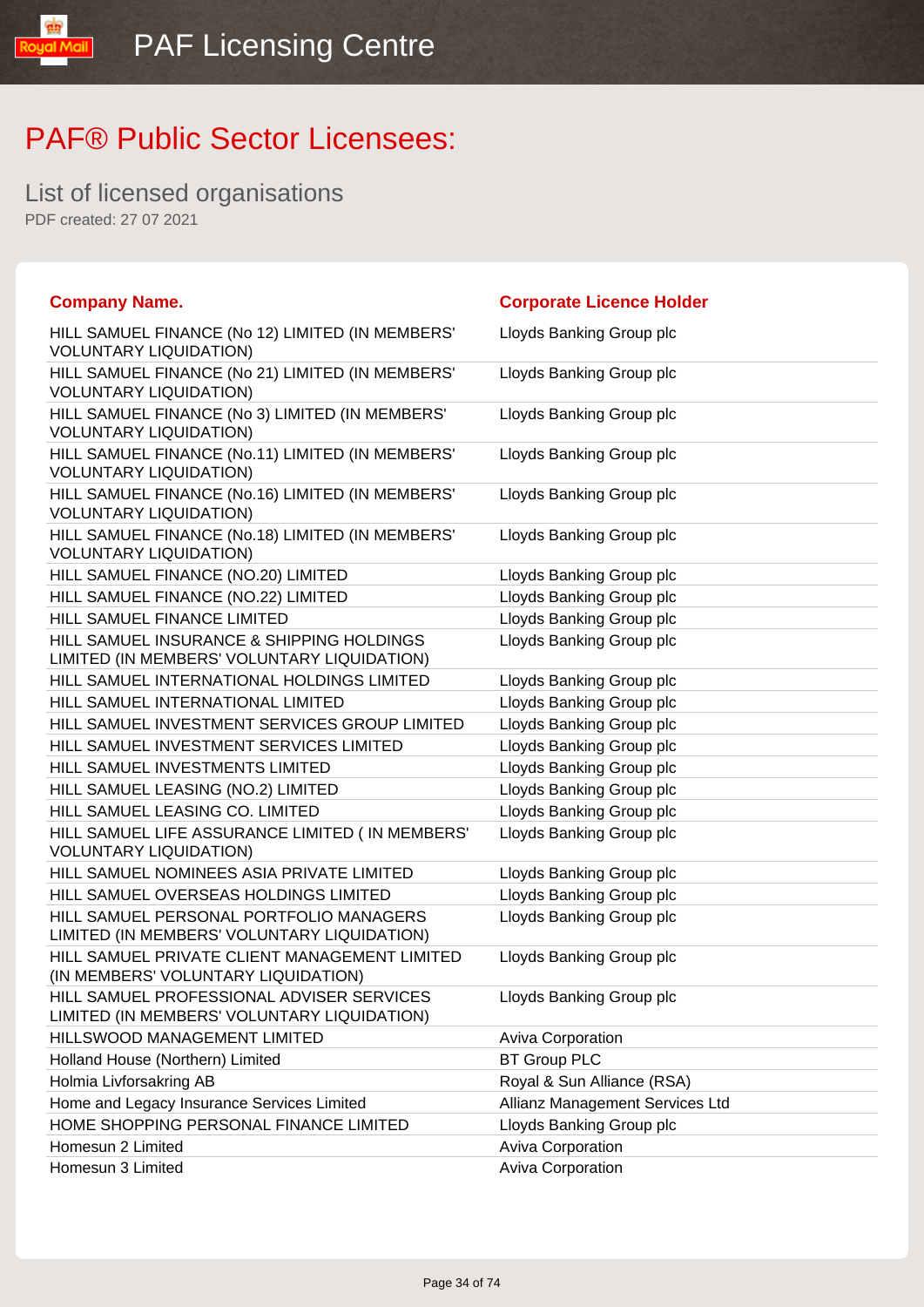List of licensed organisations PDF created: 27 07 2021

#### **Company Name. Corporate Licence Holder** Homesun 4 Limited **Aviva Corporation** Aviva Corporation Homesun 5 Limited **Aviva Corporation** Aviva Corporation HOMESUN LIMITED **Aviva Corporation** Aviva Corporation HORIZON (EDINBURGH) LIMITED LIMITED Lloyds Banking Group plc HORIZON CAPITAL 2000 LIMITED Loyds Banking Group plc HORIZON CAPITAL LIMITED **Example 20 Set 10 YO AT A CONSTRANT CONTROL** Lloyds Banking Group plc HORIZON HOTEL INVESTMENTS LIMITED Law Lloyds Banking Group plc HORIZON PROPERTY COMPANY (SCARBOROUGH) LIMITED Lloyds Banking Group plc HORIZON PROPERTY INVESTMENTS (SOUTH) LIMITED Lloyds Banking Group plc HORIZON PROPERTY INVESTMENTS LIMITED Loyds Banking Group plc HORIZON RESIDENTIAL DEVELOPMENTS LIMITED Lloyds Banking Group plc HORIZON RESOURCES LIMITED LIGY Lloyds Banking Group plc HORSHAM INVESTMENTS LIMITED Lattitude the Lloyds Banking Group plc HOUGHTON HALL MANAGEMENT LIMITED Zurich Houlton Commercial Management Company Limited Aviva Corporation Houlton Community Management Company Limited Aviva Corporation HSLA RESIDUAL ASSETS LIMITED LIDYD Lloyds Banking Group plc HUAL CAROLITA LIMITED PARTNERSHIP - TREASURE Lloyds Banking Group plc HUAL MARTITA LIMITED PARTNERSHIP Lloyds Banking Group plc HVF LIMITED **Letter and Struck and Struck and Struck and Struck and Struck and Struck and Struck and Struck and Struck and Struck and Struck and Struck and Struck and Struck and Struck and Struck and Struck and Struck and** HYUNDAI CAR FINANCE LIMITED LOYD Lloyds Banking Group plc I M FINANCE LIMITED (IN LIQUIDATION) Love Lloyds Banking Group plc IAI HOLDINGS INC. **Listang Group plc Leading Group plc Listang Group plc** IAI INTERNATIONAL LIMITED LOYD Lloyds Banking Group plc IAI VENTURES, INC. The Contract of the Contract Contract Contract Contract Contract Contract Contract Contract Contract Contract Contract Contract Contract Contract Contract Contract Contract Contract Contract Contract Con iASPire.Net Pte Ltd BT Group PLC **IBOS FINANCE LIMITED Lloyds Banking Group plc** ICC BES MANAGERS LIMITED (IN VOLUNTARY LIQUIDATION) Lloyds Banking Group plc ICC CORPORATE FINANCE LIMITED LIGY Lloyds Banking Group plc ICC ENTERPRISE PARTNERS LIMITED LIOYD Lloyds Banking Group plc ICC EQUITY PARTNERS LIMITED LIGHT LIGYDS Banking Group plc ICC ESOP TRUSTEE LIMITED LIGHT Lloyds Banking Group plc ICC FINANCE LIMITED LOYD Lloyds Banking Group plc ICC FINANCIAL CONSULTING LIMITED LIGY Lloyds Banking Group plc **ICC HOLDINGS Lloyds Banking Group plc** ICC INTERNATIONAL FINANCE LIMITED Lloyds Banking Group plc ICC SOFTWARE PARTNERS LIMITED LIGY Lloyds Banking Group plc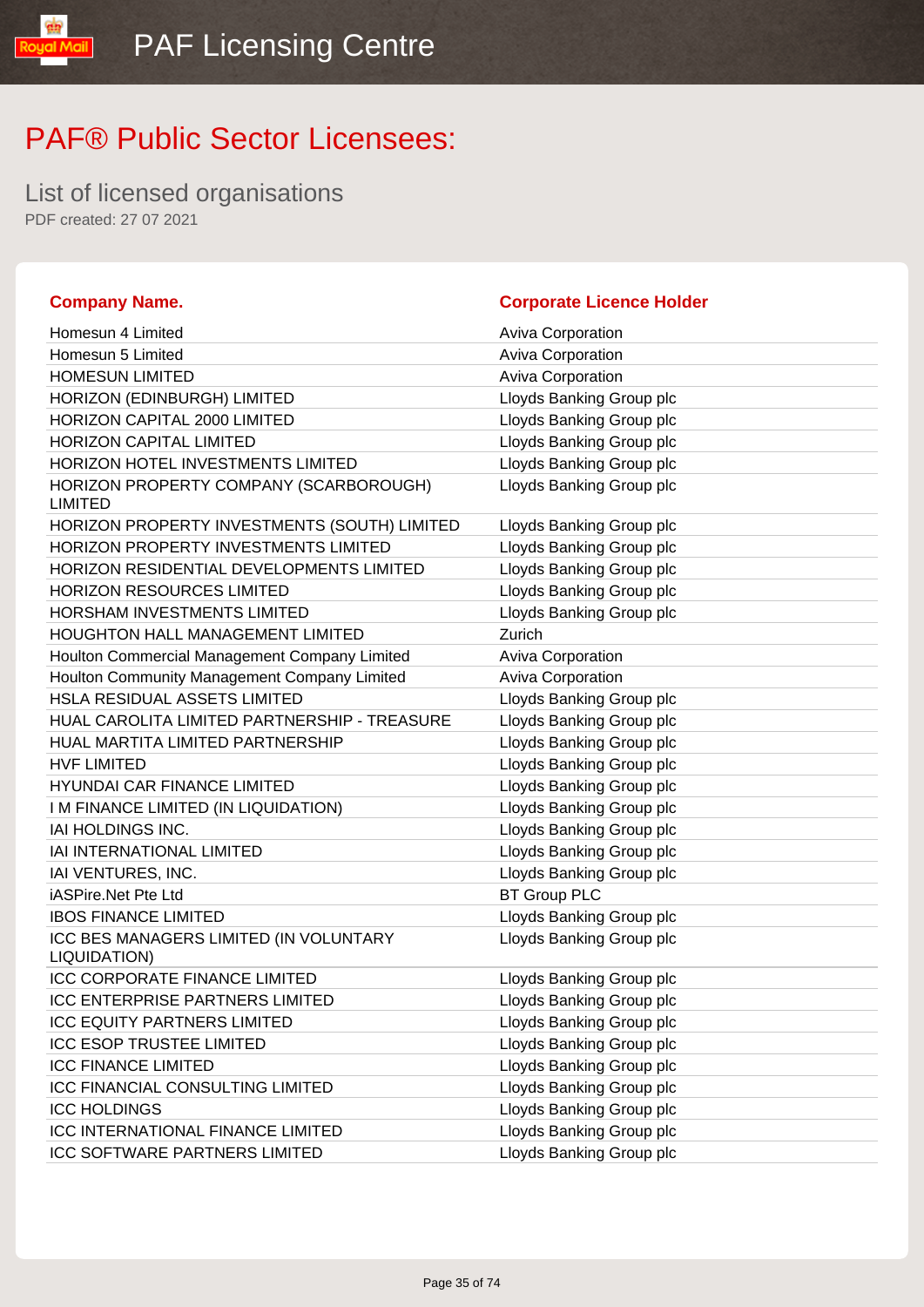List of licensed organisations PDF created: 27 07 2021

**loual** 

| <b>Company Name.</b>                                                      | <b>Corporate Licence Holder</b> |
|---------------------------------------------------------------------------|---------------------------------|
| ICC VENTURE CAPITAL MANAGERS LIMITED (IN<br><b>VOLUNTARY LIQUIDATION)</b> | Lloyds Banking Group plc        |
| <b>ICC VENTURE PARTNERS LIMITED</b>                                       | Lloyds Banking Group plc        |
| IDIP Direct Insurance B.V.                                                | Royal & Sun Alliance (RSA)      |
| IF COVERED BONDS LIMITED LIABILITY PARTNERSHIP                            | Lloyds Banking Group plc        |
| <b>IFA Network Limited</b>                                                | Aviva Corporation               |
| <b>IFM HOLDINGS LIMITED</b>                                               | Lloyds Banking Group plc        |
| IFS CONTRACT HIRE LIMITED                                                 | Lloyds Banking Group plc        |
| IFS CONTRACT PURCHASE LIMITED                                             | Lloyds Banking Group plc        |
| Igloo Regeneration (Butcher Street) Limited                               | <b>Aviva Corporation</b>        |
| Igloo Regeneration (General Partner) Limited                              | <b>Aviva Corporation</b>        |
| Igloo Regeneration (Nominee) Limited                                      | <b>Aviva Corporation</b>        |
| Igloo Regeneration Developments (General Partner) Limited                 | <b>Aviva Corporation</b>        |
| Igloo Regeneration Developments (Nominees) Limited                        | <b>Aviva Corporation</b>        |
| IL FINANCE LIMITED                                                        | Lloyds Banking Group plc        |
| Ilford Trustees (Jersey) Limited                                          | <b>BT Group PLC</b>             |
| IN STORE CREDIT LIMITED                                                   | Lloyds Banking Group plc        |
| INCHCAPE FINANCIAL SERVICES (AUSTRALIA) LIMITED                           | Lloyds Banking Group plc        |
| <b>INCHCAPE FINANCIAL SERVICES LIMITED</b>                                | Lloyds Banking Group plc        |
| INCHCAPE WHOLESALE FINANCE AUSTRALIA LIMITED                              | Lloyds Banking Group plc        |
| <b>INDICUS NORTH LIMITED</b>                                              | Lloyds Banking Group plc        |
| <b>INFINITIS</b>                                                          | Aviva Corporation               |
| Infocom Telecom LLC                                                       | <b>BT Group PLC</b>             |
| Infonet Services Corporation                                              | <b>BT Group PLC</b>             |
| <b>Infonet China Limited</b>                                              | <b>BT Group PLC</b>             |
| Infonet China Limited Beijing Representative Office                       | <b>BT Group PLC</b>             |
| Infonet Italia S.p.A                                                      | <b>BT Group PLC</b>             |
| Infonet Primalliance Beijing Co. Ltd.                                     | <b>BT Group PLC</b>             |
| Infonet Primalliance Co., Limited                                         | <b>BT Group PLC</b>             |
| Infonet Primalliance Holding Co. Ltd.                                     | <b>BT Group PLC</b>             |
| Infonet Services (Hong Kong) Limited                                      | <b>BT Group PLC</b>             |
| Infrastructure Investors Defence Housing (Bristol) Limited                | Lloyds Banking Group plc        |
| <b>INNOV'NOW</b>                                                          | <b>Aviva Corporation</b>        |
| INSIGHT FUND MANAGEMENT LIMITED                                           | Lloyds Banking Group plc        |
| INSIGHT INVESTMENT B.V.                                                   | Lloyds Banking Group plc        |
| INSIGHT INVESTMENT FUNDS MANAGEMENT LIMITED                               | Lloyds Banking Group plc        |
| INSIGHT INVESTMENT MANAGEMENT (GLOBAL) LIMITED                            | Lloyds Banking Group plc        |
| INSIGHT INVESTMENT MANAGEMENT (INTERNATIONAL)<br><b>LIMITED</b>           | Lloyds Banking Group plc        |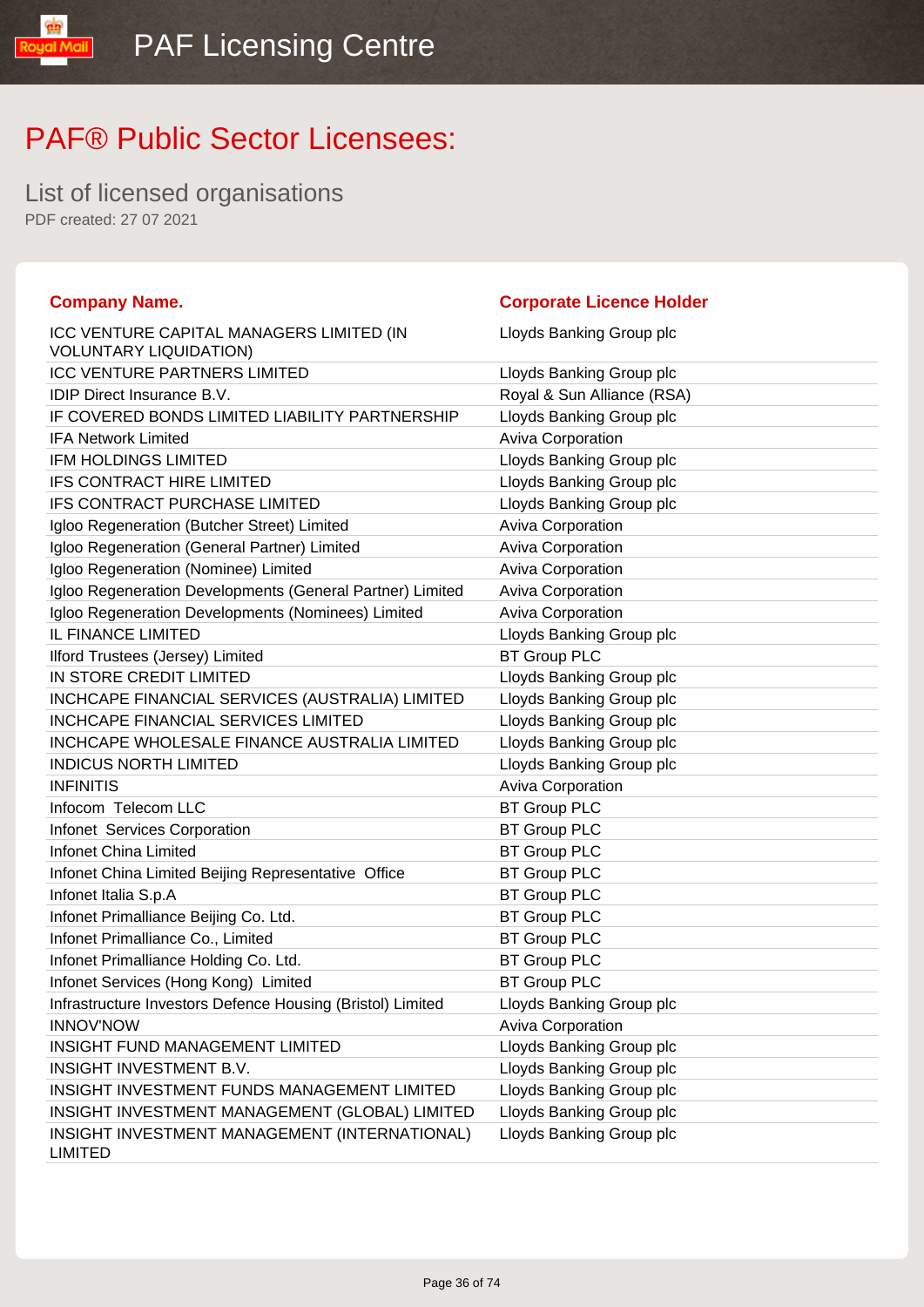List of licensed organisations PDF created: 27 07 2021

l libW layos

| <b>Company Name.</b>                                                      | <b>Corporate Licence Holder</b>  |
|---------------------------------------------------------------------------|----------------------------------|
| INSIGHT INVESTMENT MANAGEMENT<br>(MEDITERRANEAN) LIMITED                  | Lloyds Banking Group plc         |
| INSIGHT INVESTMENT MANAGEMENT (NOMINEES)<br><b>LIMITED</b>                | Lloyds Banking Group plc         |
| INSIGHT INVESTMENT MANAGEMENT (UK) HOLDINGS<br><b>LIMITED</b>             | Lloyds Banking Group plc         |
| INSIGHT INVESTMENT MANAGEMENT LIMITED                                     | Lloyds Banking Group plc         |
| INSIGHT INVESTMENT SERVICES LIMITED                                       | Lloyds Banking Group plc         |
| Insurance Agent Service Inc.                                              | Aviva Corporation                |
| Insurance Corporation of the Channel Islands Limited                      | Royal & Sun Alliance (RSA)       |
| Insurance Corporation Service Company Limited                             | Royal & Sun Alliance (RSA)       |
| Inter Group Insurance Services Limited                                    | Royal Bank of Scotland Group plc |
| <b>INTERFACE SOLIHULL MANAGEMENT LIMITED</b>                              | Zurich                           |
| <b>INTERGROUP ASSISTANCE SERVICES LIMITED</b>                             | Royal Bank of Scotland Group plc |
| <b>INTERNATIONAL MOTORS FINANCE LIMITED</b>                               | Lloyds Banking Group plc         |
| Intersoft Systems & Programming Limited                                   | Royal Mail Group Ltd             |
| Intouch Insurance Group B.V.                                              | Royal & Sun Alliance (RSA)       |
| <b>INVESTMENT ADVISERS, INC.</b>                                          | Lloyds Banking Group plc         |
| <b>Invista Castle Limited</b>                                             | Lloyds Banking Group plc         |
| <b>INVISTA EUROPEAN CELSIUS HOLDINGS SARL</b>                             | Lloyds Banking Group plc         |
| INVISTA GLOBAL PROPERTY SECURITIES FUND<br><b>GENERAL PARTNER LIMITED</b> | Lloyds Banking Group plc         |
| Invista Industrial (General Partner) Limited                              | Lloyds Banking Group plc         |
| Invista Industrial (Nominee) Limited                                      | Lloyds Banking Group plc         |
| <b>INVISTA PROPERTY MANAGEMENT LIMITED</b>                                | Lloyds Banking Group plc         |
| Invista Real Estate International Fund General Partner Limited            | Lloyds Banking Group plc         |
| Invista Real Estate International Fund Investing Partner<br>Limited       | Lloyds Banking Group plc         |
| INVISTA REAL ESTATE INVESTMENT MANAGEMENT (CI)<br><b>LIMITED</b>          | Lloyds Banking Group plc         |
| INVISTA REAL ESTATE INVESTMENT MANAGEMENT<br><b>HOLDINGS PLC</b>          | Lloyds Banking Group plc         |
| INVISTA REAL ESTATE INVESTMENT MANAGEMENT<br><b>LIMITED</b>               | Lloyds Banking Group plc         |
| Invista Real Estate Opportunity Fund General Partner Limited              | Lloyds Banking Group plc         |
| Invista Real Estate Opportunity Fund Investing Partner Limited            | Lloyds Banking Group plc         |
| Invista Real Estate Singapore PTE LTD                                     | Lloyds Banking Group plc         |
| Invista Residential Property Trust Limited                                | Lloyds Banking Group plc         |
| IP Trade Financial SA                                                     | <b>BT Group PLC</b>              |
| IP Trade Network Corp                                                     | <b>BT Group PLC</b>              |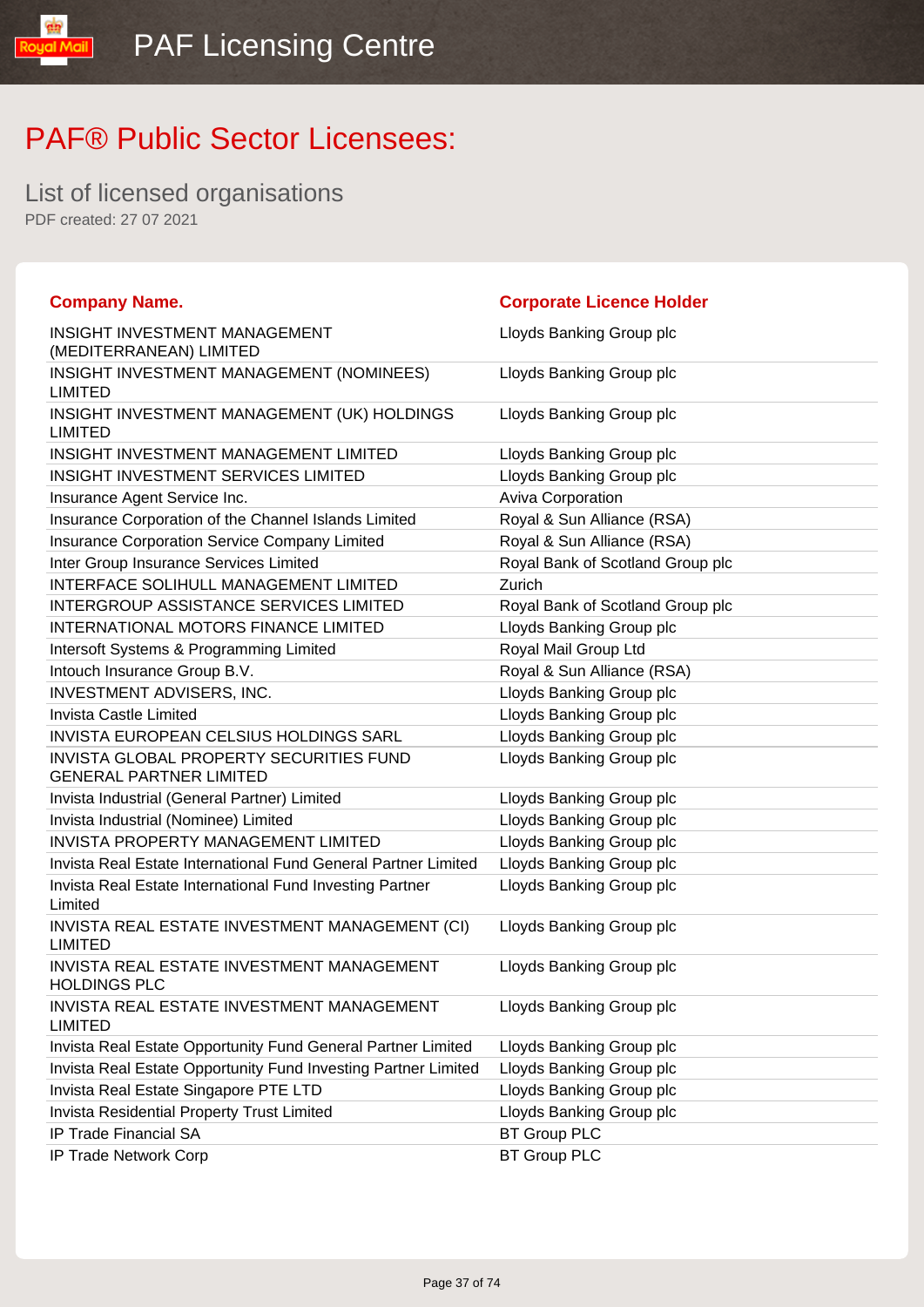List of licensed organisations PDF created: 27 07 2021

libMail

| <b>Company Name.</b>                                           | <b>Corporate Licence Holder</b>  |
|----------------------------------------------------------------|----------------------------------|
| <b>IP Trade Networks GmbH</b>                                  | <b>BT Group PLC</b>              |
| <b>IP Trade Networks Limited</b>                               | <b>BT Group PLC</b>              |
| <b>IP Trade Networks Ltd</b>                                   | <b>BT Group PLC</b>              |
| <b>IP Trade SA</b>                                             | <b>BT Group PLC</b>              |
| <b>IPE BV</b>                                                  | <b>Aviva Corporation</b>         |
| Ipsley Street 1 UK Limited                                     | Zurich                           |
| Ipsley Street 2 UK Limited                                     | Zurich                           |
| <b>IQUO Limited</b>                                            | <b>Aviva Corporation</b>         |
| <b>IRED Partnership Limited</b>                                | Royal Mail Group Ltd             |
| Irongate House Nominee 1 Limited                               | <b>Aviva Corporation</b>         |
| Irongate House Nominee 2 Limited                               | <b>Aviva Corporation</b>         |
| <b>IRONHART LIMITED (IN MEMBERS' VOLUNTARY</b><br>LIQUIDATION) | Lloyds Banking Group plc         |
| IT Holdings, Inc.                                              | <b>BT Group PLC</b>              |
| <b>IWEB (UK) LIMITED</b>                                       | Lloyds Banking Group plc         |
| <b>J &amp; J COLLECTIONS LIMITED</b>                           | Lloyds Banking Group plc         |
| <b>Jacks Lane Energy Limited</b>                               | <b>Aviva Corporation</b>         |
| <b>JAMJAR CARS LIMITED</b>                                     | Royal Bank of Scotland Group plc |
| Jewell Insurance Agency Ltd                                    | Zurich                           |
| Johnson Inc.                                                   | Royal & Sun Alliance (RSA)       |
| Johnson, L. Inc.                                               | Royal & Sun Alliance (RSA)       |
| KANAALSTRAAT FUNDING C.V.                                      | Lloyds Banking Group plc         |
| <b>KENDALL SQUARE LLC</b>                                      | Lloyds Banking Group plc         |
| Kennet Road 1 UK Limited                                       | Zurich                           |
| Kennet Road 2 UK Limited                                       | Zurich                           |
| KINDFORD LIMITED (IN MEMBERS' VOLUNTARY<br>LIQUIDATION)        | Lloyds Banking Group plc         |
| KINGSBARNS INVESTMENTS LIMITED                                 | Lloyds Banking Group plc         |
| KINGSTAR LEASING LIMITED                                       | Lloyds Banking Group plc         |
| KOTA GEMBIRA LIMITED PARTNERSHIP                               | Lloyds Banking Group plc         |
| KOTA GUNAWAN LIMITED PARTNERSHIP                               | Lloyds Banking Group plc         |
| KOTA HAKIM LIMITED PARTNERSHIP                                 | Lloyds Banking Group plc         |
| KOTA HALUS LIMITED PARTNERSHIP                                 | Lloyds Banking Group plc         |
| KOTA HAPAS LIMITED PARTNERSHIP                                 | Lloyds Banking Group plc         |
| KOTA HARUM LIMITED PARTNERSHIP                                 | Lloyds Banking Group plc         |
| KOTA JASA LIMITED PARTNERSHIP                                  | Lloyds Banking Group plc         |
| KOTA JATI LIMITED PARTNERSHIP                                  | Lloyds Banking Group plc         |
| KOTA JAYA LIMITED PARTNERSHIP                                  | Lloyds Banking Group plc         |
| KOTA JUTA LIMITED PARTNERSHIP                                  | Lloyds Banking Group plc         |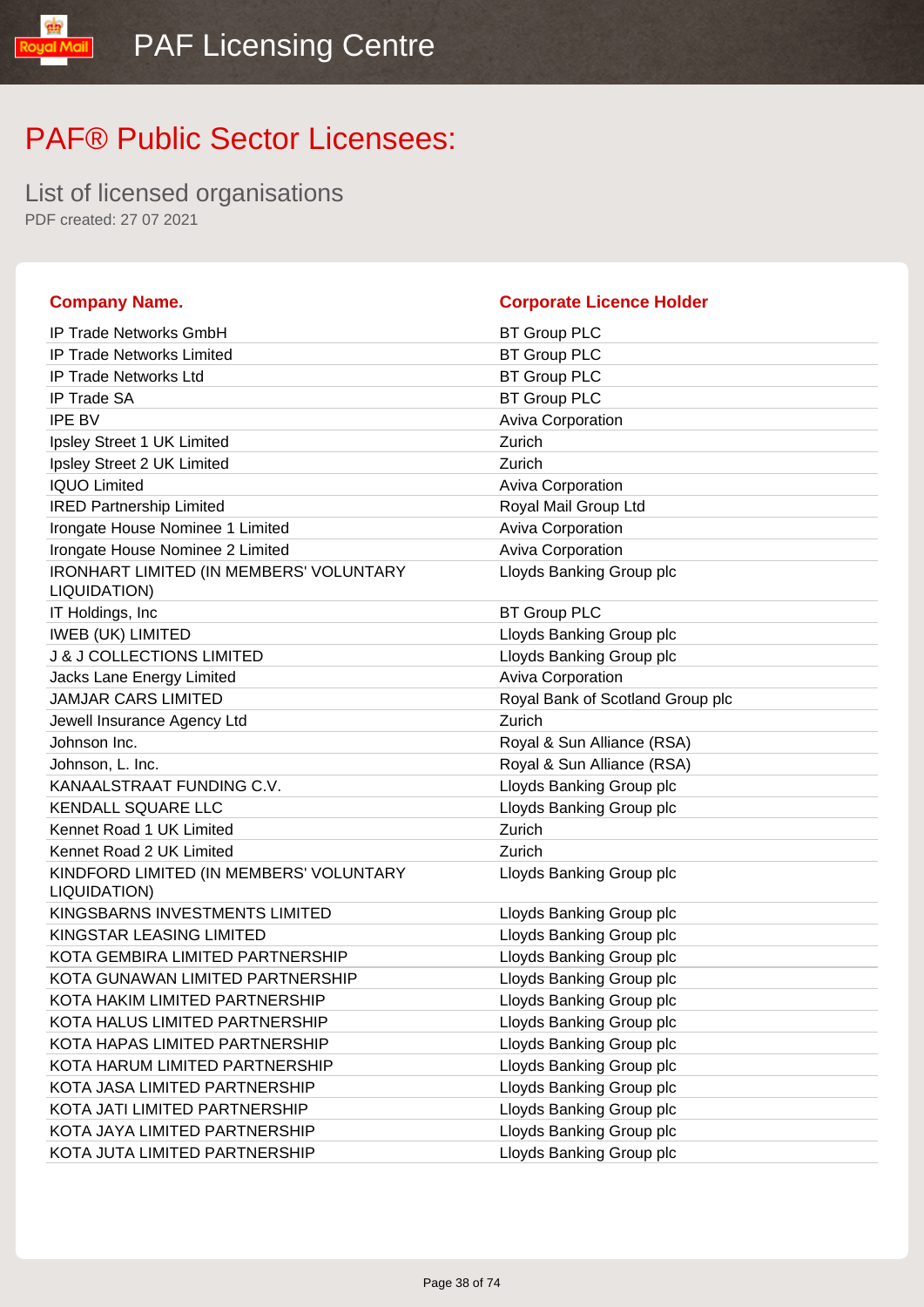List of licensed organisations PDF created: 27 07 2021

ual

| <b>Company Name.</b>                                                              | <b>Corporate Licence Holder</b>  |
|-----------------------------------------------------------------------------------|----------------------------------|
| <b>KRIPTON PROPERTIES LIMITED</b>                                                 | Lloyds Banking Group plc         |
| Kroknet S. a. r. l.                                                               | <b>Aviva Corporation</b>         |
| <b>KUC (Public Houses) Limited</b>                                                | Royal Bank of Scotland Group plc |
| <b>KUC Holdings Limited</b>                                                       | Royal Bank of Scotland Group plc |
| <b>KUC Properties Limited</b>                                                     | Royal Bank of Scotland Group plc |
| <b>L &amp; S FINANCE LIMITED</b>                                                  | Lloyds Banking Group plc         |
| L. HAMMOND & CO. (HOLDINGS) LIMITED (IN MEMBERS'<br><b>VOLUNTARY LIQUIDATION)</b> | Lloyds Banking Group plc         |
| <b>Lampeter Investments</b>                                                       | Royal Bank of Scotland Group plc |
| Lancashire and Yorkshire Reversionary Interest Company<br>Limited /The            | <b>Aviva Corporation</b>         |
| Land Options (West) Limited                                                       | Royal Bank of Scotland Group plc |
| LANDS IMPROVEMENT HOLDINGS PLC                                                    | Lloyds Banking Group plc         |
| LANGBOURN HOLDINGS LIMITED                                                        | Lloyds Banking Group plc         |
| LARMORAN PARTICIPATIONS INC.                                                      | Lloyds Banking Group plc         |
| <b>LAZULITE SAS</b>                                                               | Lloyds Banking Group plc         |
| LBG CAPITAL HOLDINGS LIMITED                                                      | Lloyds Banking Group plc         |
| LBG CAPITAL NO. 2 PLC                                                             | Lloyds Banking Group plc         |
| LBG CAPITAL NO.1 PLC                                                              | Lloyds Banking Group plc         |
| LBI FINANZ ANSTALT                                                                | Lloyds Banking Group plc         |
| LBI HOLDINGS (NETHERLANDS) B.V.                                                   | Lloyds Banking Group plc         |
| <b>LBI LEASING LIMITED</b>                                                        | Lloyds Banking Group plc         |
| Leckhampton Finance Limited                                                       | Royal Bank of Scotland Group plc |
| Legal & General Distribution Services Limited                                     | Allianz Management Services Ltd  |
| Legal & General Insurance Limited                                                 | Allianz Management Services Ltd  |
| Lend Lease JEM Partners Fund Limited                                              | Aviva Corporation                |
| <b>Lenmul Limited</b>                                                             | Royal Bank of Scotland Group plc |
| LEX AUTOLEASE LIMITED                                                             | Lloyds Banking Group plc         |
| LEX VEHICLE FINANCE 2 LIMITED                                                     | Lloyds Banking Group plc         |
| LEX VEHICLE FINANCE 3 LIMITED                                                     | Lloyds Banking Group plc         |
| LEX VEHICLE FINANCE LIMITED                                                       | Lloyds Banking Group plc         |
| LEX VEHICLE LEASING (HOLDINGS) LIMITED                                            | Lloyds Banking Group plc         |
| LEX VEHICLE LEASING LIMITED                                                       | Lloyds Banking Group plc         |
| LEX VEHICLE PARTNERS (1) LIMITED                                                  | Lloyds Banking Group plc         |
| LEX VEHICLE PARTNERS (2) LIMITED                                                  | Lloyds Banking Group plc         |
| LEX VEHICLE PARTNERS (3) LIMITED                                                  | Lloyds Banking Group plc         |
| LEX VEHICLE PARTNERS (4) LIMITED                                                  | Lloyds Banking Group plc         |
| LEX VEHICLE PARTNERS LIMITED                                                      | Lloyds Banking Group plc         |
| Liability Insurance Solutions Limited                                             | Royal & Sun Alliance (RSA)       |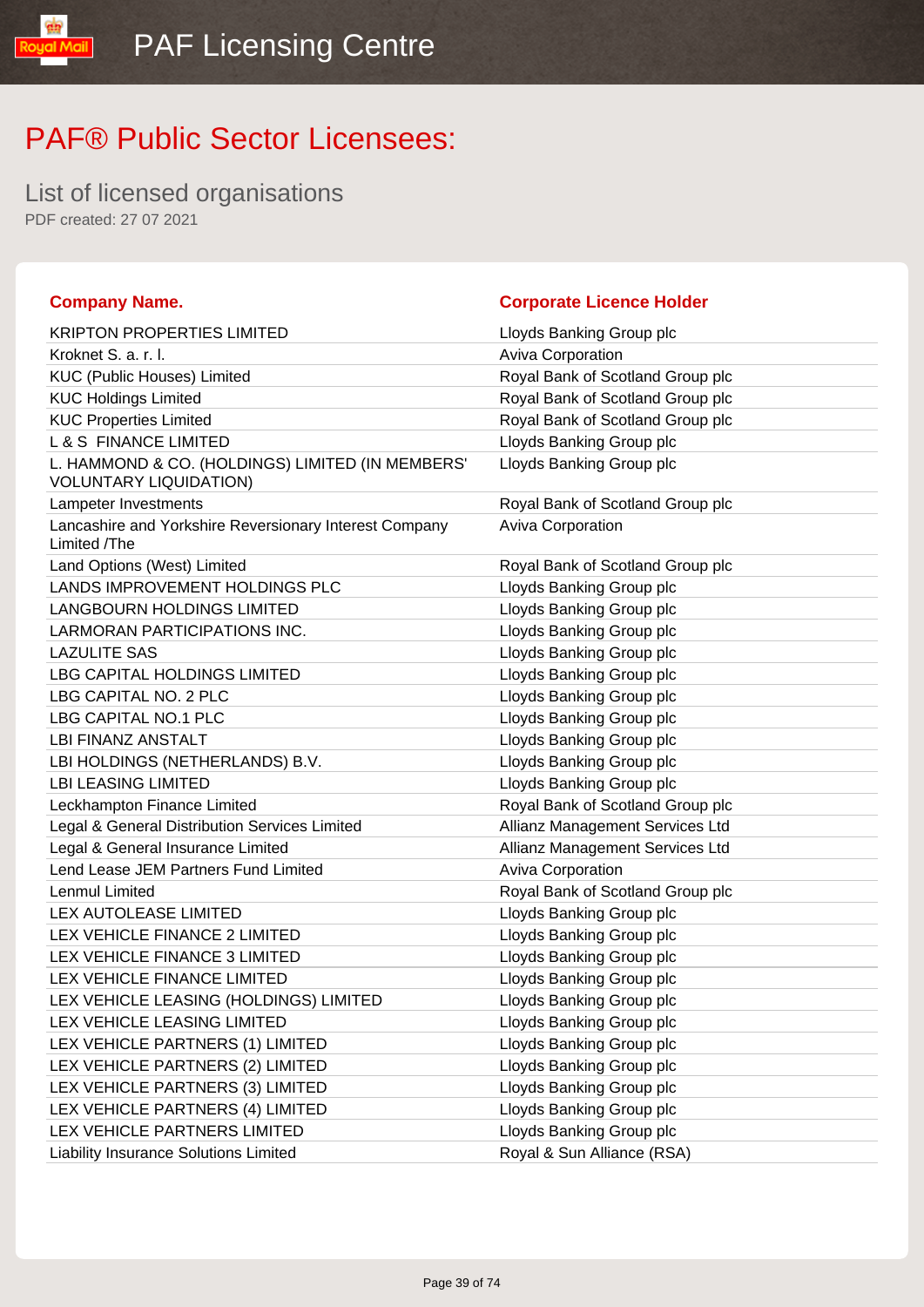List of licensed organisations PDF created: 27 07 2021

**TipM** louos

| <b>Company Name.</b>                                                                                      | <b>Corporate Licence Holder</b>  |
|-----------------------------------------------------------------------------------------------------------|----------------------------------|
| Libra No 1 Limited                                                                                        | Royal Bank of Scotland Group plc |
| Life Plus Sp. z o.o.                                                                                      | Aviva Corporation                |
| Lime Property Fund (General Partner) Limited                                                              | Aviva Corporation                |
| Lime Property Fund (Nominee) Limited                                                                      | <b>Aviva Corporation</b>         |
| LIME STREET (FUNDING) LIMITED                                                                             | Lloyds Banking Group plc         |
| LITTLE LONDON LIMITED (IN MEMBERS' VOLUNTARY<br>LIQUIDATION)                                              | Lloyds Banking Group plc         |
| Liverpool Marine and General Insurance Company Limited                                                    | Royal & Sun Alliance (RSA)       |
| Liverpool Victoria General Insurance Group Limited                                                        | Allianz Management Services Ltd  |
| Liverpool Victoria Insurance Company Limited                                                              | Allianz Management Services Ltd  |
| Living in Retirement Limited                                                                              | Aviva Corporation                |
| LLOYDESA OPERADOR DE BANCA-SEGUROS<br>VINCULADO (GRUPO LLOYDS TSB) SOCIEDAD ANÓNIMA<br><b>UNIPERSONAL</b> | Lloyds Banking Group plc         |
| LLOYDS (BVI) NOMINEES LIMITED                                                                             | Lloyds Banking Group plc         |
| LLOYDS (NIMROD) LEASING INDUSTRIES LIMITED                                                                | Lloyds Banking Group plc         |
| LLOYDS (NIMROD) MACHINERY FINANCE LIMITED                                                                 | Lloyds Banking Group plc         |
| LLOYDS (NIMROD) SPECIALIST FINANCE LIMITED                                                                | Lloyds Banking Group plc         |
| LLOYDS AMERICA SECURITIES CORPORATION                                                                     | Lloyds Banking Group plc         |
| LLOYDS AND SCOTTISH TRUST LIMITED                                                                         | Lloyds Banking Group plc         |
| LLOYDS ASSET LEASING LIMITED                                                                              | Lloyds Banking Group plc         |
| LLOYDS BANK (BLSA)                                                                                        | Lloyds Banking Group plc         |
| LLOYDS BANK (BRANCHES) NOMINEES LIMITED                                                                   | Lloyds Banking Group plc         |
| LLOYDS BANK (COLONIAL & FOREIGN) NOMINEES<br><b>LIMITED</b>                                               | Lloyds Banking Group plc         |
| LLOYDS BANK (I.D.) NOMINEES LIMITED                                                                       | Lloyds Banking Group plc         |
| LLOYDS BANK (PEP NOMINEES) LIMITED                                                                        | Lloyds Banking Group plc         |
| LLOYDS BANK (PICCADILLY) NOMINEES LIMITED                                                                 | Lloyds Banking Group plc         |
| LLOYDS BANK (STOCK EXCHANGE BRANCH) NOMINEES<br><b>LIMITED</b>                                            | Lloyds Banking Group plc         |
| LLOYDS BANK FACTORS LIMITED                                                                               | Lloyds Banking Group plc         |
| LLOYDS BANK FINANCIAL SERVICES (HOLDINGS)<br><b>LIMITED</b>                                               | Lloyds Banking Group plc         |
| LLOYDS BANK GROUP LIMITED                                                                                 | Lloyds Banking Group plc         |
| LLOYDS BANK INTERNATIONAL LIMITED                                                                         | Lloyds Banking Group plc         |
| <b>LLOYDS BANK LIMITED</b>                                                                                | Lloyds Banking Group plc         |
| LLOYDS BANK NOMINEES LIMITED                                                                              | Lloyds Banking Group plc         |
| LLOYDS BANK PROPERTY COMPANY LIMITED                                                                      | Lloyds Banking Group plc         |
| LLOYDS BANK S.F. NOMINEES LIMITED                                                                         | Lloyds Banking Group plc         |
| LLOYDS BANK STOCKBROKERS (NOMINEES) LIMITED                                                               | Lloyds Banking Group plc         |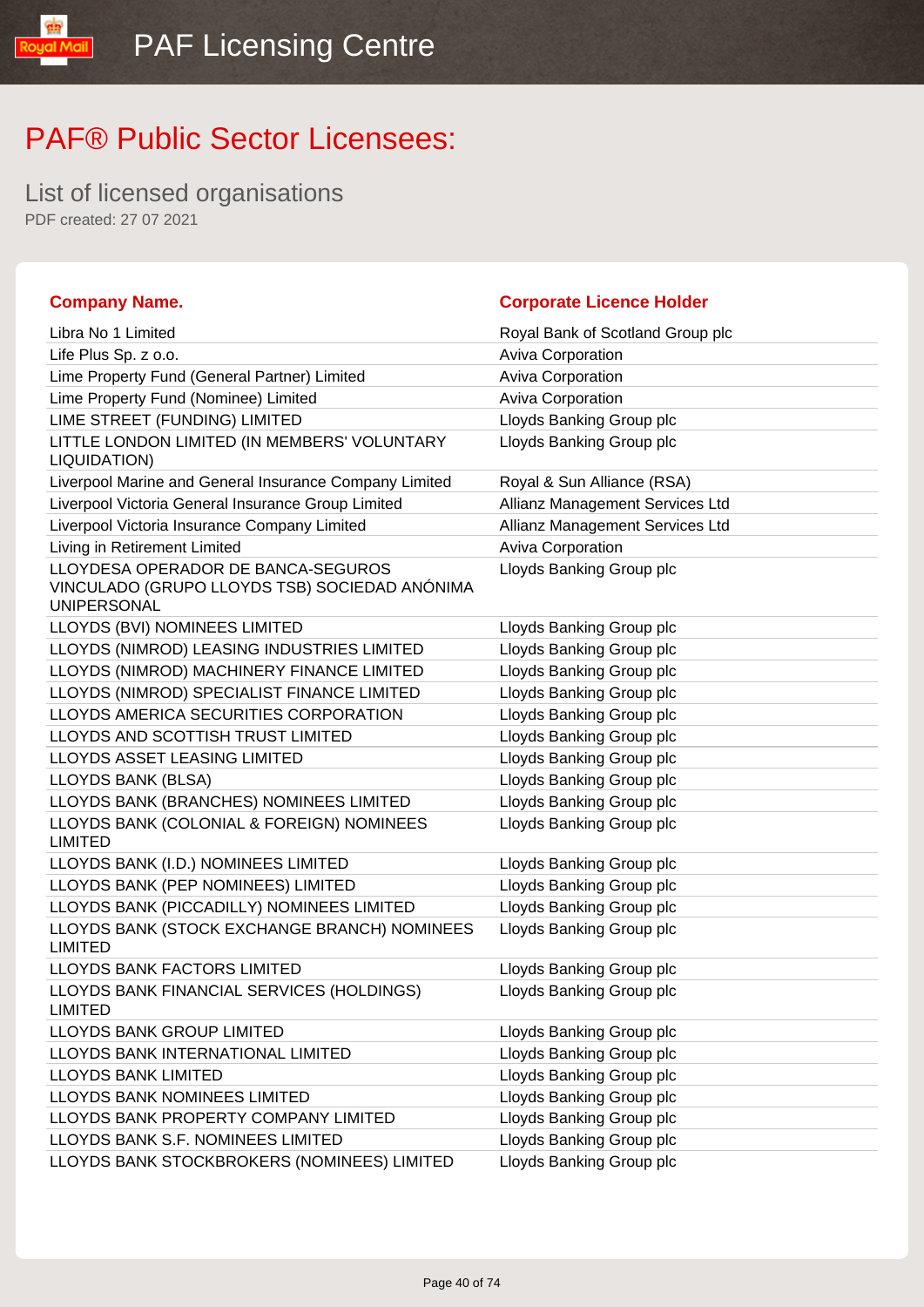List of licensed organisations PDF created: 27 07 2021

l libW layos

| <b>Company Name.</b>                                                               | <b>Corporate Licence Holder</b> |
|------------------------------------------------------------------------------------|---------------------------------|
| LLOYDS BANK STOCKBROKERS CLIENT NOMINEES<br><b>LIMITED</b>                         | Lloyds Banking Group plc        |
| <b>LLOYDS BANK SUBSIDIARIES LIMITED</b>                                            | Lloyds Banking Group plc        |
| LLOYDS BANK TRUST COMPANY (INTERNATIONAL)<br><b>LIMITED</b>                        | Lloyds Banking Group plc        |
| <b>LLOYDS BANK TRUSTEES LIMITED</b>                                                | Lloyds Banking Group plc        |
| LLOYDS BANK UNIT TRUST MANAGERS LIMITED (IN<br>MEMBERS' VOLUNTARY LIQUIDATION)     | Lloyds Banking Group plc        |
| LLOYDS BANK WARDOUR STREET (JERSEY) LIMITED                                        | Lloyds Banking Group plc        |
| LLOYDS BANKING GROUP plc                                                           | Lloyds Banking Group plc        |
| LLOYDS BOWMAKER LEASING LIMITED                                                    | Lloyds Banking Group plc        |
| LLOYDS BOWMAKER LIMITED                                                            | Lloyds Banking Group plc        |
| LLOYDS COMMERCIAL LEASING LIMITED                                                  | Lloyds Banking Group plc        |
| LLOYDS COMMERCIAL PROPERTIES LIMITED                                               | Lloyds Banking Group plc        |
| LLOYDS COMMERCIAL PROPERTY DEVELOPMENTS<br><b>LIMITED</b>                          | Lloyds Banking Group plc        |
| LLOYDS COMMERCIAL PROPERTY INVESTMENTS<br><b>LIMITED</b>                           | Lloyds Banking Group plc        |
| LLOYDS FAR EAST (BVI) LIMITED                                                      | Lloyds Banking Group plc        |
| LLOYDS FINANCIAL LEASING LIMITED                                                   | Lloyds Banking Group plc        |
| LLOYDS FINANCIAL SERVICES LIMITED                                                  | Lloyds Banking Group plc        |
| LLOYDS FOMENTO COMERCIAL LTDA                                                      | Lloyds Banking Group plc        |
| LLOYDS GENERAL LEASING LIMITED                                                     | Lloyds Banking Group plc        |
| LLOYDS INDUSTRIAL LEASING LIMITED                                                  | Lloyds Banking Group plc        |
| LLOYDS INVESTMENT BONDS LIMITED                                                    | Lloyds Banking Group plc        |
| LLOYDS INVESTMENT ESPANA, SOC. GESTORA DE INST.<br>DE INV. COLECTIVA, SA           | Lloyds Banking Group plc        |
| LLOYDS INVESTMENT SECURITIES LIMITED                                               | Lloyds Banking Group plc        |
| LLOYDS INVESTMENT SECURITIES NO.5 LIMITED                                          | Lloyds Banking Group plc        |
| LLOYDS LEASING (NORTH SEA TRANSPORT) LIMITED                                       | Lloyds Banking Group plc        |
| LLOYDS LEASING AIRCRAFT NO. 2 LIMITED (IN<br>LIQUIDATION)                          | Lloyds Banking Group plc        |
| LLOYDS LEASING DEVELOPMENTS LIMITED                                                | Lloyds Banking Group plc        |
| LLOYDS LIMITED CAPITAL LLC                                                         | Lloyds Banking Group plc        |
| LLOYDS PLANT LEASING LIMITED                                                       | Lloyds Banking Group plc        |
| LLOYDS PORTFOLIO LEASING LIMITED                                                   | Lloyds Banking Group plc        |
| LLOYDS PREMISES INVESTMENTS LIMITED                                                | Lloyds Banking Group plc        |
| LLOYDS PROJECT CONSTRUCTION COMPANY LIMITED<br>(IN MEMBERS' VOLUNTARY LIQUIDATION) | Lloyds Banking Group plc        |
| LLOYDS PROJECT LEASING LIMITED                                                     | Lloyds Banking Group plc        |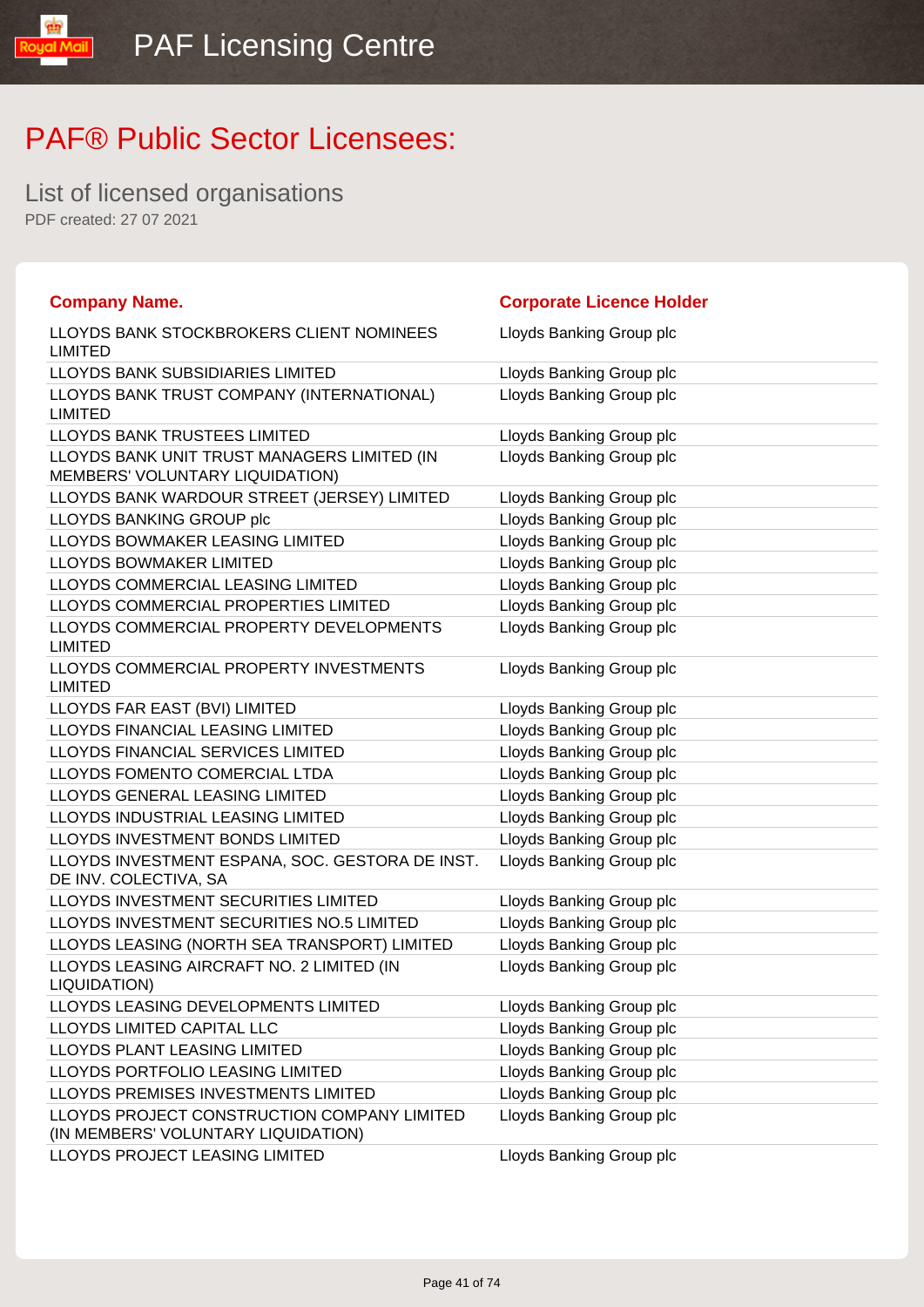List of licensed organisations PDF created: 27 07 2021

**loual** 

| <b>Company Name.</b>                                            | <b>Corporate Licence Holder</b> |
|-----------------------------------------------------------------|---------------------------------|
| LLOYDS PROPERTY INVESTMENT COMPANY LIMITED                      | Lloyds Banking Group plc        |
| LLOYDS PROPERTY INVESTMENT COMPANY NO. 5<br><b>LIMITED</b>      | Lloyds Banking Group plc        |
| LLOYDS PROPERTY INVESTMENT COMPANY NO.3<br><b>LIMITED</b>       | Lloyds Banking Group plc        |
| LLOYDS PROPERTY INVESTMENT COMPANY NO.4<br><b>LIMITED</b>       | Lloyds Banking Group plc        |
| LLOYDS TRADE & PROJECT FINANCE LIMITED                          | Lloyds Banking Group plc        |
| LLOYDS TSB (GENERAL PARTNER) LIMITED                            | Lloyds Banking Group plc        |
| LLOYDS TSB (GIBRALTAR) MANAGEMENT LIMITED                       | Lloyds Banking Group plc        |
| LLOYDS TSB (GIBRALTAR) SERVICES LIMITED                         | Lloyds Banking Group plc        |
| LLOYDS TSB (GUERNSEY) MANAGEMENT LIMITED                        | Lloyds Banking Group plc        |
| LLOYDS TSB (GUERNSEY) SERVICES LIMITED                          | Lloyds Banking Group plc        |
| LLOYDS TSB (JERSEY) MANAGEMENT LIMITED                          | Lloyds Banking Group plc        |
| LLOYDS TSB (JERSEY) SERVICES LIMITED                            | Lloyds Banking Group plc        |
| LLOYDS TSB ASSET FINANCE DIVISION LIMITED                       | Lloyds Banking Group plc        |
| LLOYDS TSB AUTOLEASE (CH) LIMITED                               | Lloyds Banking Group plc        |
| LLOYDS TSB AUTOLEASE (FMS) LIMITED                              | Lloyds Banking Group plc        |
| LLOYDS TSB AUTOLEASE (SHREWSBURY) LIMITED                       | Lloyds Banking Group plc        |
| LLOYDS TSB AUTOLEASE (VC) LIMITED                               | Lloyds Banking Group plc        |
| LLOYDS TSB AUTOLEASE (VH) LIMITED                               | Lloyds Banking Group plc        |
| LLOYDS TSB AUTOLEASE (VL) LIMITED                               | Lloyds Banking Group plc        |
| LLOYDS TSB AUTOLEASE LIMITED                                    | Lloyds Banking Group plc        |
| LLOYDS TSB BAHAMAS (AMERICAS) LIMITED (IN LIQ)                  | Lloyds Banking Group plc        |
| LLOYDS TSB BANK (GIBRALTAR) LIMITED                             | Lloyds Banking Group plc        |
| LLOYDS TSB BANK & TRUST (BAHAMAS) LIMITED (IN<br>LIQUIDATION)   | Lloyds Banking Group plc        |
| LLOYDS TSB BANK INSURANCE BROKERS LIMITED                       | Lloyds Banking Group plc        |
| LLOYDS TSB BANK INSURANCE COMPANY LIMITED                       | Lloyds Banking Group plc        |
| LLOYDS TSB BANK plc                                             | Lloyds Banking Group plc        |
| LLOYDS TSB BANK TRUST CORPORATION (GIBRALTAR)<br><b>LIMITED</b> | Lloyds Banking Group plc        |
| LLOYDS TSB CAPTIVE HOLDINGS LIMITED                             | Lloyds Banking Group plc        |
| LLOYDS TSB CARSELECT LIMITED                                    | Lloyds Banking Group plc        |
| LLOYDS TSB CHF TRADING S?RL                                     | Lloyds Banking Group plc        |
| LLOYDS TSB COMMERCIAL FINANCE LIMITED                           | Lloyds Banking Group plc        |
| LLOYDS TSB COMMERCIAL FINANCE SCOTLAND<br><b>LIMITED</b>        | Lloyds Banking Group plc        |
| LLOYDS TSB CORPORATE ASSET FINANCE (HP) LIMITED                 | Lloyds Banking Group plc        |
| LLOYDS TSB CORPORATE ASSET FINANCE (NO. 3)<br><b>LIMITED</b>    | Lloyds Banking Group plc        |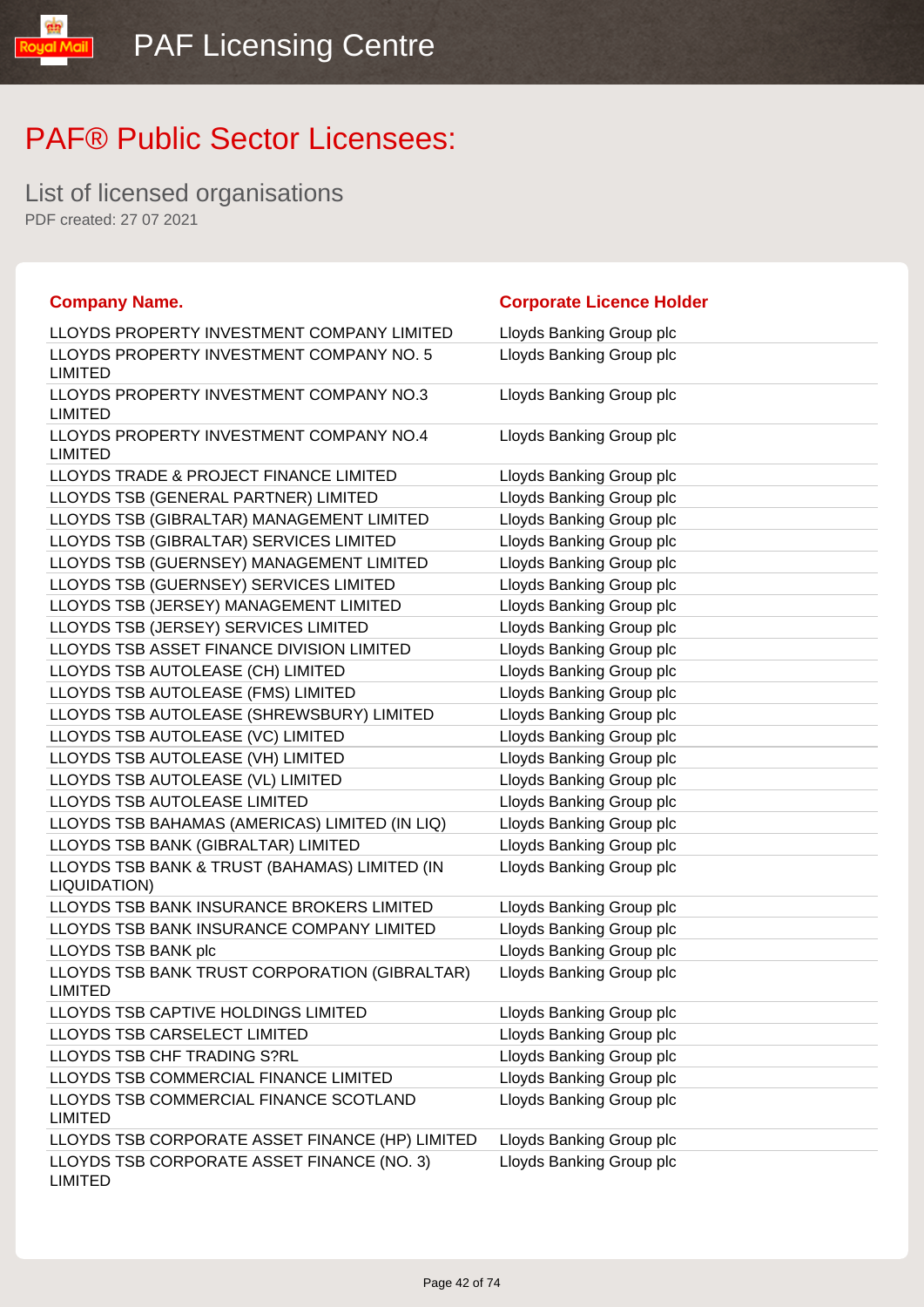List of licensed organisations PDF created: 27 07 2021

**Oual Mail** 

| <b>Company Name.</b>                                         | <b>Corporate Licence Holder</b> |
|--------------------------------------------------------------|---------------------------------|
| LLOYDS TSB CORPORATE ASSET FINANCE (NO. 4)<br><b>LIMITED</b> | Lloyds Banking Group plc        |
| LLOYDS TSB CORPORATE ASSET FINANCE (NO.1)<br><b>LIMITED</b>  | Lloyds Banking Group plc        |
| LLOYDS TSB CORPORATE ASSET FINANCE (NO.2)<br><b>LIMITED</b>  | Lloyds Banking Group plc        |
| LLOYDS TSB CORPORATE PROPERTY INVESTMENTS<br><b>LIMITED</b>  | Lloyds Banking Group plc        |
| LLOYDS TSB DEVELOPMENT CAPITAL (ASIA) LIMITED                | Lloyds Banking Group plc        |
| LLOYDS TSB DEVELOPMENT CAPITAL (PROJECTS)<br><b>LIMITED</b>  | Lloyds Banking Group plc        |
| LLOYDS TSB DEVELOPMENT CAPITAL LIMITED                       | Lloyds Banking Group plc        |
| LLOYDS TSB EQUIPMENT LEASING (NO.1) LIMITED                  | Lloyds Banking Group plc        |
| LLOYDS TSB EQUIPMENT LEASING (NO.10) LIMITED                 | Lloyds Banking Group plc        |
| LLOYDS TSB EQUIPMENT LEASING (NO.11) LIMITED                 | Lloyds Banking Group plc        |
| LLOYDS TSB EQUIPMENT LEASING (NO.2) LIMITED                  | Lloyds Banking Group plc        |
| LLOYDS TSB EQUIPMENT LEASING (NO.3) LIMITED                  | Lloyds Banking Group plc        |
| LLOYDS TSB EQUIPMENT LEASING (NO.4) LIMITED                  | Lloyds Banking Group plc        |
| LLOYDS TSB EQUIPMENT LEASING (NO.5) LIMITED                  | Lloyds Banking Group plc        |
| LLOYDS TSB EQUIPMENT LEASING (NO.6) LIMITED                  | Lloyds Banking Group plc        |
| LLOYDS TSB EQUIPMENT LEASING (NO.7) LIMITED                  | Lloyds Banking Group plc        |
| LLOYDS TSB EQUIPMENT LEASING (NO.9) LIMITED                  | Lloyds Banking Group plc        |
| LLOYDS TSB EXPORT FINANCE LIMITED                            | Lloyds Banking Group plc        |
| LLOYDS TSB FILM DISTRIBUTION COMPANY                         | Lloyds Banking Group plc        |
| LLOYDS TSB FINANCE INVESTMENTS (BVI) LIMITED                 | Lloyds Banking Group plc        |
| LLOYDS TSB FINANCE INVESTMENTS (CAYMAN) LIMITED              | Lloyds Banking Group plc        |
| LLOYDS TSB FINANCIAL CONSULTANTS LIMITED                     | Lloyds Banking Group plc        |
| LLOYDS TSB FINANCIAL SERVICES LIMITED                        | Lloyds Banking Group plc        |
| <b>LLOYDS TSB FUNDS LIMITED</b>                              | Lloyds Banking Group plc        |
| LLOYDS TSB GATWICKSTRAAT (NO.1) B.V.                         | Lloyds Banking Group plc        |
| LLOYDS TSB GENERAL INSURANCE HOLDINGS LIMITED                | Lloyds Banking Group plc        |
| LLOYDS TSB GENERAL INSURANCE LIMITED                         | Lloyds Banking Group plc        |
| LLOYDS TSB GENERAL LEASING (NO.1) LIMITED                    | Lloyds Banking Group plc        |
| LLOYDS TSB GENERAL LEASING (NO.10) LIMITED                   | Lloyds Banking Group plc        |
| LLOYDS TSB GENERAL LEASING (NO.11) LIMITED                   | Lloyds Banking Group plc        |
| LLOYDS TSB GENERAL LEASING (NO.12) LIMITED                   | Lloyds Banking Group plc        |
| LLOYDS TSB GENERAL LEASING (NO.13) LIMITED                   | Lloyds Banking Group plc        |
| LLOYDS TSB GENERAL LEASING (NO.14) LIMITED                   | Lloyds Banking Group plc        |
| LLOYDS TSB GENERAL LEASING (NO.15) LIMITED                   | Lloyds Banking Group plc        |
| LLOYDS TSB GENERAL LEASING (NO.17) LIMITED                   | Lloyds Banking Group plc        |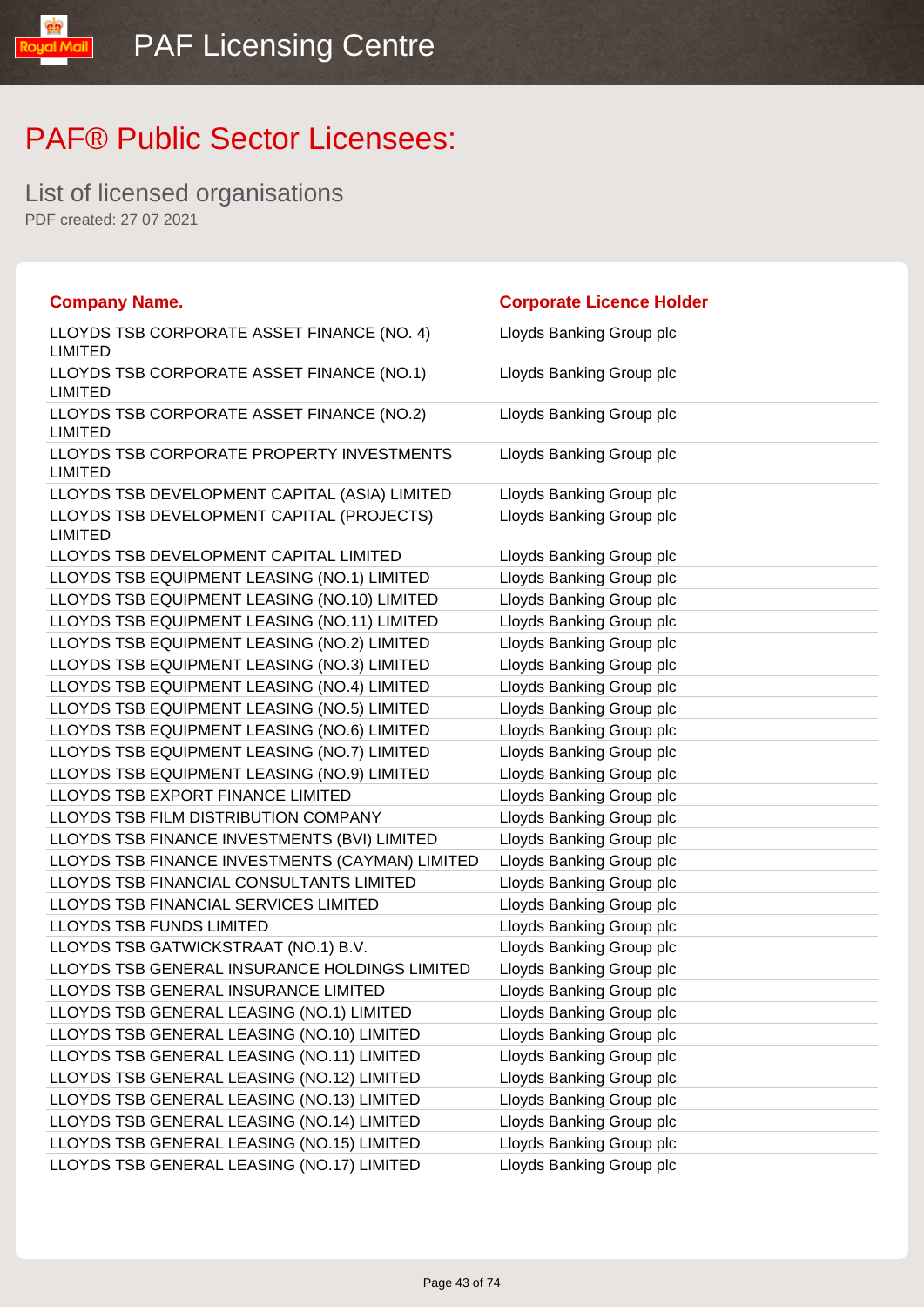List of licensed organisations PDF created: 27 07 2021

#### **Company Name. Corporate Licence Holder**

| LLOYDS TSB GENERAL LEASING (NO.18) LIMITED                                              | Lloyds Banking Group plc                             |
|-----------------------------------------------------------------------------------------|------------------------------------------------------|
| LLOYDS TSB GENERAL LEASING (NO.19) LIMITED                                              | Lloyds Banking Group plc                             |
| LLOYDS TSB GENERAL LEASING (NO.2) LIMITED                                               | Lloyds Banking Group plc                             |
| LLOYDS TSB GENERAL LEASING (NO.20) LIMITED                                              | Lloyds Banking Group plc                             |
| LLOYDS TSB GENERAL LEASING (NO.21) LIMITED                                              | Lloyds Banking Group plc                             |
| LLOYDS TSB GENERAL LEASING (NO.22) LIMITED                                              | Lloyds Banking Group plc                             |
| LLOYDS TSB GENERAL LEASING (NO.3) LIMITED                                               | Lloyds Banking Group plc                             |
| LLOYDS TSB GENERAL LEASING (NO.4) LIMITED                                               | Lloyds Banking Group plc                             |
| LLOYDS TSB GENERAL LEASING (NO.5) LIMITED                                               | Lloyds Banking Group plc                             |
| LLOYDS TSB GENERAL LEASING (NO.6) LIMITED                                               | Lloyds Banking Group plc                             |
| LLOYDS TSB GENERAL LEASING (NO.7) LIMITED                                               | Lloyds Banking Group plc                             |
| LLOYDS TSB GENERAL LEASING (NO.8) LIMITED                                               | Lloyds Banking Group plc                             |
| LLOYDS TSB GENERAL LEASING (NO.9) LIMITED                                               | Lloyds Banking Group plc                             |
| LLOYDS TSB GLOBAL SERVICES PRIVATE LIMITED                                              | Lloyds Banking Group plc                             |
| LLOYDS TSB GROUP HOLDINGS (JERSEY) LIMITED                                              | Lloyds Banking Group plc                             |
| <b>LLOYDS TSB GROUP LIMITED</b>                                                         | Lloyds Banking Group plc                             |
| LLOYDS TSB GROUP PENSION TRUST (NO.1) LIMITED                                           | Lloyds Banking Group plc                             |
| LLOYDS TSB GROUP PENSION TRUST (NO.2) LIMITED                                           | Lloyds Banking Group plc                             |
| LLOYDS TSB GROUP PENSIONS PROPERTY                                                      | Lloyds Banking Group plc                             |
| (GUERNSEY) LIMITED                                                                      |                                                      |
| LLOYDS TSB GROUP TRUSTEE SERVICES LIMITED                                               | Lloyds Banking Group plc                             |
| LLOYDS TSB HEALTHCARE TRUSTEE LIMITED                                                   | Lloyds Banking Group plc                             |
| LLOYDS TSB HOMELOANS LIMITED                                                            | Lloyds Banking Group plc                             |
| LLOYDS TSB INDEPENDENT FINANCIAL ADVISERS                                               | Lloyds Banking Group plc                             |
| <b>LIMITED</b>                                                                          |                                                      |
| LLOYDS TSB INSURANCE SERVICES (DIRECT) LIMITED<br>LLOYDS TSB INSURANCE SERVICES LIMITED | Lloyds Banking Group plc                             |
| LLOYDS TSB INVESTMENTS LIMITED                                                          | Lloyds Banking Group plc                             |
| LLOYDS TSB LEASING (NO.2) LIMITED                                                       | Lloyds Banking Group plc                             |
| LLOYDS TSB LEASING (NO.3) LIMITED                                                       | Lloyds Banking Group plc                             |
|                                                                                         | Lloyds Banking Group plc                             |
| LLOYDS TSB LEASING (NO.4) LIMITED                                                       | Lloyds Banking Group plc<br>Lloyds Banking Group plc |
| LLOYDS TSB LEASING (NO.5) LIMITED                                                       |                                                      |
| LLOYDS TSB LEASING (NO.6) LIMITED                                                       | Lloyds Banking Group plc                             |
| LLOYDS TSB LEASING (NO.7) LIMITED                                                       | Lloyds Banking Group plc                             |
| LLOYDS TSB LEASING (NO.8) LIMITED<br>LLOYDS TSB LEASING L.P.                            | Lloyds Banking Group plc                             |
|                                                                                         | Lloyds Banking Group plc                             |
| <b>LLOYDS TSB LEASING LIMITED</b>                                                       | Lloyds Banking Group plc                             |
| <b>LLOYDS TSB LIMITED</b>                                                               | Lloyds Banking Group plc                             |
| LLOYDS TSB MALAYSIA LIMITED                                                             | Lloyds Banking Group plc                             |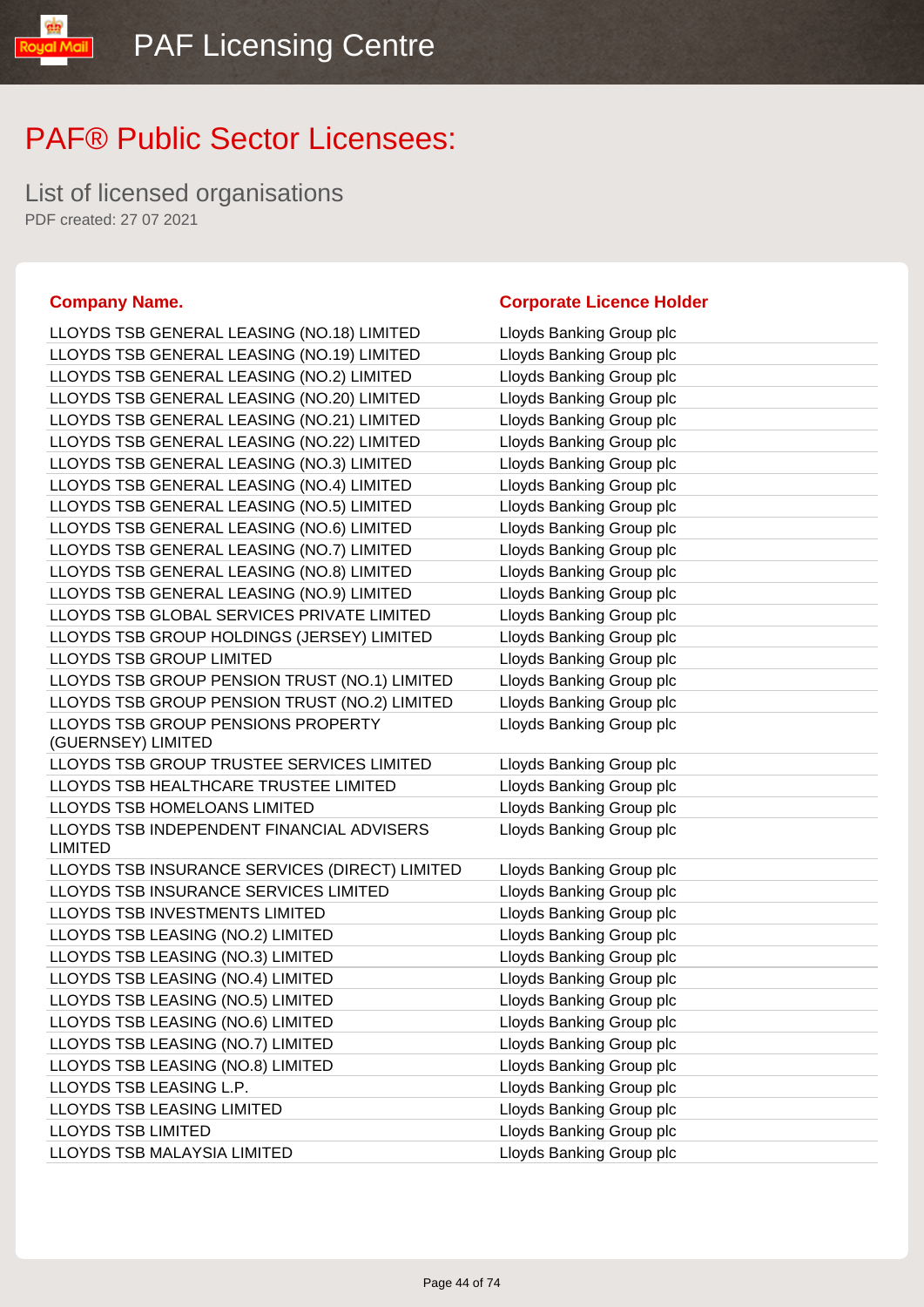List of licensed organisations PDF created: 27 07 2021

LLOYDS TSB MARITIME LEASING (NO.1) LIMITED Lloyds Banking Group plc LLOYDS TSB LLOYDS TSB LLOYDS TSB LLOYDS TSB LLOYDS TSB LLOYDS TSB LLOYDS TSB LLOYDS TSB LLOYDS TSB LLOYDS TSB LLOYDS TSB LLOYDS TSB LLOYDS TSB LLOYDS TSB LLOYDS TSB LLOYDS TSB LLOYDS TSB LLOYDS TSB LLOYDS TSB LLOYDS TSB LLOYDS TSB LLOYDS TSB LLOYDS TSB LLOYDS TSB **LLOYDS TSB** LIMITED LLOYDS TSB LLOYDS TSB LLOYDS TSB LLOYDS TSB LLOYDS TSB LLOYDS TSB LLOYDS TSB LLOYDS TSB LLOYDS TSB LLOYDS TSB LLOYDS TSB LLOYDS TSB

#### **Company Name. Corporate Licence Holder**

| MARITIME LEASING (NO.1) LIMITED      | Lloyds Banking Group pic |
|--------------------------------------|--------------------------|
| MARITIME LEASING (NO.10) LIMITED     | Lloyds Banking Group plc |
| MARITIME LEASING (NO.11) LIMITED     | Lloyds Banking Group plc |
| MARITIME LEASING (NO.12) LIMITED     | Lloyds Banking Group plc |
| MARITIME LEASING (NO.13) LIMITED     | Lloyds Banking Group plc |
| MARITIME LEASING (NO.14) LIMITED     | Lloyds Banking Group plc |
| MARITIME LEASING (NO.15) LIMITED     | Lloyds Banking Group plc |
| MARITIME LEASING (NO.16) LIMITED     | Lloyds Banking Group plc |
| MARITIME LEASING (NO.17) LIMITED     | Lloyds Banking Group plc |
| MARITIME LEASING (NO.18) LIMITED     | Lloyds Banking Group plc |
| MARITIME LEASING (NO.19) LIMITED     | Lloyds Banking Group plc |
| MARITIME LEASING (NO.2) LIMITED      | Lloyds Banking Group plc |
| MARITIME LEASING (NO.3) LIMITED      | Lloyds Banking Group plc |
| MARITIME LEASING (NO.4) LIMITED      | Lloyds Banking Group plc |
| MARITIME LEASING (NO.7) LIMITED      | Lloyds Banking Group plc |
| MARITIME LEASING (NO.8) LIMITED      | Lloyds Banking Group plc |
| MARITIME LEASING (NO.9) LIMITED      | Lloyds Banking Group plc |
| <b>MARITIME LEASING LIMITED</b>      | Lloyds Banking Group plc |
| <b>MERCHANT BANK LIMITED</b>         | Lloyds Banking Group plc |
| <b>MORTGAGES LIMITED</b>             | Lloyds Banking Group plc |
| <b>MOTORENT LIMITED</b>              | Lloyds Banking Group plc |
| <b>MTCH LIMITED</b>                  | Lloyds Banking Group plc |
| NO.1 (IOM) LIMITED                   | Lloyds Banking Group plc |
| NOMINEES (GUERNSEY) LIMITED          | Lloyds Banking Group plc |
| OFFSHORE (2) LIMITED                 | Lloyds Banking Group plc |
| OFFSHORE CORPORATE SERVICES          | Lloyds Banking Group plc |
| OFFSHORE FUND MANAGERS LIMITED       | Lloyds Banking Group plc |
| OFFSHORE HOLDINGS LIMITED            | Lloyds Banking Group plc |
| <b>OFFSHORE LIMITED</b>              | Lloyds Banking Group plc |
| OFFSHORE PAYING AGENTS (HK) LIMITED  | Lloyds Banking Group plc |
| OFFSHORE PENSION TRUST LIMITED       | Lloyds Banking Group plc |
| OFFSHORE PRIVATE CLIENTS LIMITED     | Lloyds Banking Group plc |
| OFFSHORE TRUST COMPANY (BVI) LIMITED | Lloyds Banking Group plc |
| OFFSHORE TRUST COMPANY LIMITED       | Lloyds Banking Group plc |
| PACIFIC LIMITED                      | Lloyds Banking Group plc |
| PRINT MANAGEMENT SERVICES LIMITED    | Lloyds Banking Group plc |
| PRIVATE BANKING LIMITED              | Lloyds Banking Group plc |
| <b>QUEST LIMITED</b>                 | Lloyds Banking Group plc |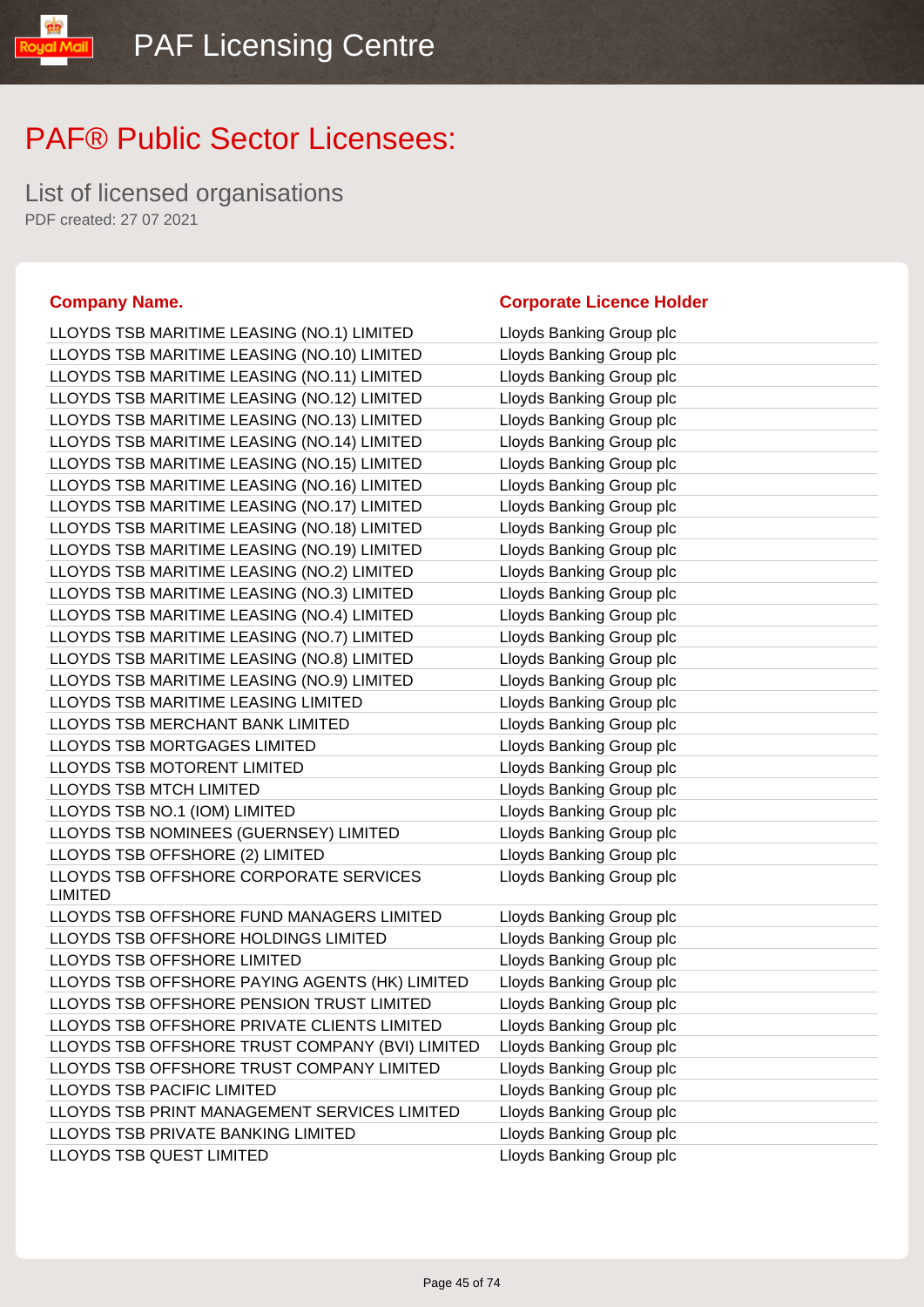List of licensed organisations PDF created: 27 07 2021

#### **Company Name. Corporate Licence Holder** LLOYDS TSB RAIL CAPITAL INC. **LLOYDS** Lloyds Banking Group plc LLOYDS TSB REGISTRARS (ISA) NOMINEES LIMITED Lloyds Banking Group plc LLOYDS TSB REGISTRARS NOMINEES LIMITED Lloyds Banking Group plc LLOYDS TSB REGISTRARS SAVINGS NOMINEES LIMITED Lloyds Banking Group plc LLOYDS TSB REPRESENTAÇÕES LTDA Lloyds Banking Group plc LLOYDS TSB SCOTLAND plc **Let up a latter of the ULOYDS** TSB SCOTLAND plc LLOYDS TSB SHARE SCHEMES TRUSTEES LIMITED Lloyds Banking Group plc LLOYDS TSB STOCKBROKERS LIMITED LIGY LIGY LOYDS Banking Group plc LLOYDS TSB VENTURE MANAGERS LIMITED Lloyds Banking Group plc LLOYDS TSB VENTURES CARRY LIMITED Lloyds Banking Group plc LLOYDS TSB VENTURES GENERAL PARTNER LIMITED Lloyds Banking Group plc LLOYDS TSB VENTURES NOMINEES LIMITED Lloyds Banking Group plc LLOYDS TSB VENTURES TRUSTEES LIMITED Lloyds Banking Group plc LLOYDS TSB YEN TRADING LIMITED LIMITED Lloyds Banking Group plc LLOYDS UDT (MARLOW) LIMITED LATE: Lloyds Banking Group plc LLOYDS UDT ASSET LEASING LIMITED LIMITED Lloyds Banking Group plc LLOYDS UDT ASSET RENTALS LIMITED LIGHT Lloyds Banking Group plc LLOYDS UDT ASSURANCE LIMITED (IN LIQUIDATION) Lloyds Banking Group plc LLOYDS UDT BUSINESS DEVELOPMENT LIMITED Lloyds Banking Group plc LLOYDS UDT BUSINESS EQUIPMENT LIMITED Lloyds Banking Group plc LLOYDS UDT BUSINESS LEASING LIMITED (IN LIQUIDATION) Lloyds Banking Group plc LLOYDS UDT CONTRACTS LIMITED (IN LIQUIDATION) Lloyds Banking Group plc LLOYDS UDT EQUIPMENT LEASING LIMITED Lloyds Banking Group plc LLOYDS UDT HIRING LIMITED LATTER LOYDS Banking Group plc LLOYDS UDT LEASING LIMITED Loyds Banking Group plc LLOYDS UDT LIMITED **Let up to a line of the ULOYDS UP TO LIMITED Let up to a line of the ULOYDS** UP to a line of the ULOYDS UP to a line of the ULOYDS UP to a line of the ULOYDS UP to a line of the ULOYDS UP to a line of LLOYDS UDT RENTALS LIMITED (IN LIQUIDATION) Lloyds Banking Group plc LLOYDS, COX'S & KING'S LIMITED LIGHT Lloyds Banking Group plc LLOYDSTRUST LIMITED **Latter and Strutter Control** Lloyds Banking Group plc LLOYDTRU LIMITED (IN LIQUIDATION) Lloyds Banking Group plc LMS PROLINK LTD. **Aviva Corporation** Aviva Corporation Locamat SAS **Aviva Corporation** Lodz BC Sp. z o.o <br>
Aviva Corporation LOGIPIERRE 1 Aviva Corporation LOGIPRIME EUROPE **Aviva Corporation** Aviva Corporation Logobrook Limited **Zurich Zurich** Lombard & Ulster Limited Royal Bank of Scotland Group plc Lombard Asset Leasing Limited Royal Bank of Scotland Group plc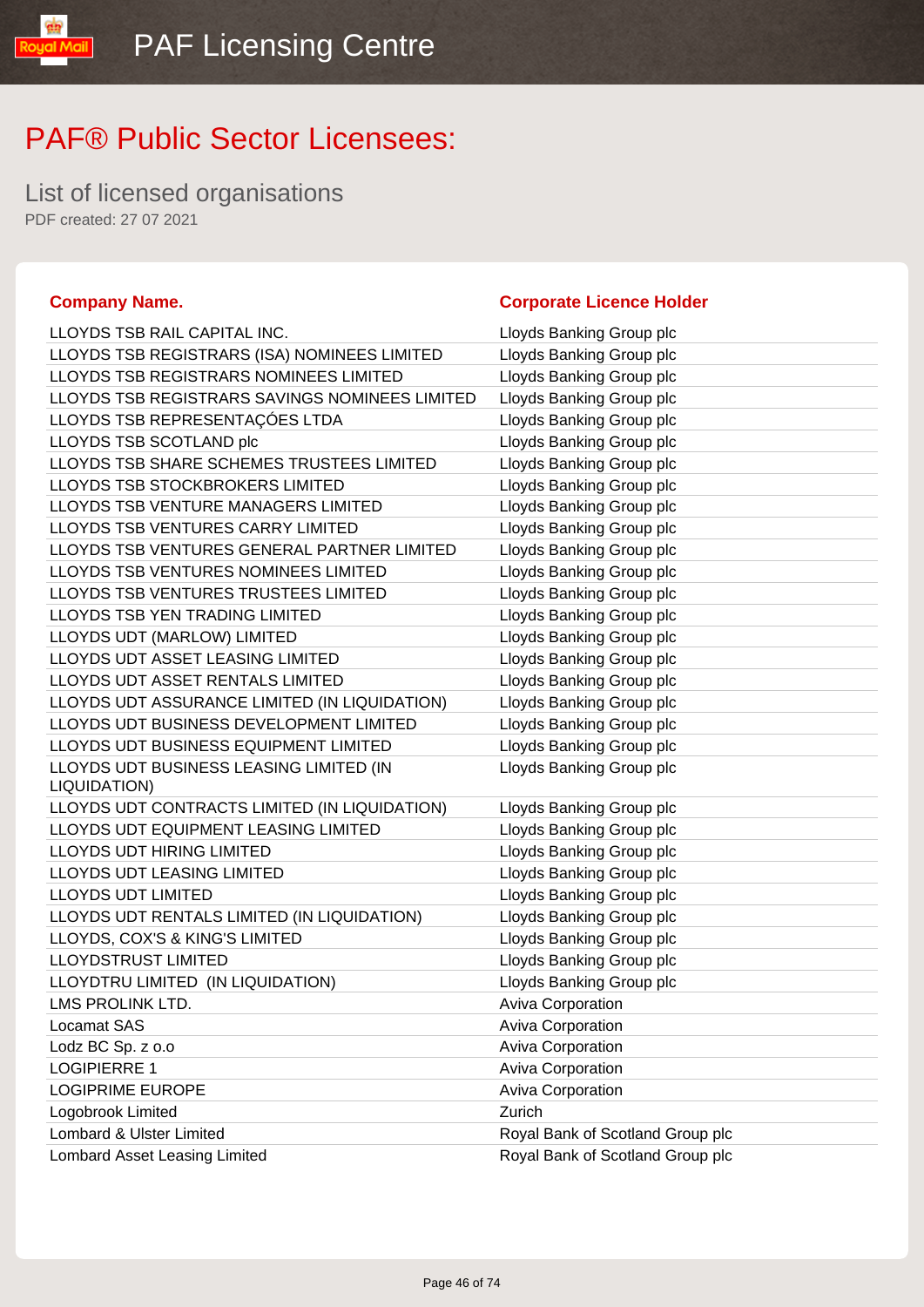List of licensed organisations PDF created: 27 07 2021

yal Mail

| Lombard Bank                                    | Royal Bank of Scotland Group plc |
|-------------------------------------------------|----------------------------------|
| <b>Lombard Business Finance Limited</b>         | Royal Bank of Scotland Group plc |
| Lombard Business Leasing Limited                | Royal Bank of Scotland Group plc |
| <b>Lombard Charterhire Limited</b>              | Royal Bank of Scotland Group plc |
| Lombard Corporate Finance (1) Limited           | Royal Bank of Scotland Group plc |
| Lombard Corporate Finance (10) Limited          | Royal Bank of Scotland Group plc |
| Lombard Corporate Finance (11) Limited          | Royal Bank of Scotland Group plc |
| Lombard Corporate Finance (13) Limited          | Royal Bank of Scotland Group plc |
| Lombard Corporate Finance (14) Limited          | Royal Bank of Scotland Group plc |
| Lombard Corporate Finance (15) Limited          | Royal Bank of Scotland Group plc |
| Lombard Corporate Finance (3) Limited           | Royal Bank of Scotland Group plc |
| Lombard Corporate Finance (4) Limited           | Royal Bank of Scotland Group plc |
| Lombard Corporate Finance (5) Limited           | Royal Bank of Scotland Group plc |
| Lombard Corporate Finance (6) Limited           | Royal Bank of Scotland Group plc |
| Lombard Corporate Finance (7) Limited           | Royal Bank of Scotland Group plc |
| Lombard Corporate Finance (December 1) Limited  | Royal Bank of Scotland Group plc |
| Lombard Corporate Finance (December 2) Limited  | Royal Bank of Scotland Group plc |
| Lombard Corporate Finance (December 3) Limited  | Royal Bank of Scotland Group plc |
| Lombard Corporate Finance (June 1) Limited      | Royal Bank of Scotland Group plc |
| Lombard Corporate Finance (June 2) Limited      | Royal Bank of Scotland Group plc |
| Lombard Corporate Finance (March 1) Limited     | Royal Bank of Scotland Group plc |
| Lombard Corporate Finance (September 1) Limited | Royal Bank of Scotland Group plc |
| <b>Lombard Discount Limited</b>                 | Royal Bank of Scotland Group plc |
| <b>Lombard Facilities Limited</b>               | Royal Bank of Scotland Group plc |
| <b>Lombard Finance Limited</b>                  | Royal Bank of Scotland Group plc |
| Lombard Home Loans Limited                      | Royal Bank of Scotland Group plc |
| Lombard Initial Leasing Limited                 | Royal Bank of Scotland Group plc |
| Lombard Leasing Contracts Limited               | Royal Bank of Scotland Group plc |
| <b>Lombard Lessors Limited</b>                  | Royal Bank of Scotland Group plc |
| <b>Lombard Maritime Limited</b>                 | Royal Bank of Scotland Group plc |
| Lombard North Central Leasing Limited           | Royal Bank of Scotland Group plc |
| Lombard North Central PLC                       | Royal Bank of Scotland Group plc |
| Lombard North Central Wheelease Limited         | Royal Bank of Scotland Group plc |
| <b>Lombard Plant Finance Limited</b>            | Royal Bank of Scotland Group plc |
| <b>Lombard Property Facilities Limited</b>      | Royal Bank of Scotland Group plc |
| Lombard Property Investments Limited            | Royal Bank of Scotland Group plc |
| Lombard Technology Services Limited             | Royal Bank of Scotland Group plc |
| Lombard Vehicle Management (1) Limited          | Royal Bank of Scotland Group plc |
| Lombard Vehicle Management (2) Limited          | Royal Bank of Scotland Group plc |

#### **Company Name. Company Name. Company Name. Company Name. Company Name. Company Name. Company Name. Company Name. Company Name. Company Name. Company Name. Company Name. Company Name. Company Name.**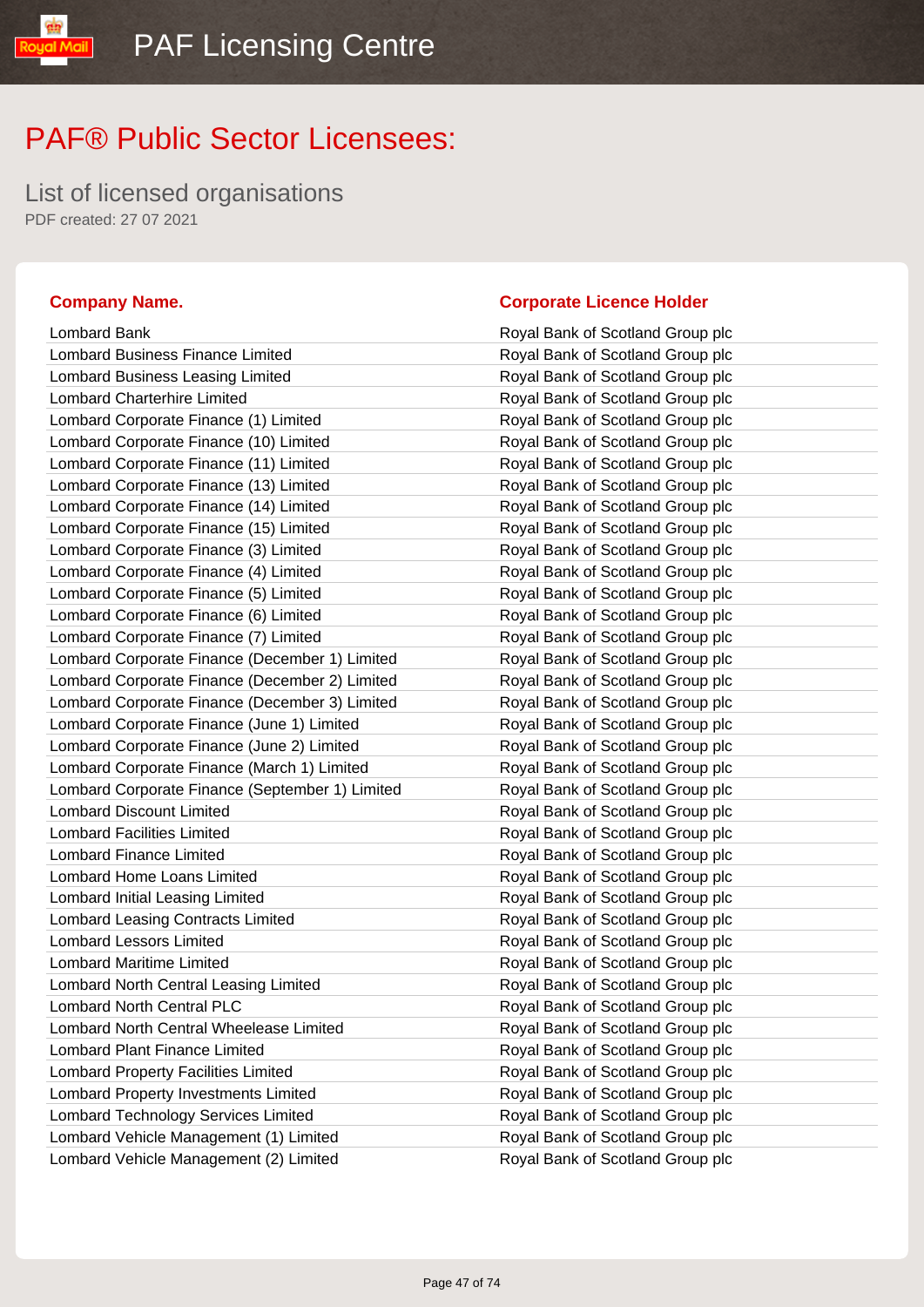List of licensed organisations PDF created: 27 07 2021

**TipM** louos

| Lombard Vehicle Management (3) Limited                                    | Royal Bank of Scotland Group plc |
|---------------------------------------------------------------------------|----------------------------------|
| Lombard Vehicle Management Limited                                        | Royal Bank of Scotland Group plc |
| Lombard Venture Finance Limited                                           | Royal Bank of Scotland Group plc |
| Lomond                                                                    | Royal Bank of Scotland Group plc |
| London and Edinburgh Insurance Company Limited                            | Aviva Corporation                |
| London and Manchester Group Limited                                       | Aviva Corporation                |
| London Guarantee & Reinsurance Company Limited                            | Royal & Sun Alliance (RSA)       |
| <b>LONDON TAXI FINANCE LIMITED</b>                                        | Lloyds Banking Group plc         |
| LONDONCARD S.A. COMERCIAL INMOBILIARIA Y<br><b>FINANCIERA</b>             | Lloyds Banking Group plc         |
| <b>LOPSYSTEM LIMITED</b>                                                  | Lloyds Banking Group plc         |
| LOTHIAN ROAD LLC                                                          | Lloyds Banking Group plc         |
| LOVAT FUNDING (CAYMAN) LIMITED                                            | Lloyds Banking Group plc         |
| LOVAT FUNDING (HOLDINGS) LIMITED                                          | Lloyds Banking Group plc         |
| LOVAT HOLDINGS (BVI) LIMITED                                              | Lloyds Banking Group plc         |
| LOVAT INVESTMENTS (CAYMAN) LIMITED (IN<br><b>VOLUNTARY WINDING UP)</b>    | Lloyds Banking Group plc         |
| LTSB NOMINEES LIMITED (IN LIQUIDATION)                                    | Lloyds Banking Group plc         |
| LTSB REPRESENTACIONES (URUGUAY) SA                                        | Lloyds Banking Group plc         |
| <b>LTSBCF LIMITED</b>                                                     | Lloyds Banking Group plc         |
| <b>LTSBPPF NOMINEE 1 LIMITED</b>                                          | Lloyds Banking Group plc         |
| LTSBPPF NOMINEE 2 LIMITED                                                 | Lloyds Banking Group plc         |
| <b>LUC Holdings Limited</b>                                               | <b>Aviva Corporation</b>         |
| LV Assistance Services Limited                                            | Allianz Management Services Ltd  |
| LV Insurance Management Limited                                           | Allianz Management Services Ltd  |
| LV Repair Services Limited                                                | Allianz Management Services Ltd  |
| LYONSDOWN PROPERTY HOLDINGS LIMITED (IN<br><b>LIQUIDATION 18/05/2009)</b> | Lloyds Banking Group plc         |
| M-Viron Limited                                                           | <b>BT Group PLC</b>              |
| M.E.V.C. FINANCE LIMITED                                                  | Lloyds Banking Group plc         |
| Magian Underwriting Agency (1998) Limited                                 | Royal & Sun Alliance (RSA)       |
| Mainline Communications Group Limited                                     | <b>BT Group PLC</b>              |
| Mainline Digital Communications Limited                                   | <b>BT Group PLC</b>              |
| Mainline Limited                                                          | <b>BT Group PLC</b>              |
| MALING STREET MANAGEMENT COMPANY LIMITED                                  | <b>Aviva Corporation</b>         |
| MARS MARITIME LIMITED PARTNERSHIP                                         | Lloyds Banking Group plc         |
| Martello Professional Risks Limited                                       | Royal & Sun Alliance (RSA)       |
| Matthew Parker Street (Nominee No 1) Limited                              | <b>Aviva Corporation</b>         |
| Matthew Parker Street (Nominee No 2) Limited                              | Aviva Corporation                |
| MCKEE DEVELOPMENT COMPANY LIMITED                                         | Lloyds Banking Group plc         |

#### **Company Name. Company Name. Company Name. Company Name. Company Name. Company Name. Company Name. Company Name. Company Name. Company Name. Company Name. Company Name. Company Name. Company Name.**

| Royal Bank of Scotland Group plc |
|----------------------------------|
| Royal Bank of Scotland Group plc |
| Royal Bank of Scotland Group plc |
| Royal Bank of Scotland Group plc |
| <b>Aviva Corporation</b>         |
| <b>Aviva Corporation</b>         |
| Royal & Sun Alliance (RSA)       |
| Lloyds Banking Group plc         |
| Lloyds Banking Group plc         |
| Lloyds Banking Group plc         |
| Lloyds Banking Group plc         |
| Lloyds Banking Group plc         |
| Lloyds Banking Group plc         |
| Lloyds Banking Group plc         |
| Lloyds Banking Group plc         |
| Lloyds Banking Group plc         |
| Lloyds Banking Group plc         |
| Lloyds Banking Group plc         |
| Lloyds Banking Group plc         |
| Lloyds Banking Group plc         |
| <b>Aviva Corporation</b>         |
| Allianz Management Services Ltd  |
| Allianz Management Services Ltd  |
| Allianz Management Services Ltd  |
| Lloyds Banking Group plc         |
| <b>BT Group PLC</b>              |
| Lloyds Banking Group plc         |
| Royal & Sun Alliance (RSA)       |
| <b>BT Group PLC</b>              |
| <b>BT Group PLC</b>              |
| <b>BT Group PLC</b>              |
| Aviva Corporation                |
| Lloyds Banking Group plc         |
| Royal & Sun Alliance (RSA)       |
| <b>Aviva Corporation</b>         |
| Aviva Corporation                |
|                                  |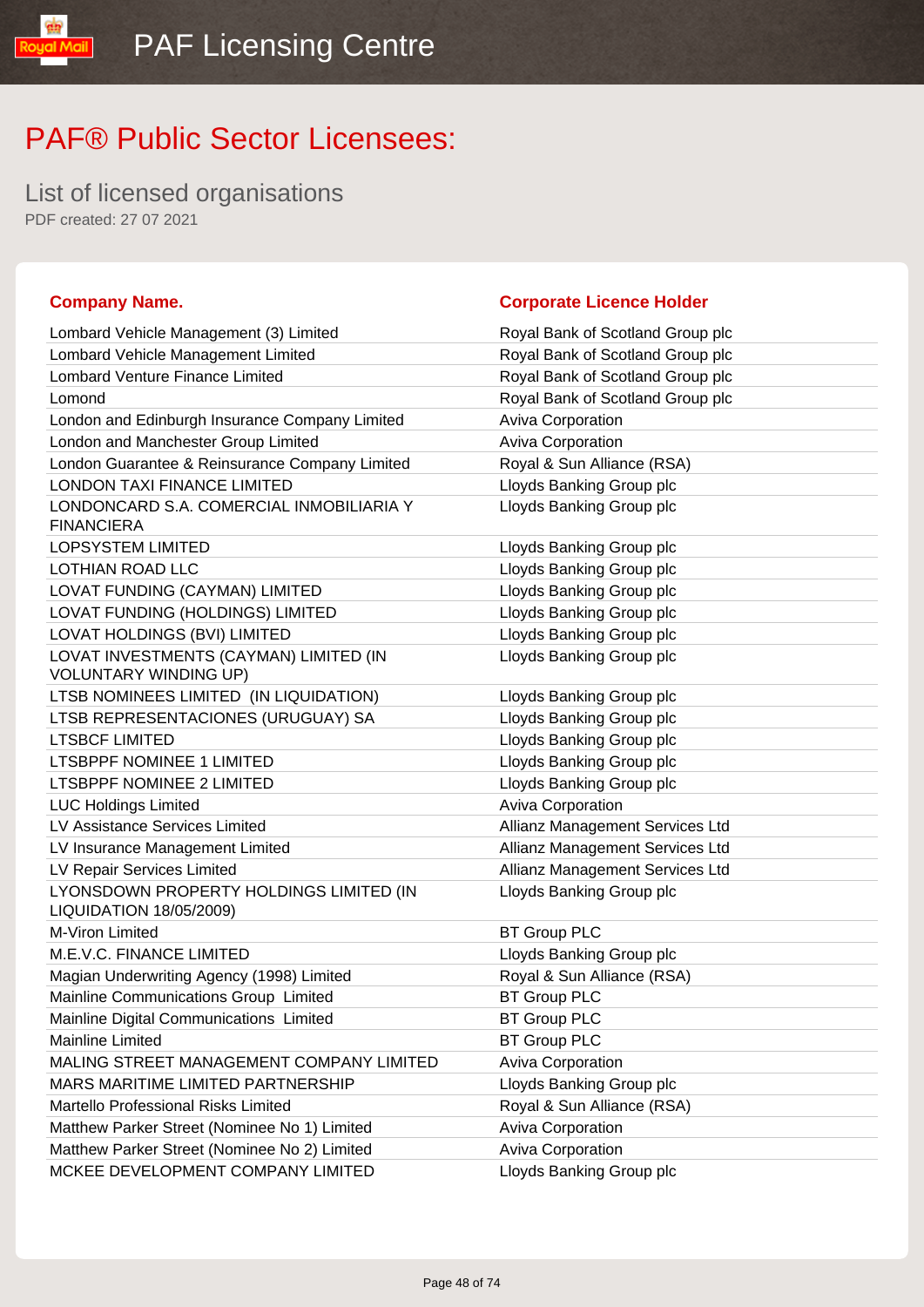List of licensed organisations PDF created: 27 07 2021

yal Mail

| <b>MEADOWFIELD INVESTMENTS LIMITED</b>              | Lloyds Banking Group plc         |
|-----------------------------------------------------|----------------------------------|
| Medium Scale Wind No.1 Limited                      | Aviva Corporation                |
| MEMBERSHIP SERVICES FINANCE LIMITED                 | Lloyds Banking Group plc         |
| <b>Mentionland Limited</b>                          | Zurich                           |
| <b>MENTOR PROFESSIONAL SERVICES LIMITED</b>         | Lloyds Banking Group plc         |
| <b>MERCAT FINANCE LIMITED</b>                       | Lloyds Banking Group plc         |
| Meritclass Investments Limited                      | Zurich                           |
| <b>MGR CAPITAL LIMITED</b>                          | Lloyds Banking Group plc         |
| MHS (HOLDINGS) LIMITED                              | Lloyds Banking Group plc         |
| Mill NU Properties Limited                          | Aviva Corporation                |
| Minnygap Energy Limited                             | Aviva Corporation                |
| MITRE STREET FINANCE LIMITED                        | Lloyds Banking Group plc         |
| MITRE STREET INVESTMENTS LIMITED                    | Lloyds Banking Group plc         |
| Mobile Broadband Network Limited                    | <b>BT Group PLC</b>              |
| Mobilise Telecoms Limited                           | <b>BT Group PLC</b>              |
| <b>MOOR LANE CAPITAL LIMITED</b>                    | Lloyds Banking Group plc         |
| <b>MOOR LANE FINANCE LIMITED</b>                    | Lloyds Banking Group plc         |
| <b>MOOR LANE HOLDINGS LIMITED</b>                   | Lloyds Banking Group plc         |
| MORAY INVESTMENTS LIMITED                           | Lloyds Banking Group plc         |
| <b>MORRISON STREET LLC</b>                          | Lloyds Banking Group plc         |
| Mortimer Street Associated Co 1 Limited             | Aviva Corporation                |
| Mortimer Street Associated Co 2 Limited             | Aviva Corporation                |
| <b>MORTIMER STREET NOMINEE 1 LIMITED</b>            | Aviva Corporation                |
| MORTIMER STREET NOMINEE 2 LIMITED                   | Aviva Corporation                |
| MORTIMER STREET NOMINEE 3 LIMITED                   | Aviva Corporation                |
| <b>Motor Trade Solutions Limited</b>                | Royal & Sun Alliance (RSA)       |
| MOTORENT (UK) LIMITED                               | Lloyds Banking Group plc         |
| Motorsport Dealers International Limited            | Royal Bank of Scotland Group plc |
| <b>MRM Solutions Limited</b>                        | Royal & Sun Alliance (RSA)       |
| Munroe Investments                                  | Royal Bank of Scotland Group plc |
| MURRAYFIELD LLC                                     | Lloyds Banking Group plc         |
| <b>MYRIA ASSET MANAGEMENT</b>                       | Aviva Corporation                |
| Nanny McPhee Productions Limited                    | Royal Bank of Scotland Group plo |
| NASCENT LIFE LIMITED                                | Lloyds Banking Group plc         |
| National Home Warranty Group Inc.                   | <b>Aviva Corporation</b>         |
| National Insurance and Guarantee Corporation (NIG)  | Direct Line Group                |
| National Vulcan Engineering Insurance Group Limited | Royal & Sun Alliance (RSA)       |
| National Westminster Bank Plc                       | Royal Bank of Scotland Group plc |
| National Westminster Home Loans Limited             | Roval Bank of Scotland Group plo |

#### **Company Name. Company Name. Company Name. Company Name. Company Name. Company Name. Company Name. Company Name. Company Name. Company Name. Company Name. Company Name. Company Name. Company Name.**

| MEADOWFIELD INVESTMENTS LIMITED                     | Lloyds Banking Group plc         |
|-----------------------------------------------------|----------------------------------|
| Medium Scale Wind No.1 Limited                      | <b>Aviva Corporation</b>         |
| MEMBERSHIP SERVICES FINANCE LIMITED                 | Lloyds Banking Group plc         |
| <b>Mentionland Limited</b>                          | Zurich                           |
| MENTOR PROFESSIONAL SERVICES LIMITED                | Lloyds Banking Group plc         |
| <b>MERCAT FINANCE LIMITED</b>                       | Lloyds Banking Group plc         |
| Meritclass Investments Limited                      | Zurich                           |
| MGR CAPITAL LIMITED                                 | Lloyds Banking Group plc         |
| MHS (HOLDINGS) LIMITED                              | Lloyds Banking Group plc         |
| Mill NU Properties Limited                          | Aviva Corporation                |
| Minnygap Energy Limited                             | Aviva Corporation                |
| MITRE STREET FINANCE LIMITED                        | Lloyds Banking Group plc         |
| MITRE STREET INVESTMENTS LIMITED                    | Lloyds Banking Group plc         |
| <b>Mobile Broadband Network Limited</b>             | <b>BT Group PLC</b>              |
| Mobilise Telecoms Limited                           | <b>BT Group PLC</b>              |
| <b>MOOR LANE CAPITAL LIMITED</b>                    | Lloyds Banking Group plc         |
| MOOR LANE FINANCE LIMITED                           | Lloyds Banking Group plc         |
| <b>MOOR LANE HOLDINGS LIMITED</b>                   | Lloyds Banking Group plc         |
| MORAY INVESTMENTS LIMITED                           | Lloyds Banking Group plc         |
| <b>MORRISON STREET LLC</b>                          | Lloyds Banking Group plc         |
| Mortimer Street Associated Co 1 Limited             | Aviva Corporation                |
| Mortimer Street Associated Co 2 Limited             | Aviva Corporation                |
| MORTIMER STREET NOMINEE 1 LIMITED                   | <b>Aviva Corporation</b>         |
| MORTIMER STREET NOMINEE 2 LIMITED                   | Aviva Corporation                |
| MORTIMER STREET NOMINEE 3 LIMITED                   | <b>Aviva Corporation</b>         |
| <b>Motor Trade Solutions Limited</b>                | Royal & Sun Alliance (RSA)       |
| <b>MOTORENT (UK) LIMITED</b>                        | Lloyds Banking Group plc         |
| Motorsport Dealers International Limited            | Royal Bank of Scotland Group plc |
| <b>MRM Solutions Limited</b>                        | Royal & Sun Alliance (RSA)       |
| Munroe Investments                                  | Royal Bank of Scotland Group plc |
| MURRAYFIELD LLC                                     | Lloyds Banking Group plc         |
| MYRIA ASSET MANAGEMENT                              | <b>Aviva Corporation</b>         |
| Nanny McPhee Productions Limited                    | Royal Bank of Scotland Group plc |
| NASCENT LIFE LIMITED                                | Lloyds Banking Group plc         |
| National Home Warranty Group Inc.                   | <b>Aviva Corporation</b>         |
| National Insurance and Guarantee Corporation (NIG)  | Direct Line Group                |
| National Vulcan Engineering Insurance Group Limited | Royal & Sun Alliance (RSA)       |
| National Westminster Bank Plc                       | Royal Bank of Scotland Group plc |
| National Westminster Home Loans Limited             | Royal Bank of Scotland Group plc |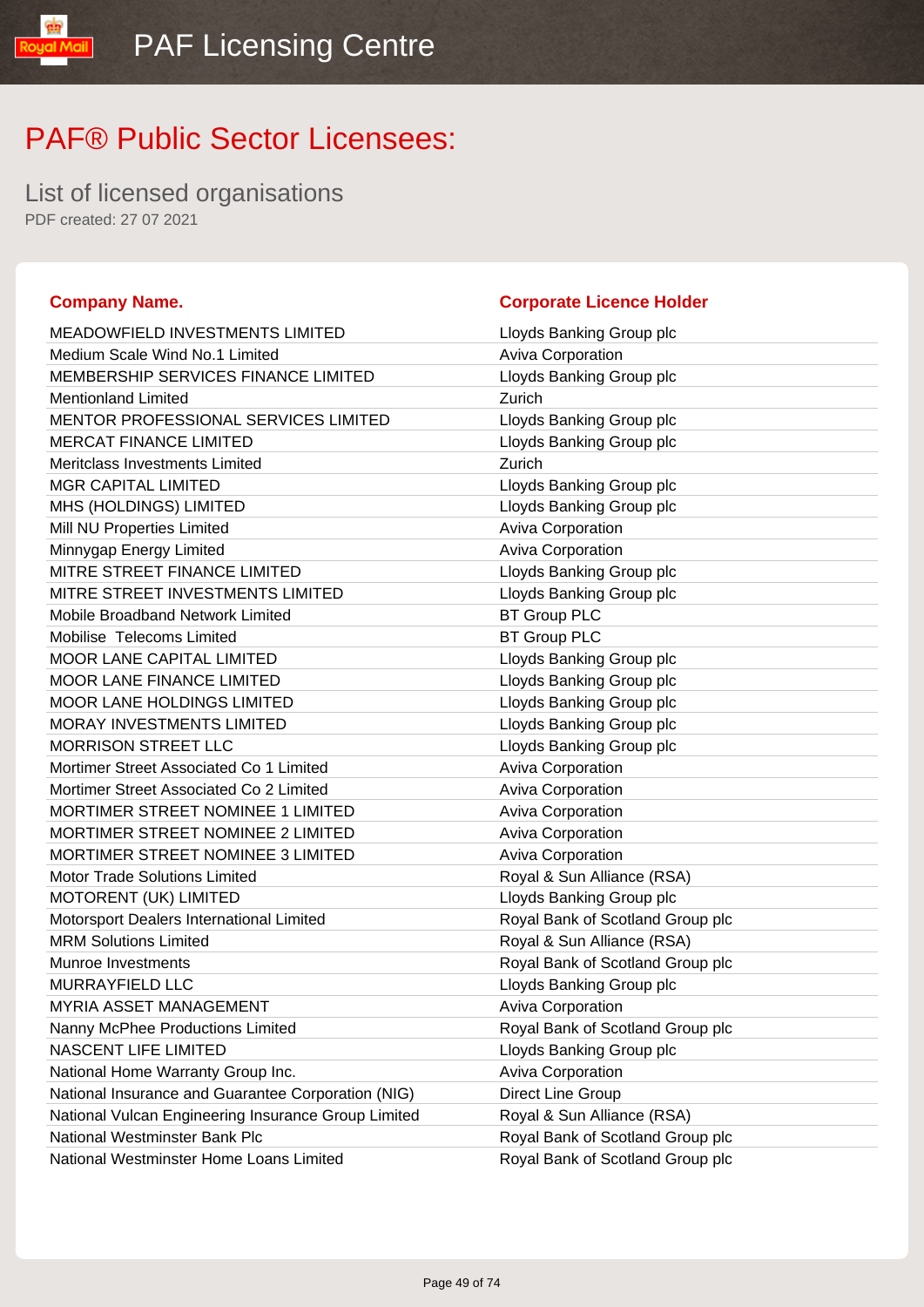List of licensed organisations PDF created: 27 07 2021

#### **Company Name. Corporate Licence Holder** NATIONWIDE COLLECTION SERVICES LIMITED Lloyds Banking Group plc NatWest (135B) Investments **Royal Bank of Scotland Group plc** NatWest (280B) Investments **Royal Bank of Scotland Group plc** NatWest (Devonshire) Investments Royal Bank of Scotland Group plc NatWest (HMHP) Limited **Royal Bank of Scotland Group plc** NatWest Aerospace Trust Company Limited Royal Bank of Scotland Group plc NatWest Capital Finance Limited **Royal Bank of Scotland Group plc** NatWest Capital Markets Limited **Royal Bank of Scotland Group plc** NatWest Corporate Finance Limited **Royal Bank of Scotland Group plc** NatWest Corporate Investments **Royal Bank of Scotland Group plc** NatWest Corporate Services (Ireland) Royal Bank of Scotland Group plc NatWest Industrial Finance Limited **Royal Bank of Scotland Group plc** NatWest Invoice Finance Limited **Royal Bank of Scotland Group plc** NatWest Lease Management Limited **Royal Bank of Scotland Group plc** NatWest Leasing and Asset Finance Limited **Royal Bank of Scotland Group plc** NatWest Machinery Leasing Limited **Royal Bank of Scotland Group plc** NatWest Markets Investments **Royal Bank of Scotland Group plc** Royal Bank of Scotland Group plc NatWest Properties **NatWest Properties** Royal Bank of Scotland Group plc NatWest Property Facilities Limited **Royal Bank of Scotland Group plc** NatWest Property Investments Limited **Royal Bank of Scotland Group plc** NatWest Specialised Property Investments Limited Royal Bank of Scotland Group plc NatWest Ventures Investments Limited **Royal Bank of Scotland Group plc** NatWest Ventures Managers Limited **Royal Bank of Scotland Group plc** Navigator Investment Services Limited **Aviva Corporation** Navigators and General Insurance Company Limited Zurich NDF Administration Limited **Aviva Corporation** Aviva Corporation Nearheath Limited **Nearheath** Limited NetDespatch Ltd **Royal Mail Group Ltd** NEW BLACKFAN LLC **NEW BLACKFAN LLO** New Broad Street House Nominee 1 Limited Aviva Corporation New Broad Street House Nominee 2 Limited Aviva Corporation NEW ENERGY RESIDENTIAL SOLAR LIMITED Aviva Corporation New Oxford Street (General Partner) Limited Aviva Corporation NEW TOLLCROSS LIMITED **Limitation** Lloyds Banking Group plc Newbroad Investments Royal Bank of Scotland Group plc NEWCO **Aviva Corporation** Newco 2 **Aviva Corporation** NEWCO 3 Aviva Corporation **Aviva Corporation** NEWCO 4 Aviva Corporation **Aviva** Corporation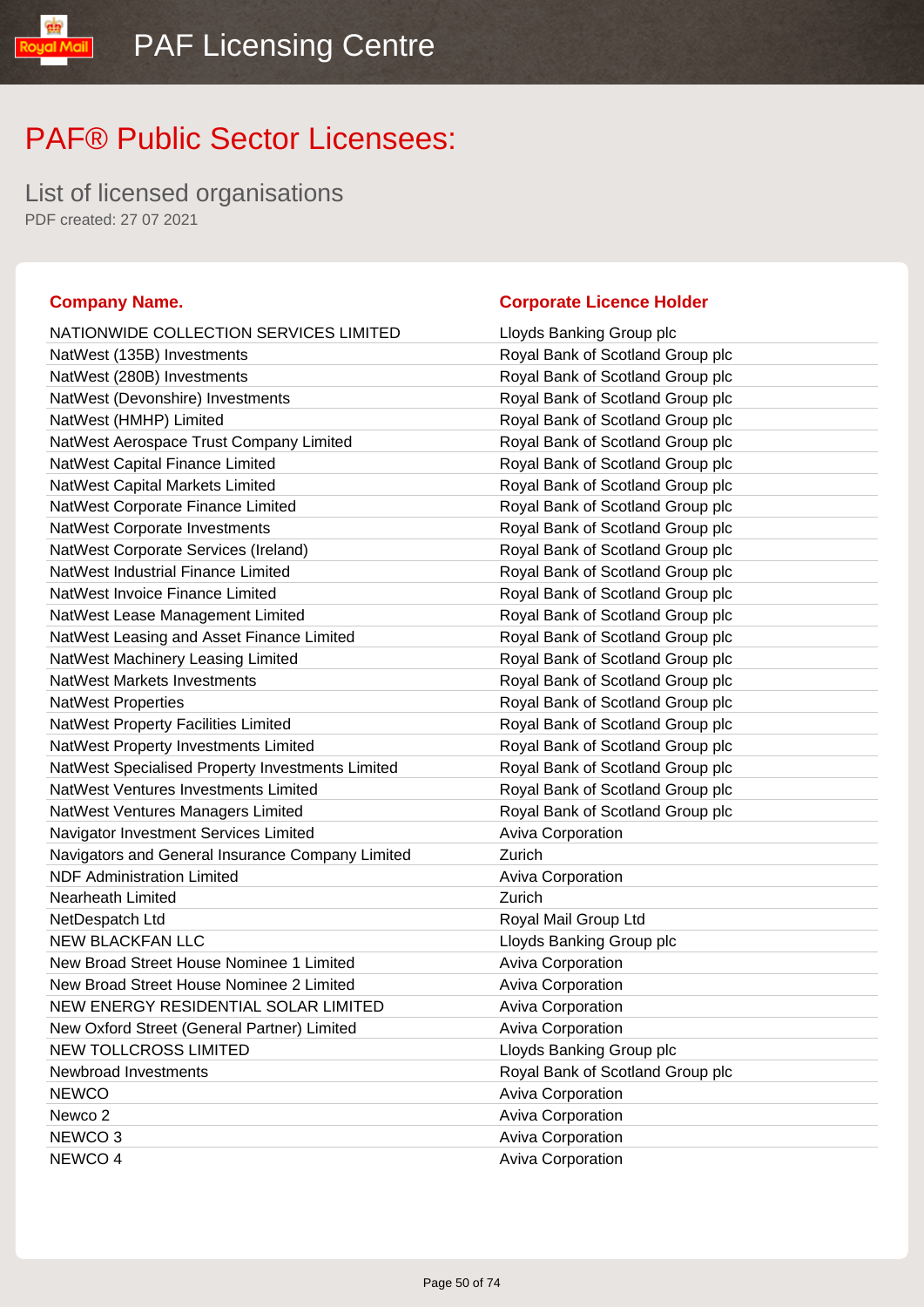List of licensed organisations PDF created: 27 07 2021

#### **Company Name. Corporate Licence Holder** NEWFONT LIMITED **Limits Contains the United States of Containing Contains Contains Contains Contains Contains Contains Contains Contains Contains Contains Contains Contains Contains Contains Contains Contains Contains Cont** Newgate Leasing Limited BT Group PLC Newgate Street Secretaries Limited BT Group PLC NIMBUS CORP (UK) LIMITED Loyds Banking Group plc NIMBUS CORP LIMITED Lloyds Banking Group plc Nine Elms Parkside Estate Management Limited Royal Mail Group Ltd NIS Norway AS **Royal & Sun Alliance (RSA)** NIS Sweden I AB **Royal & Sun Alliance (RSA)** Noble Marine (Insurance Brokers) Limited Royal & Sun Alliance (RSA) Noble Marine (Underwriting Agencies) Limited Royal & Sun Alliance (RSA) NOLAWATI MARITIME LIMITED PARTNERSHIP Lloyds Banking Group plc NOMINEES (JERSEY) LIMITED LIMITED Lloyds Banking Group plc Non-Destructive Testers Limited **Royal & Sun Alliance (RSA)** Northants Developments Ltd **Royal Bank of Scotland Group plc** NORTON ENERGY SLS LIMITED Aviva Corporation Norwich Union (Shareholder GP) Limited Aviva Corporation Norwich Union Life Insurance Company Limited/The Aviva Corporation NU 3PS Limited Aviva Corporation NU Developments (Brighton) Limited Aviva Corporation NU Library For Brighton Limited Aviva Corporation NU Local Care Centres (Bradford) Limited Aviva Corporation NU Local Care Centres (Chichester No.1) Limited Aviva Corporation NU Local Care Centres (Chichester No.2) Limited Aviva Corporation NU Local Care Centres (Chichester No.3) Limited Aviva Corporation NU Local Care Centres (Chichester No.4) Limited Aviva Corporation NU Local Care Centres (Chichester No.5) Limited Aviva Corporation NU Local Care Centres (Chichester No.6) Limited Aviva Corporation NU Local Care Centres (Farnham) Limited Aviva Corporation NU Offices for Redcar Limited **Aviva Corporation** Aviva Corporation NU Schools for Redbridge Limited **Aviva Corporation** Aviva Corporation NU Technology and Learning Centres (Hackney) Limited Aviva Corporation Numberrapid Limited **BT Group PLC** Nuova Societa di Telecomunicazioni SpA BT Group PLC NUPPP (Care Technology and Learning Centres) Limited Aviva Corporation NUPPP (GP) Limited Aviva Corporation Aviva Corporation NUPPP Nominees Limited Aviva Corporation Aviva Corporation NW MOTOR FINANCE LIMITED Law and the University Channel Lloyds Banking Group plc NWS TRUST LIMITED **Research Control Control** Lloyds Banking Group plc Oak Underwriting plc **Community** Community Royal & Sun Alliance (RSA)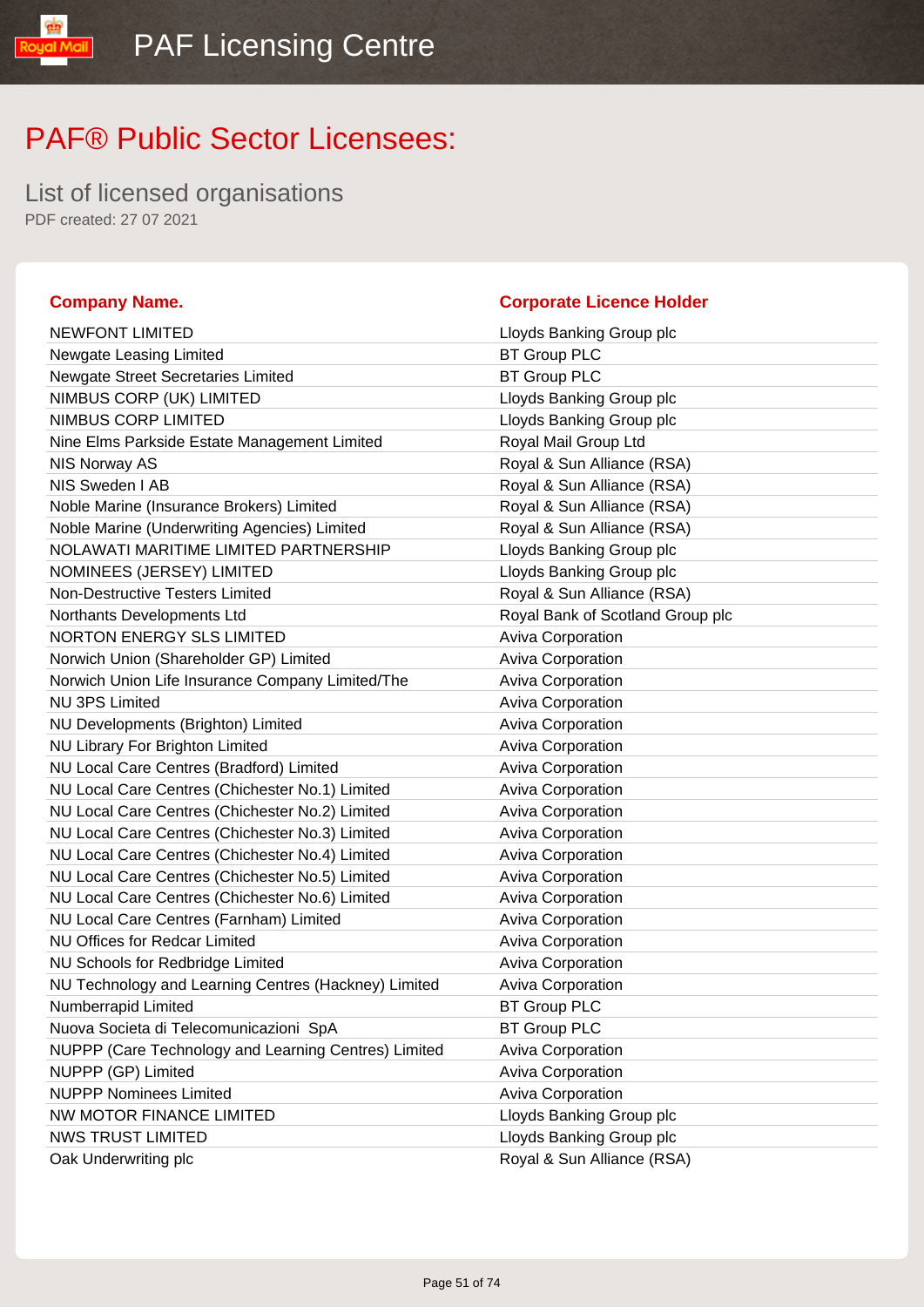List of licensed organisations PDF created: 27 07 2021

#### **Company Name. Corporate Licence Holder** Oaktree Business Park Limited Royal Bank of Scotland Group plc OBAN B LIMITED **Let us a later of the USAN B LIMITED** Lloyds Banking Group plc OBAN INVESTMENTS LIMITED LATER LATER LIMITED LOYDIS Banking Group plc OCEAN BEST INVESTMENTS LIMITED Law Lloyds Banking Group plc OCEAN CARACAS LIMITED PARTNERSHIP Lloyds Banking Group plc OCEAN CARIBBEAN LIMITED PARTNERSHIP Lloyds Banking Group plc OCEAN CONTAINER (NO.1) LIMITED PARTNERSHIP Lloyds Banking Group plc OCEAN CONTAINER (NO.2) LIMITED PARTNERSHIP Lloyds Banking Group plc OCEAN CONTAINER (NO.3) LIMITED PARTNERSHIP Lloyds Banking Group plc OCEAN CONTAINER (NO.4) LIMITED PARTNERSHIP Lloyds Banking Group plc OIL AND GAS PRODUCTION LIMITED PARTNERSHIP Lloyds Banking Group plc OIS Ontario Insurance Service Limited **Aviva Corporation** Aviva Corporation OLD BROAD STREET INVESTMENTS (NUMBER 3) LIMITED Lloyds Banking Group plc OLD BROAD STREET INVESTMENTS (NUMBER 4) LIMITED Lloyds Banking Group plc OLD BROAD STREET INVESTMENTS LIMITED Lloyds Banking Group plc OLD PARK LIMITED **Let us a control of the COLD** PARK LIMITED Omnis Investments Limited Zurich OMNISTONE LIMITED **COMING A CONSTRUCT COMMISTONE LIMITED** Opal (UK) Holdings Limited Aviva Corporation Aviva Corporation Opal Information Systems Limited **Aviva Corporation** Aviva Corporation Openreach Limited BT Group PLC Openwork Access Limited **Zurich Zurich** Openwork Holdings Limited **Zurich Zurich** Openwork Limited **Zurich Zurich** Openwork Market Solutions Limited **Zurich** Zurich Openwork Partnership LLP Zurich Openwork Services Limited **Zurich Zurich** Opimus S.A. de C.V. BT Group PLC Optimum Investment Management Limited **Aviva Corporation** Aviva Corporation Opus Park Management Limited Aviva Corporation Orange Personal Communications Services Limited BT Group PLC Orange Furbs Trustees Limited BT Group PLC Orange Home UK Limited **BT Group PLC** Orange Services India Private Limited BT Group PLC Origo Services Limited **Aviva Corporation** Aviva Corporation ORN Capital Management (Bermuda) Ltd. Aviva Corporation Aviva Corporation ORN Capital Services Limited **Aviva Corporation** Aviva Corporation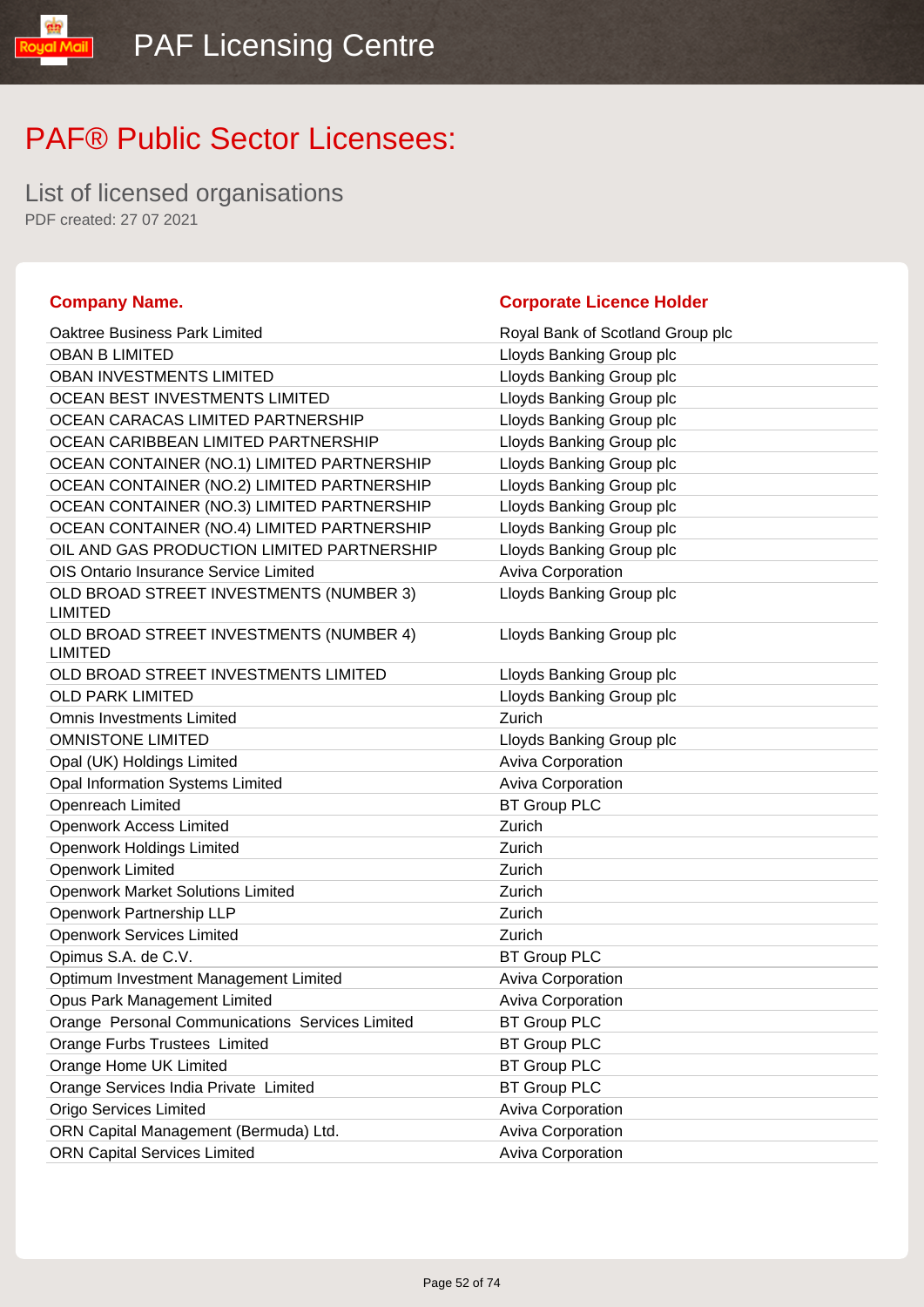List of licensed organisations PDF created: 27 07 2021

| <b>Company Name.</b>                                                 | <b>Corporate Licence Holder</b>  |
|----------------------------------------------------------------------|----------------------------------|
| <b>Outsourced Professional Administration Limited</b>                | Aviva Corporation                |
| Overnight Services GmbH Vermittlung Ueberregionaler<br>Kurierdienste | Royal Mail Group Ltd             |
| OYSTERCATCHER NOMINEES LIMITED                                       | Lloyds Banking Group plc         |
| OYSTERCATCHER RESIDENTIAL LIMITED                                    | Lloyds Banking Group plc         |
| OYSTERCATCHER RESIDENTIAL ONE LIMITED                                | Lloyds Banking Group plc         |
| P of A Productions Limited                                           | Royal Bank of Scotland Group plc |
| PACIFIC PERFECT INVESTMENTS LIMITED                                  | Lloyds Banking Group plc         |
| Paddington Central III (GP) Limited                                  | Aviva Corporation                |
| <b>PAIG Investments Limited</b>                                      | Royal Bank of Scotland Group plc |
| Paragon Insurance Company Guernsey Limited                           | <b>Aviva Corporation</b>         |
| PARALLEL UNIVERSE SPV LIMITED                                        | Lloyds Banking Group plc         |
| <b>Parcelforce Limited</b>                                           | Royal Mail Group Ltd             |
| <b>Patalex II Productions Limited</b>                                | Royal Bank of Scotland Group plc |
| <b>Patalex III Productions Limited</b>                               | Royal Bank of Scotland Group plc |
| <b>Patalex IV Productions Limited</b>                                | Royal Bank of Scotland Group plc |
| <b>Patalex Productions Limited</b>                                   | Royal Bank of Scotland Group plc |
| Patalex V Productions Limited                                        | Royal Bank of Scotland Group plc |
| PC MOTOR FINANCE LIMITED                                             | Lloyds Banking Group plc         |
| Peak Re Designated Activity Company                                  | Aviva Corporation                |
| Pegasus House and Nuffield House Nominee 1 Limited                   | Aviva Corporation                |
| Pegasus House and Nuffield House Nominee 2 Limited                   | Aviva Corporation                |
| PELAYO VIDA SEGUROS Y REASEGUROS SOCIEDAD<br><b>ANONIMA</b>          | <b>Aviva Corporation</b>         |
| Pelipod Ltd                                                          | <b>BT Group PLC</b>              |
| Pendle Hill Investments                                              | Royal Bank of Scotland Group plc |
| PENSIONS MANAGEMENT (S.W.F.) LIMITED                                 | Lloyds Banking Group plc         |
| <b>Percussion Properties Limited</b>                                 | Aviva Corporation                |
| PERRY NOMINEES LIMITED                                               | Lloyds Banking Group plc         |
| PERSONAL MOTORING PLAN LIMITED                                       | Lloyds Banking Group plc         |
| Pet Plan Limited                                                     | Allianz Management Services Ltd  |
| Petunia SPA                                                          | <b>Aviva Corporation</b>         |
| <b>Phatware Limited</b>                                              | Royal Mail Group Ltd             |
| Pierrevenus                                                          | Aviva Corporation                |
| Pilot Insurance Company                                              | Aviva Corporation                |
| Pinkertweg 49, 22113 Hamburg, Germany                                | Royal Mail Group Ltd             |
| <b>Pittville Leasing Limited</b>                                     | Royal Bank of Scotland Group plc |
| PLE Employment Services Limited                                      | Zurich                           |
| PLOT 6 BUCKINGWAY MANAGEMENT LIMITED                                 | Zurich                           |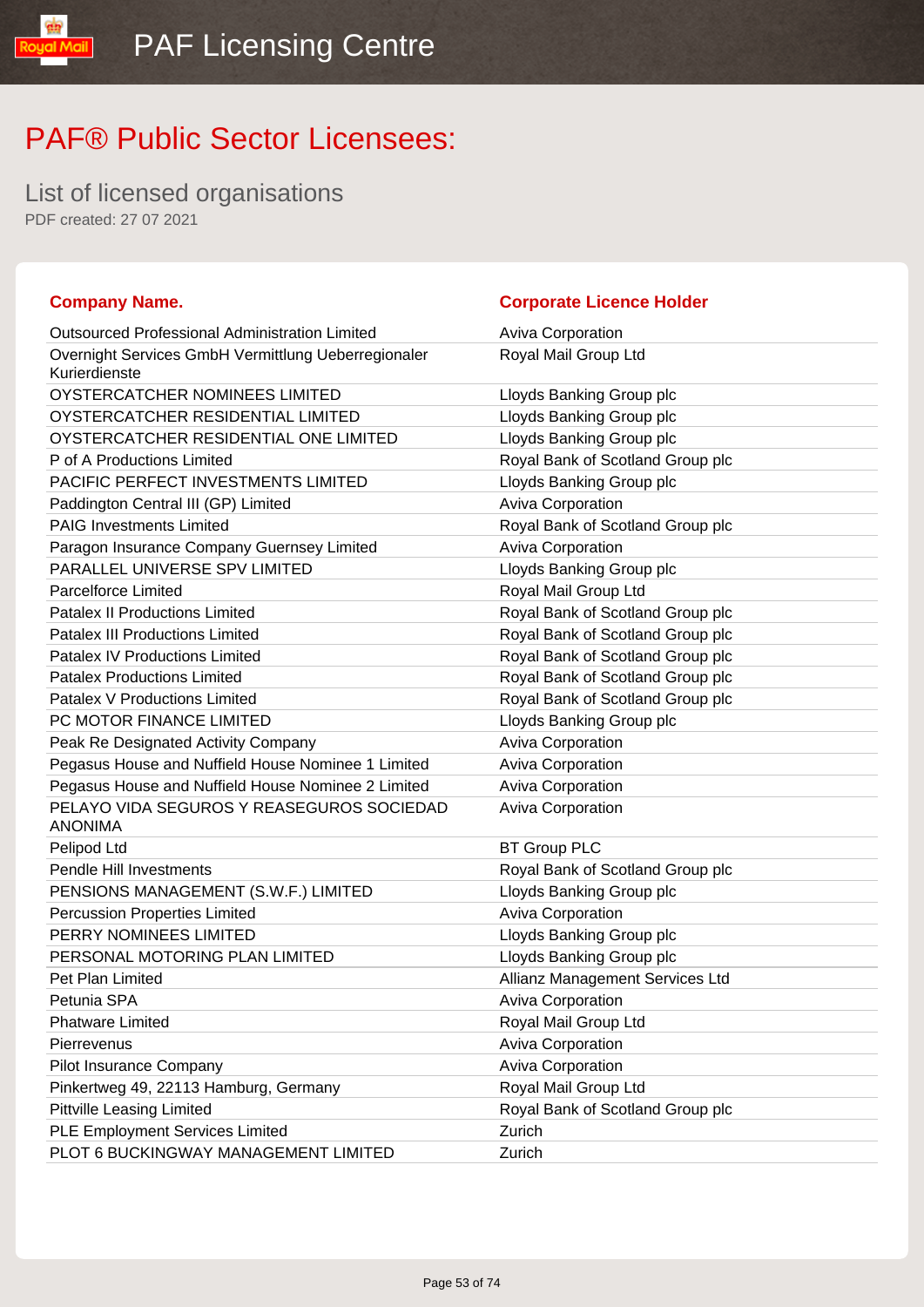List of licensed organisations PDF created: 27 07 2021

#### **Company Name. Corporate Licence Holder** PLOT 8B BUCKINGWAY MANAGEMENT LIMITED Zurich Plusnet plc BT Group PLC PM NOMINEE 1 LIMITED **Example 2** Lloyds Banking Group plc PM NOMINEE 2 LIMITED Lloyds Banking Group plc PM NOMINEE 3 LIMITED Lloyds Banking Group plc PM NOMINEE 4 LIMITED **EXAMPLE A LIMITED** Lloyds Banking Group plc PM NOMINEE 5 LIMITED **Example 2** Limit Control and Lloyds Banking Group plc PM NOMINEE 6 LIMITED **Example 2** Lloyds Banking Group plc PM NOMINEE 7 LIMITED **EXAMPLE 1 2 LIMITED** Lloyds Banking Group plc PM NOMINEE 8 LIMITED **EXAMPLE 1** Lloyds Banking Group plc Polaris U.K. Limited **Royal & Sun Alliance (RSA)** porowneo.pl Sp. z o.o. **Aviva Corporation Aviva Corporation** Porth Teigr Management Company Limited Aviva Corporation PORTLAND FUNDING LIMITED LIMITED LIDYD LOYDS Banking Group plc PORTREE INVESTMENTS LIMITED Later and the University Cross Panking Group plc POSG Limited **Royal Mail Group Ltd** Royal Mail Group Ltd Post Office and Telecommunications Christian Association Trust Limited Post Office Ltd Post Office Counters Ltd **Post Office Ltd** Post Office Employees Social Club And Institute Limited Post Office Ltd Post Office Fellowship Of Remembrance, Limited (The) Post Office Ltd Post Office Insurance Society Trustees Limited Post Office Ltd Postcap (Guernsey) Limited **Royal Mail Group Ltd** Royal Mail Group Ltd POWERRELATE LIMITED (IN MEMBERS' VOLUNTARY LIQUIDATION) Lloyds Banking Group plc PRECISION LEASING LIMITED (IN LIQUIDATION) Lloyds Banking Group plc Premier Audit Company Limited Royal Bank of Scotland Group plc Premier Mortgage Service Limited **Aviva Corporation** Aviva Corporation Premierline Direct Limited Allianz Management Services Ltd Price Productions Limited **Royal Bank of Scotland Group plc** Priestgate Limited **BT Group PLC** Primemodern Limited Royal Bank of Scotland Group plc PRIMEWAY S.A. **Lloyds Banking Group plc** Primonial Real Estate Investment Management Management Aviva Corporation **PRIMOTEL EUROPE Aviva Corporation Aviva Corporation** Privilege Insurance **Direct Line Group** Professional Advisory Holdings Ltd. **Aviva Corporation** Aviva Corporation Professional Indemnity Direct Limited Royal & Sun Alliance (RSA) Professional Investment Advisory Services Pte Ltd Aviva Corporation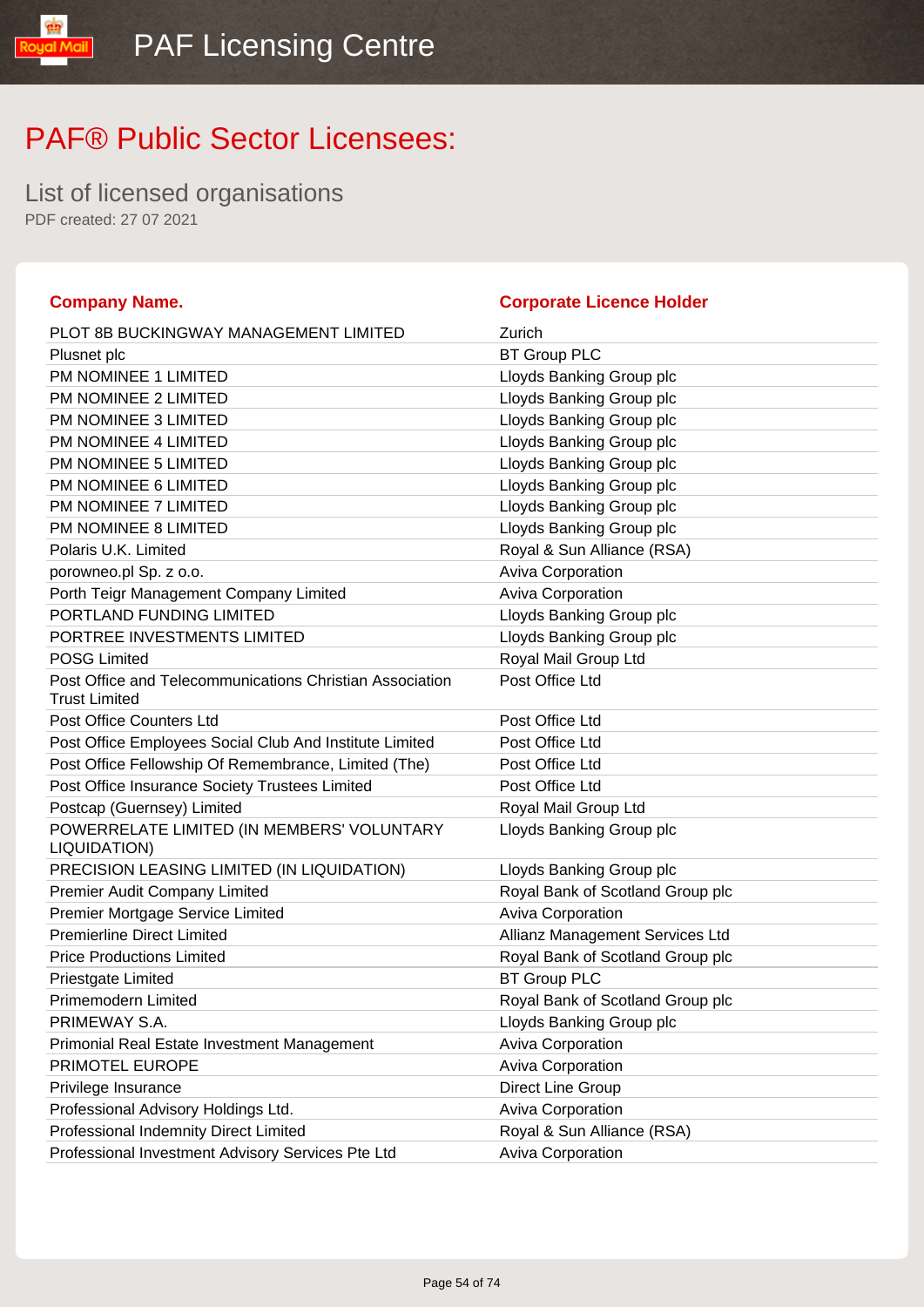List of licensed organisations PDF created: 27 07 2021

yal Mail

| <b>Property Venture Partners Limited</b>               | Royal Bank of Scotland Group plc |
|--------------------------------------------------------|----------------------------------|
| Property Ventures (B&M) Limited                        | Royal Bank of Scotland Group plc |
| PSPI-Subic, Inc.                                       | <b>BT Group PLC</b>              |
| PT BT Indonesia                                        | <b>BT Group PLC</b>              |
| PT Sun Microsystems Indonesia                          | <b>BT Group PLC</b>              |
| PT ASTRA AVIVA LIFE                                    | Aviva Corporation                |
| PT BT Communications Indonesia                         | <b>BT Group PLC</b>              |
| <b>PUGET LIMITED PARTNERSHIP</b>                       | Lloyds Banking Group plc         |
| <b>Punchbowl Park</b><br><b>Management Limited</b>     | Royal & Sun Alliance (RSA)       |
| <b>Quadrant Catering Limited</b>                       | Royal Mail Group Ltd             |
| <b>QUANTEL HOLDINGS LIMITED</b>                        | Lloyds Banking Group plc         |
| Quantum Property Partnership (General Partner) Limited | <b>Aviva Corporation</b>         |
| Quantum Property Partnership (Nominee) Limited         | Aviva Corporation                |
| Quarryvale One Limited                                 | Aviva Corporation                |
| Quarryvale Three Limited                               | Aviva Corporation                |
| Quebec Assurance Company                               | Royal & Sun Alliance (RSA)       |
| QUEENSFERRY INVESTMENTS LIMITED                        | Lloyds Banking Group plc         |
| <b>QUILL SECURITIES LIMITED</b>                        | Lloyds Banking Group plc         |
| QUION 6 BV                                             | Lloyds Banking Group plc         |
| R I G P FINANCE LIMITED                                | Lloyds Banking Group plc         |
| R.B. (2) Investment Company                            | Royal Bank of Scotland Group plc |
| R.B. (3) Investment Company                            | Royal Bank of Scotland Group plc |
| R.B. Asset Value Limited                               | Royal Bank of Scotland Group plc |
| R.B. Capital Leasing Limited                           | Royal Bank of Scotland Group plc |
| R.B. Chancery Investments                              | Royal Bank of Scotland Group plc |
| R.B. Equipment Leasing Limited                         | Royal Bank of Scotland Group plc |
| R.B. Investment Company                                | Royal Bank of Scotland Group plc |
| R.B. Investment Holdings Limited                       | Royal Bank of Scotland Group plc |
| R.B. Leasing (April) Limited                           | Royal Bank of Scotland Group plc |
| R.B. Leasing (Bluewater) Limited                       | Royal Bank of Scotland Group plc |
| R.B. Leasing (December) Limited                        | Royal Bank of Scotland Group plc |
| R.B. Leasing (Eden) Limited                            | Royal Bank of Scotland Group plc |
| R.B. Leasing (March) Limited                           | Royal Bank of Scotland Group plc |
| R.B. Leasing (September) Limited                       | Royal Bank of Scotland Group plc |
| R.B. Leasing (Shaftesbury) Limited                     | Royal Bank of Scotland Group plc |
| R.B. Leasing Company Limited                           | Royal Bank of Scotland Group plc |
| R.B. Quadrangle Leasing Limited                        | Royal Bank of Scotland Group plc |
|                                                        |                                  |

#### **Company Name. Company Name. Company Name. Company Name. Company Name. Company Name. Company Name. Company Name. Company Name. Company Name. Company Name. Company Name. Company Name. Company Name.**

| <b>Property Venture Partners Limited</b>               | Royal Bank of Scotland Group plc |
|--------------------------------------------------------|----------------------------------|
| Property Ventures (B&M) Limited                        | Royal Bank of Scotland Group plc |
| PSPI-Subic, Inc.                                       | <b>BT Group PLC</b>              |
| PT BT Indonesia                                        | <b>BT Group PLC</b>              |
| PT Sun Microsystems Indonesia                          | <b>BT Group PLC</b>              |
| PT ASTRA AVIVA LIFE                                    | Aviva Corporation                |
| PT BT Communications Indonesia                         | <b>BT Group PLC</b>              |
| PUGET LIMITED PARTNERSHIP                              | Lloyds Banking Group plc         |
| <b>Punchbowl Park</b>                                  | Royal & Sun Alliance (RSA)       |
| Management Limited                                     |                                  |
| <b>Quadrant Catering Limited</b>                       | Royal Mail Group Ltd             |
| <b>QUANTEL HOLDINGS LIMITED</b>                        | Lloyds Banking Group plc         |
| Quantum Property Partnership (General Partner) Limited | Aviva Corporation                |
| Quantum Property Partnership (Nominee) Limited         | Aviva Corporation                |
| Quarryvale One Limited                                 | Aviva Corporation                |
| Quarryvale Three Limited                               | Aviva Corporation                |
| Quebec Assurance Company                               | Royal & Sun Alliance (RSA)       |
| QUEENSFERRY INVESTMENTS LIMITED                        | Lloyds Banking Group plc         |
| QUILL SECURITIES LIMITED                               | Lloyds Banking Group plc         |
| QUION 6 BV                                             | Lloyds Banking Group plc         |
| R I G P FINANCE LIMITED                                | Lloyds Banking Group plc         |
| R.B. (2) Investment Company                            | Royal Bank of Scotland Group plc |
| R.B. (3) Investment Company                            | Royal Bank of Scotland Group plc |
| R.B. Asset Value Limited                               | Royal Bank of Scotland Group plc |
| R.B. Capital Leasing Limited                           | Royal Bank of Scotland Group plc |
| R.B. Chancery Investments                              | Royal Bank of Scotland Group plc |
| R.B. Equipment Leasing Limited                         | Royal Bank of Scotland Group plc |
| R.B. Investment Company                                | Royal Bank of Scotland Group plc |
| R.B. Investment Holdings Limited                       | Royal Bank of Scotland Group plc |
| R.B. Leasing (April) Limited                           | Royal Bank of Scotland Group plc |
| R.B. Leasing (Bluewater) Limited                       | Royal Bank of Scotland Group plc |
| R.B. Leasing (December) Limited                        | Royal Bank of Scotland Group plc |
| R.B. Leasing (Eden) Limited                            | Royal Bank of Scotland Group plc |
| R.B. Leasing (March) Limited                           | Royal Bank of Scotland Group plc |
| R.B. Leasing (September) Limited                       | Royal Bank of Scotland Group plc |
| R.B. Leasing (Shaftesbury) Limited                     | Royal Bank of Scotland Group plc |
| R.B. Leasing Company Limited                           | Royal Bank of Scotland Group plc |
| R.B. Quadrangle Leasing Limited                        | Royal Bank of Scotland Group plc |
| R.B.S. Special Investments Limited                     | Royal Bank of Scotland Group plc |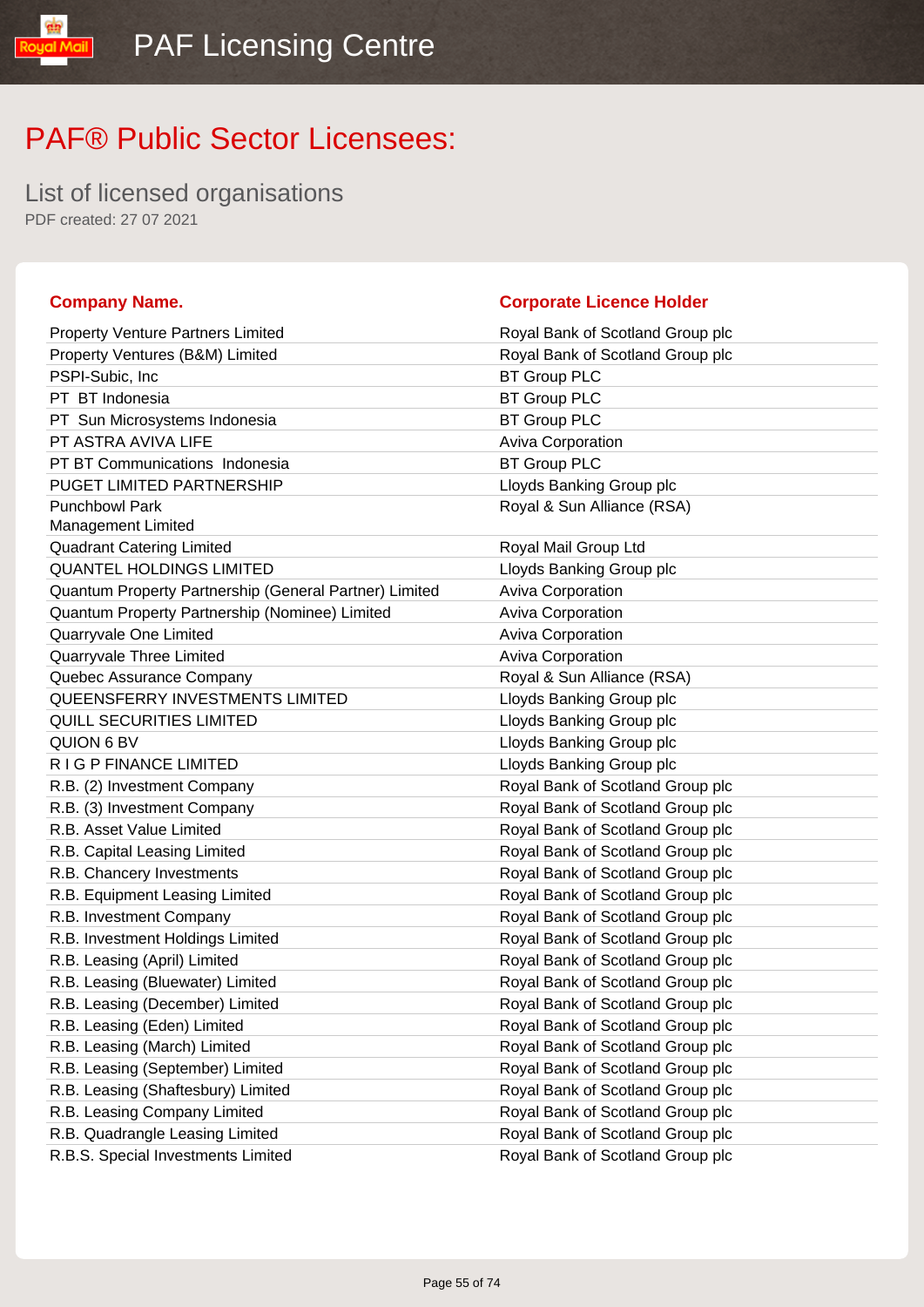List of licensed organisations PDF created: 27 07 2021

#### **Company Name. Corporate Licence Holder** R.F. SPENCER AND COMPANY LIMITED Loyds Banking Group plc R&SA Global Network Limited Royal & Sun Alliance (RSA) R&SA Marketing Services plc **Royal & Sun Alliance (RSA)** RABONE PARK MANAGEMENT COMPANY LIMITED Zurich RAC Pension Trustees Limited **Aviva Corporation** Aviva Corporation Radianz Americas Inc. **BT Group PLC** Radianz Italia S.r.l. **BT Group PLC** Radianz Limited BT Group PLC RANDOLPH SPAIN SL **RANDOLPH SPAIN SL** RANELAGH NOMINEES LIMITED LIMITED LIDYds Banking Group plc RATIH MARITIME LIMITED PARTNERSHIP Loyds Banking Group plc RB Investments 1 Limited **Royal Bank of Scotland Group plc** RB Investments 2 Limited **Royal Bank of Scotland Group plc** RB Investments 3 Limited **Royal Bank of Scotland Group plc** RB Investments 4 Limited **Royal Bank of Scotland Group plc** RB Investments 5 Limited **Royal Bank of Scotland Group plc** RBDC (Ireland) Limited **Royal Bank of Scotland Group plc** RBDC Administrator Limited Royal Bank of Scotland Group plc RBDC General Partner Limited Royal Bank of Scotland Group plc RBDC Investments Limited **Royal Bank of Scotland Group plc** RBEF Limited **Royal Bank of Scotland Group plc** RBS (Cedar) Investments **Royal Bank of Scotland Group plc** Royal Bank of Scotland Group plc RBS Aerospace (UK) Limited **Royal Bank of Scotland Group plc** Royal Bank of Scotland Group plc RBS Argonaut Limited **Royal Bank of Scotland Group plc** RBS Asset Finance Europe Limited **Royal Bank of Scotland Group plc** RBS Asset Management (ACD) Limited Royal Bank of Scotland Group plc RBS Asset Management Holdings **Royal Bank of Scotland Group plc** Royal Bank of Scotland Group plc RBS Asset Management Limited Royal Bank of Scotland Group plc RBS Business Insurance Services Limited Royal Bank of Scotland Group plc RBS CI Limited Royal Bank of Scotland Group plc RBS CIF Trustee Limited **Royal Bank of Scotland Group plc** RBS Collective Investment Funds Limited Royal Bank of Scotland Group plc RBS Hotel Development Company Limited **Royal Bank of Scotland Group plc** RBS Hotel Investments Limited **Royal Bank of Scotland Group plc** RBS Insurance Group Limited **Royal Bank of Scotland Group plc** RBS Insurance Services Limited Royal Bank of Scotland Group plc RBS Investment Executive Limited **Royal Bank of Scotland Group plc** RBS Investment Limited **Royal Bank of Scotland Group plc** RBS Invoice Finance (Holdings) Limited Royal Bank of Scotland Group plc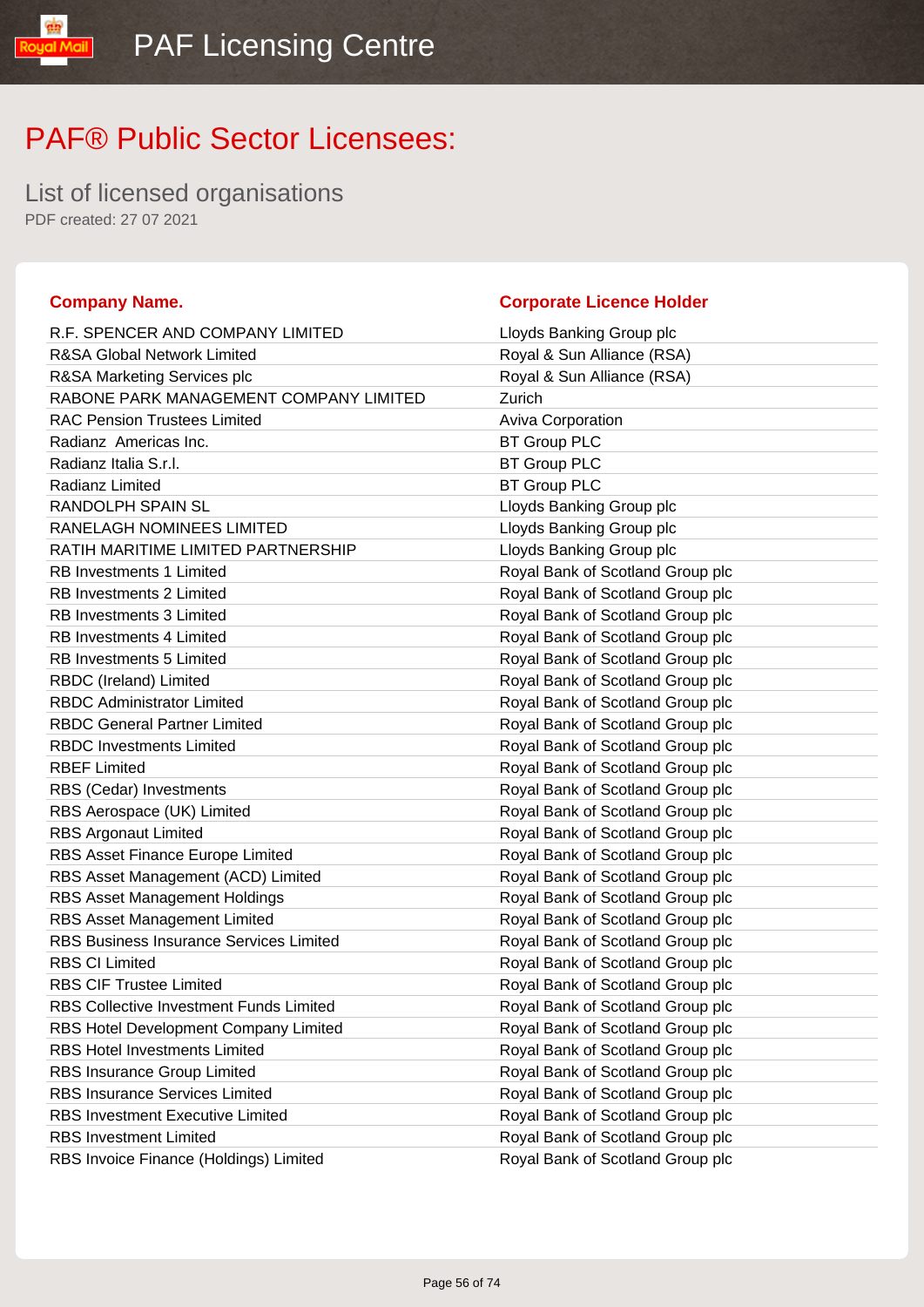List of licensed organisations PDF created: 27 07 2021

#### **Company Name. Corporate Licence Holder** RBS Invoice Finance Limited **Royal Bank of Scotland Group plc** RBS Life Holdings Limited Royal Bank of Scotland Group plc RBS Mezzanine Limited **Royal Bank of Scotland Group plc** Royal Bank of Scotland Group plc RBS Power Investments Ireland Limited Royal Bank of Scotland Group plc RBS Property Developments Limited Royal Bank of Scotland Group plc RBS Property Ventures Investments Limited **Royal Bank of Scotland Group plc** RBS Residential Venture No.1 Limited Royal Bank of Scotland Group plc RBS Residential Venture No.2 Limited Royal Bank of Scotland Group plc RBS Sempra Energy Trading (UK) Limited Royal Bank of Scotland Group plc RBS SME Investments Limited Royal Bank of Scotland Group plc RBS Special Opportunities General Partner (England) Limited Royal Bank of Scotland Group plc RBS Special Opportunities General Partner (Scotland) II Limited Royal Bank of Scotland Group plc RBS Special Opportunities General Partner (Scotland) Ltd Royal Bank of Scotland Group plc RBS Specialised Property Investments Limited Royal Bank of Scotland Group plc RBS Trade Services Limited Royal Bank of Scotland Group plc RBSFP 3 Limited Royal Bank of Scotland Group plc RBSG (Europe) **RBSG** (Europe) **Royal Bank of Scotland Group plc** RBSG Collective Investments Holdings Limited Royal Bank of Scotland Group plc RBSG Collective Investments Limited Royal Bank of Scotland Group plc RBSG International Holdings Limited **Royal Bank of Scotland Group plc** RBSM (Investments) Limited **Royal Bank of Scotland Group plc** Royal Bank of Scotland Group plc RBSM Capital Limited **RBSM Capital Limited** Royal Bank of Scotland Group plc RBSSAF (10) Limited **Royal Bank of Scotland Group plc** RBSSAF (11) Limited **Royal Bank of Scotland Group plc** RBSSAF (12) Limited **Royal Bank of Scotland Group plc** RBSSAF (13) Limited **Royal Bank of Scotland Group plc** RBSSAF (16) Limited **Royal Bank of Scotland Group plc** RBSSAF (19) Limited **Royal Bank of Scotland Group plc** RBSSAF (2) Limited **Royal Bank of Scotland Group plc** RBSSAF (20) Limited **Royal Bank of Scotland Group plc** RBSSAF (21) Limited **Royal Bank of Scotland Group plc** RBSSAF (22) Limited **Royal Bank of Scotland Group plc** RBSSAF (23) Limited **Royal Bank of Scotland Group plc** RBSSAF (25) Limited **Royal Bank of Scotland Group plc** RBSSAF (26) Limited **Royal Bank of Scotland Group plc** RBSSAF (27) Limited **Royal Bank of Scotland Group plc** RBSSAF (3) LIMITED **Royal Bank of Scotland Group plc**

RBSSAF (4) LIMITED **Royal Bank of Scotland Group plc**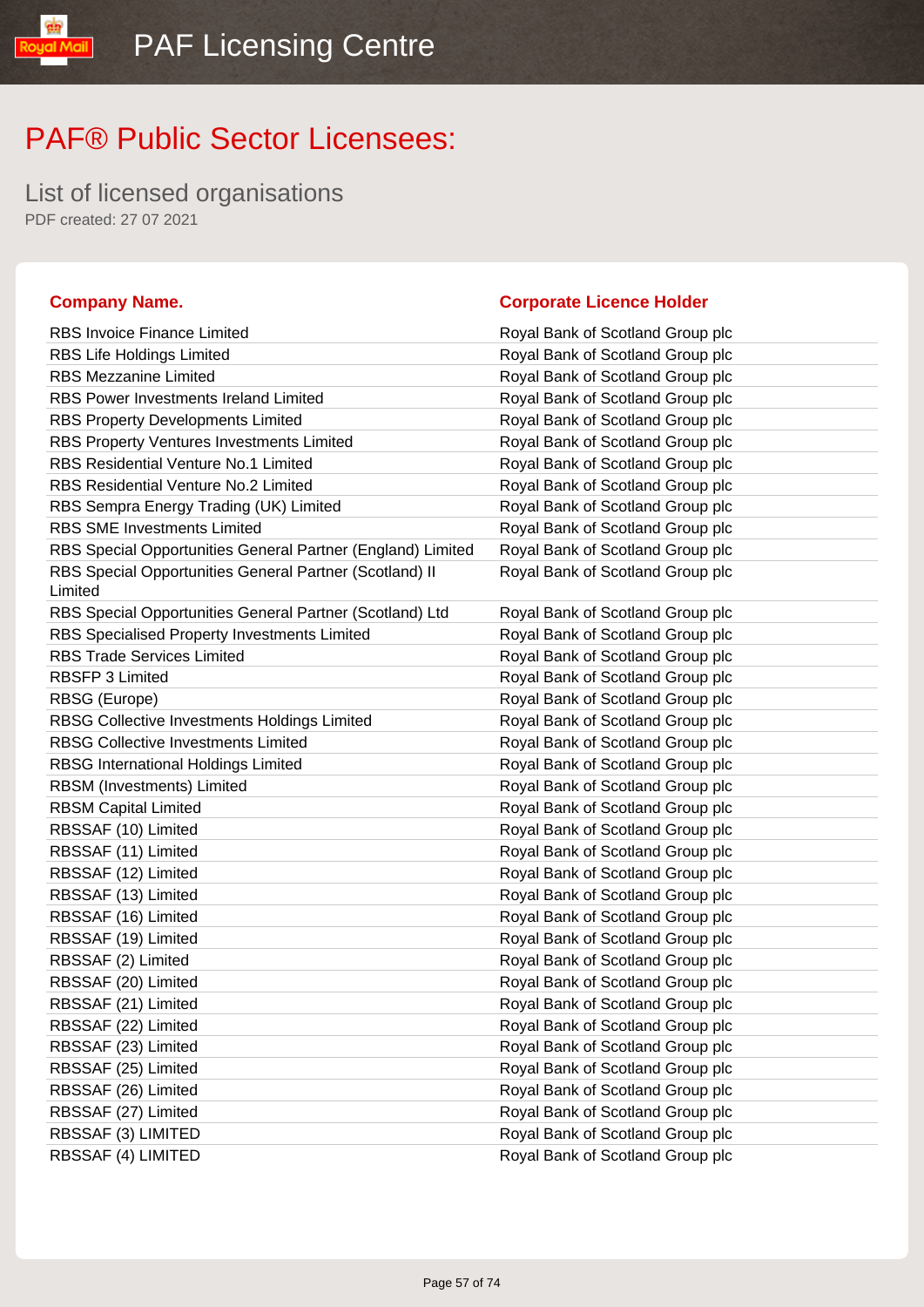List of licensed organisations PDF created: 27 07 2021

libMail

| <b>Company Name.</b>                                                            | <b>Corporate Licence Holder</b>  |
|---------------------------------------------------------------------------------|----------------------------------|
| RBSSAF (6) LIMITED                                                              | Royal Bank of Scotland Group plc |
| RBSSAF (7) Limited                                                              | Royal Bank of Scotland Group plc |
| RBSSAF (8) Limited                                                              | Royal Bank of Scotland Group plc |
| RDZ Netherlands BV                                                              | <b>BT Group PLC</b>              |
| REAMHURST PROPERTIES LIMITED (IN MEMBERS'<br><b>VOLUNTARY LIQUIDATION)</b>      | Lloyds Banking Group plc         |
| <b>Redan Power Ltd</b>                                                          | Aviva Corporation                |
| Reilly & Wickens Brokers Ltd.                                                   | Royal & Sun Alliance (RSA)       |
| Renewable Clean Energy 2 Limited                                                | Aviva Corporation                |
| Renewable Clean Energy 3 Limited                                                | Aviva Corporation                |
| RENEWABLE CLEAN ENERGY LIMITED                                                  | Aviva Corporation                |
| RENTAL MANAGEMENT SERVICES LIMITED                                              | Lloyds Banking Group plc         |
| Reschop Carré Hattingen GmbH                                                    | Aviva Corporation                |
| Reschop Carré Marketing GmbH                                                    | Aviva Corporation                |
| RETAIL REVIVAL (BURGESS HILL) INVESTMENTS<br><b>LIMITED</b>                     | Lloyds Banking Group plc         |
| RETAIL REVIVAL (STRATFORD) INVESTMENTS LIMITED                                  | Lloyds Banking Group plc         |
| RETAIL REVIVAL (TROWBRIDGE) INVESTMENTS LIMITED                                 | Lloyds Banking Group plc         |
| <b>RETTI PROPERTIES LIMITED</b>                                                 | Lloyds Banking Group plc         |
| <b>Revisecatch Limited</b>                                                      | Royal Mail Group Ltd             |
| RIG FUNDING (CAYMAN) LIMITED                                                    | Lloyds Banking Group plc         |
| RIJNBORG LIMITED PARTNERSHIP                                                    | Lloyds Banking Group plc         |
| Riossi Limited                                                                  | Royal Bank of Scotland Group plc |
| Riossi Motorcycles Limited                                                      | Royal Bank of Scotland Group plc |
| RM (International) Limited                                                      | Royal Mail Group Ltd             |
| RM Financing Operations Limited                                                 | Royal Mail Group Ltd             |
| RM Property and Facilities Solutions Limited (formerly Romec<br>Limited Romec)) | Royal Mail Group Ltd             |
| <b>RMF Operations Designated Activity Company</b>                               | Royal Mail Group Ltd             |
| Road Runner Motor Trade Limited                                                 | Royal & Sun Alliance (RSA)       |
| RoboScot (67) Limited                                                           | Royal Bank of Scotland Group plc |
| RoboScot DevCap Limited                                                         | Royal Bank of Scotland Group plc |
| RoboScot Investments                                                            | Royal Bank of Scotland Group plc |
| <b>RoboScot Ventures Limited</b>                                                | Royal Bank of Scotland Group plc |
| Roins Financial Services Limited                                                | Royal & Sun Alliance (RSA)       |
| Roins Holding Limited                                                           | Royal & Sun Alliance (RSA)       |
| ROLLS HOUSE LIMITED                                                             | Lloyds Banking Group plc         |
| Romec Enterprises Limited                                                       | Royal Mail Group Ltd             |
| RONA MARITIME LIMITED PARTNERSHIP                                               | Lloyds Banking Group plc         |
| Rover Finance Holdings Limited                                                  | Royal Bank of Scotland Group plc |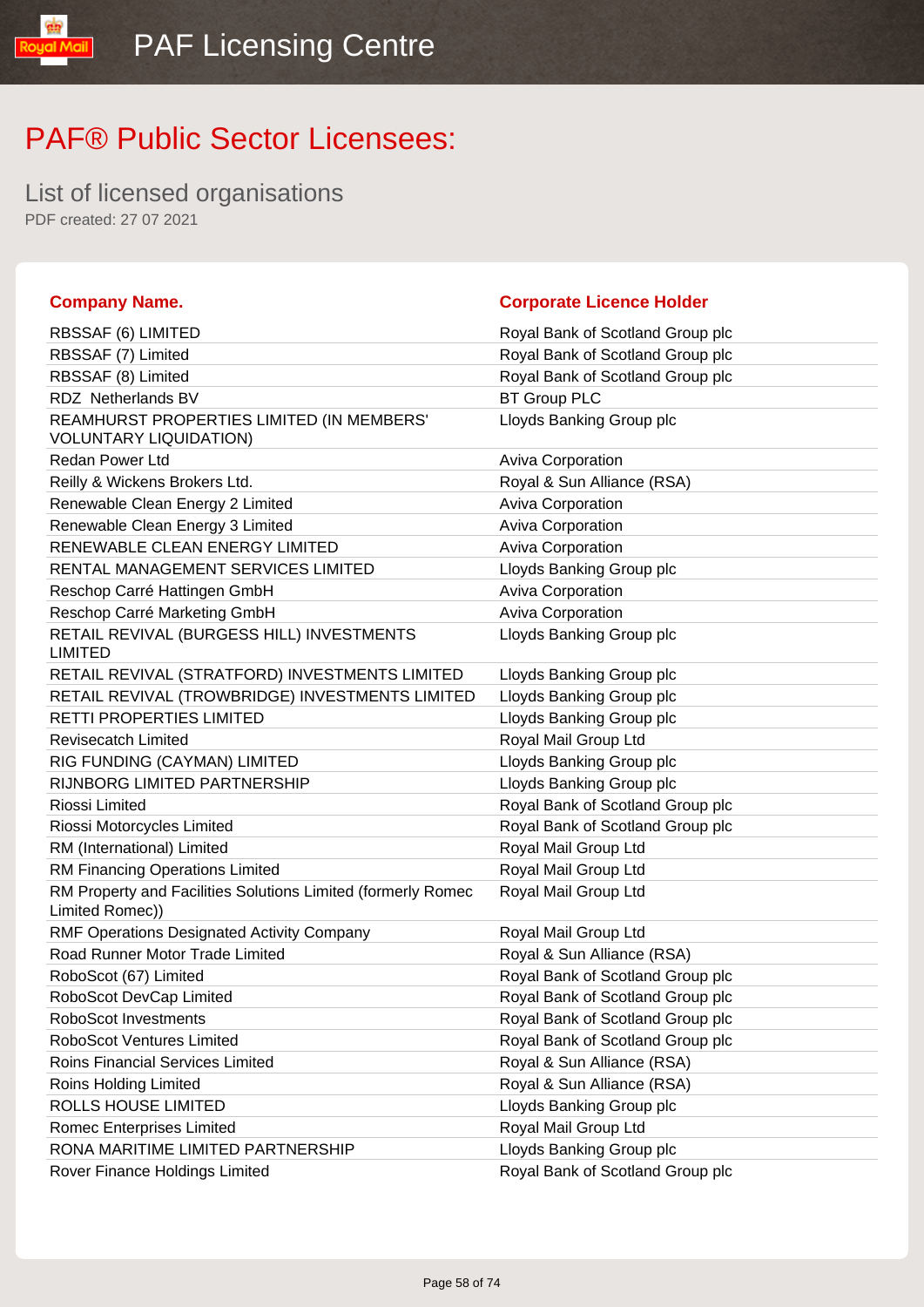List of licensed organisations PDF created: 27 07 2021

yal Mail

#### **Company Name. Company Name. Company Name. Company Name. Company Name. Company Name. Company Name. Company Name. Company Name. Company Name. Company Name. Company Name. Company Name. Company Name.**

| Rover Finance Limited                                               | Royal Bank of Scotland Group plc |
|---------------------------------------------------------------------|----------------------------------|
| ROXBURY SPAIN SLU                                                   | Lloyds Banking Group plc         |
| Royal & Sun Alliance (Ireland) Limited                              | Royal & Sun Alliance (RSA)       |
| Royal & Sun Alliance Insurance (Global) Limited                     | Royal & Sun Alliance (RSA)       |
| Royal & Sun Alliance Insurance (Middle East) BSC ©                  | Royal & Sun Alliance (RSA)       |
| Royal & Sun Alliance Insurance Agency Inc.                          | Royal & Sun Alliance (RSA)       |
| Royal & Sun Alliance Insurance Company of Canada                    | Royal & Sun Alliance (RSA)       |
| Royal & Sun Alliance Insurance plc<br>- Escritório de Representaç?o | Royal & Sun Alliance (RSA)       |
| no Brasil Ltda.                                                     |                                  |
| Royal & Sun Alliance Insurance plc                                  | Royal & Sun Alliance (RSA)       |
| Royal & Sun Alliance IT Solutions (India) Private Limited           | Royal & Sun Alliance (RSA)       |
| Royal & Sun Alliance Pension Trustee Limited                        | Royal & Sun Alliance (RSA)       |
| Royal & Sun Alliance Property Services Limited                      | Royal & Sun Alliance (RSA)       |
| Royal & Sun Alliance Reinsurance Limited                            | Royal & Sun Alliance (RSA)       |
| Royal & SunAlliance Benelux Holdings N.V.                           | Royal & Sun Alliance (RSA)       |
| Royal Bank Asset Finance Limited                                    | Royal Bank of Scotland Group plc |
| Royal Bank Business Asset Finance Limited                           | Royal Bank of Scotland Group plc |
| Royal Bank Development Capital Limited                              | Royal Bank of Scotland Group plc |
| Royal Bank Investments Limited                                      | Royal Bank of Scotland Group plc |
| Royal Bank Invoice Finance Limited                                  | Royal Bank of Scotland Group plc |
| Royal Bank Leasing Limited                                          | Royal Bank of Scotland Group plc |
| Royal Bank of Scotland (Industrial Leasing) Limited                 | Royal Bank of Scotland Group plc |
| Royal Bank Operating Leasing Limited                                | Royal Bank of Scotland Group plc |
| Royal Bank Project Investments Limited                              | Royal Bank of Scotland Group plc |
| Royal Bank Ventures Investments Limited                             | Royal Bank of Scotland Group plc |
| Royal Bank Ventures Limited                                         | Royal Bank of Scotland Group plc |
| Royal Insurance (U.K.) Limited                                      | Royal & Sun Alliance (RSA)       |
| Royal Insurance Global B.V.                                         | Royal & Sun Alliance (RSA)       |
| Royal Insurance Holdings Limited                                    | Royal & Sun Alliance (RSA)       |
| Royal Insurance Operational Services (U.K.) Limited                 | Royal & Sun Alliance (RSA)       |
| Royal Insurance Service Company (Isle of Man) Limited               | Royal & Sun Alliance (RSA)       |
| Royal International Insurance Holdings Limited                      | Royal & Sun Alliance (RSA)       |
| Royal Mail Courier Services Ltd                                     | Royal Mail Group Ltd             |
| Royal Mail Enterprises Limited                                      | Royal Mail Group Ltd             |
| Royal Mail Estates Limited                                          | Royal Mail Group Ltd             |
| Royal Mail Finance (No2) Limited                                    | Royal Mail Group Ltd             |
| Royal Mail Finance Limited                                          | Royal Mail Group Ltd             |
| Royal Mail Group Limited                                            | Royal Mail Group Ltd             |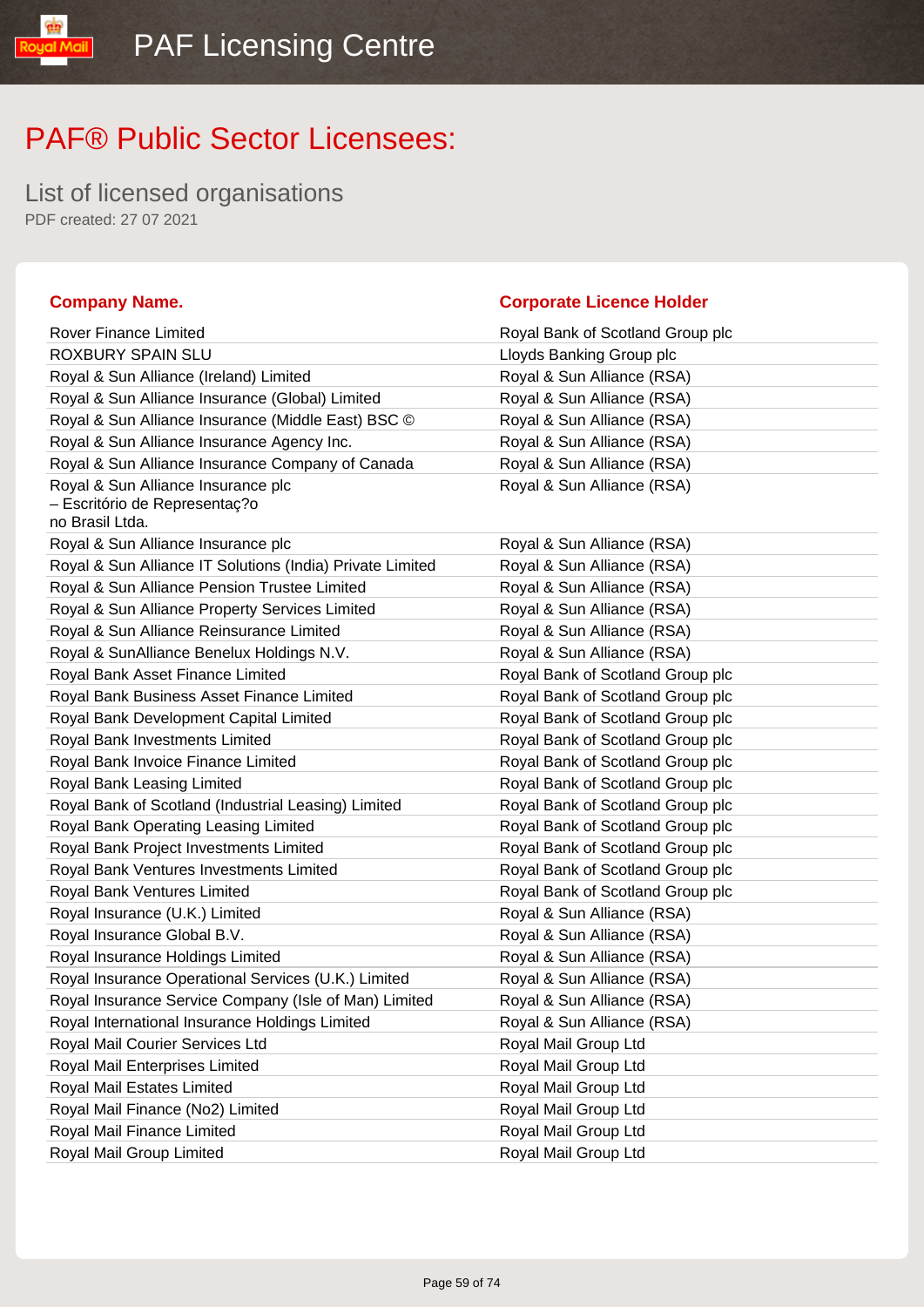List of licensed organisations PDF created: 27 07 2021

#### **Company Name. Corporate Licence Holder**

#### Royal Mail Innovations Limited **Royal Mail Group Ltd** Royal Mail Investments Limited Royal Mail Group Ltd Royal Mail Pensions Trustees Limited **Royal Mail Group Ltd** Royal Scot Leasing Limited **Royal Bank of Scotland Group plc** RoyScot Auto Credit Limited **RoyScot Auto Credit Limited** Royal Bank of Scotland Group plc RoyScot Contracts Limited **RoyScot Contracts Limited** Royal Bank of Scotland Group plc RoyScot Financial Services Limited **Royal Bank of Scotland Group plc** RoyScot Industrial Leasing Limited **Royal Bank of Scotland Group plc** RoyScot Larch Limited **RoyScot Larch Limited** Royal Bank of Scotland Group plc RoyScot Leasing Limited **RoyScot Leasing Limited** Royal Bank of Scotland Group plc RoyScot Motor Finance Limited **RoyScot Motor Finance Limited** Royal Bank of Scotland Group plc RoyScot Trust plc **RoyScot Trust plc** Royal Bank of Scotland Group plc RoyScot Vehicle Contracts Limited **RoyScot Vehicle Contracts Limited** Royal Bank of Scotland Group plc Roysun Limited **Royal & Sun Alliance (RSA)** RSA Accident Repairs Limited **Royal & Sun Alliance (RSA)** RSA Actuarial Services (India) Private Limited Royal & Sun Alliance (RSA) RSA Claims Management Limited **Royal & Sun Alliance (RSA)** RSA CRS (US) Limited RSA CRS (US) Limited RSA CRS (US) Limited RSA E-Holdings Limited **Royal & Sun Alliance (RSA)** RSA Engineering Limited **Royal & Sun Alliance (RSA)** RSA Finance **Royal & Sun Alliance** (RSA) RSA Insurance Ireland DAC Royal & Sun Alliance (RSA) RSA Isle of Man No.1 Limited **Royal & Sun Alliance (RSA)** RSA Law Limited **Royal & Sun Alliance (RSA)** RSA Manx Holdings Limited **Royal & Sun Alliance (RSA)** RSA Northern Ireland Insurance Limited **Royal & Sun Alliance (RSA)** RSA Overseas (Netherlands) B.V. Royal & Sun Alliance (RSA) RSA Overseas (No.3) Limited **Royal & Sun Alliance (RSA)** RSA Overseas Holdings (Luxembourg) (No 1) SARL Royal & Sun Alliance (RSA) RSA Overseas Holdings (No 1) Unlimited Company Royal & Sun Alliance (RSA) RSA Overseas Holdings (No. 2) Unlimited Company Royal & Sun Alliance (RSA) RSA Overseas Holdings (UK) Limited Royal & Sun Alliance (RSA) RSA Overseas Holdings B.V. Royal & Sun Alliance (RSA) RSA Reinsurance Ireland Limited **Royal & Sun Alliance (RSA)** RSA Travel Insurance Inc. The Contract of the Royal & Sun Alliance (RSA) Rugby Radio Station (General Partner) Limited BT Group PLC Rugby Radio Station (General Partner) Limited Aviva Corporation Rugby Radio Station (Nominee) Limited BT Group PLC Rugby Radio Station LP BT Group PLC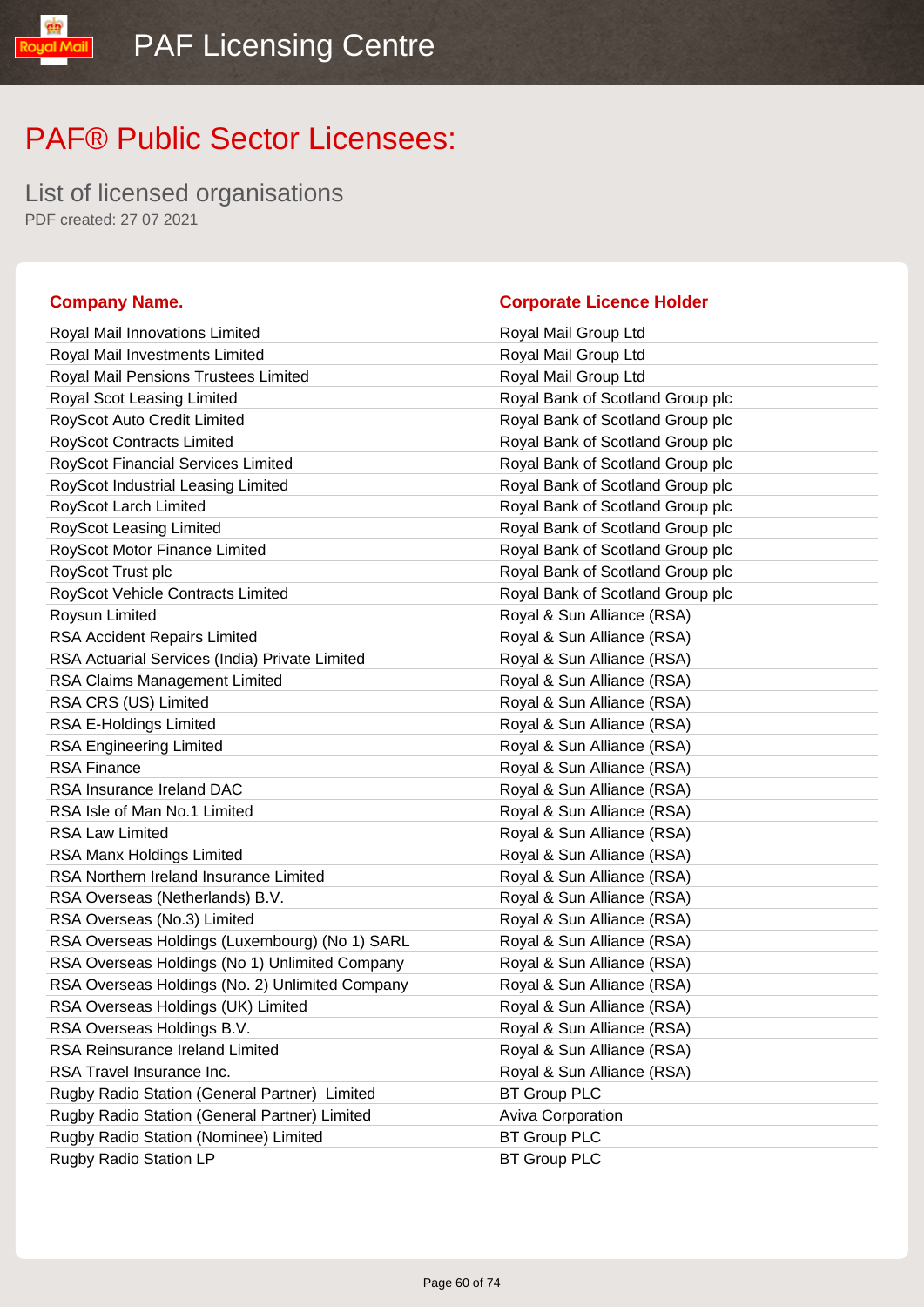List of licensed organisations PDF created: 27 07 2021

#### **Company Name. Company Name. Company Name. Company Name. Company Name. Company Name. Company Name. Company Name. Company Name. Company Name. Company Name. Company Name. Company Name. Company Name.**

yal Mail

| S&Y Insurance Company                                       | <b>Aviva Corporation</b>         |
|-------------------------------------------------------------|----------------------------------|
| SACKVILLE TCI PROPERTY (GP) LIMITED                         | Lloyds Banking Group plc         |
| SACKVILLE TCI PROPERTY NOMINEE (1) LIMITED                  | Lloyds Banking Group plc         |
| SACKVILLE TCI PROPERTY NOMINEE (2) LIMITED                  | Lloyds Banking Group plc         |
| Sal Pension Fund Limited                                    | Royal & Sun Alliance (RSA)       |
| SALEN UK REAL ESTATE GP LLC                                 | Lloyds Banking Group plc         |
| SALEN UK REAL ESTATE LP                                     | Lloyds Banking Group plc         |
| SALESLEASE PURCHASE LIMITED                                 | Lloyds Banking Group plc         |
| SALTIRE SHIPPING (UK) LIMITED PARTNERSHIP                   | Lloyds Banking Group plc         |
| SALUTAIRE DEVELOPMENTS LIMITED                              | Lloyds Banking Group plc         |
| Sama Empreendimentos e Participações Limitada               | <b>BT Group PLC</b>              |
| Sandford Leasing Limited                                    | Royal Bank of Scotland Group plc |
| Sapphire Ile de France 1 S.à.r.l.                           | Aviva Corporation                |
| Sapphire Ile de France 2 S.à r.l.                           | Aviva Corporation                |
| Sapphire Ile de France SCI                                  | Aviva Corporation                |
| SATURN MARITIME LIMITED PARTNERSHIP                         | Lloyds Banking Group plc         |
| <b>Saturn Professional Risks Limited</b>                    | Royal & Sun Alliance (RSA)       |
| <b>SAVBAN LEASING LIMITED</b>                               | Lloyds Banking Group plc         |
| <b>SB Loan Administration Limited</b>                       | Aviva Corporation                |
| <b>SCI CAMPUS MEDICIS ST DENIS</b>                          | Aviva Corporation                |
| SCI CAMPUS RIMBAUD ST DENIS                                 | Aviva Corporation                |
| SCI La Coupole des Halles                                   | Aviva Corporation                |
| <b>SCI LAZULITE</b>                                         | Lloyds Banking Group plc         |
| <b>SCI LISSES INVESTMENT CO</b>                             | Lloyds Banking Group plc         |
| SCI LYON CHASSIEU INVESTMENT CO                             | Lloyds Banking Group plc         |
| <b>SCI MITRY II INVESTMENT CO</b>                           | Lloyds Banking Group plc         |
| SCI NEWCO 12 INVESTMENT CO - CARRIERE<br>PERPETUAL          | Lloyds Banking Group plc         |
| SCI NEWCO 13 INVESTMENT CO                                  | Lloyds Banking Group plc         |
| SCI NEWCO 14 INVESTMENT CO                                  | Lloyds Banking Group plc         |
| SCI NEWCO 15 INVESTMENT CO                                  | Lloyds Banking Group plc         |
| <b>SCI ORLY INVESTMENT CO</b>                               | Lloyds Banking Group plc         |
| <b>SCI PERGOLA</b>                                          | <b>Aviva Corporation</b>         |
| <b>SCI PESARO</b>                                           | Aviva Corporation                |
| SCI ST THIBAULT INVESTMENT CO                               | Lloyds Banking Group plc         |
| SCI SWNEWCO 11 INVESTMENT CO - ST MICHEL SUR<br><b>ORGE</b> | Lloyds Banking Group plc         |
| SCOTIA SHIPPING LIMITED PARTNERSHIP                         | Lloyds Banking Group plc         |
| SCOTLAND INTERNATIONAL FINANCE B.V.                         | Lloyds Banking Group plc         |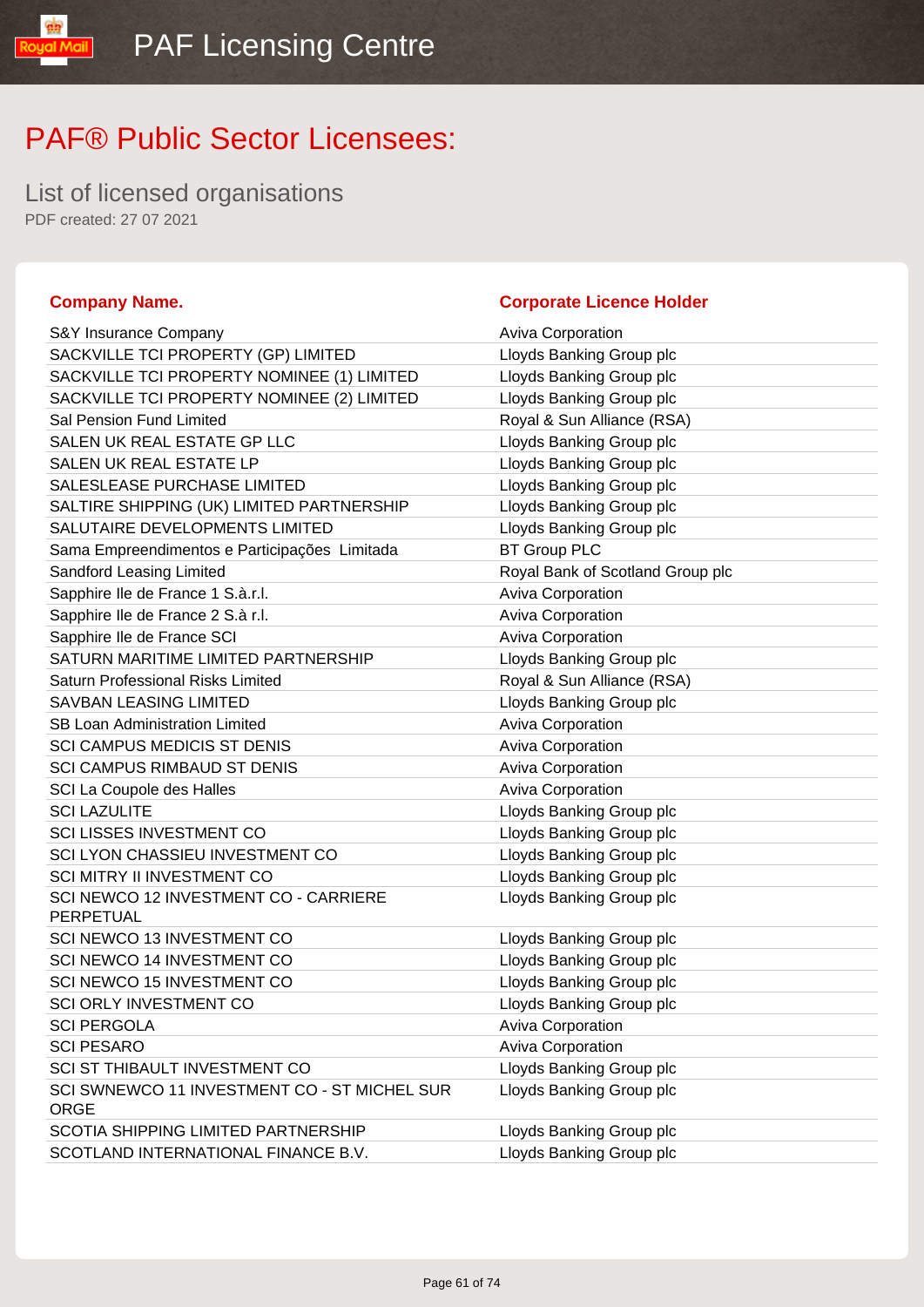List of licensed organisations PDF created: 27 07 2021

lipM lpuo!

| <b>Company Name.</b>                                           | <b>Corporate Licence Holder</b> |
|----------------------------------------------------------------|---------------------------------|
| SCOTMAR COMMERCIAL EQUIPMENT FINANCE LIMITED                   | Lloyds Banking Group plc        |
| Scottish & York Insurance Co. Limited                          | Aviva Corporation               |
| <b>SCOTTISH BUSINESS FINANCE LIMITED</b>                       | Lloyds Banking Group plc        |
| SCOTTISH WIDOWS (PORT HAMILTON) LIMITED                        | Lloyds Banking Group plc        |
| SCOTTISH WIDOWS ADMINISTRATION SERVICES                        | Lloyds Banking Group plc        |
| <b>LIMITED</b>                                                 |                                 |
| <b>SCOTTISH WIDOWS ANNUITIES LIMITED</b>                       | Lloyds Banking Group plc        |
| SCOTTISH WIDOWS BANK plc                                       | Lloyds Banking Group plc        |
| SCOTTISH WIDOWS CARDS LIMITED                                  | Lloyds Banking Group plc        |
| SCOTTISH WIDOWS FINANCIAL SERVICES HOLDINGS                    | Lloyds Banking Group plc        |
| SCOTTISH WIDOWS FUND MANAGEMENT LIMITED                        | Lloyds Banking Group plc        |
| SCOTTISH WIDOWS GROUP LIMITED                                  | Lloyds Banking Group plc        |
| SCOTTISH WIDOWS INDUSTRIAL PROPERTIES EUROPE<br>B.V.           | Lloyds Banking Group plc        |
| SCOTTISH WIDOWS INTERNATIONAL LIMITED                          | Lloyds Banking Group plc        |
| SCOTTISH WIDOWS INVESTMENT PARTNERSHIP GROUP<br><b>LIMITED</b> | Lloyds Banking Group plc        |
| SCOTTISH WIDOWS INVESTMENT PARTNERSHIP<br><b>LIMITED</b>       | Lloyds Banking Group plc        |
| <b>SCOTTISH WIDOWS PLC</b>                                     | Lloyds Banking Group plc        |
| SCOTTISH WIDOWS PROPERTY MANAGEMENT LIMITED                    | Lloyds Banking Group plc        |
| SCOTTISH WIDOWS PROPERTY PARTNERS (SPF)<br><b>LIMITED</b>      | Lloyds Banking Group plc        |
| <b>SCOTTISH WIDOWS SERVICES LIMITED</b>                        | Lloyds Banking Group plc        |
| SCOTTISH WIDOWS SMALL PROPERTY FUND LP                         | Lloyds Banking Group plc        |
| <b>SCOTTISH WIDOWS TRUSTEES LIMITED</b>                        | Lloyds Banking Group plc        |
| SCOTTISH WIDOWS UNIT FUNDS LIMITED                             | Lloyds Banking Group plc        |
| SCOTTISH WIDOWS UNIT TRUST MANAGERS LIMITED                    | Lloyds Banking Group plc        |
| SCOTTISH WIDOWS' FUND AND LIFE ASSURANCE<br><b>SOCIETY</b>     | Lloyds Banking Group plc        |
| <b>SCT FINANCE LIMITED</b>                                     | Lloyds Banking Group plc        |
| SE06 PEP Limited                                               | Aviva Corporation               |
| <b>SE11 PEP LIMITED</b>                                        | <b>Aviva Corporation</b>        |
| SEAFORTH MARITIME (HIGHLANDER) LIMITED                         | Lloyds Banking Group plc        |
| SEAFORTH MARITIME (JARL) LIMITED                               | Lloyds Banking Group plc        |
| SECURITISATION HOLDINGS (UK) NO. 4 LIMITED                     | Lloyds Banking Group plc        |
| SECURITISATION HOLDINGS NO. 2 LIMITED                          | Lloyds Banking Group plc        |
| SECURITISATION HOLDINGS NO. 3 LIMITED                          | Lloyds Banking Group plc        |
| Selectinvie - Societe Civile Immobiliere                       | <b>Aviva Corporation</b>        |
| Selectipierre - Société Civile                                 | Aviva Corporation               |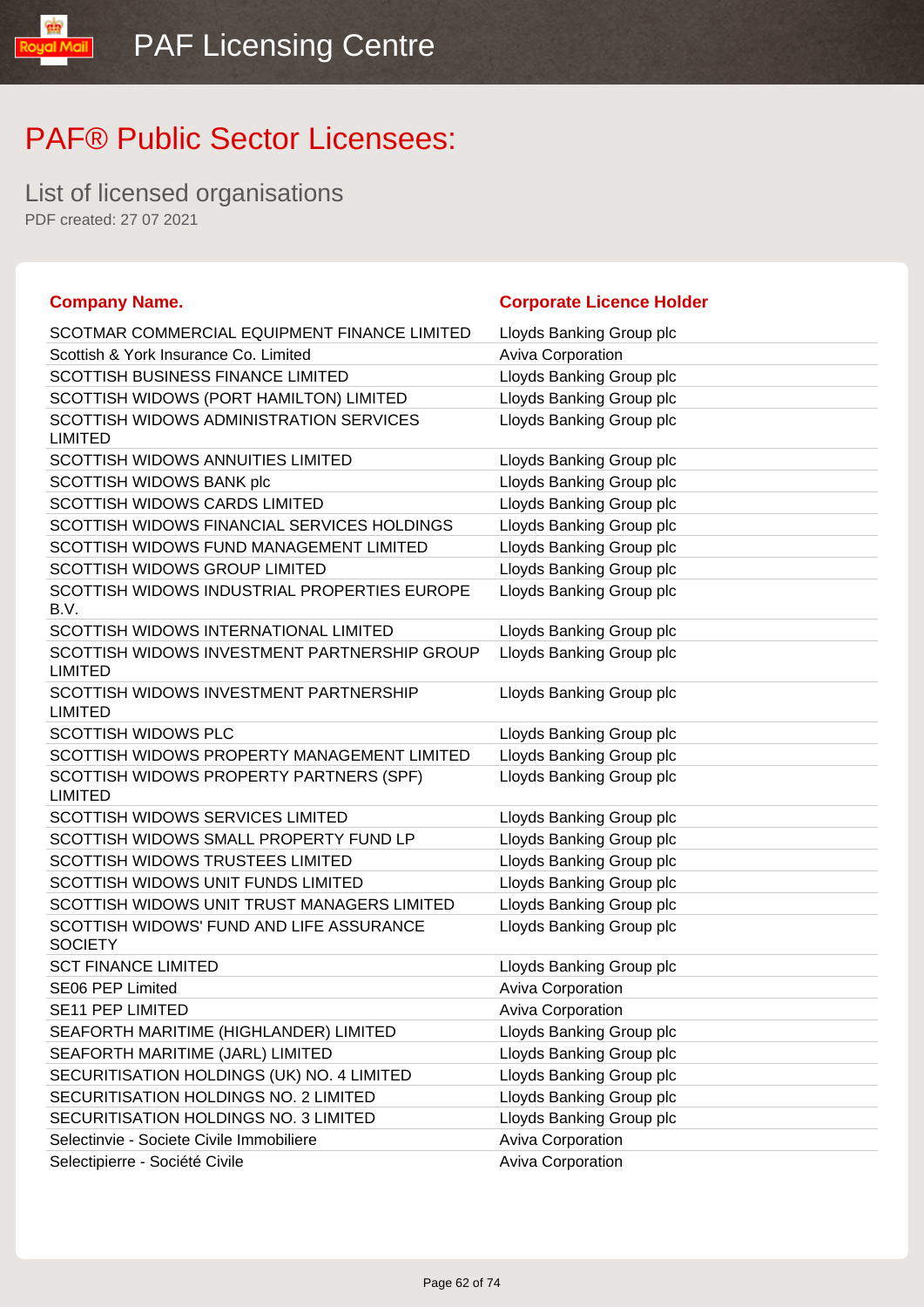List of licensed organisations PDF created: 27 07 2021

#### **Company Name. Corporate Licence Holder** Selectipierre 2 **Aviva Corporation Aviva Corporation** Senditnow Limited **Royal Mail Group Ltd** Sertus Underwriting Limited **Royal & Sun Alliance (RSA)** Serviced Offices UK (Services) Limited Aviva Corporation Serviced Offices UK GP Limited Aviva Corporation Serviced Offices UK Nominee Limited Aviva Corporation Aviva Corporation Servicios de Telecomunicaciones BT Global Networks Chile Limitada BT Group PLC Sesame Bankhall Group Limited **Aviva Corporation** Aviva Corporation Sesame Bankhall Valuation Services Limited Aviva Corporation Sesame General Insurance Services Limited Aviva Corporation Sesame Group India Private Limited **Aviva Corporation** Aviva Corporation Sesame Limited **Aviva Corporation** Aviva Corporation Sesame Regulatory Services Limited **Aviva Corporation** Aviva Corporation Sesame Services Limited **Aviva Corporation** Aviva Corporation SEV Automotive And Plant Limited BT Group PLC SFP HOLDING (MCO) CORPORATION Lloyds Banking Group plc SG MOTOR FINANCE LIMITED **Example 20 SC MOTOR** FINANCE LIMITED SG MOTOR LEASING LIMITED LIGHT Lloyds Banking Group plc SHARE DEALING NOMINEES LIMITED Limits Lloyds Banking Group plc SHAREDEAL LIMITED **SHAREDEAL LIMITED Lloyds Banking Group plc** Shaw Sabey & Associates Ltd. **Royal & Sun Alliance (RSA)** SHELDWICH LIMITED **SHELDWICH LIMITED Lloyds Banking Group plc** SHIRE PARK LIMITED Zurich SHORELINE LIMITED **SHORELINE** LIMITED SILENTDALE LIMITED Loyds Banking Group plc Silicon Properties Limited **Aviva Corporation** Aviva Corporation Sinfonia Asset Management Limited **Aviva Corporation** Aviva Corporation SJP AESOP TRUSTEES LIMITED LIDYD Lloyds Banking Group plc SJPC 2000 PLC **CONTROL** CONTROLLOYS Banking Group plc SJPC 7 LIMITED **SUPC 7 LIMITED Loyds Banking Group plc** SJPC CORPORATE INVESTMENTS LIMITED LIOYDS Banking Group plc SJPC GROUP LIMITED **SUPPER STATE ASSAULT AS A CONSTRUCT A** Lloyds Banking Group plc SNOWGLEN SECURITIES LIMITED LATTER LIMITED LOYDIS Banking Group plc SOC Corporate Member No.1 Limited Royal Bank of Scotland Group plc SOC Corporate Member No.2 Limited Royal Bank of Scotland Group plc SOC Corporate Member No.3 Limited Royal Bank of Scotland Group plc SOC Corporate Member No.4 Limited Royal Bank of Scotland Group plc SOCIEDAD INVERSIONISTA ANGLO COLOMBIANO S.A. (IN LIQUIDATION) Lloyds Banking Group plc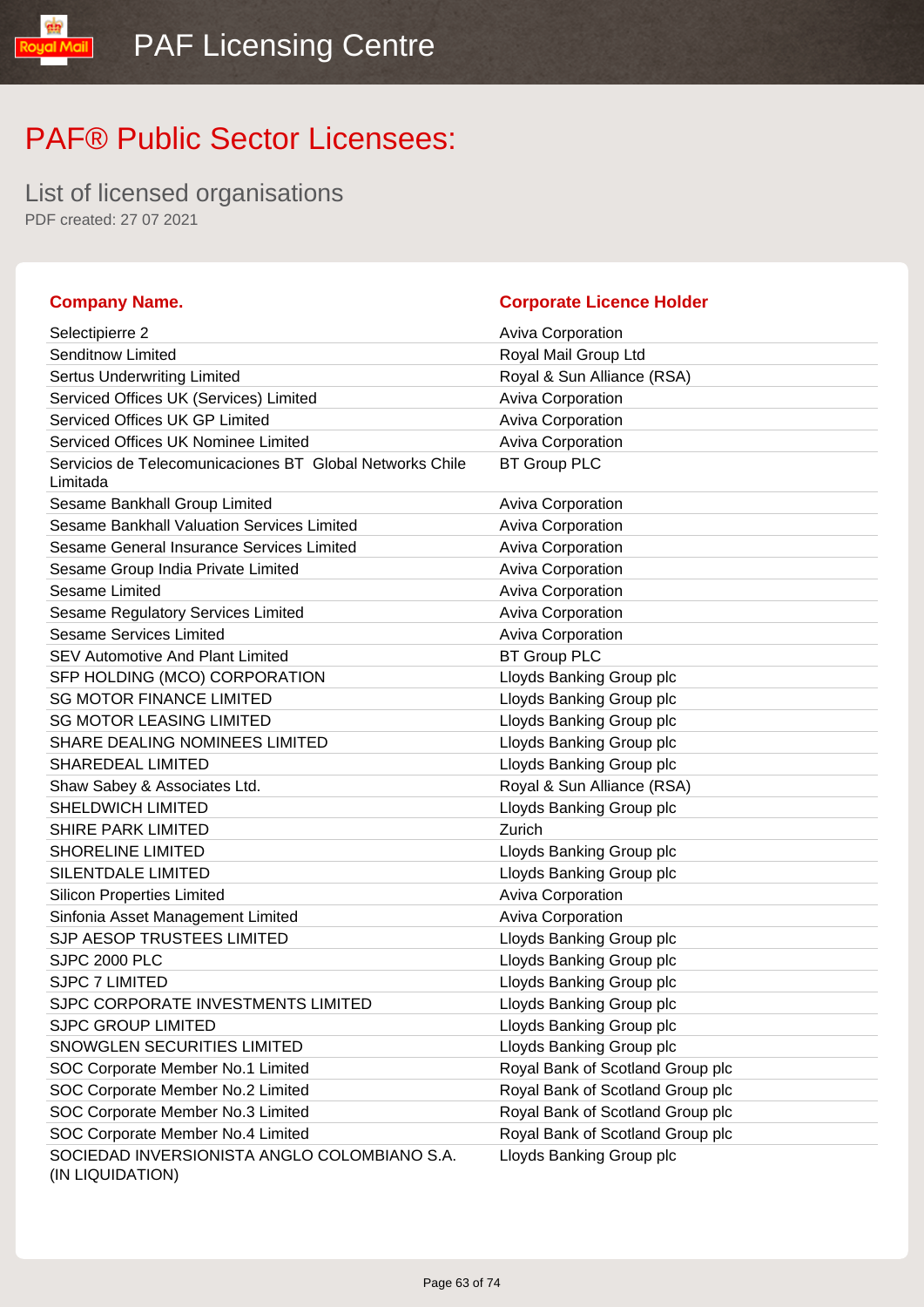List of licensed organisations PDF created: 27 07 2021

#### **Company Name. Company Name. Company Name. Company Name. Company Name. Company Name. Company Name. Company Name. Company Name. Company Name. Company Name. Company Name. Company Name. Company Name.**

IibM loud

| Société Civile Immobilière « CARPE DIEM »                         | <b>Aviva Corporation</b>         |
|-------------------------------------------------------------------|----------------------------------|
| SOCIETE CIVILE IMMOBILIERE CHARLES HERMITE                        | Aviva Corporation                |
| SOCIETE CIVILE IMMOBILIERE MONTAIGNE                              | <b>Aviva Corporation</b>         |
| Société Civile Immobilière Thomas Edison                          | Aviva Corporation                |
| Societe Concessionaire des Immeubles de la Pepiniere              | Aviva Corporation                |
| Société Française de Gestion et d'Investissement                  | <b>Aviva Corporation</b>         |
| SOGUIA SOCIEDADE IMOBILIARIA S.A.                                 | Lloyds Banking Group plc         |
| SOLAR CLEAN ENERGY LIMITED                                        | Aviva Corporation                |
| SOLSTAD (NO.1) VOF                                                | Lloyds Banking Group plc         |
| SOLSTAD (NO.2) VOF                                                | Lloyds Banking Group plc         |
| Solus (London) Limited                                            | Aviva Corporation                |
| Southgate Developments Limited                                    | <b>BT Group PLC</b>              |
| Southgate General Partner Limited                                 | Aviva Corporation                |
| Southgate LP (Nominee 1) Limited                                  | Aviva Corporation                |
| Southgate LP (Nominee 2) Limited                                  | <b>Aviva Corporation</b>         |
| Spire Energy Ltd                                                  | Aviva Corporation                |
| Springwell Street Developments (No 1) Limited                     | Royal Bank of Scotland Group plc |
| ST ANDREW'S GROUP PLC                                             | Lloyds Banking Group plc         |
| ST ANDREW'S INSURANCE PLC                                         | Lloyds Banking Group plc         |
| ST ANDREW'S LIFE ASSURANCE PLC                                    | Lloyds Banking Group plc         |
| ST ANDREW'S SHELL COMPANY LIMITED                                 | Lloyds Banking Group plc         |
| ST MARY'S COURT INVESTMENTS                                       | Lloyds Banking Group plc         |
| ST. JAMES'S PLACE (PCP) LIMITED                                   | Lloyds Banking Group plc         |
| ST. JAMES'S PLACE (PROPERTIES) LIMITED                            | Lloyds Banking Group plc         |
| ST. JAMES'S PLACE 1990 LIMITED                                    | Lloyds Banking Group plc         |
| ST. JAMES'S PLACE ADMINISTRATION LIMITED                          | Lloyds Banking Group plc         |
| ST. JAMES'S PLACE EUROPEAN SARL                                   | Lloyds Banking Group plc         |
| ST. JAMES'S PLACE HOLDINGS S.A                                    | Lloyds Banking Group plc         |
| ST. JAMES'S PLACE INTERNATIONAL ADMINISTRATION<br><b>LIMITED</b>  | Lloyds Banking Group plc         |
| ST. JAMES'S PLACE INTERNATIONAL ASSURANCE<br><b>GROUP LIMITED</b> | Lloyds Banking Group plc         |
| ST. JAMES'S PLACE INTERNATIONAL PLC                               | Lloyds Banking Group plc         |
| ST. JAMES'S PLACE INTERNATIONAL SERVICES LIMITED                  | Lloyds Banking Group plc         |
| ST. JAMES'S PLACE INVESTMENT TRUST LIMITED                        | Lloyds Banking Group plc         |
| ST. JAMES'S PLACE INVESTMENTS PLC                                 | Lloyds Banking Group plc         |
| ST. JAMES'S PLACE MANAGEMENT SERVICES LIMITED                     | Lloyds Banking Group plc         |
| ST. JAMES'S PLACE PARTNERSHIP LIMITED                             | Lloyds Banking Group plc         |
| ST. JAMES'S PLACE PLC                                             | Lloyds Banking Group plc         |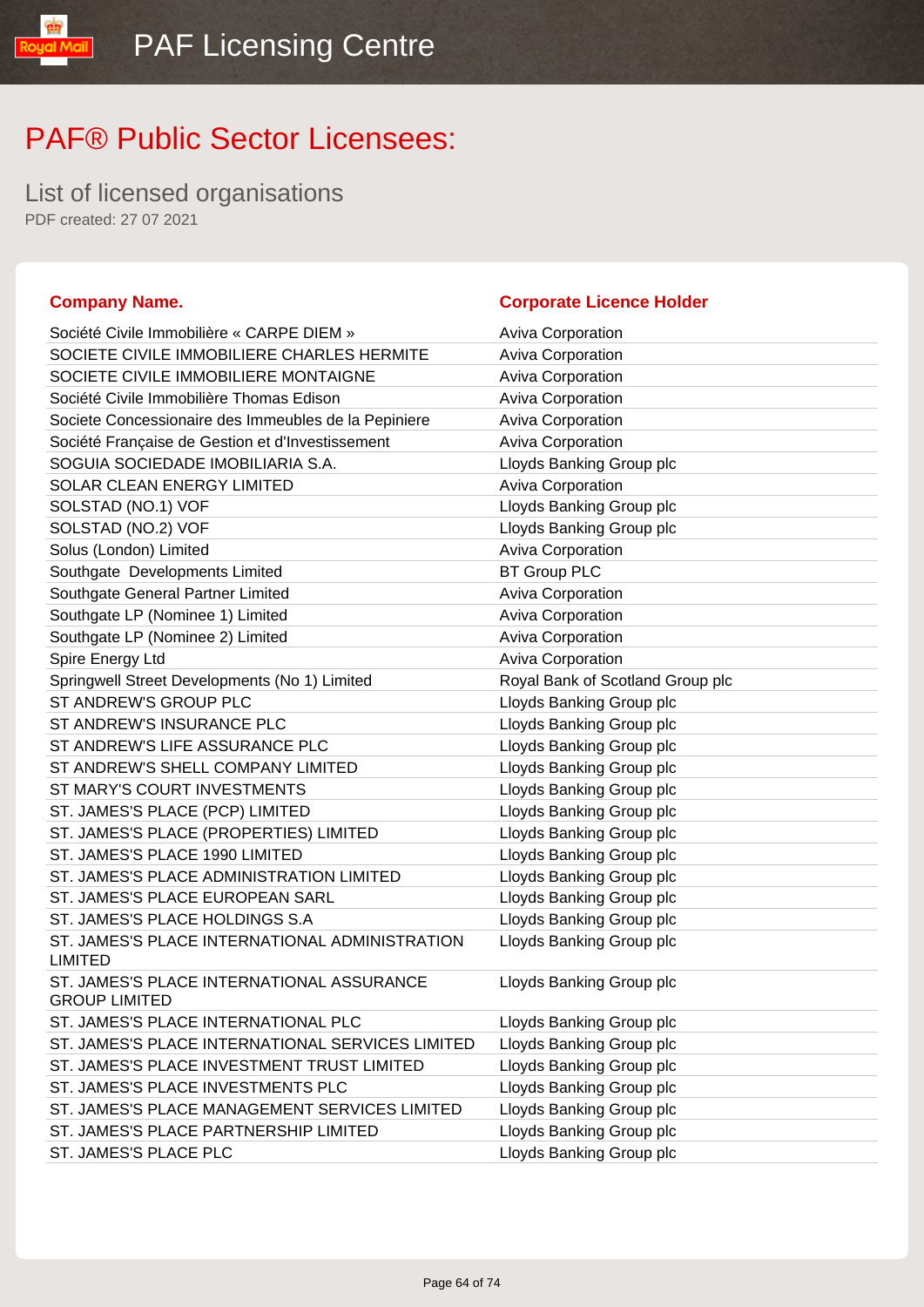**Company Name. Corporate Licence Holder**

### PAF® Public Sector Licensees:

List of licensed organisations PDF created: 27 07 2021

lipM lpuo!

|                                                              | $\frac{1}{2}$                    |
|--------------------------------------------------------------|----------------------------------|
| ST. JAMES'S PLACE PROPERTY SERVICES LIMITED                  | Lloyds Banking Group plc         |
| ST. JAMES'S PLACE REASSURANCE (2009) LIMITED                 | Lloyds Banking Group plc         |
| ST. JAMES'S PLACE REINSURANCE LIMITED                        | Lloyds Banking Group plc         |
| ST. JAMES'S PLACE TRUST COMPANY JERSEY LIMITED               | Lloyds Banking Group plc         |
| ST. JAMES'S PLACE UK PLC                                     | Lloyds Banking Group plc         |
| ST. JAMES'S PLACE UNIT TRUST GROUP LIMITED                   | Lloyds Banking Group plc         |
| ST. JAMES'S PLACE WEALTH MANAGEMENT (MONACO)<br>SAM          | Lloyds Banking Group plc         |
| ST. JAMES'S PLACE WEALTH MANAGEMENT (PCIS)<br><b>LIMITED</b> | Lloyds Banking Group plc         |
| ST. JAMES'S PLACE WEALTH MANAGEMENT GROUP PLC                | Lloyds Banking Group plc         |
| ST. JAMES'S PLACE WEALTH MANAGEMENT PLC                      | Lloyds Banking Group plc         |
| <b>ST. JAMES'S PROPERTIES LIMITED</b>                        | Lloyds Banking Group plc         |
| <b>STANDARD FINANCE LIMITED</b>                              | Lloyds Banking Group plc         |
| STAR 1 Special Partner Limited                               | Royal Bank of Scotland Group plc |
| <b>STARFORT LIMITED</b>                                      | Lloyds Banking Group plc         |
| Stemmer GmbH                                                 | <b>BT Group PLC</b>              |
| Sterling ISA Managers (Nominees) Limited                     | Zurich                           |
| <b>Sterling ISA Managers Limited</b>                         | Zurich                           |
| <b>Stevenson Investments</b>                                 | Royal Bank of Scotland Group plc |
| STONE CROSS ENTERPRISES MANAGEMENT LIMITED                   | Zurich                           |
| Stonebridge Cross Management Limited                         | Aviva Corporation                |
| Storefeeder Ltd                                              | Royal Mail Group Ltd             |
| <b>Style Financial Services Limited</b>                      | Royal Bank of Scotland Group plc |
| SUE GP LLP                                                   | <b>Aviva Corporation</b>         |
| SUE GP NOMINEE LIMITED                                       | Aviva Corporation                |
| Sun Alliance and London Insurance plc                        | Royal & Sun Alliance (RSA)       |
| Sun Alliance Finance B.V.                                    | Royal & Sun Alliance (RSA)       |
| Sun Alliance Fund Management Limited                         | Royal & Sun Alliance (RSA)       |
| Sun Alliance Insurance International Limited                 | Royal & Sun Alliance (RSA)       |
| Sun Alliance Insurance Overseas Limited                      | Royal & Sun Alliance (RSA)       |
| Sun Alliance Insurance UK Limited                            | Royal & Sun Alliance (RSA)       |
| Sun Alliance Management Services Limited                     | Royal & Sun Alliance (RSA)       |
| Sun Alliance Mortgage Company Limited                        | Royal & Sun Alliance (RSA)       |
| Sun Insurance Office Limited                                 | Royal & Sun Alliance (RSA)       |
| Sun Microsystems Philippines, Inc                            | <b>BT Group PLC</b>              |
| Sun Vietnam Co., Ltd.                                        | <b>BT Group PLC</b>              |
| Sun Vietnam Pte. Ltd.                                        | <b>BT Group PLC</b>              |
| <b>Sunley Homes Limited</b>                                  | Zurich                           |
|                                                              |                                  |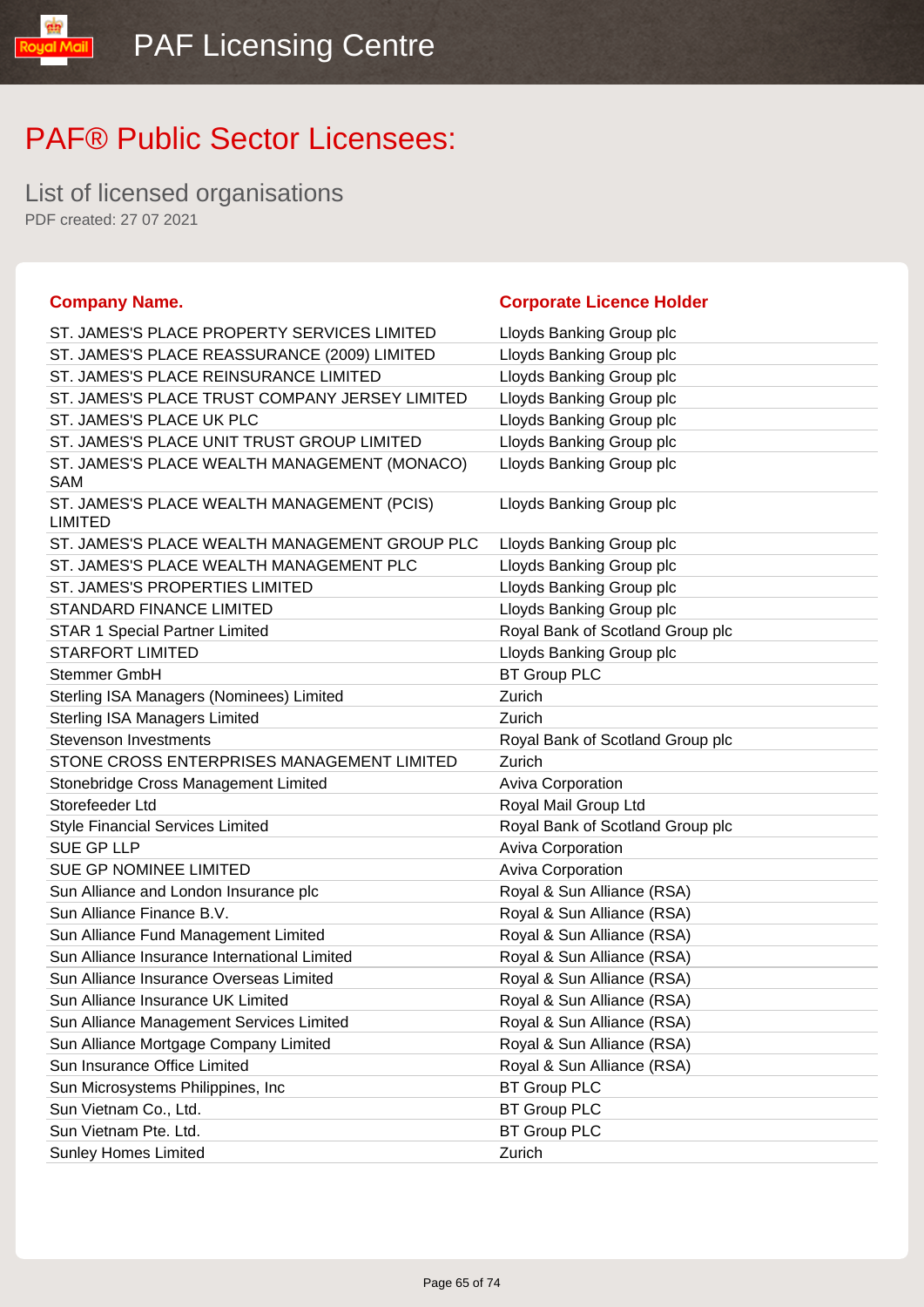List of licensed organisations PDF created: 27 07 2021

**IipM louo** 

| <b>Company Name.</b>                                                             | <b>Corporate Licence Holder</b>  |
|----------------------------------------------------------------------------------|----------------------------------|
| Sunrise Renewables (Barry) Limited                                               | <b>Aviva Corporation</b>         |
| SUNRISE RENEWABLES (HULL) LIMITED                                                | <b>Aviva Corporation</b>         |
| <b>Suntrust Limited</b>                                                          | Aviva Corporation                |
| Survey Association Pte. Ltd.                                                     | Royal & Sun Alliance (RSA)       |
| SUZUKI FINANCIAL SERVICES LIMITED                                                | Lloyds Banking Group plc         |
| SW (NO. 3) LIMITED                                                               | Lloyds Banking Group plc         |
| SW (NO.5) LIMITED (IN MEMBERS' VOLUNTARY<br><b>LIQUIDATION</b>                   | Lloyds Banking Group plc         |
| SW (NO.6) LIMITED (IN MEMBERS' VOLUNTARY<br>LIQUIDATION)                         | Lloyds Banking Group plc         |
| SW (NO.7) LIMITED (IN MEMBERS' VOLUNTARY<br>LIQUIDATION)                         | Lloyds Banking Group plc         |
| <b>SW NO.1 LIMITED</b>                                                           | Lloyds Banking Group plc         |
| Swinchan Holdings Limited                                                        | Royal & Sun Alliance (RSA)       |
| SWIP (LUXEMBOURG) S.A.R.L.                                                       | Lloyds Banking Group plc         |
| SWIP EBPF HOLDINGS (FRANCE) EURL                                                 | Lloyds Banking Group plc         |
| SWIP FUND MANAGEMENT LIMITED                                                     | Lloyds Banking Group plc         |
| SWIP HOLDINGS (LUXEMBOURG) S.A.R.L.                                              | Lloyds Banking Group plc         |
| <b>SWIP HOLDINGS LIMITED</b>                                                     | Lloyds Banking Group plc         |
| SWIP MULTI-MANAGER FUNDS LIMITED                                                 | Lloyds Banking Group plc         |
| <b>SWUF NOMINEE 1 LIMITED</b>                                                    | Lloyds Banking Group plc         |
| SWUF NOMINEE 2 LIMITED                                                           | Lloyds Banking Group plc         |
| <b>SWUF NOMINEE 3 LIMITED</b>                                                    | Lloyds Banking Group plc         |
| <b>SWUF NOMINEE 4 LIMITED</b>                                                    | Lloyds Banking Group plc         |
| SY COLOSSAL INVESTMENTS LIMITED                                                  | Lloyds Banking Group plc         |
| <b>Synergy Financial Products Limited</b>                                        | Aviva Corporation                |
| Synergy Sunrise (Bowthorpe) Limited                                              | Aviva Corporation                |
| Synergy Sunrise (Broadlands) Limited                                             | Aviva Corporation                |
| Synergy Sunrise (Sentinel House) Limited                                         | Aviva Corporation                |
| Syntone S.A.R.L.                                                                 | <b>BT Group PLC</b>              |
| <b>TALBOT NOMINEES LIMITED</b>                                                   | Lloyds Banking Group plc         |
| <b>Talgarth Investments Limited</b>                                              | Royal Bank of Scotland Group plc |
| TANTALLON INVESTMENTS, INC                                                       | Lloyds Banking Group plc         |
| TARGET CORPORATE SERVICES LIMITED                                                | Lloyds Banking Group plc         |
| <b>TARGET HOLDINGS LIMITED</b>                                                   | Lloyds Banking Group plc         |
| TARGET INVESTMENT HOLDINGS LIMITED (IN MEMBERS'<br><b>VOLUNTARY LIQUIDATION)</b> | Lloyds Banking Group plc         |
| TCS LOSS ADJUSTERS LIMITED                                                       | Zurich                           |
| TECHNOLOGY LEASING CORPORATION LIMITED                                           | Lloyds Banking Group plc         |
| <b>Tenet Business Solutions Limited</b>                                          | Aviva Corporation                |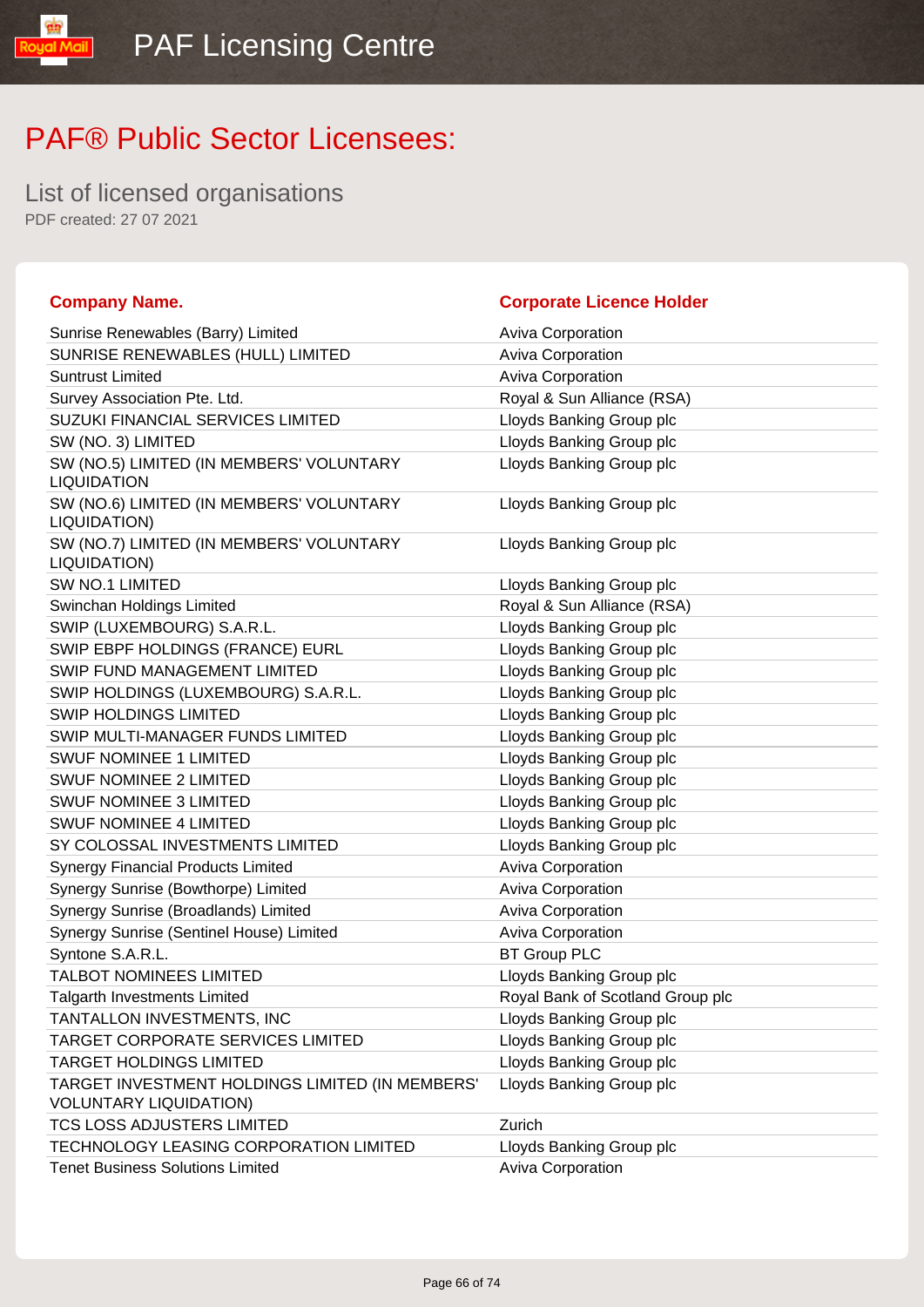List of licensed organisations PDF created: 27 07 2021

oyal Mail

| <b>Company Name.</b>                                                              | <b>Corporate Licence Holder</b>  |
|-----------------------------------------------------------------------------------|----------------------------------|
| <b>Tenet Client Services Limited</b>                                              | <b>Aviva Corporation</b>         |
| <b>Tenet Group Limited</b>                                                        | Aviva Corporation                |
| <b>Tenet Limited</b>                                                              | Aviva Corporation                |
| <b>Tenet Platform Services Limited</b>                                            | Aviva Corporation                |
| <b>TenetConnect Limited</b>                                                       | Aviva Corporation                |
| <b>TenetConnect Services Limited</b>                                              | Aviva Corporation                |
| <b>TenetFinancial Solutions Limited</b>                                           | Aviva Corporation                |
| <b>TenetLime Limited</b>                                                          | Aviva Corporation                |
| <b>TenetSelect Limited</b>                                                        | Aviva Corporation                |
| Tennyson Insurance Limited                                                        | Zurich                           |
| <b>TGHC LIMITED</b>                                                               | Aviva Corporation                |
| TH Leasing (September 1) Ltd.                                                     | Royal Bank of Scotland Group plc |
| THE AGRICULTURAL MORTGAGE CORPORATION PLC                                         | Lloyds Banking Group plc         |
| THE BRITISH LINEN COMPANY LIMITED                                                 | Lloyds Banking Group plc         |
| THE CMI HIGH INCOME FUND PLC                                                      | Lloyds Banking Group plc         |
| THE CMI STERLING ROLL-UP FUND PLC                                                 | Lloyds Banking Group plc         |
| THE COVENT GARDEN MARKET LP                                                       | Lloyds Banking Group plc         |
| The Designer Retail Outlet Centres (Livingston) General<br><b>Partner Limited</b> | Aviva Corporation                |
| The Designer Retail Outlet Centres (Mansfield) General<br><b>Partner Limited</b>  | <b>Aviva Corporation</b>         |
| The Designer Retail Outlet Centres (York) General Partner<br>Limited              | <b>Aviva Corporation</b>         |
| The Employee Benefits Corporation Limited                                         | Aviva Corporation                |
| The Financial Trading Company Limited                                             | Royal Bank of Scotland Group plc |
| The Globe Insurance Company Limited                                               | Royal & Sun Alliance (RSA)       |
| The Johnson Corporation                                                           | Royal & Sun Alliance (RSA)       |
| The Liverpool Reversionary Company Limited                                        | Zurich                           |
| The London Assurance                                                              | Royal & Sun Alliance (RSA)       |
| The M I Property Management Company Limited                                       | Allianz Management Services Ltd  |
| The Marine Insurance Company Limited                                              | Royal & Sun Alliance (RSA)       |
| The MI group Ltd                                                                  | Allianz Management Services Ltd  |
| THE MORTGAGE BUSINESS PUBLIC LIMITED COMPANY                                      | Lloyds Banking Group plc         |
| The Mortgage Corporation                                                          | Royal Bank of Scotland Group plc |
| THE MOUND PROPERTY COMPANY LIMITED                                                | Lloyds Banking Group plc         |
| THE NORTHAMPTON BUSINESS PARK MANAGEMENT<br><b>LIMITED</b>                        | Zurich                           |
| The Northern Maritime Insurance Company Limited                                   | Royal & Sun Alliance (RSA)       |
| The Ocean Marine Insurance Company Limited                                        | Aviva Corporation                |
| The One Account Limited                                                           | Royal Bank of Scotland Group plc |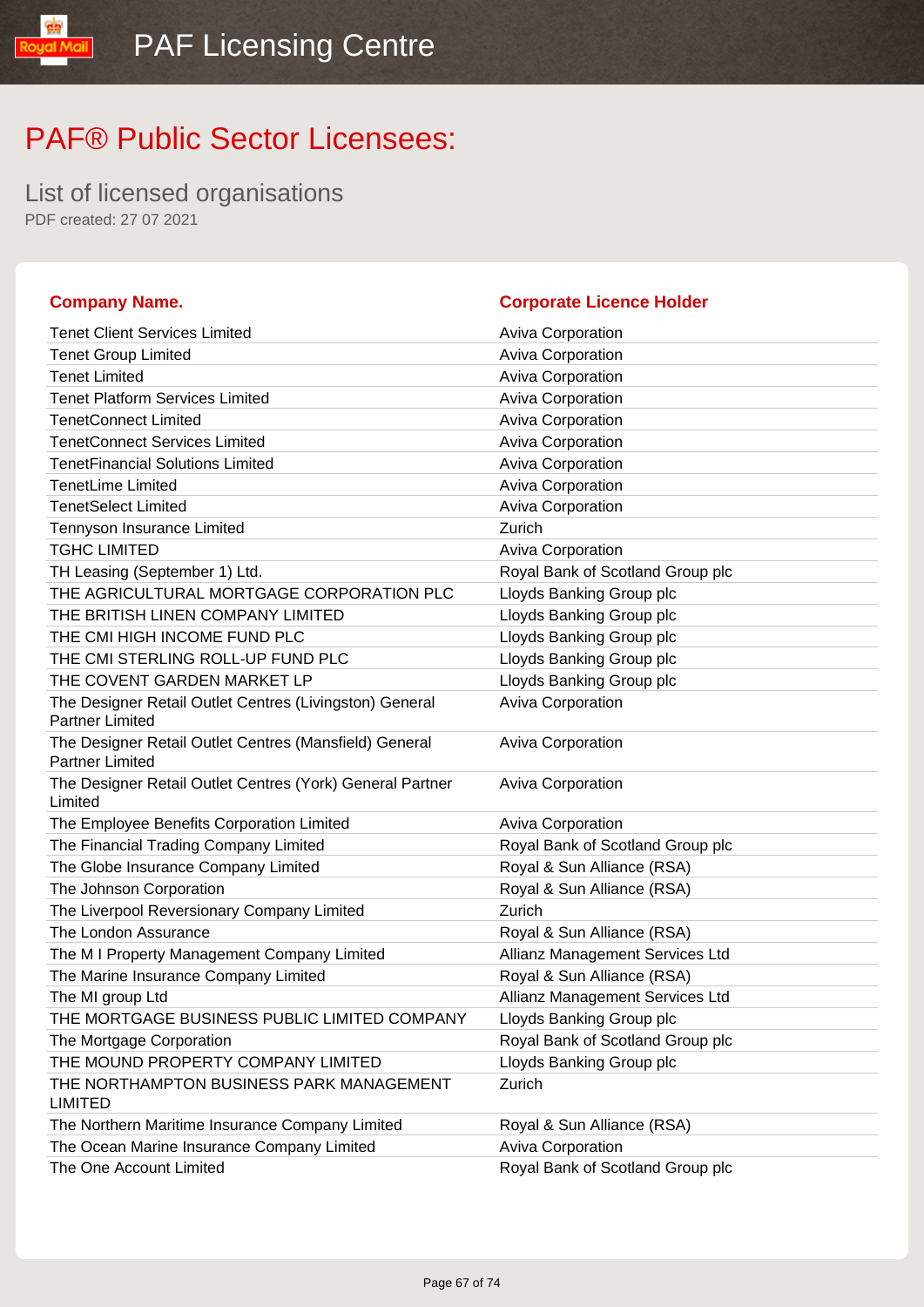List of licensed organisations PDF created: 27 07 2021

#### **Company Name. Corporate Licence Holder** THE PARKLANDS (BIRMINGHAM) MANAGEMENT COMPANY LIMITED Zurich The Patriotic Limited **Royal & Sun Alliance (RSA)** The Post Office Limited **Post Office Limited** Post Office Ltd The Royal Bank of Scotland Invoice Discounting Limited Royal Bank of Scotland Group plc The Royal Bank of Scotland plc **Royal Bank of Scotland Group plc** Royal Bank of Scotland Group plc The Sea Insurance Company Limited Royal & Sun Alliance (RSA) The Square Brighton Limited Aviva Corporation The Trust Company of Scotland Limited **Zurich** Zurich The Union Marine and General Insurance Company Limited Royal & Sun Alliance (RSA) The Westminster Fire Office Limited **Royal & Sun Alliance (RSA)** THISTLE FINANCE LIMITED **Example 2** Lloyds Banking Group plc Thrapston Triangle Ltd **Royal Bank of Scotland Group plc** Royal Bank of Scotland Group plc THREE COPTHALL AVENUE LIMITED LIMITED LIDYDS Banking Group plc Three Pillars Business Solutions Limited Allianz Management Services Ltd Tikit Limited **BT Group PLC** Tikit, Inc. BT Group PLC Topaz Finance PLC **The Contract of Scotland Group plc** Royal Bank of Scotland Group plc Total Capital Finance Limited **Royal Bank of Scotland Group plc** TOWER HILL PROPERTY INVESTMENTS (10) LIMITED Lloyds Banking Group plc TOWER HILL PROPERTY INVESTMENTS (7) LIMITED Lloyds Banking Group plc Tower Insurance Company Limited **Royal & Sun Alliance (RSA)** Traders General Insurance Company **Aviva Corporation** Aviva Corporation Trafalger Insurance Limited Allianz Management Services Ltd Trafalger Insurance Public Limited Company **Allianz Management Services Ltd** Transcomm UK Limited BT Group PLC Tricomm Housing (Holdings) Limited Limited Lloyds Banking Group plc Tricomm Housing Limited **Limited** Lloyds Banking Group plc TRISTAN PROPERTIES LIMITED LIGHT Lloyds Banking Group plc TRUSTCARD LIMITED Lloyds Banking Group plc TRUSTEE SAVINGS BANKS (HOLDINGS) LIMITED Lloyds Banking Group plc TS4i (Power Resources 3) Limited Royal Bank of Scotland Group plc TSB (USA) INC. THE STATE OF THE LIGHT CONSTRUCTION CONTROL CONSTRUCTS AND LOOP OF THE STATE OF THE STATE OF THE STATE OF THE STATE OF THE STATE OF THE STATE OF THE STATE OF THE STATE OF THE STATE OF THE STATE OF THE STATE TSB BANK LIMITED **Example 20** Separate Control and Separate Control and Separate Control and Separate Control and Separate Control and Separate Control and Separate Control and Separate Control and Separate Control and Sep TSB Bank plc TSB 3 and TSB 3 and TSB 3 and TSB 3 and TSB 3 and TSB 3 and TSB 3 and TSB 3 and TSB 3 and TSB 3 and TSB TSB BANK PROPERTIES LIMITED Lattitude the Lloyds Banking Group plc TSB Banking Group plc TSB TSB TSB COMMERCIAL HOLDINGS LIMITED Lloyds Banking Group plc TSB DIRECT LIMITED **Loyds Banking Group plc**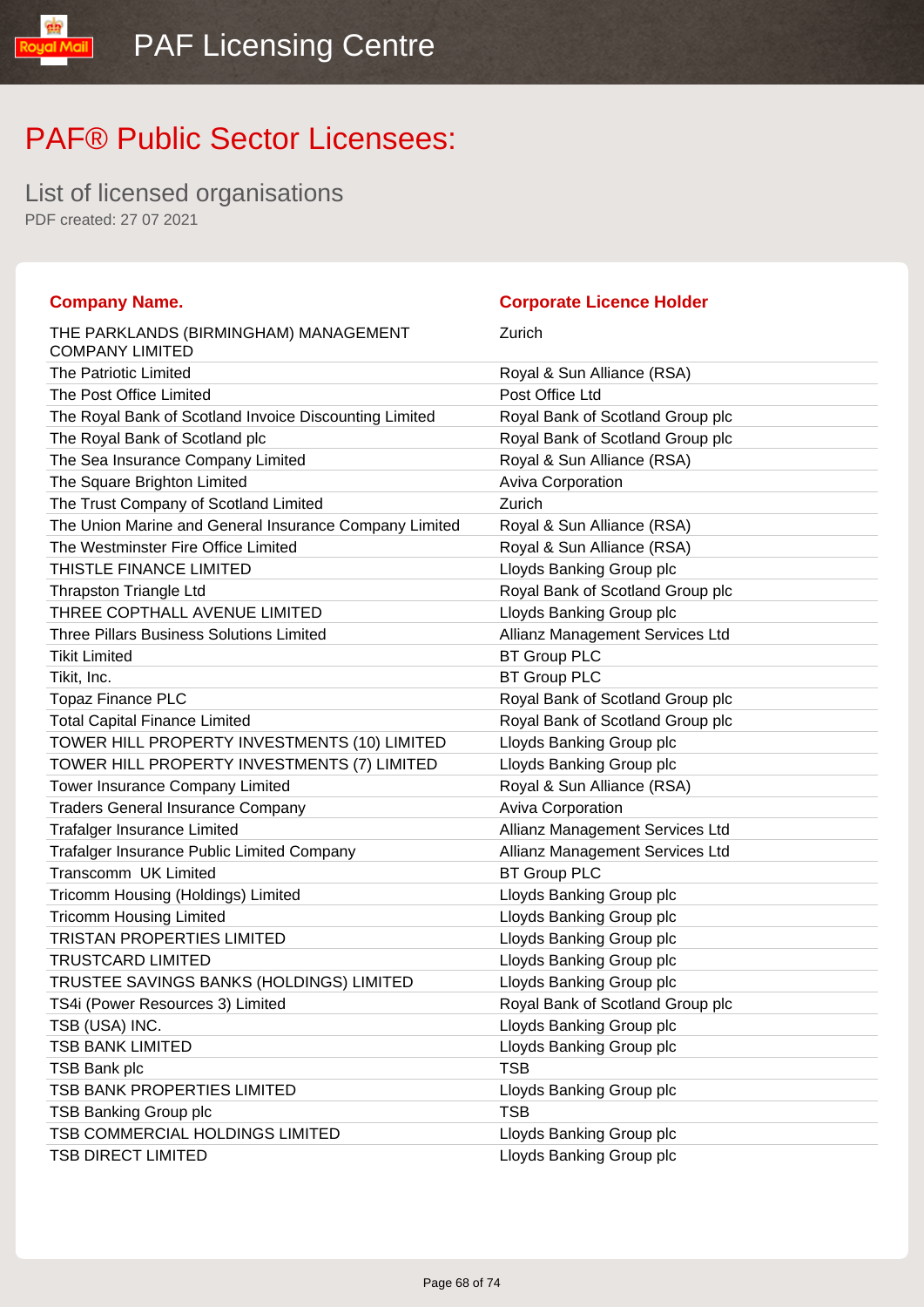**Company Name. Corporate Licence Holder**

### PAF® Public Sector Licensees:

List of licensed organisations PDF created: 27 07 2021

lipM lpuo!

| <b>TSB ENGLAND &amp; WALES LIMITED</b>                                             | Lloyds Banking Group plc                             |
|------------------------------------------------------------------------------------|------------------------------------------------------|
| TSB FINANCIAL SERVICES LIMITED                                                     | Lloyds Banking Group plc                             |
| TSB GENERAL INSURANCE SERVICES LIMITED                                             | Lloyds Banking Group plc                             |
| <b>TSB GROUP NOMINEES LIMITED</b>                                                  | Lloyds Banking Group plc                             |
| TSB HILL SAMUEL BANK HOLDING COMPANY LIMITED                                       | Lloyds Banking Group plc                             |
| TSB HILL SAMUEL INVESTMENT HOLDINGS LIMITED (IN<br>MEMBERS' VOLUNTARY LIQUIDATION) | Lloyds Banking Group plc                             |
| TSB INVESTMENT SERVICES LIMITED (IN MEMBERS'<br><b>VOLUNTARY LIQUIDATION)</b>      | Lloyds Banking Group plc                             |
| <b>TSB MORTGAGES LIMITED</b>                                                       | Lloyds Banking Group plc                             |
| TSB PROPERTIES (ANDOVER) LIMITED                                                   | Lloyds Banking Group plc                             |
| TSB SCOTLAND (INVESTMENT) NOMINEES LIMITED                                         | Lloyds Banking Group plc                             |
| TSB SCOTLAND NOMINEES LIMITED                                                      | Lloyds Banking Group plc                             |
| TSB SERVICES (NO.2) LIMITED                                                        | Lloyds Banking Group plc                             |
| TSB SERVICES (NO.3) LIMITED                                                        | Lloyds Banking Group plc                             |
| TSB SERVICES (NO.4) LIMITED                                                        | Lloyds Banking Group plc                             |
| <b>Tudor Minstrel</b>                                                              | <b>BT Group PLC</b>                                  |
| <b>Turncole Wind Farm Limited</b>                                                  | Aviva Corporation                                    |
| Tyne Assets (No 2) Limited                                                         | Aviva Corporation                                    |
| <b>Tyne Assets Limited</b>                                                         | Aviva Corporation                                    |
| <b>UK Insurance Limited</b>                                                        | Royal Bank of Scotland Group plc                     |
| <b>UAB BTH Vilnius</b>                                                             | <b>BT Group PLC</b>                                  |
| <b>UBERIOR (MOORFIELD) LIMITED</b>                                                 | Lloyds Banking Group plc                             |
| <b>UBERIOR (RODINHEIGHTS) LIMITED</b>                                              | Lloyds Banking Group plc                             |
| <b>UBERIOR CANADA LP LTD</b>                                                       | Lloyds Banking Group plc                             |
| <b>UBERIOR CO-INVESTMENTS LIMITED</b>                                              | Lloyds Banking Group plc                             |
| <b>UBERIOR ENA LIMITED</b>                                                         | Lloyds Banking Group plc                             |
| <b>UBERIOR ENERGY INVESTMENTS LIMITED</b>                                          |                                                      |
|                                                                                    | Lloyds Banking Group plc                             |
| <b>UBERIOR EQUITY LIMITED</b>                                                      | Lloyds Banking Group plc                             |
| <b>UBERIOR EUROPE LIMITED</b>                                                      | Lloyds Banking Group plc                             |
| <b>UBERIOR FUND HOLDINGS LIMITED</b>                                               | Lloyds Banking Group plc                             |
| UBERIOR FUND INVESTMENTS LIMITED                                                   | Lloyds Banking Group plc                             |
| <b>UBERIOR FUND MANAGER LIMITED</b>                                                | Lloyds Banking Group plc                             |
| <b>UBERIOR INFRASTRUCTURE INVESTMENTS (NO 2)</b><br><b>LIMITED</b>                 | Lloyds Banking Group plc                             |
| UBERIOR INFRASTRUCTURE INVESTMENTS LIMITED                                         | Lloyds Banking Group plc                             |
| <b>UBERIOR INTEGRATED LIMITED</b>                                                  | Lloyds Banking Group plc                             |
| <b>UBERIOR INVESTMENTS PLC</b>                                                     | Lloyds Banking Group plc                             |
| <b>UBERIOR ISAF CIP GP 2 LIMITED</b><br><b>UBERIOR ISAF CIP GP LIMITED</b>         | Lloyds Banking Group plc<br>Lloyds Banking Group plc |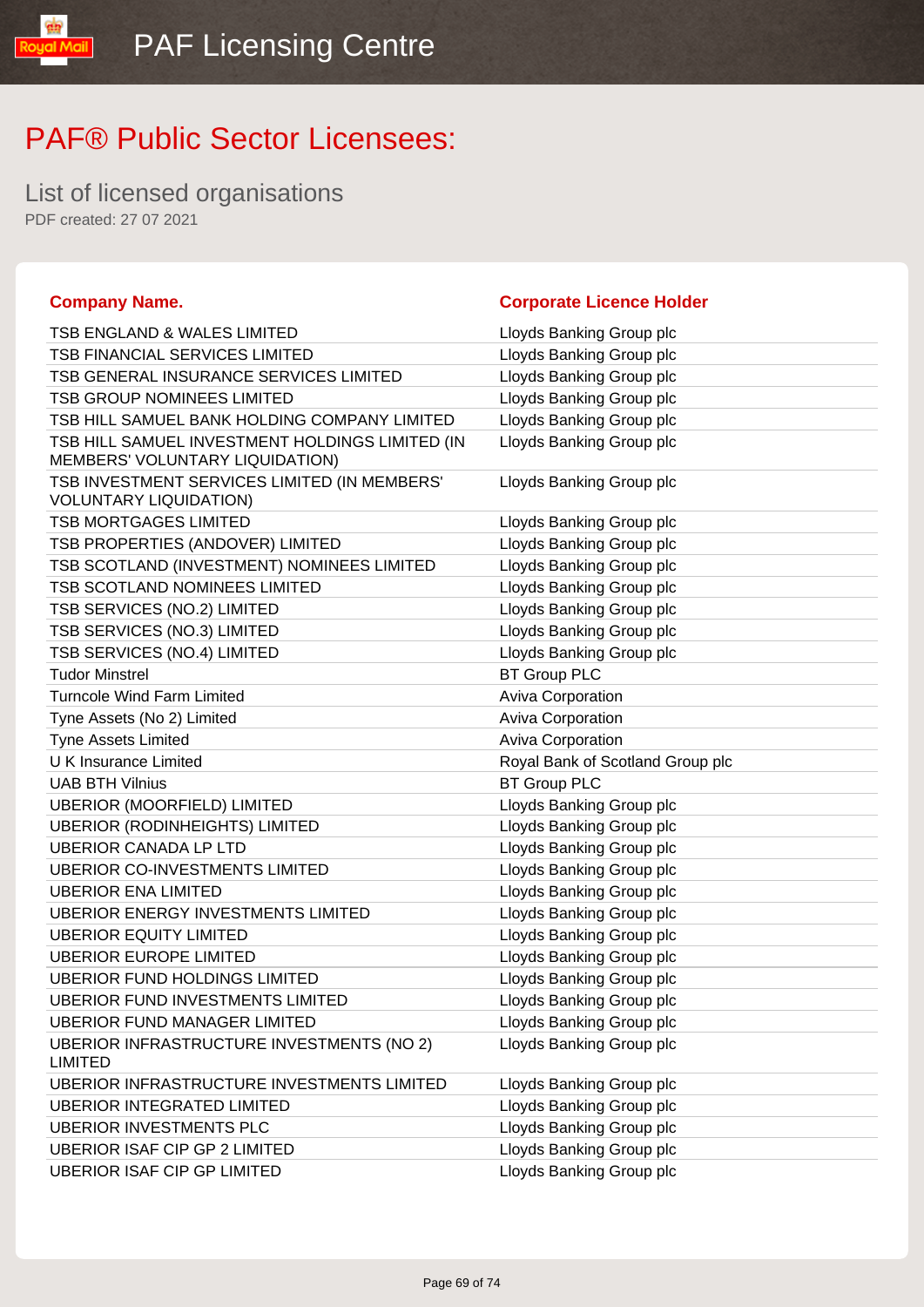List of licensed organisations PDF created: 27 07 2021

#### **Company Name. Corporate Licence Holder** UBERIOR ISAF CIP NOMINEE LIMITED LIGY Lloyds Banking Group plc UBERIOR PROPERTIES (2002) LIMITED Lloyds Banking Group plc UBERIOR PROPERTY MANAGEMENT (2002) LIMITED Lloyds Banking Group plc UBERIOR REAL ESTATE FUND LIMITED LIMITED Lloyds Banking Group plc UBERIOR TRADING LIMITED LETTER LOYD LOYDS Banking Group plc UBERIOR VENTURES (FOUNTAINBRIDGE 1) LIMITED Lloyds Banking Group plc UBERIOR VENTURES (FOUNTAINBRIDGE 2) LIMITED Lloyds Banking Group plc UBERIOR VENTURES CREDENTIAL LIMITED Lloyds Banking Group plc UBERIOR VENTURES LIMITED Latter than the USERIOR VENTURES LIMITED UDT AUTOLEASE LIMITED **Limitation** Lloyds Banking Group plc UDT BUDGET LEASING LIMITED LIGHT LOYD LIOYDS Banking Group plc UDT FINANCE LIMITED (IN LIQUIDATION) Lloyds Banking Group plc UDT INTERNATIONAL LIMITED (IN MEMBERS' VOLUNTARY LIQUIDATION) Lloyds Banking Group plc UDT INVESTMENT HOLDINGS LIMITED (IN MEMBERS' VOLUNTARY LIQUIDATION) Lloyds Banking Group plc UDT LIMITED **Limited** Contact Contact Contact Contact Contact Contact Contact Contact Contact Contact Contact Contact Contact Contact Contact Contact Contact Contact Contact Contact Contact Contact Contact Contact Contact UDT SALES FINANCE LIMITED LIGHT Lloyds Banking Group plc Ufifrance Gestion **Aviva Corporation** Aviva Corporation Ufifrance Immobilier **Aviva Corporation Aviva Corporation** Ufifrance Patrimoine **Aviva Corporation** Aviva Corporation UK Assistance Accident Repair Centres Limited Royal Bank of Scotland Group plc UK Incorporations Limited Zurich UKP Holdings Inc. **Aviva Corporation COVID-10** Aviva Corporation Ulster Bank Commercial Services (NI) Limited **Royal Bank of Scotland Group plc** Ulster Bank Limited Royal Bank of Scotland Group plc Ulster Investments Limited **No. 2018** Royal Bank of Scotland Group plc Undershaft (NULLA) Limited Aviva Corporation Aviva Corporation Undershaft FAL Limited **Aviva Corporation** Aviva Corporation Undershaft FPLLA Limited Aviva Corporation Undershaft Limited **Aviva Corporation** Aviva Corporation Undershaft SLPM Limited Aviva Corporation Aviva Corporation Unifund Assurance Company **Royal & Sun Alliance (RSA)** Unifund Claims Inc. **Royal & Sun Alliance (RSA)** UNION BULK LIMITED PARTNERSHIP Lloyds Banking Group plc Union Financière de France Banque **Aviva Corporation** UNITED DOMINIONS LEASING LIMITED LIMITED LIDYds Banking Group plc UNITED DOMINIONS PROPERTY TRUST LIMITED Lloyds Banking Group plc UNITED DOMINIONS TRUST LIMITED **Limit Community** Lloyds Banking Group plc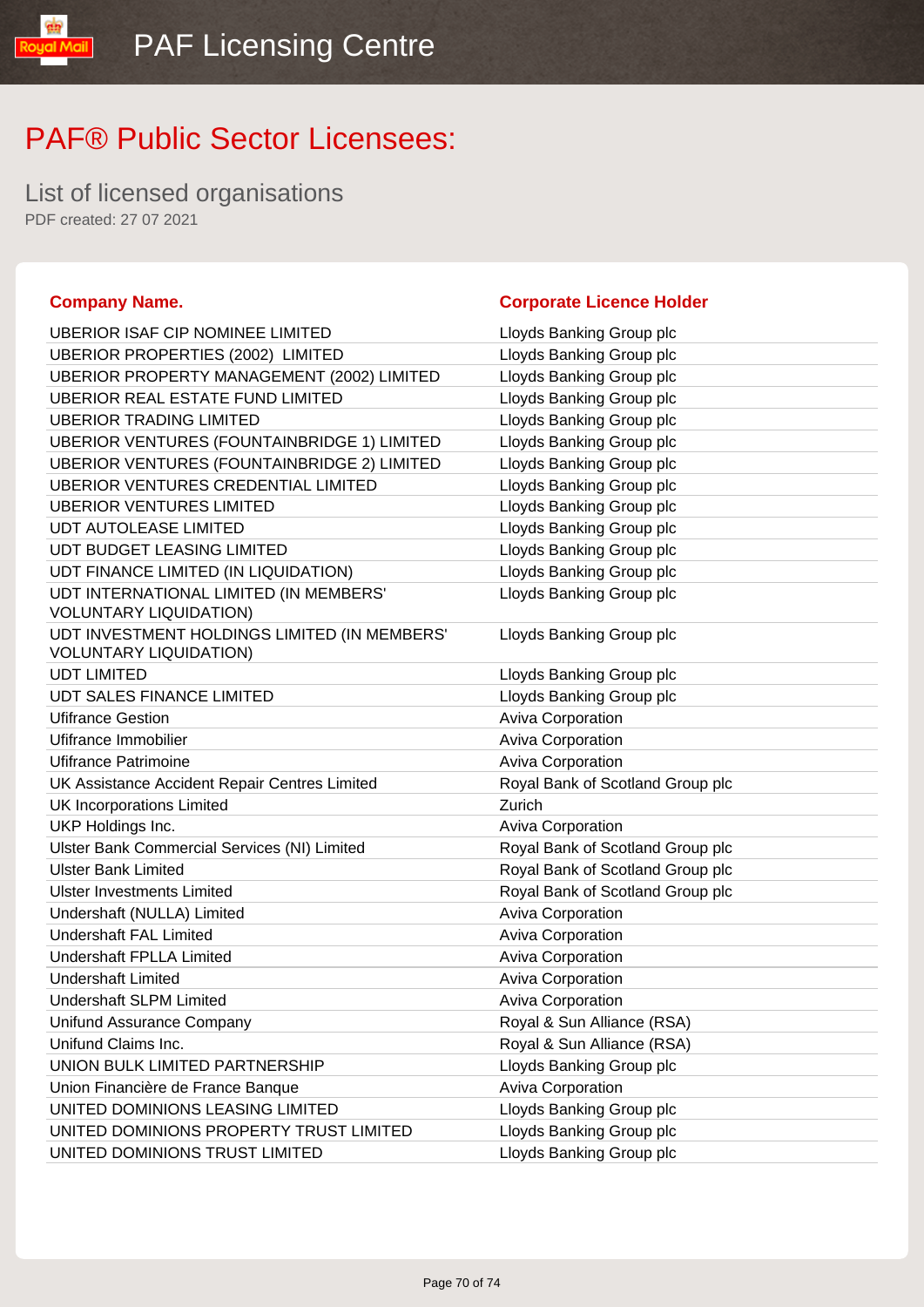List of licensed organisations PDF created: 27 07 2021

**TipM louos** 

| <b>Company Name.</b>                                                                                                                              | <b>Corporate Licence Holder</b>  |
|---------------------------------------------------------------------------------------------------------------------------------------------------|----------------------------------|
| United Kingdom Temperance and General Provident<br>Institution                                                                                    | <b>Aviva Corporation</b>         |
| <b>UPSAALA LIMITED</b>                                                                                                                            | Lloyds Banking Group plc         |
| <b>URICA Capital Limited</b>                                                                                                                      | Royal & Sun Alliance (RSA)       |
| UXBRIDGE BUSINESS PARK MANAGEMENT LIMITED                                                                                                         | Zurich                           |
| U?daroji akcin? gyvyb?s draudimo ir pensij? bendrov? "Aviva<br>Lietuva" (Joint Stock Limited Life Insurance and Pension<br>Company Aviva Lietuva) | <b>Aviva Corporation</b>         |
| <b>V.A.G FINANCE LIMITED</b>                                                                                                                      | Lloyds Banking Group plc         |
| VALKYRIE MOTOR HOLDINGS LIMITED (IN MEMBERS'<br><b>VOLUNTARY LIQUIDATION)</b>                                                                     | Lloyds Banking Group plc         |
| Vauban Developpement SARL                                                                                                                         | <b>Aviva Corporation</b>         |
| <b>VEHICLE LEASING (1) LIMITED</b>                                                                                                                | Lloyds Banking Group plc         |
| <b>VEHICLE LEASING (2) LIMITED</b>                                                                                                                | Lloyds Banking Group plc         |
| <b>VEHICLE LEASING (3) LIMITED</b>                                                                                                                | Lloyds Banking Group plc         |
| <b>VEHICLE LEASING (4) LIMITED</b>                                                                                                                | Lloyds Banking Group plc         |
| Vet Envoy Limited                                                                                                                                 | Allianz Management Services Ltd  |
| Viacode Limited                                                                                                                                   | Royal Mail Group Ltd             |
| Victoire Immo 1- Société Civile                                                                                                                   | <b>Aviva Corporation</b>         |
| Victor Hugo 1 S.à r.l.                                                                                                                            | <b>Aviva Corporation</b>         |
| Victoria Reinsurance Company Ltd.                                                                                                                 | Aviva Corporation                |
| VINTRY FUNDING (CAYMAN) LIMITED                                                                                                                   | Lloyds Banking Group plc         |
| VINTRY HOLDINGS (BVI) LIMITED                                                                                                                     | Lloyds Banking Group plc         |
| VINTRY HOLDINGS (UK) LIMITED                                                                                                                      | Lloyds Banking Group plc         |
| VINTRY INVESTMENTS (CAYMAN) LIMITED (IN<br><b>VOLUNTARY WINDING UP)</b>                                                                           | Lloyds Banking Group plc         |
| <b>Vip Conseils</b>                                                                                                                               | <b>Aviva Corporation</b>         |
| <b>VISION PARK MANAGEMENT LIMITED</b>                                                                                                             | Lloyds Banking Group plc         |
| <b>VOCS FINANCE LIMITED</b>                                                                                                                       | Lloyds Banking Group plc         |
| Voltaire S.A.S                                                                                                                                    | <b>Aviva Corporation</b>         |
| Voyager Leasing Limited                                                                                                                           | Royal Bank of Scotland Group plc |
| W Nine Nominee 1 Limited                                                                                                                          | Aviva Corporation                |
| W Nine Nominee 2 Limited                                                                                                                          | Aviva Corporation                |
| W. & G. Industrial Leasing Limited                                                                                                                | Royal Bank of Scotland Group plc |
| W. & G. Lease Finance Limited                                                                                                                     | Royal Bank of Scotland Group plc |
| Walton Lake Developments Ltd                                                                                                                      | Royal Bank of Scotland Group plc |
| WARD NOMINEES (ABINGDON) LIMITED                                                                                                                  | Lloyds Banking Group plc         |
| WARD NOMINEES (BIRMINGHAM) LIMITED                                                                                                                | Lloyds Banking Group plc         |
| WARD NOMINEES (BRISTOL) LIMITED                                                                                                                   | Lloyds Banking Group plc         |
| WARD NOMINEES (MAYFAIR) LIMITED                                                                                                                   | Lloyds Banking Group plc         |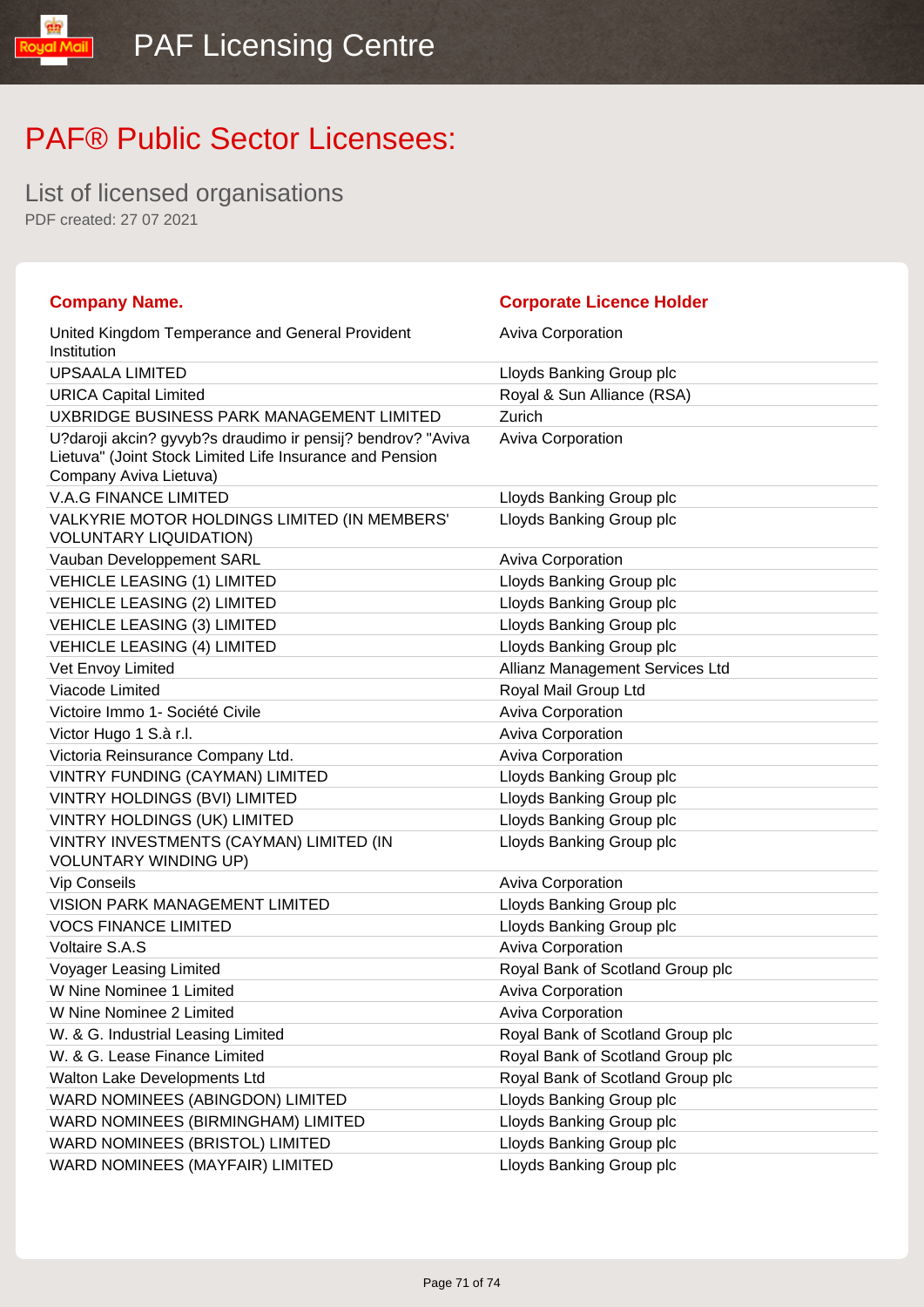List of licensed organisations PDF created: 27 07 2021

ual Mail

| <b>WARD NOMINEES LIMITED</b>                             | Lloyds Banking Group plc         |
|----------------------------------------------------------|----------------------------------|
| <b>WARWICK LANE FINANCE LIMITED</b>                      | Lloyds Banking Group plc         |
| WARWICK LANE INVESTMENTS BV                              | Lloyds Banking Group plc         |
| WAVERLEY - FUND III INVESTOR LLC                         | Lloyds Banking Group plc         |
| <b>WAVERLEY BOCA LLC</b>                                 | Lloyds Banking Group plc         |
| WAVERLEY FUND II INVESTOR LLC                            | Lloyds Banking Group plc         |
| WAVERLEY GENERAL PRIVATE EQUITY LIMITED                  | Lloyds Banking Group plc         |
| WAVERLEY HEALTHCARE PRIVATE EQUITY LIMITED               | Lloyds Banking Group plc         |
| <b>WAVERLEY WILSHIRE RODEO LLC</b>                       | Lloyds Banking Group plc         |
| WAYFARER INSURANCE BROKERS LIMITED                       | Aviva Corporation                |
| WEALD LEASING LTD.                                       | Royal Bank of Scotland Group plc |
| <b>Wealth Limited</b>                                    | Aviva Corporation                |
| Welsh Insurance Corporation Limited/The                  | <b>Aviva Corporation</b>         |
| <b>WEST CRAIGS LIMITED</b>                               | Lloyds Banking Group plc         |
| <b>WEST NOMINEES LIMITED</b>                             | Lloyds Banking Group plc         |
| West Register (Hotels Number 1) Limited                  | Royal Bank of Scotland Group plc |
| West Register (Hotels Number 2) Limited                  | Royal Bank of Scotland Group plc |
| West Register (Hotels Number 3) Limited                  | Royal Bank of Scotland Group plc |
| West Register (Investments) Limited                      | Royal Bank of Scotland Group plc |
| West Register (Land) Limited                             | Royal Bank of Scotland Group plc |
| West Register (Northern Ireland) Limited                 | Royal Bank of Scotland Group plc |
| West Register (Northern Ireland) Property Limited        | Royal Bank of Scotland Group plc |
| West Register (Project Developments) Limited             | Royal Bank of Scotland Group plc |
| West Register (Property Investments) Limited             | Royal Bank of Scotland Group plc |
| West Register (Public Houses II) Limited                 | Royal Bank of Scotland Group plc |
| West Register (Public Houses III) Limited                | Royal Bank of Scotland Group plc |
| West Register (Public Houses) (Holdings) Limited         | Royal Bank of Scotland Group plc |
| West Register (Public Houses) Limited                    | Royal Bank of Scotland Group plc |
| West Register (Realisations) Limited                     | Royal Bank of Scotland Group plc |
| West Register (Residential Property Investments) Limited | Royal Bank of Scotland Group plc |
| West Register Hotels (Holdings) Limited                  | Royal Bank of Scotland Group plc |
| West Register Number 2 Limited                           | Royal Bank of Scotland Group plc |
| Western Assurance Company                                | Royal & Sun Alliance (RSA)       |
| <b>Westgate Properties Limited</b>                       | Royal & Sun Alliance (RSA)       |
| Westmount Guarantee Services Inc.                        | <b>Aviva Corporation</b>         |
| <b>WESTOVER NOMINEES LIMITED</b>                         | Lloyds Banking Group plc         |
| WHITECHAPEL CORPORATE SERVICES LIMITED                   | Lloyds Banking Group plc         |
| <b>WHITESTAR SECURITIES LIMITED</b>                      | Lloyds Banking Group plc         |
| Whitestream Industries Limited                           | <b>BT Group PLC</b>              |

#### **Company Name. Company Name. Company Name. Company Name. Company Name. Company Name. Company Name. Company Name. Company Name. Company Name. Company Name. Company Name. Company Name. Company Name.**

|       | Lloyds Banking Group plc         |
|-------|----------------------------------|
|       | Lloyds Banking Group plc         |
|       | Lloyds Banking Group plc         |
|       | Lloyds Banking Group plc         |
|       | Lloyds Banking Group plc         |
|       | Lloyds Banking Group plc         |
|       | Lloyds Banking Group plc         |
| TED   | Lloyds Banking Group plc         |
|       | Lloyds Banking Group plc         |
|       | <b>Aviva Corporation</b>         |
|       | Royal Bank of Scotland Group plc |
|       | <b>Aviva Corporation</b>         |
|       | <b>Aviva Corporation</b>         |
|       | Lloyds Banking Group plc         |
|       | Lloyds Banking Group plc         |
|       | Royal Bank of Scotland Group plc |
|       | Royal Bank of Scotland Group plc |
|       | Royal Bank of Scotland Group plc |
|       | Royal Bank of Scotland Group plc |
|       | Royal Bank of Scotland Group plc |
|       | Royal Bank of Scotland Group plc |
|       | Royal Bank of Scotland Group plc |
|       | Royal Bank of Scotland Group plc |
|       | Royal Bank of Scotland Group plc |
|       | Royal Bank of Scotland Group plc |
|       | Royal Bank of Scotland Group plc |
|       | Royal Bank of Scotland Group plc |
|       | Royal Bank of Scotland Group plc |
|       | Royal Bank of Scotland Group plc |
| nited | Royal Bank of Scotland Group plc |
|       | Royal Bank of Scotland Group plc |
|       | Royal Bank of Scotland Group plc |
|       | Royal & Sun Alliance (RSA)       |
|       | Royal & Sun Alliance (RSA)       |
|       | Aviva Corporation                |
|       | Lloyds Banking Group plc         |
|       | Lloyds Banking Group plc         |
|       | Lloyds Banking Group plc         |
|       | <b>BT Group PLC</b>              |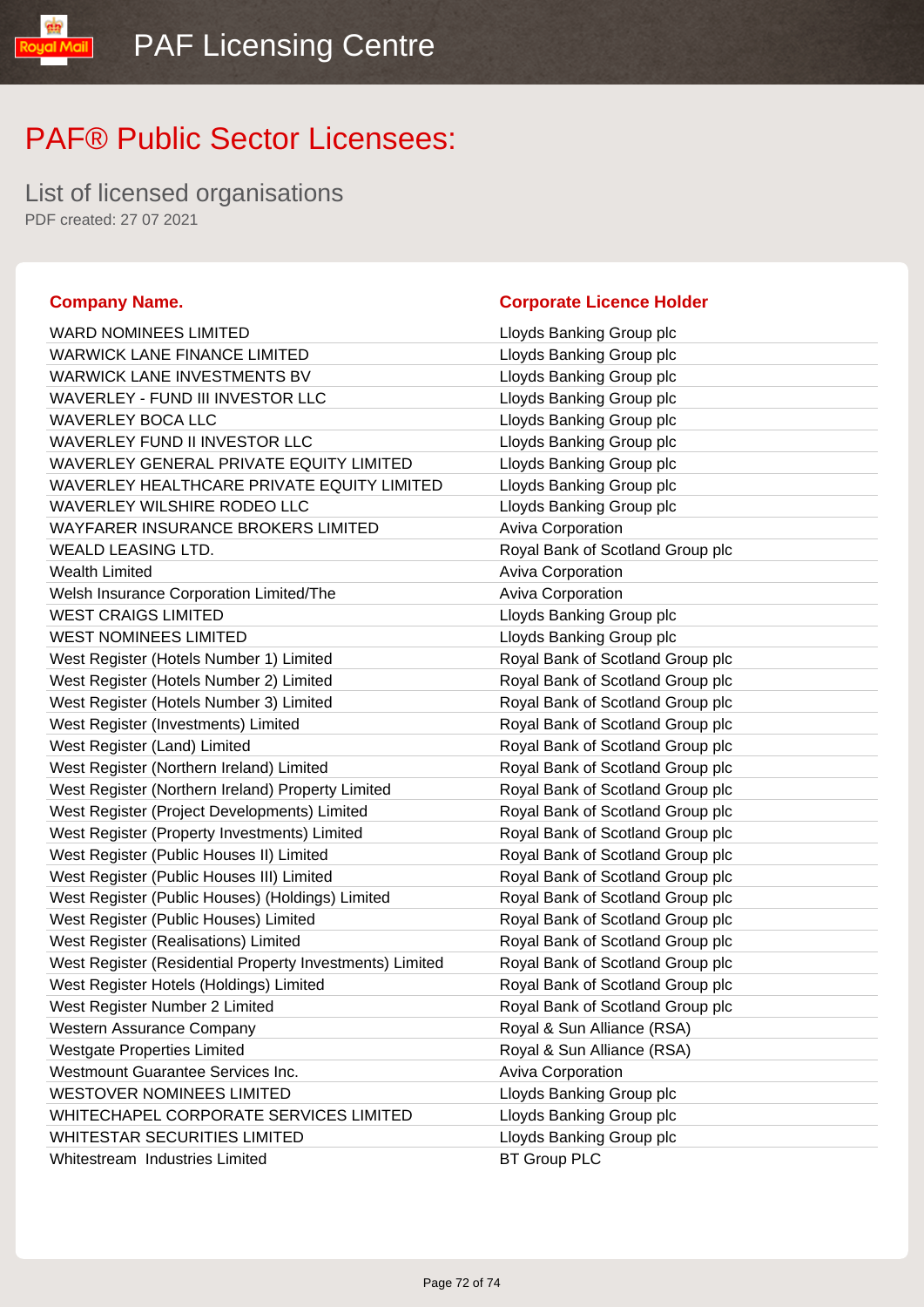## PAF® Public Sector Licensees:

List of licensed organisations PDF created: 27 07 2021

**Mail** 

**loual** 

| <b>Company Name.</b>                                                             | <b>Corporate Licence Holder</b>  |
|----------------------------------------------------------------------------------|----------------------------------|
| <b>WHITTINGTON FACILITIES LIMITED</b>                                            | Lloyds Banking Group plc         |
| <b>WICKHAM INVESTMENTS LIMITED</b>                                               | Lloyds Banking Group plc         |
| <b>WIGTON FINANCE LIMITED</b>                                                    | Lloyds Banking Group plc         |
| Williams & Glyn's Leasing Company Limited                                        | Royal Bank of Scotland Group plc |
| Winchcombe Finance Limited                                                       | Royal Bank of Scotland Group plc |
| Winslade Investments Inc.                                                        | Aviva Corporation                |
| WM. BROWN ATKINSON & CO., LIMITED (IN MEMBERS'<br><b>VOLUNTARY LIQUIDATION)</b>  | Lloyds Banking Group plc         |
| <b>WOMEN ON WHEELS LIMITED</b>                                                   | Zurich                           |
| WOOD STREET FINANCE (No 1) LIMITED (IN MEMBERS'<br><b>VOLUNTARY LIQUIDATION)</b> | Lloyds Banking Group plc         |
| WOOD STREET LEASING LIMITED                                                      | Lloyds Banking Group plc         |
| <b>Woodstock Insurance Brokers Limited</b>                                       | Zurich                           |
| Woolley Hill Electrical Energy Limited                                           | <b>Aviva Corporation</b>         |
| WR (NI) Property Investments Limited                                             | Royal Bank of Scotland Group plc |
| Wren Investments Limited                                                         | Zurich                           |
| <b>WREXHAM SERVICES LIMITED</b>                                                  | Zurich                           |
| Wroclaw BC sp. z.o.o                                                             | <b>Aviva Corporation</b>         |
| <b>WYNDCROFT LIMITED</b>                                                         | Lloyds Banking Group plc         |
| Yatra Capital                                                                    | Aviva Corporation                |
| Yorkshire Insurance Company Limited /The                                         | Aviva Corporation                |
| <b>YTK Solutions Limited</b>                                                     | Royal Bank of Scotland Group plc |
| ZGEE14 Limited                                                                   | Zurich                           |
| ZGEE15 Limited                                                                   | Zurich                           |
| <b>ZGEE3 Limited</b>                                                             | Zurich                           |
| <b>ZPC Capital Limited</b>                                                       | Zurich                           |
| <b>ZSL Financing Limited</b>                                                     | Zurich                           |
| Zurich (Scotland) Limited Partnership                                            | Zurich                           |
| <b>Zurich Advice Network Limited</b>                                             | Zurich                           |
| Zurich Advice Solutions (UK) Limited                                             | Zurich                           |
| Zurich Assurance (2004) Limited                                                  | Zurich                           |
| Zurich Assurance Ltd                                                             | Zurich                           |
| Zurich Building Control Services Limited                                         | Zurich                           |
| Zurich Community Trust (UK) Limited                                              | Zurich                           |
| Zurich Computer Services Limited                                                 | Zurich                           |
| Zurich Corporate Secretary (UK) Limited                                          | Zurich                           |
| Zurich Employment Services Limited                                               | Zurich                           |
| Zurich Finance (UK) plc                                                          | Zurich                           |
| Zurich Financial Management Limited                                              | Zurich                           |